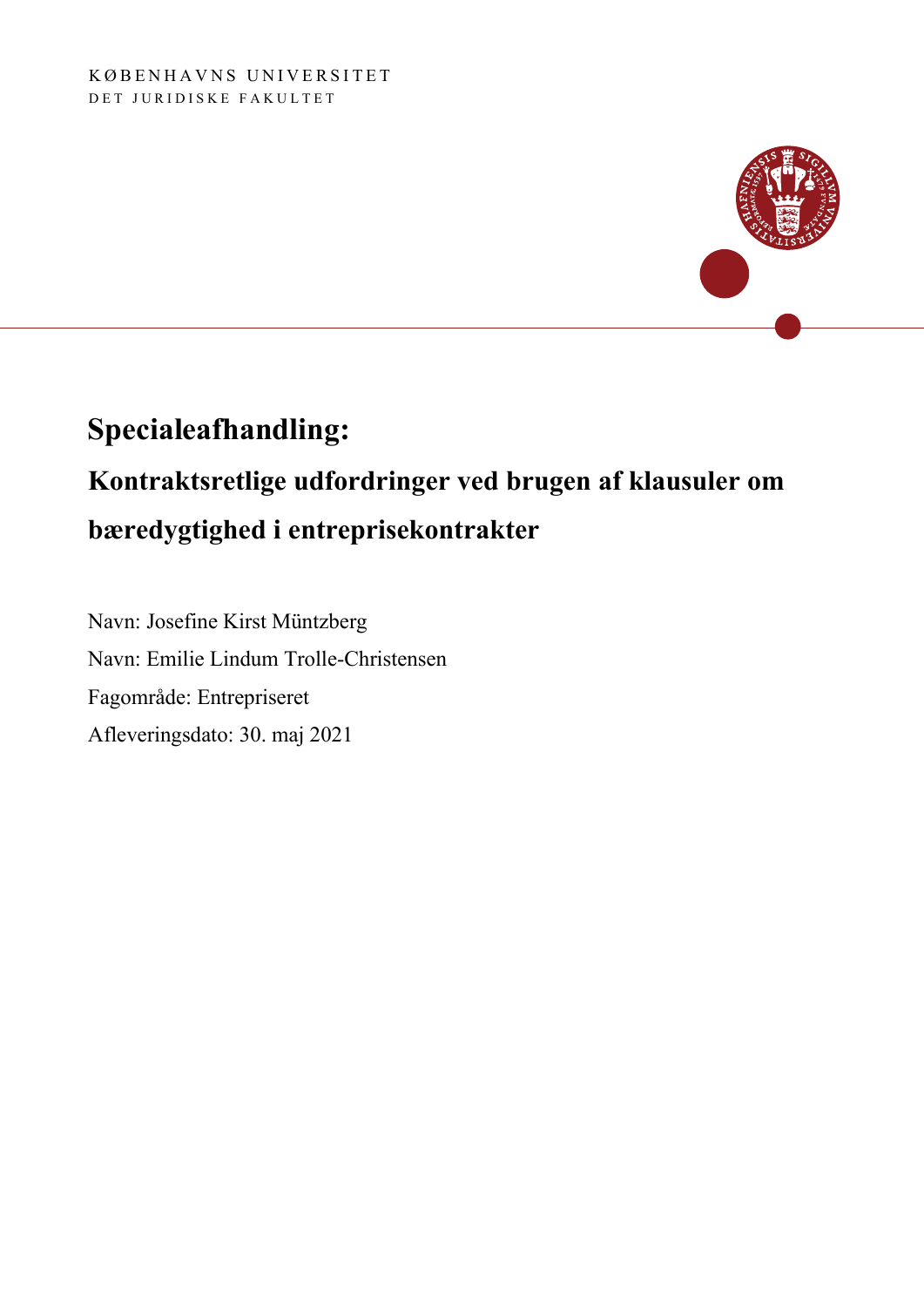#### **Abstract**

The purpose of this thesis is to analyse the legal position of sustainability clauses in construction contracts. In order to achieve its objective, the thesis will construct an in-depth analysis of the current contractual requirements based on case law within fundamental contract law and law of obligations. The case law will be used as an analogy in order to analyse the legal position of sustainability clauses in construction law. The basis of the thesis are examples of contractual obligations collected as analytical data. These examples of contractual obligations will be processed throughout the thesis.

The thesis will take its starting point by analysing the legal conditions for entering into an agreement and in addition the requirements that must be met in order to view an agreement as conclusive and binding. Subsequently, the thesis will analyse the possible contractual implications of not achieving these conditions, and with regards to this, the thesis will examine a developer's remedies for a breach of contract by the constructor.

The thesis wishes to discuss how the contractual problems that are caused by sustainability clauses can be met. In doing so, the thesis discusses the possible solutions from a contractual point of view as well as from political and regulatory points of view.

As such, the research basis for this thesis is as follows:

*The aim of the thesis is to analyse in what way sustainability clauses challenge the requirements of contract law and law of obligations, and additionally, in what way sustainability clauses might impact the issue of enforcement of the contract. The thesis discusses how these challenges may be accommodated.* 

The thesis concludes that sustainability clauses in construction contracts have the potential to create contractual problems with regards to the various stages of a privity of contract. The contractual problems are caused by the vagueness of the wording and in the inexact phrasing of the contractual obligation within the sustainability clauses. As such, these problems may arise, firstly, when determining whether an agreement is binding or not. Secondly, when trying to determine whether or not the obligations of the sustainability clauses have been met. Thirdly, when the developer needs to impose remedies for a breach of contract on the constructor. Consequently, the contractual problems may influence the matter of enforcement of the contract.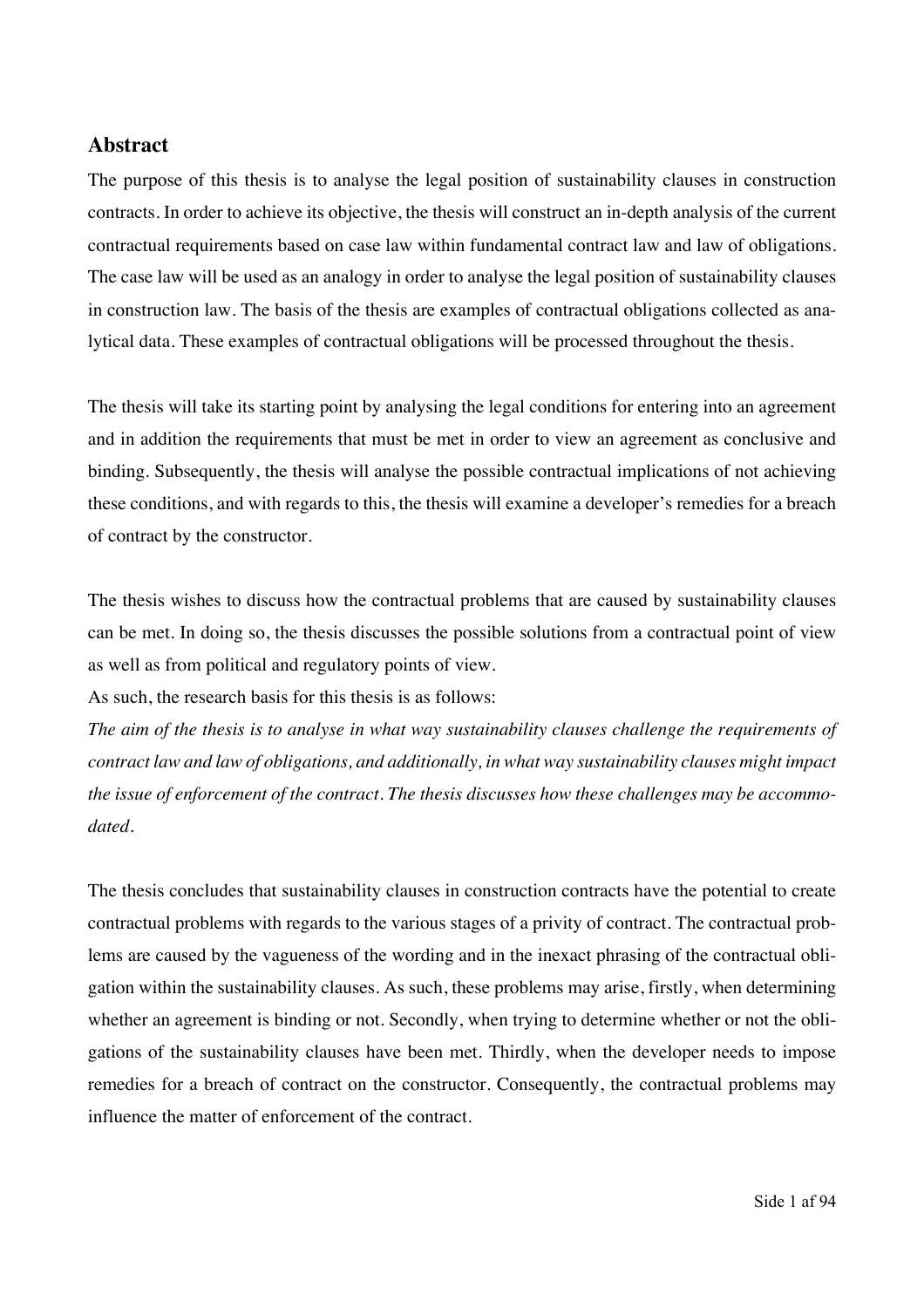# Indholdsfortegnelse

| KAPITEL 2: HOVEDPROBLEMATIKKEN – BRYDNINGEN MELLEM DEN POLITISKE AGENDA OG |  |
|----------------------------------------------------------------------------|--|
|                                                                            |  |
|                                                                            |  |
|                                                                            |  |
|                                                                            |  |
|                                                                            |  |
|                                                                            |  |
|                                                                            |  |
|                                                                            |  |
|                                                                            |  |
|                                                                            |  |
|                                                                            |  |
|                                                                            |  |
|                                                                            |  |
|                                                                            |  |
|                                                                            |  |
|                                                                            |  |
|                                                                            |  |
|                                                                            |  |
|                                                                            |  |
|                                                                            |  |
|                                                                            |  |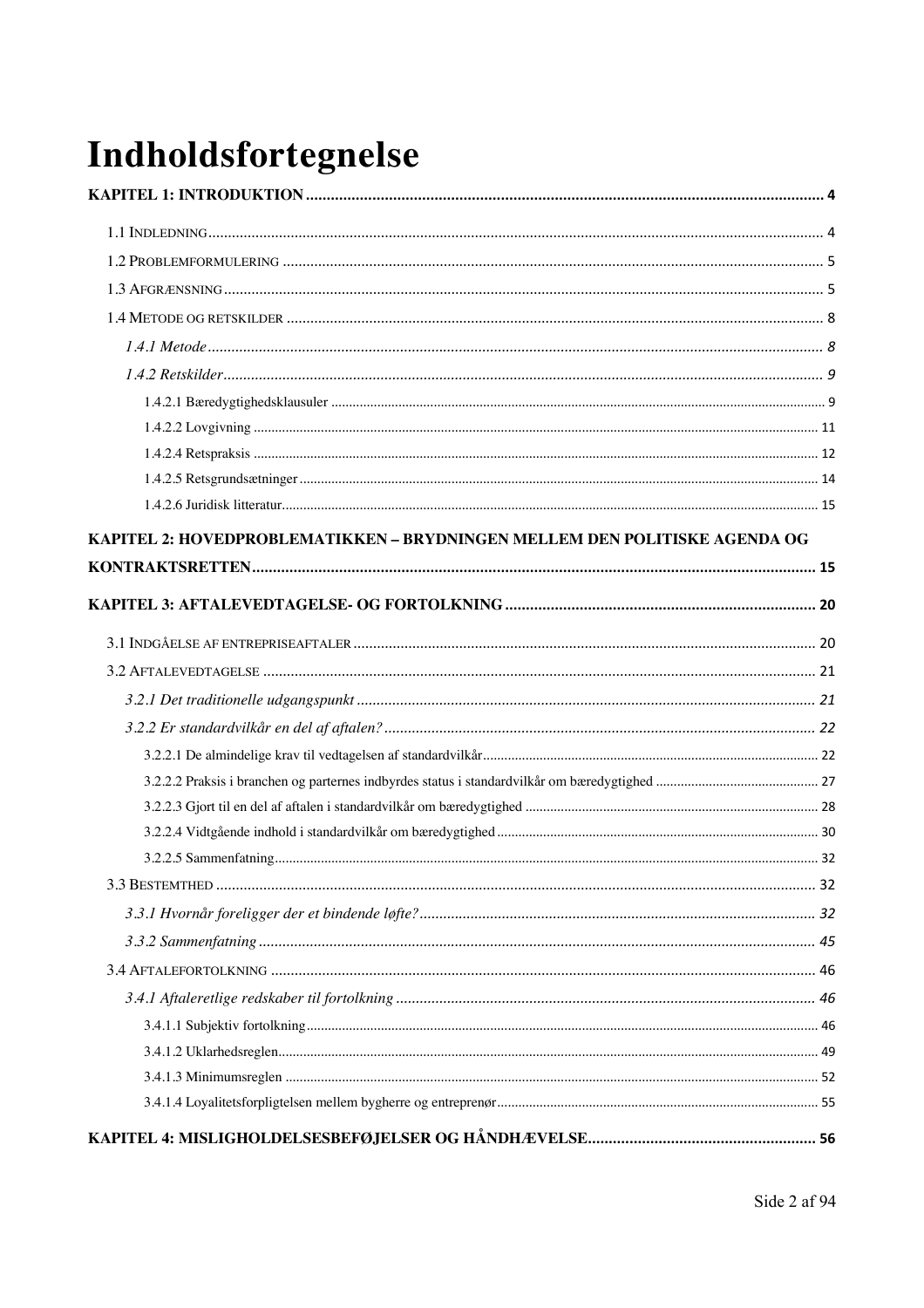| KAPITEL 5: HVORDAN KAN DE KONTRAKTUELLE UDFORDRINGER, SOM |  |
|-----------------------------------------------------------|--|
|                                                           |  |
|                                                           |  |
|                                                           |  |
|                                                           |  |
|                                                           |  |
|                                                           |  |
|                                                           |  |
|                                                           |  |
|                                                           |  |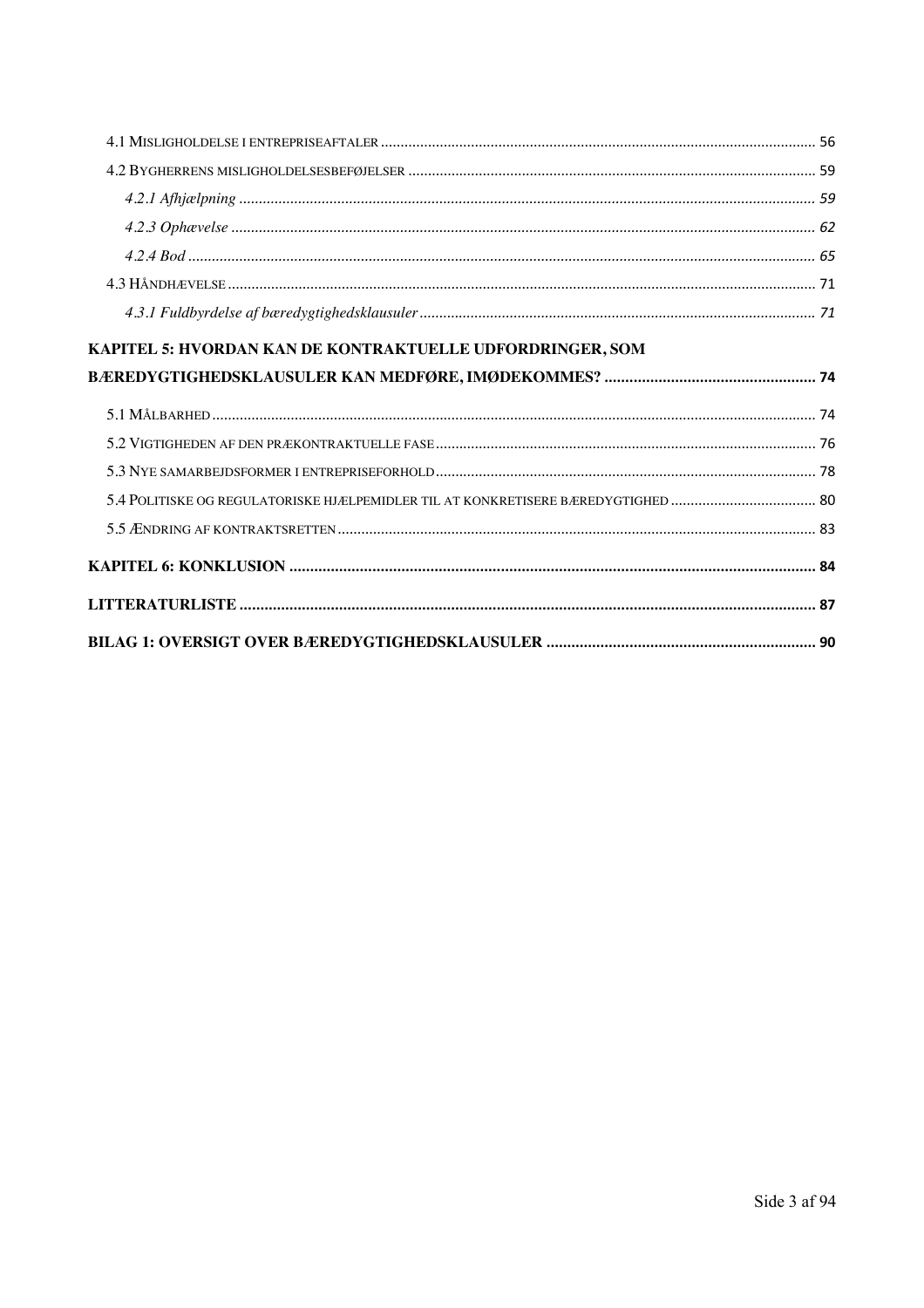# **Kapitel 1: Introduktion**

# **1.1 Indledning**

I takt med, at vores klima og miljø er blevet mere belastet og udfordret, er der kommet større fokus på bæredygtighed og klimabevarende løsninger i alle dele af samfundet. Byggebranchen spiller især en stor rolle i forbindelse med CO2 -udledningen. Der igangsættes konstant nye byggerier over hele verden for at følge med det stigende befolkningstal og en global urbanisering. En rapport udarbejdet i samarbejde med FN's Miljøorganisation fra 2017 viser, at 39 % af energirelateret CO2-udledning på verdensplan kommer direkte eller indirekte fra byggeindustrien<sup>1</sup>.

Verdens lande har bæredygtighed og vedvarende klimaløsninger i højsædet, og Danmark er ingen undtagelse. I 2020 blev der i Danmark blevet vedtaget en ny klimalov, som skal sikre, at Danmark er med til at gå forrest i kampen om bevaringen af klimaet<sup>2</sup>. Byggebranchen er et område med stor klimabelastning, og der har i en del år været fokus fra det offentliges side på at ''bygge grønt''. Der er er dog fortsat plads til forbedringer og en mere klimavenlig indsats på bygge- og anlægsområdet.

Problemet med byggeriets store påvirkning på CO<sup>2</sup>-udledningen kan blandt andet imødekommes ved at opstille krav om, at byggeprojekter skal være mere bæredygtige. Sådanne krav stilles blandt andet i kommuners og statens indkøbspolitik og i udbudsmaterialer af bygge- og anlægsopgaver. Mange af de kontraktuelle krav, som udspringer af indkøbspolitikkerne, har til fælles, at de er vage og upræcise. Dette står i kontrast til, at aftalerettens krav til en bindende aftale blandt andet er, at aftalen skal være bestemt og have et vist niveau af konkretisering. Selvom klausulen opfylder aftalerettens minimumskrav til bestemthed, kan den stadig være mere eller mindre uklar og upræcis. Dette kan skabe udfordringer i en eventuel misligholdelsessituation, da det er en forudsætning for at kunne konstatere, om der foreligger forsinkelse eller mangler ved arbejdet, at forpligtelsen er klart defineret i kontrakten. Hvis forpligtelsen ikke er konkretiseret, kan der opstå problemer med at komme igennem med et krav om misligholdelsesbeføjelser og i sidste ende at gennemtvinge kravet ved fogedretten.

 $1$  The Global Status Rapport 2017 – Towards a zero-emission, efficient, and resilient buildings and construction sector, s. 8.

<sup>2</sup> Lov om Klima, lov nr. 965 af 26. juni 2020.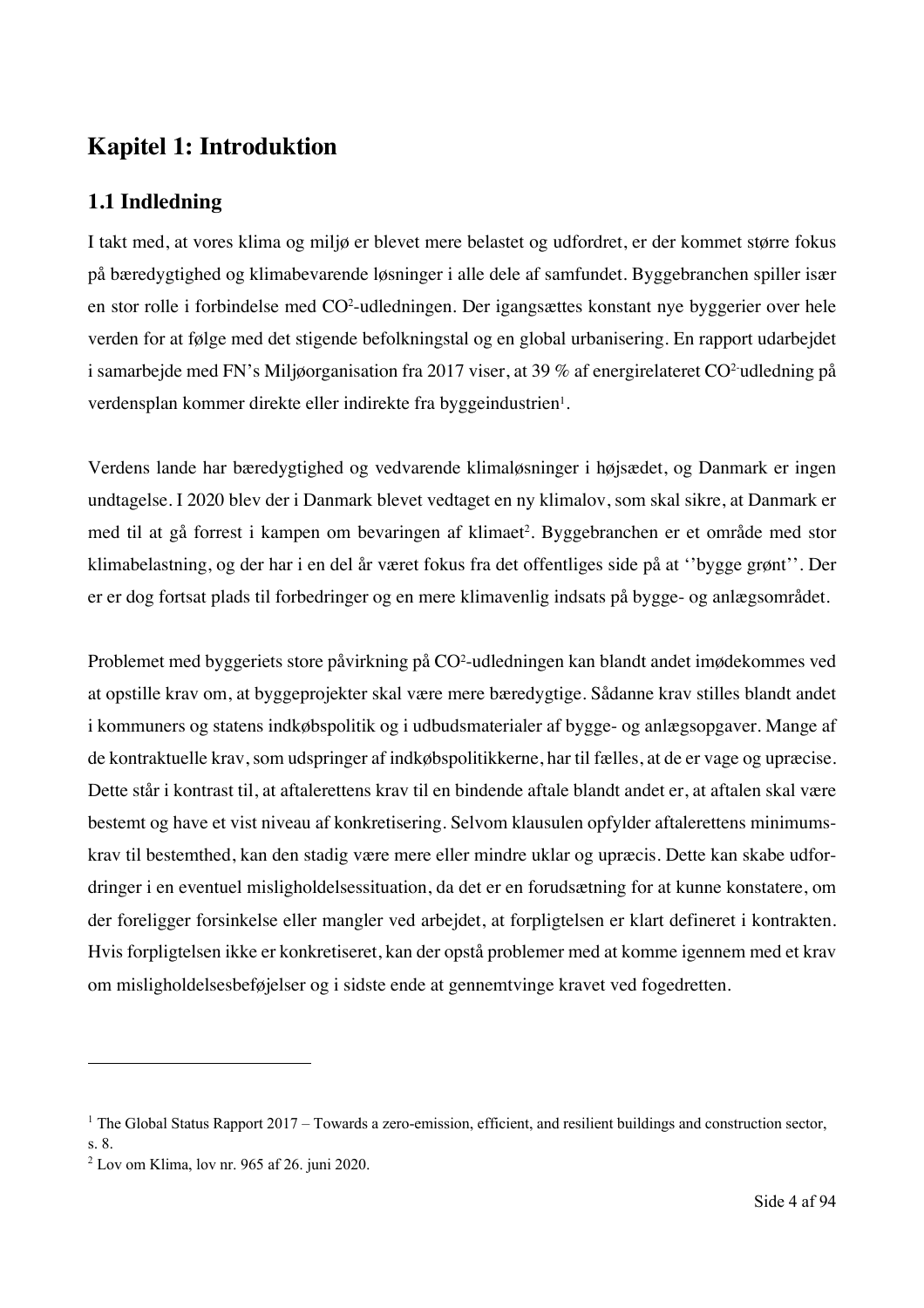Bæredygtighedskravenes udfordringer i forhold til kontraktsretten udgør dermed et juridisk fortolkningsproblem. Vigtigheden af at undersøge og klarlægge fortolkningsproblemet understøttes af, at bæredygtighed vil være et centralt politisk fokus for vores fremadrettede arbejde med at bevare klimaet. At der er fokus på klimaet, indebærer også, at bæredygtighed potentielt kan komme til at fungere som et konkurrenceparameter i fremtidige udbud af bygge- og anlægsopgaver. For at det kan blive en realitet, er det dog nødvendigt, at bæredygtighedsklausulerne kan indgå i kontrakten i en kommerciel kontekst. Derfor er der behov for, at bæredygtighedsklausulerne formuleres præcist og med tydelige målbare elementer i kontrakten. Hvis klausulerne formuleres konkret og med målbare elementer, vil det også have betydning for bygherrens mulighed for at håndhæve klausulerne. På baggrund af dette vil specialet undersøge forskellige bæredygtighedsklausuler i entreprisekontrakter i en aftaleretlig og obligationsretlig sammenhæng.

## **1.2 Problemformulering**

Specialets formål er at undersøge, hvordan bæredygtighedsklausulerne kan udfordre kravene i kontrakts- og obligationsretten og i denne forbindelse, hvordan bæredygtighedsklausulerne kan udgøre en problematik i forhold til fuldbyrdelsesretten. Specialet undersøger derudover, hvordan disse udfordringer kan imødekommes.

# **1.3 Afgrænsning**

I begrebet ''bæredygtighed'' indgår elementer om miljø- og klimamæssig kvalitet, social kvalitet samt økonomisk kvalitet<sup>3</sup>. I specialet fokuseres alene på elementet om miljø- og klimamæssig kvalitet i entreprisekontrakter. Omdrejningspunktet for specialet er den samfundsmæssige udvikling i miljøog klimabevarende tiltag, og af denne årsag findes det naturligt at afgrænse bæredygtighedsbegrebet til alene at omfatte miljø og klima.

Begrebet ''bæredygtighedsklausuler'' optræder jævnligt i specialet. Med ''bæredygtighedsklausuler'' menes kontraktuelle bestemmelser i entreprisekontrakter, hvis formål er at tage hensyn til miljø og/eller klima i forbindelse med enten projektering og/eller udførelse af entreprisen.

<sup>3</sup> Vejledning om den frivillige bæredygtighedsklasse, 2020, udarbejdet af Trafik-, Bygge- og Boligstyrelsen, s. 8.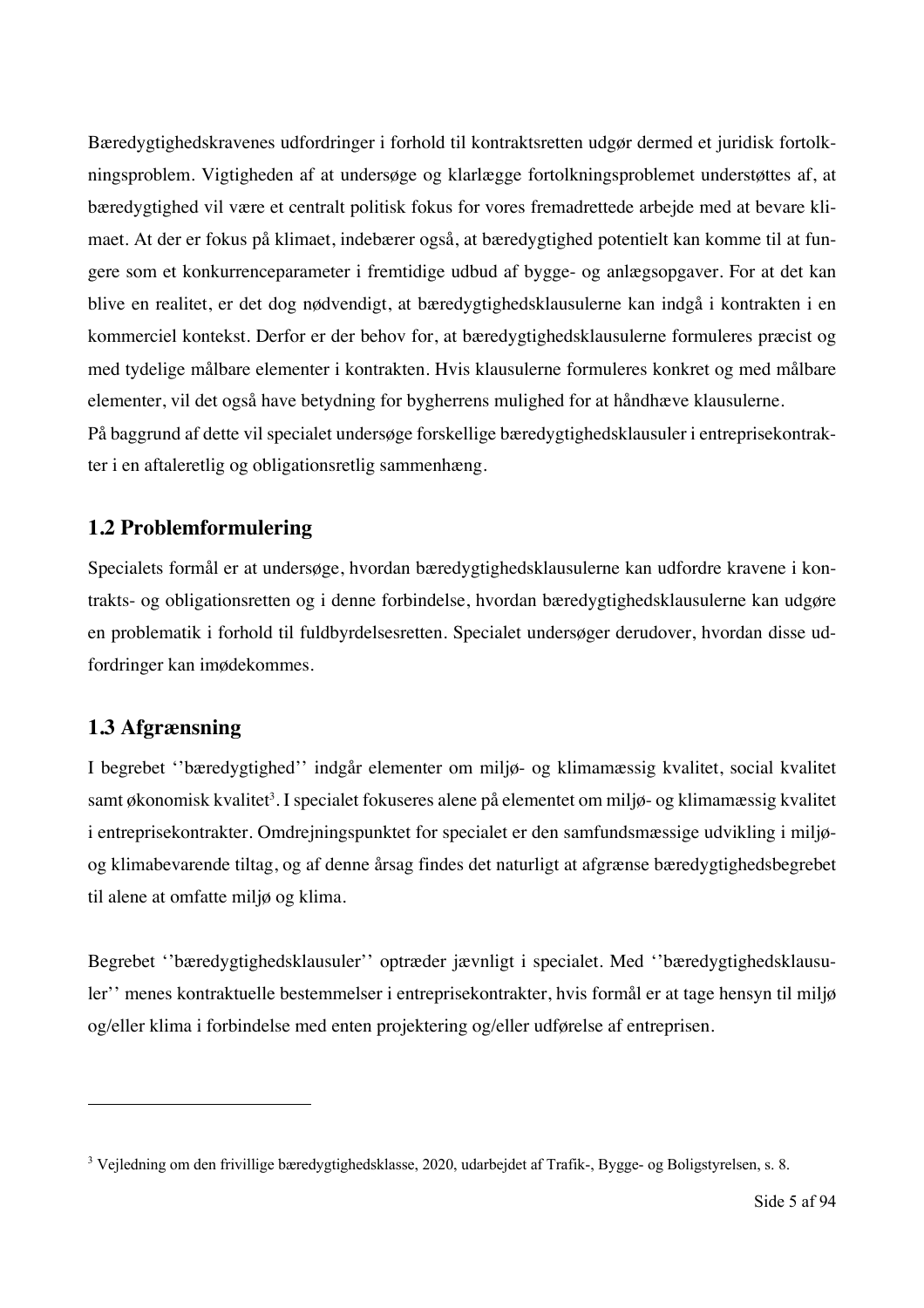Bæredygtighedsklausulerne er primært fundet i udbud af bygge- og anlægsopgaver. Størstedelen af klausulerne er fundet i udkast til entreprisekontrakter og kontraktsbilag, som er vedlagt udbuddet. I medfør af udbudslovens § 178 er det ikke foreneligt med udbudsretten at ændre i kontrakternes grundlæggende elementer, uden at gennemføre en ny udbudsprocedure. Det kan derfor lægges til grund, at udkastene til entreprisekontrakter, og de dertil hørende kontraktbilag, bliver indgået mellem ordregiveren og leverandøren i den form, som de var vedlagt i udbuddet. Det kan forekomme, at der foretages ordlydsmæssige justeringer i forbindelse med de efterfølgende individuelle forhandlinger, efter at det vindende tilbud er fundet dog uden, at der ændres i grundlæggende elementer i kontrakten. Grundideen i aftaleretten om, at en aftale indgås ved brug af tilbud-accept-modellen<sup>4</sup>, finder også anvendelse når der indgås kontrakter på baggrund af offentlige udbud. Specialet behandler dog ikke kravene til en aftales bindende virkning ud fra tilbud-accept-modellen. I stedet fokuseres der alene på bestemthedskravet til et bindende løfte. Specialet behandler desuden ikke øvrige udbudsretlige problemstillinger, herunder problemstillinger som kan opstå i relation til de anvendte udbudsprocedurer. Grundlaget for dette er, at specialets formål er at undersøge bæredygtighedsklausuler som kontraktretlige forpligtelser. Det vurderes derfor at falde uden for specialets formål at behandle udbudsprocessen samt aftaleindgåelse på baggrund af tilbud-accept-modellen.

De bæredygtighedsklausuler, som behandles i specialet, vil primært være klausuler, som findes i entreprisekontrakter, der indgås mellem en offentlig bygherre og en privat leverandør. Der vil i mindre grad indgå eksempler på bæredygtighedsklausuler fra kontrakter mellem private aktører alene. Dette kan til dels begrundes med, at bæredygtighed oprindeligt kan anses som at være en politisk målsætning, og at det af denne årsag er de offentlige udbydere, der sætter baren for målsætningerne. En anden årsag til, at der i højere grad bliver inddraget eksempler på bæredygtighedsklausuler fra offentlige kontrakter, er, at disse kontrakter skal være almindeligt tilgængelige, jf. Udbudslovens § 132, hvorfor det er lettere at få adgang til disse klausuler. I modsætning hertil er der begrænset adgang til eksempler på klausuler i kontrakter mellem private aktører, hvorfor disse eksempler udgør en mindre del af specialets analysegrundlag.

<sup>4</sup> Hansen og Ulfbeck, Lærebog i aftaleret, s. 32.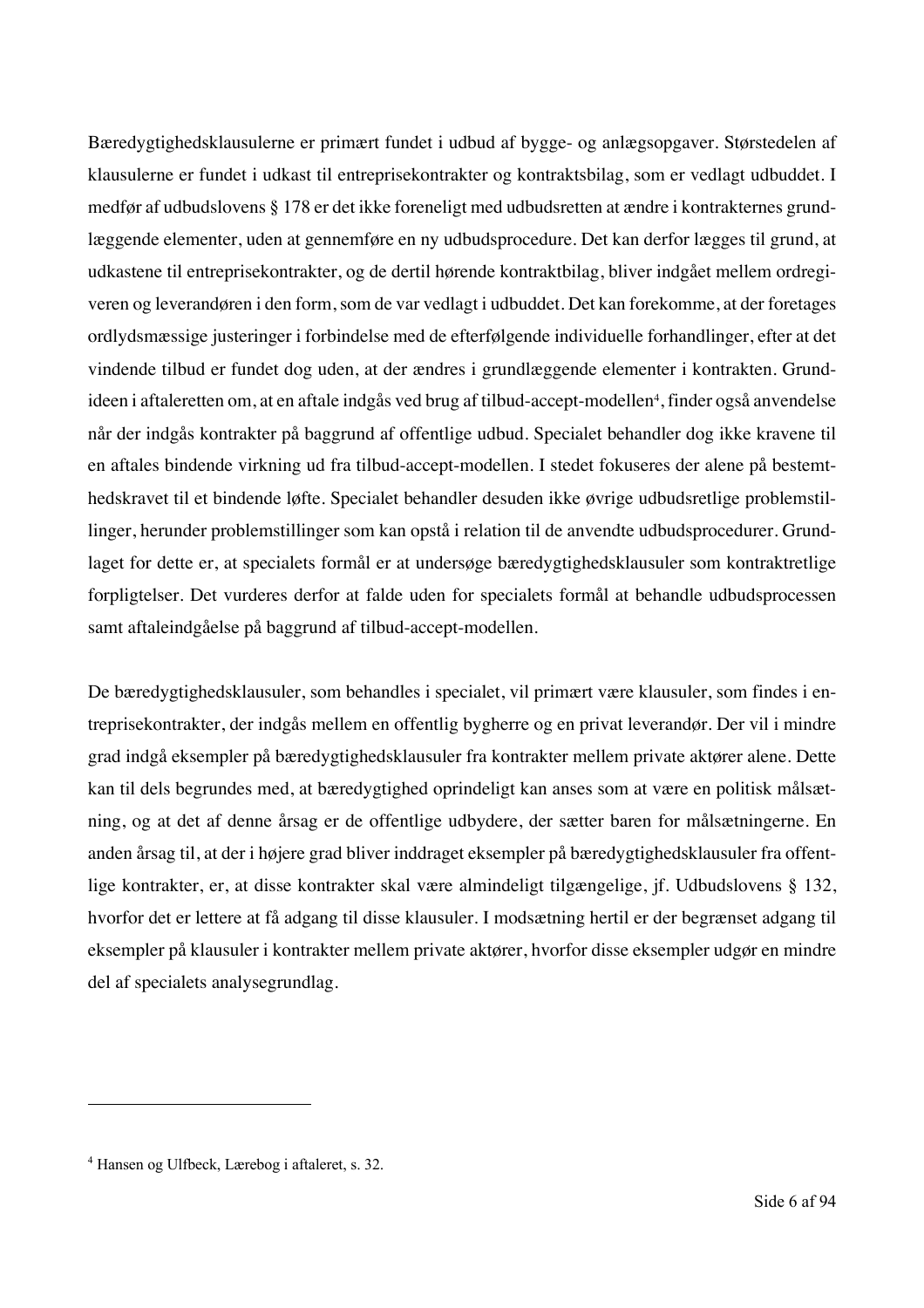Grundlaget for analysen er dermed bæredygtighedsklausuler i kontrakter mellem offentlige og private aktører, dog alene mellem erhvervsdrivende inden for bygge- og anlægssektoren. Derfor inddrages forbrugerforholdsaftaler og -betragtninger ikke i specialet.

I specialets kapitel 3 bliver kravene til, om en aftale kan anses som bindende, undersøgt og analyseret. Hvorvidt en aftale kan anses som bindende efter ugyldighedsreglerne i aftaleloven behandles ikke. Det vurderes, at de aftaleretlige regler om ugyldighed ikke er relevante for specialet, da analysens hovedfokus i kapitel 3 er kravet om ''bestemthed'' i en bæredygtighedsklausul. Aftalerettens regler om ugyldighed er heller ikke behandlet i specialets kapitel 4, da fokus i dette kapitel er de obligationsretlige regler om misligholdelse af en kontrakt og mulighederne for at gøre misligholdelsesbeføjelser gældende.

Der er i specialet inddraget eksempler på bæredygtighedsklausuler, som handler om brugen af materialer i den pågældende entreprise. I AB (Almindelige Betingelser) 18 § 47, stk. 3 opstilles reglerne om materialers formålsuegnethed. Dette emne inden for entrepriseretten kan have relevans i forhold til bæredygtige materialer og deres egnethed, men reglerne om entreprenørens ansvar for materialers formålsuegnethed behandles ikke i specialet. Dette skyldes, at denne problemstilling vurderes at adskille sig fra problemstillingen om bæredygtighedsklausulers kontraktsretlige udfordringer, som er specialets hovedfokus i en sådan grad, at materialers formålsuegnethed ikke findes relevant for specialet.

Håndhævelse af bæredygtighedsklausulerne bliver berørt i kapitel 4 i specialet. Håndhævelse er alene behandlet i det omfang, det findes relevant for specialet. Håndhævelse er relevant i relation til reglerne om gennemtvingelse af kontraktens opfyldelse in natura, som kan udgøre en udfordring i forhold til bæredygtighedsklausulerne. De øvrige civilretlige regler om håndhævelse vil derfor ikke blive behandlet.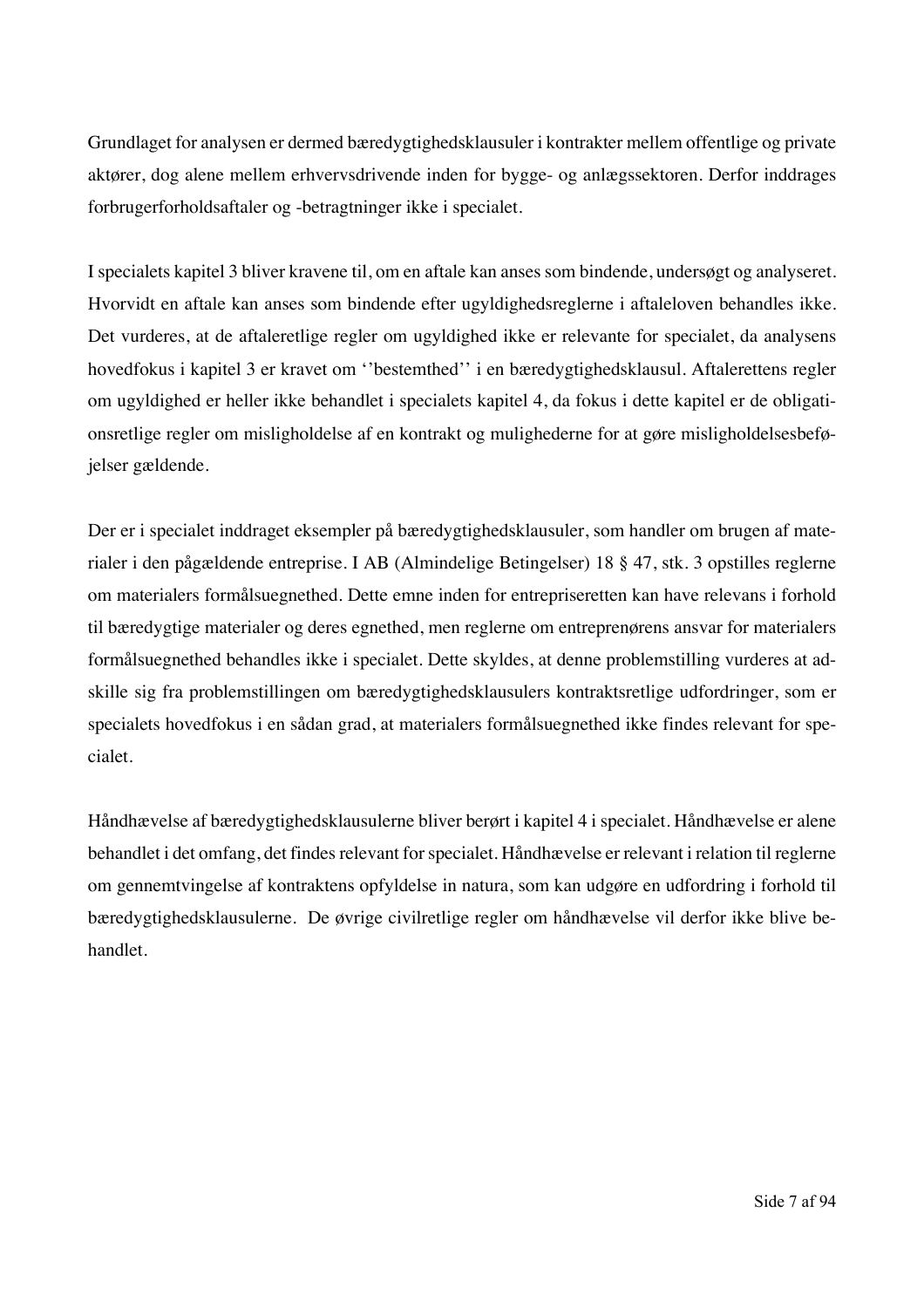## **1.4 Metode og retskilder**

#### **1.4.1 Metode**

Den retsdogmatiske metodes formål er at beskrive gældende ret<sup>s</sup>. Specialet bygger på den retsdogmatiske metode i det omfang, at specialet undersøger gældende ret inden for aftaleretten, obligationsretten og - til en vis grad - fuldbyrdelsesretten. Ved analyser af retspraksis inden for disse retsområder bliver den retsdogmatiske metode brugt til at finde udfordringer ved bæredygtighedsklausuler i kontraktsretten. Der er på nuværende tidspunkt ikke tilstrækkelig retspraksis angående bæredygtighedsklausuler i entrepriseaftaler<sup>6</sup>, og dette medfører, at anvendelsen af den retsdogmatiske metode er behæftet med væsentlig usikkerhed. Retskilderne, der foreligger, er dermed begrænsede til brug for undersøgelsen i specialet. Specialet bruger aftalemæssige klausuler og retspraksis inden for aftale- og obligationsretten til at opstille en formodning om, hvilke udfordringer bæredygtighedsklausuler i entreprisekontrakter kan medføre i et kontraktforhold. Den retsdogmatiske metode bliver på denne måde brugt i specialets kapitel 3 og kapitel 4.

Hensigten med specialet er at undersøge udfordringerne ved bæredygtighedsklausuler i en konktraktretlig sammenhæng. Specialet anvender retspraksis og teori inden for aftale- og obligationsretten til at analysere materialet, der ligger til grund for specialet. Specialets analyse tager udgangspunkt i indsamlet materiale, som behandles i forhold til et teoretisk udgangspunkt. Dermed beror specialet i overvejende grad på en empirisk undersøgelse. Denne metode benyttes i specialets kapitel 3, hvor bæredygtighedsklausulerne analyseres i forhold til de aftaleretlige krav til henholdsvis vedtagelse, aftalens bindende virkning og fortolkning af en aftale. Derudover anvendes metoden i kapitel 4, hvor bæredygtighedsklausulerne bliver analyseret i forhold til de obligationsretlige regler om misligholdelse af en kontrakt og fuldbyrdelsesrettens krav til gennemtvingelse.

<sup>5</sup> Blume, Retssystemet og juridisk metode, s. 40.

<sup>6</sup> Mitkidis, Sustainability Clauses in International Supply Chain Contracts: Regulations, Enforceability and Effects of Ethical Requirements, s. 3.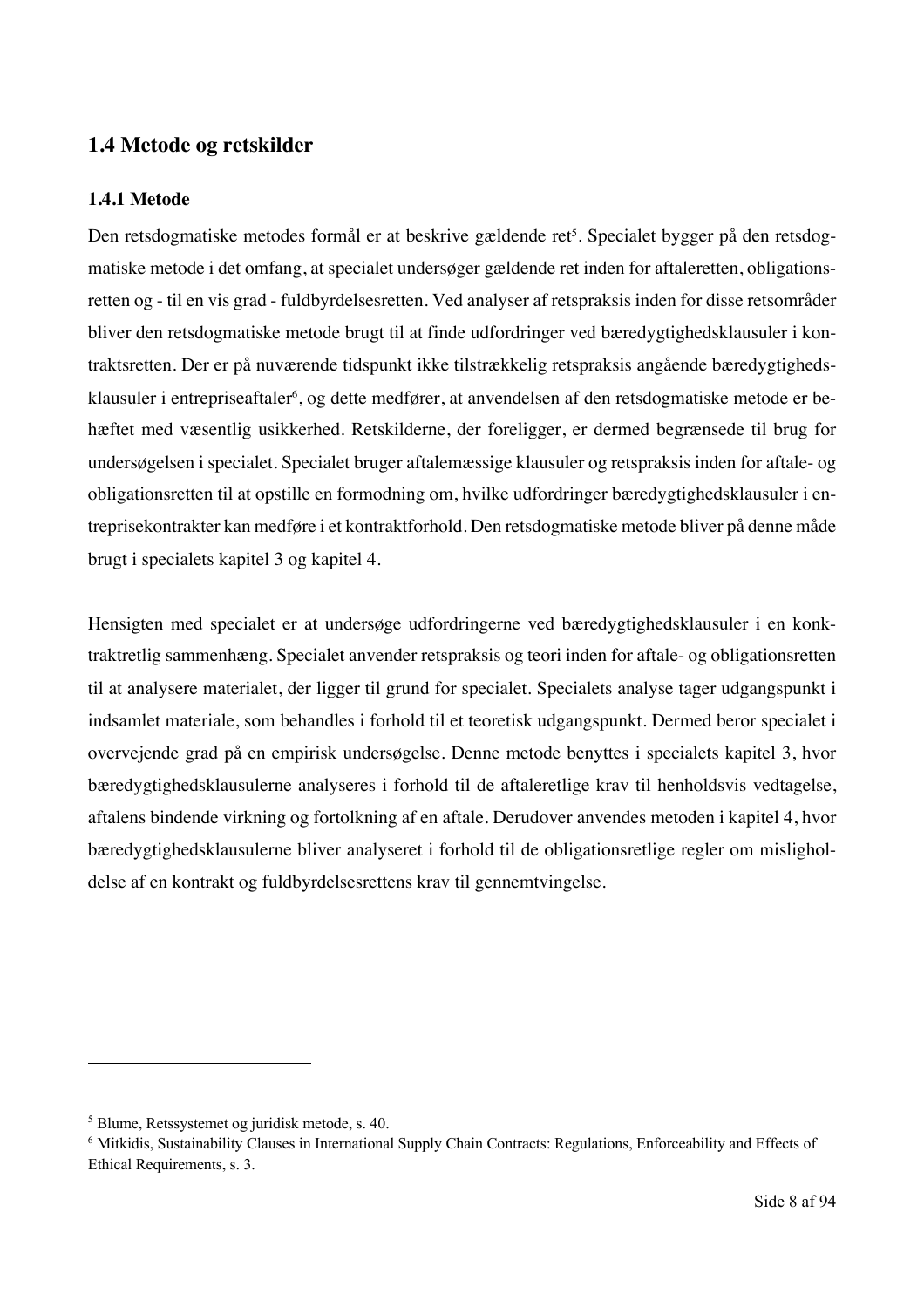Den retspolitiske metode bygger på overvejelser om, hvordan en regel eller et regelsæt kan ændres for at opnå en ønsket retstilstand<sup>7</sup>. I specialets kapitel 5 anvendes den retspolitiske metode i et begrænset omfang, idet kapitel 5 blandt andet bygger på overvejelser omkring, hvorvidt kontraktsretten bør ændre sig for at imødekomme de kontraktuelle udfordringer, som bæredygtighedsklausulerne medfører.

Det skal hertil bemærkes, at specialet ikke gør brug af den sociologiske metode, som blandt andet beskæftiger sig med bearbejdning eller gruppering af data, da det ligger uden for rammerne af specialet.

#### **1.4.2 Retskilder**

#### 1.4.2.1 Bæredygtighedsklausuler

Specialets fokus er bæredygtighedsklausuler, og materialet, som danner grundlag for specialet, består af kontraktuelle klausuler om bæredygtighed i entrepriseaftaler. Der er indsamlet en række kontraktsklausuler, som formodes anvendt i praksis, og som bidrager til billedet af retsstillingen for sådanne klausuler. Klausulerne er fundet i offentlige udbud og indhentet fra private aktører i bygge- og anlægsbranchen. Størstedelen af de indsamlede klausuler er, som førnævnt, fundet i udkast til kontrakter vedlagt i udbudsmateriale fra offentlige bygherrer. Dette er relevant at holde sig for øje i forhold til vurderingen af klausulernes repræsentativitet, da konklusionerne i specialet beror på en analyse af overvejende offentlige kontraktuelle forpligtelser. Dette må siges at gøre undersøgelsen mindre repræsentativ, om end der også inddrages eksempler på bæredygtighedsklausuler i den private sektor. De inddragne klausuler tegner ikke et fuldt billede af aftalepraksis, men de tegner et billede af, hvordan aftaler bliver indgået, hovedsageligt mellem offentlige bygherrer og private aktører.

Der er igennem specialet i alt behandlet 25 eksempler på kontraktsbestemmelser, og selvom der ikke er tale om et fuldt udbygget empirisk studie, kan kontraktsklausulerne siges at være tilstrækkelige til at danne grundlag for konklusionerne i specialet. De 25 eksempler på kontraktsbestemmelser er op-

<sup>7</sup> Blume, Retssystemet og juridisk metode, s. 354.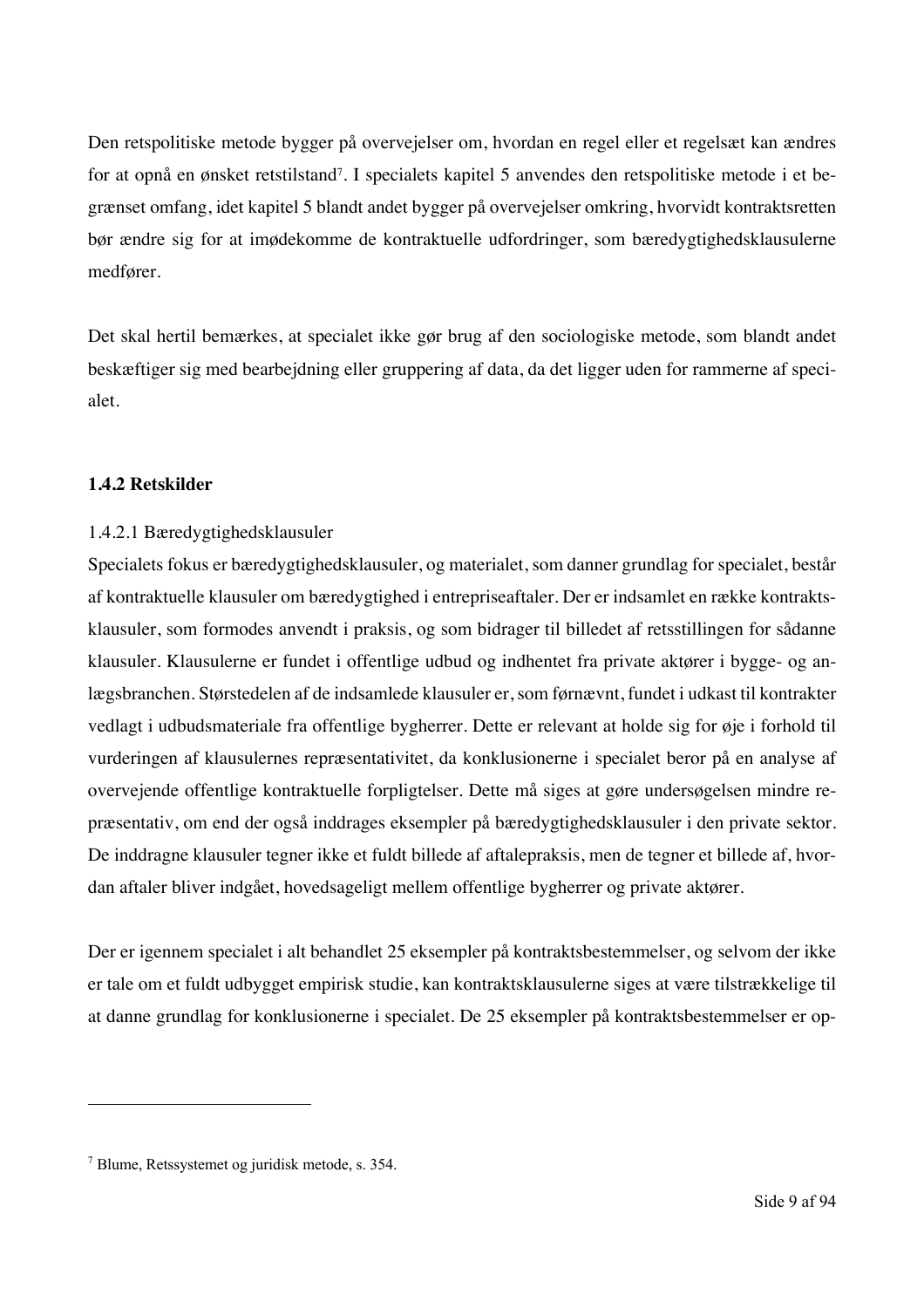listet i specialets Bilag 1. Det er tilstræbt at finde eksempler på bæredygtighedsklausuler fra forskellige kommuner i landet, hvilket øger diversiteten og repræsentativiteten af klausulerne. Der kan på baggrund af de inddragede klausuler udledes nogle generelle betragtninger. I lyset af, at der fortsat er mange udbud af bygge- og anlægsopgaver, hvor bæredygtighed ikke indgår som et element i de kontraktuelle forpligtelser, kan det lægges til grund, at 25 eksempler er tilstrækkeligt mange eksempler til, at der kan ses et gennemgående mønster i den måde, hvorpå bæredygtighedsklausulerne indarbejdes i entreprisekontrakter.

Da specialet inddrager aftaleklausuler som grundlag for analysen og udledningen af gældende ret, er det relevant at kigge på retskildeværdien af aftaler. En aftale kan beskrives således, at den udgør en retlig regel, der er opstået som følge af de afgivne løfter, som gør reglen bindende for kontrahenterne. Aftalen har dermed på det område, den omfatter, principielt for parterne samme funktion, som regler i en retsforskrift<sup>s</sup>. Aftaler er specifikke i forhold til en bestemt defineret kreds, hvilket adskiller aftaler fra øvrige retskilder. Retskilder har i almindelighed en bred og ubestemt modtagerkreds<sup>9</sup>. Dermed kan det ikke på forhånd fastslås, hvilken betydning de vil have i den konkrete sags juridiske argumentation<sup>10</sup>. Aftalens specifikke karakter gør det nærliggende at lægge til grund, at enkeltstående aftaler ikke er retskilder i sædvanlig forstand, fordi de ikke fastsætter regler for en større eller ubestemt kreds, og dermed ikke indeholder regler af almindelig betydning for retstilstanden. Den enkeltstående aftale har ikke en generel virkning og har alene en retskildelignende betydning for aftalens parter<sup>11</sup>. Der er i specialet brugt 25 eksempler på kontraktsklausuler, hvoraf der kan udledes nogle generelle forhold og konklusioner i forhold til de juridiske udfordringer, der kan opstå ved at inddrage klausulerne i entreprisekontrakter. Derfor kan klausulerne anses som en retskilde i nærværende opgave, der kan benyttes til at beskrive den gældende retsstilling for bæredygtighedsklausuler i entreprisekontrakter.

<sup>8</sup> Blume, Retssystemet og juridisk metode, s. 255.

 $9$  Ibid.

<sup>10</sup> Blume, Retssystemet og juridisk metode, s. 256.

 $11$  Ibid.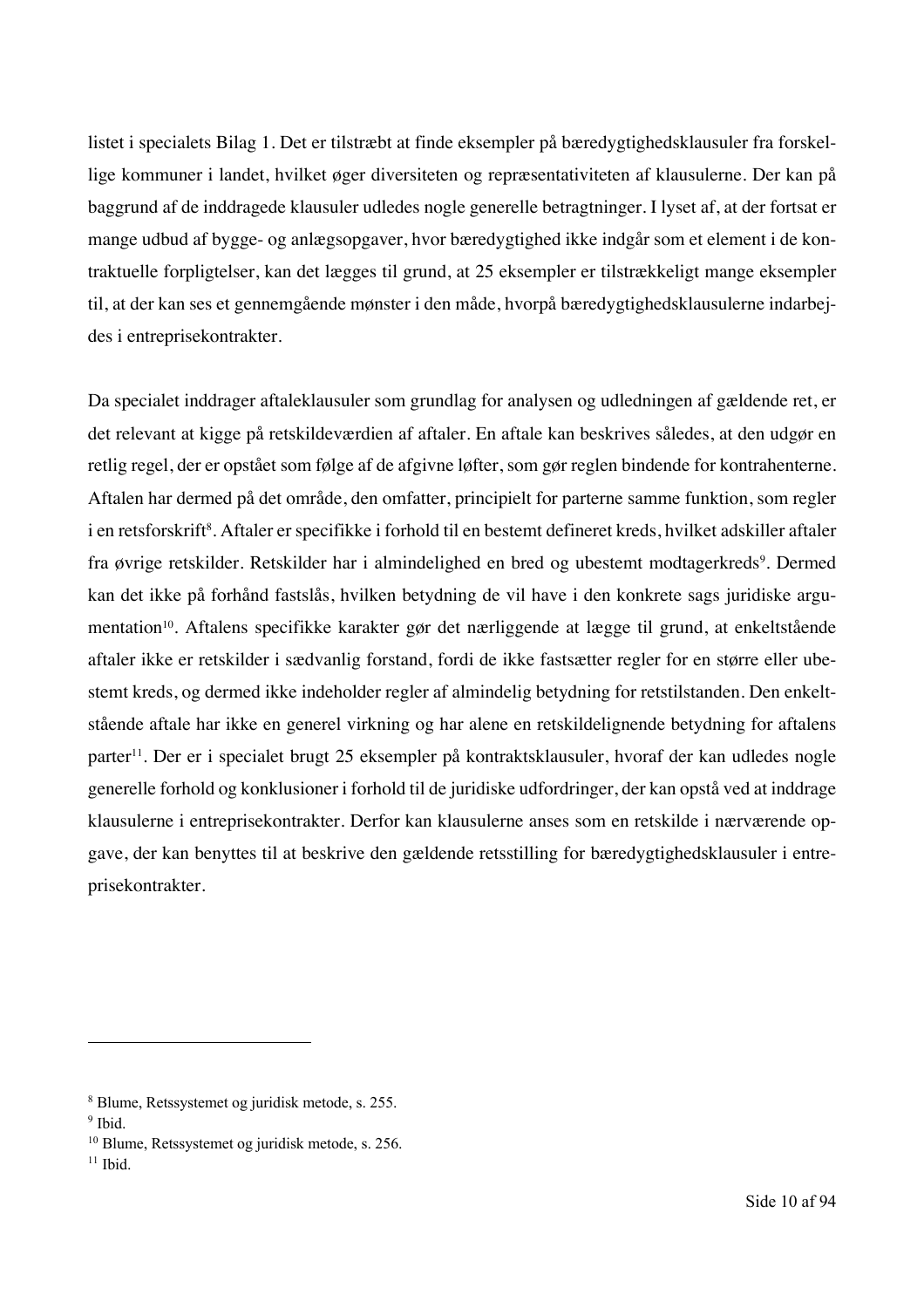#### 1.4.2.2 Lovgivning

I Danmark findes der ingen lovgivning, som generelt regulerer forholdet mellem byggeriets parter. Derimod findes der en række offentligretlige love, som har særlig betydning for bygge- og anlægsvirksomhed, herunder Byggeloven<sup>12</sup>. Byggeloven er den rammelov, som formulerer de overordnede formål med lovgivningen på byggeområdet. Bygningsreglementet specificerer byggelovens krav og indeholder detaljerede, materielle krav, som alle byggearbejder skal leve op til herunder krav til energi13. I forhold til specialets fokus på bæredygtighedsklausuler har Bygningsreglementet en vis betydning, da der heri opstilles energikrav til byggeriet. I forhold til specialets kapitel 5 om, hvordan nogle af de udfordringer, specialet belyser, kan imødekommes, inddrages krav til bæredygtighed i Bygningsreglementet, som et muligt offentligretligt virkemiddel hertil.

#### 1.4.2.3 Standardvilkår

Dansk entrepriseret er overordnet ulovreguleret. Den centrale regulering er derfor af aftalemæssig karakter i form af et sæt standardvilkår kaldet Almindelige Betingelser. AB udgør et sæt vilkår for arbejder og leverancer i bygge- og anlægsvirksomhed, udarbejdet i samarbejde mellem byggeriets parter. De gældende standardvilkår er AB 18 og ABT 18, som gælder totalentreprise, og ABR 18, som angår rådgiverområdet.

AB-reglerne er såkaldte *agreed documents,* der skal aftales mellem parterne for at være gældende. Det er således frivilligt for parterne, om de vil vedtage reglerne for entreprisen, og derfor kan reglernes retskildemæssige betydning i princippet diskuteres. Dog er der ingen tvivl om, at der er tale om en retskilde med betydelig værdi14. Selvom AB kun finder anvendelse, hvis betingelserne er aftalt, vil AB-reglerne i mange henseender være udtryk for den almindelige entrepriseretlige baggrundsret og er altså udfyldende, selv hvor AB ikke direkte er vedtaget<sup>15</sup>.

Da entrepriseområdet hovedsageligt reguleres af AB-reglerne, er disse af betydning for specialet, som fokuserer på forholdet mellem bygherre og entreprenør. Specialet gør især brug af AB-reglerne i

<sup>&</sup>lt;sup>12</sup> Iversen, Entrepriseretten, s. 53.

<sup>&</sup>lt;sup>13</sup> Iversen, Entrepriseretten, s. 53.

<sup>&</sup>lt;sup>14</sup> Iversen, Entrepriseretten, s. 51.

<sup>&</sup>lt;sup>15</sup> Iversen, Entrepriseretten, s. 39.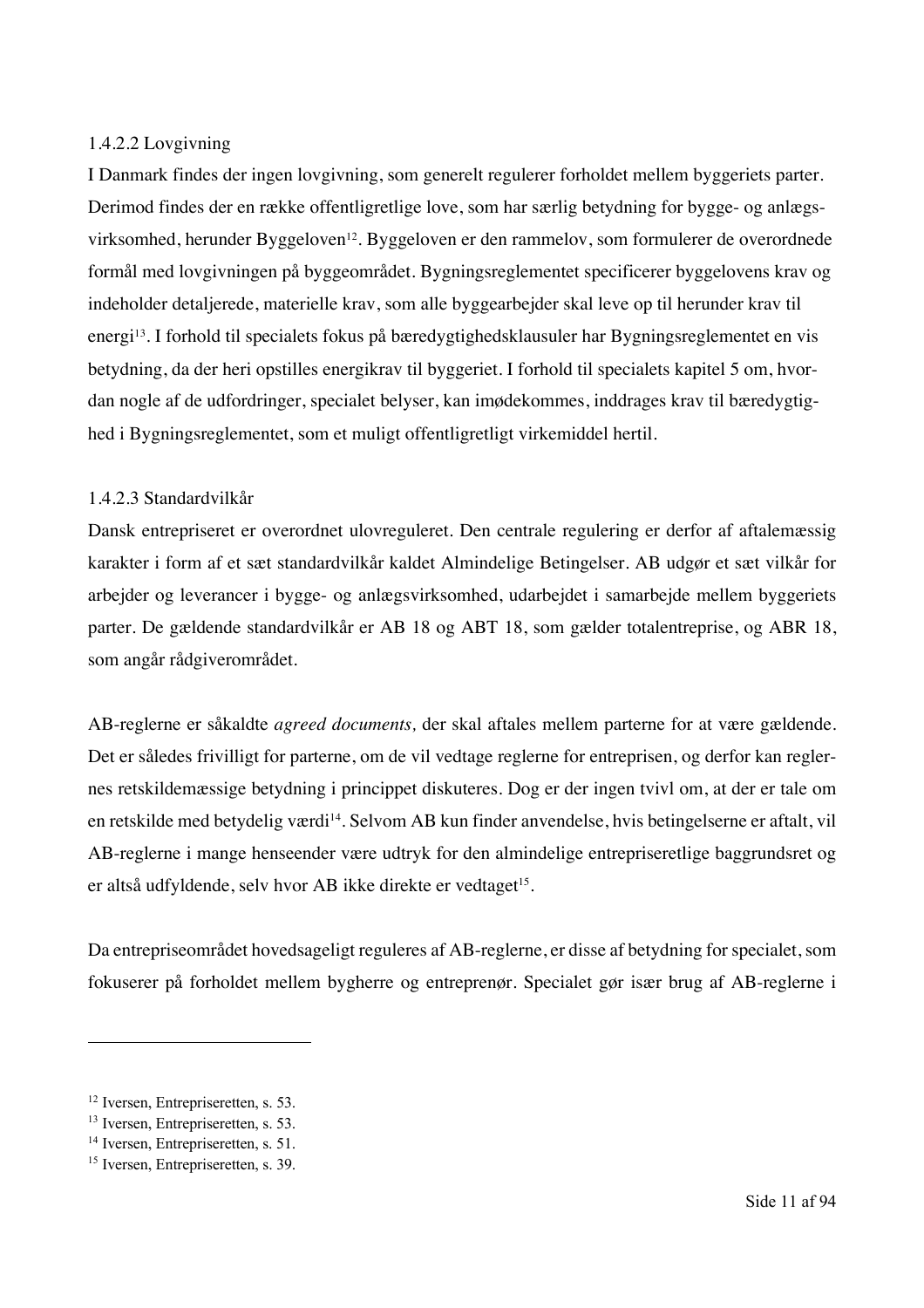afsnittet om misligholdelsesbeføjelse, da det i forhold til, hvornår der foreligger misligholdelse, er væsentligt at kigge på AB-systemets mangelsbegreb og reglerne heri om bygherrens misligholdelsesbeføjelser.

I almindelighed udgør AB dog kun en begrænset del af entrepriseaftalen, som også ofte indeholder tekniske bilag og særlige betingelser for entreprisen mv. Specialets fokus, som er bæredygtighedsklausuler i entrepriseaftaler, kan oftest findes i enten andre former for standardvilkår eller de tekniske bilag, hvorfor AB-reglerne ikke er de eneste standardvilkår, der har betydning i forhold til specialet.

Da næsten alle entrepriseforhold er reguleret af AB-reglerne, og der ikke findes en "entrepriselov", eksisterer der selvsagt ingen lovforarbejder, der kan tillægges vægt ved udledningen af gældende ret. I tilknytning til AB 18 findes dog AB-betænkningen<sup>16</sup>. Retskildeværdien af betænkningerne må antages at være omtrent på linje med sædvanlige sagkyndige betænkninger17. Bemærkningerne, som AB-betænkningen indeholder om hver enkelt bestemmelse, har ikke samme karakter som lovbemærkninger, men de indeholder ikke desto mindre vægtige fortolkningsbidrag<sup>18</sup>. Betænkningens bemærkninger om udfyldende entrepriseret må betragtes som et vægtigt bidrag til den entrepriseretlige teori19. Da AB-betænkningen kan bidrage med fortolkning af AB-reglerne inddrages den i specialet i tilknytning hertil.

#### 1.4.2.4 Retspraksis

Specialet inddrager afgørelsespraksis i undersøgelserne af problemstillingen, da retspraksis spiller en afgørende rolle for forståelsen af gældende ret og har haft stor betydning for udviklingen af kontraktsretten i Danmark.

Specialet inddrager afgørelser fra de almindelige domstole ved fastlæggelsen af gældende ret inden for aftaleretten, obligationsretten samt fuldbyrdelsesretten. Afgørelsernes retskildeværdi afhænger

<sup>16</sup> Betænkning 1570 afgivet af AB-udvalget i forbindelse med revisionen af AB 92, ABR 89 og ABT 93, nr. 1570, Trafik- Bygge- og Boligstyrelsen, juni 2018.

<sup>&</sup>lt;sup>17</sup> Iversen, Entrepriseretten, s. 52.

 $18$  Ibid.

<sup>19</sup> Buch, Entrepriseretlige mangler, s. 21.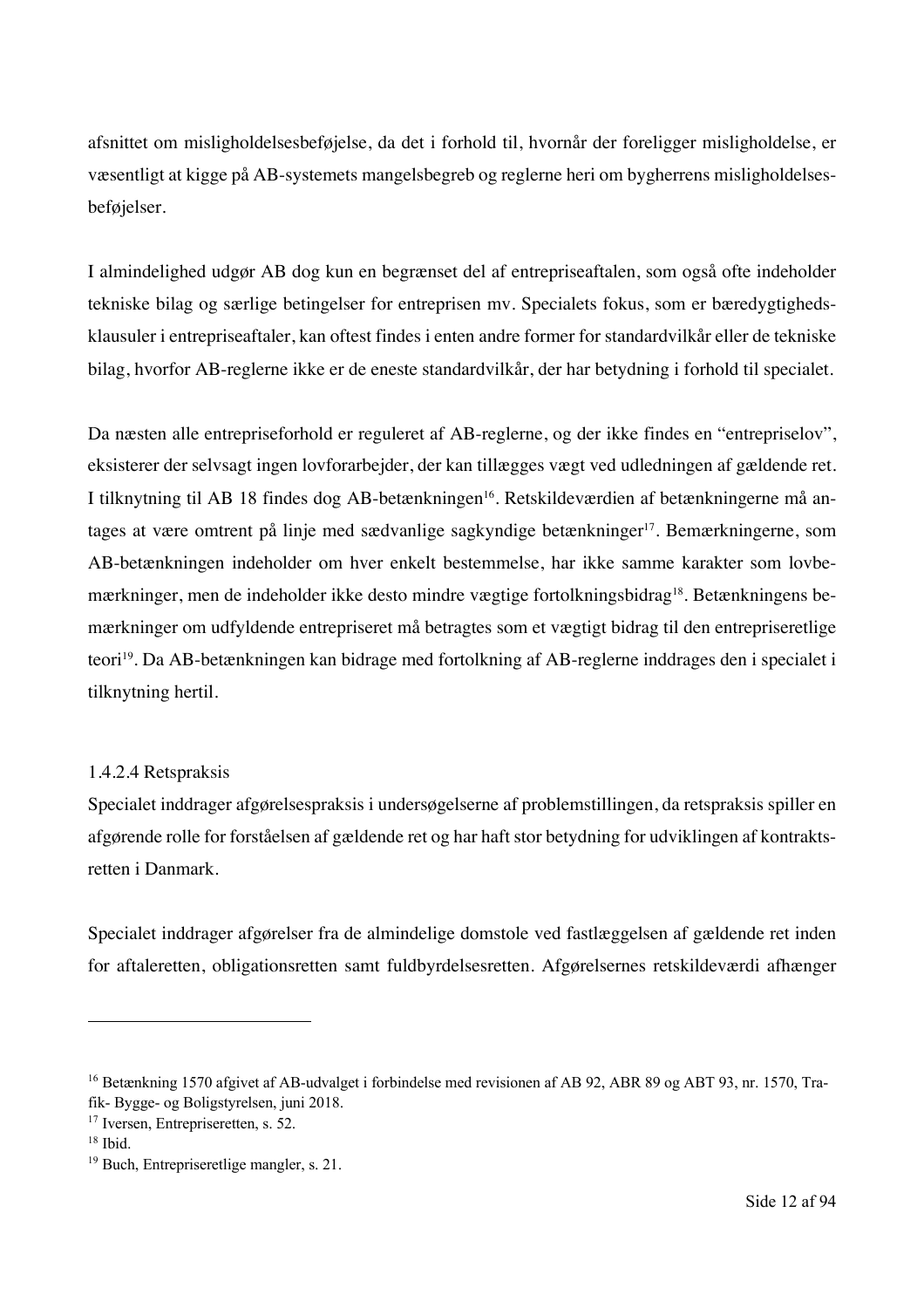bl.a. af, hvilken domstol der træffer afgørelserne, idet deres vægt typisk øges, jo højere domstolen er placeret i domstolshierakiet20. En højesteretsdom har således større retskildemæssig betydning end en byretsdom.

Retspraksis har inden for entrepriseretten i vid udstrækning karakter af voldgiftspraksis, idet vedtagelse af AB indebærer, at tvister mellem byggeriets parter skal afgøres af Voldgiftsretten for byggeog anlægsvirksomhed (VBA), hvis afgørelser er endelige og bindende21. Langt størstedelen af tvister mellem parterne i entrepriseforhold afgøres således ved Voldgift, da AB anvendes som grundlag for langt hovedparten af de entreprisekontrakter, der indgås. Voldgiftspraksis er dermed en afgørende retskilde på entrepriserettens område, hvorfor voldgiftsafgørelser naturligvis udgør en betydelig del af de afgørelser, der inddrages i specialet.

Voldgift er tvistløsning ved et privat organ i stedet for ved de statslige domstole22. Der er tale om en institutionaliseret, stående voldgiftsret. Parterne har ingen indflydelse på valget af voldgiftsdommere, og processen afvikles på stort set samme måde som en retssag ved de almindelige domstole23. Rent formelt er de almindelige domstole ikke bundet af tidligere voldgiftspraksis<sup>24</sup>. Voldgiftsretten ved VBA nedsættes imidlertid af en lands- eller højesteretsdommer som formand og to tekniske dommere, jf. Voldgiftstatuttens § 4, hvilket taler for, at praksis fra VBA kan tillægges betydelig vægt ved de almindelige domstole. Af denne grund og henset til den udbredte anvendelse af voldgift i byggebranchen, har Voldgiftsnævnets afgørelser betydelig retskildeværdi og bidrager til forståelsen af gældende dansk entrepriseret<sup>25</sup>. Retskildeværdien af voldgiftspraksis kan siges at være på højde med en landsretsdom26.

For at kunne forudsige løsningen af en entrepriseretlig tvist, er kendskab til praksis vigtig<sup>27</sup>. Voldgiftspraksis fra VBA er offentliggjort i "Kendelser om fast ejendom" (KfE) og "Tidsskrift for Bolig-

<sup>20</sup> Blume, Retssystemet og juridisk metode, s. 186.

<sup>21</sup> Iversen, Entrepriseretten, s. 60.

<sup>22</sup> Iversen, Entrepriseretten, s. 60.

<sup>23</sup> Iversen, Entrepriseretten, s. 60.

<sup>&</sup>lt;sup>24</sup> Hansen, Det entrepriseretlige hjemmelsproblem, s. 20.

<sup>&</sup>lt;sup>25</sup> Hansen, Det entrepriseretlige hjemmelsproblem, s. 24

<sup>26</sup> Iversen, Entrepriseretten, s. 60

<sup>27</sup> Hansen, Det entrepriseretlige hjemmelsproblem, s. 20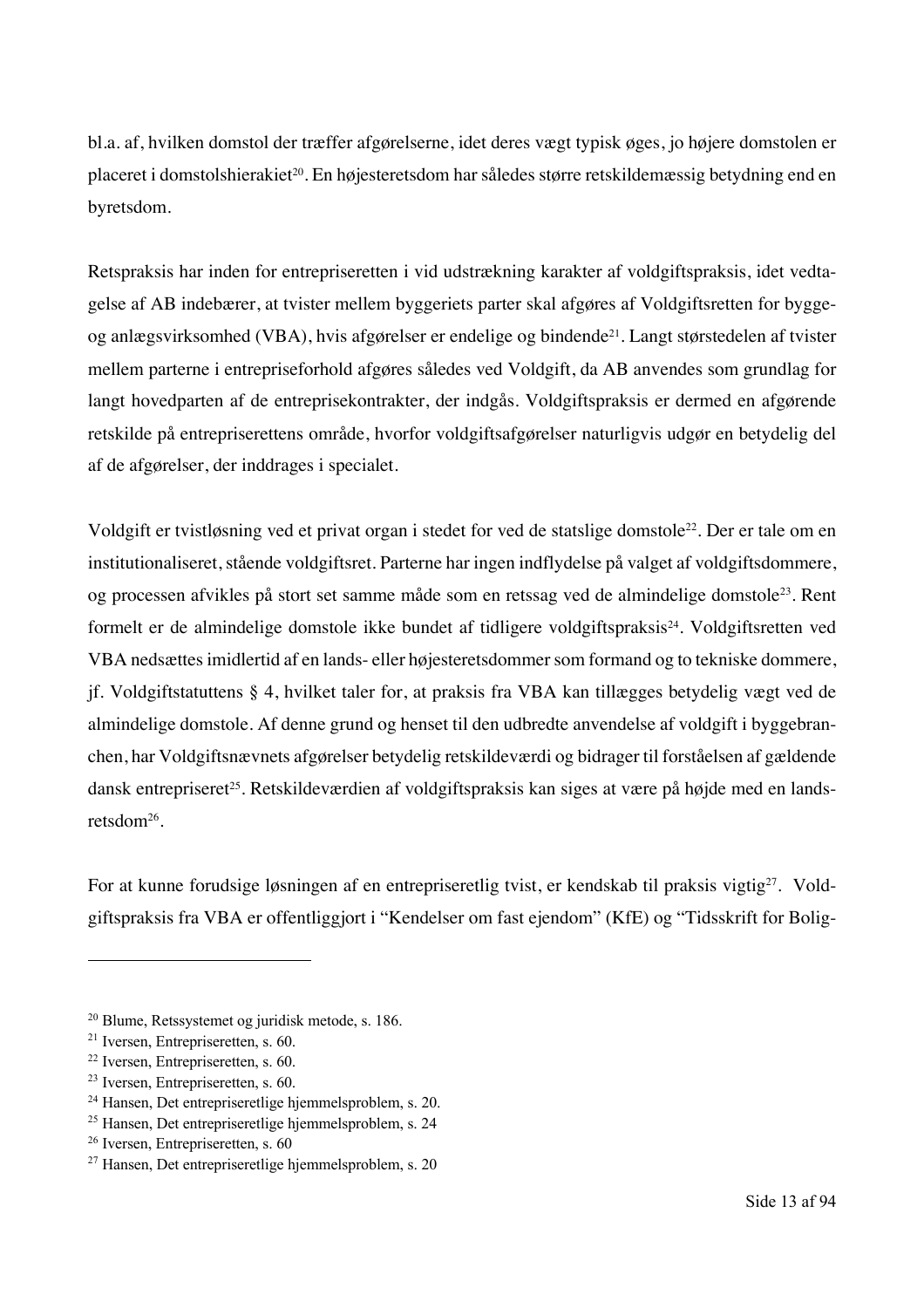og Byggeret" (TBB). Langt de fleste kendelser er offentliggjort i tidsskrifterne, hvilket medvirker til, at det kan vurderes, om en kendelse er en del af fast praksis, eller om der er tale om et tilfælde, der er enkeltstående28.

Det er dog vigtigt at have for øje, at en stor del af voldgiftsrettens kendelser er konkret begrundede, og alene har retskraft mellem parterne. Dette begrænser kendelsernes præjudikatværdi29. Derudover udfærdiges en række kendelser uden en fuldstændig sagsfremstilling, vidneforklaring eller gengivelse af proceduren. Dette er vigtigt at være opmærksom på, når gældende entrepriseret skal udledes på baggrund af praksis fra VBA.

Der er, som tidligere nævnt, ikke tilstrækkeligt praksis om bæredygtighedsklausuler i entrepriseforhold på nuværende tidspunkt. Voldgiftspraksis inddrages dog i situationer, der til en vis grad kan sammenlignes med specialets problemstilling og bruges dermed til at udlede, hvad retsstillingen er for bæredygtighedsklausuler.

#### 1.4.2.5 Retsgrundsætninger

Retsgrundsætninger er grundsætninger inden for retsområder, der er udviklet i retspraksis over tid<sup>30</sup>. Retsgrundsætninger kan have generel retskildemæssig betydning ved i almindelighed at blive tillagt vægt inden for de pågældende retsområder i forbindelse med konfliktløsning ved domstolene<sup>31</sup>. I specialet benyttes obligationsretlige retsgrundsætninger i begrænset omfang, som baggrundsret for undersøgelsen af bæredygtighedsklausulernes udfordringer i kontraktsretten. Eksempelvis inddrages retsgrundsætningerne om parternes loyalitetsforpligtelse i specialets kapitel 3, og princippet om fordelingen af risikoen mellem parterne anvendes i kapitel 5.

<sup>&</sup>lt;sup>28</sup> Hansen, Det entrepriseretlige hiemmelsproblem, s. 20.

<sup>29</sup> Iversen, Entrepriseretten, s. 61

<sup>30</sup> Blume, Retssystemet og juridisk metode, s. 43.

<sup>31</sup> Blume, Retssystemet og juridisk metode, s. 262.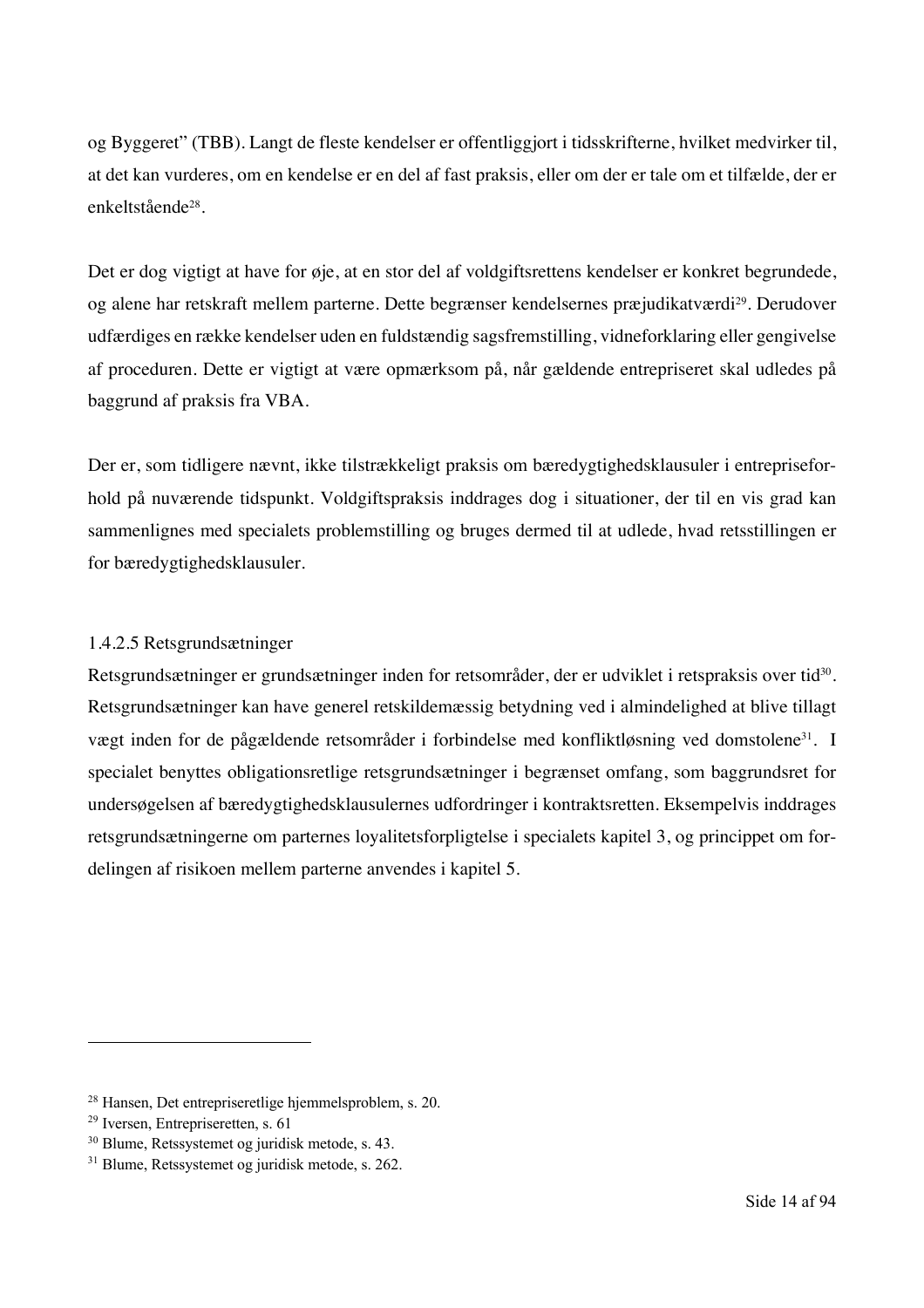#### 1.4.2.6 Juridisk litteratur

Rent formelt udgør juridisk litteratur ikke en retskilde. Det kan dog konstateres, at litteraturen er retskildelignende, og det er i dag accepteret, at den tages i betragtning som et bidrag til at fastlægge gældende ret<sup>32</sup>. Den entrepriseretlige litteratur har udøvet betydelig indflydelse på entrepriserettens udvikling33. Særligt på områder, hvor øvrige retskilder som rets- og voldgiftspraksis ikke giver et entydigt svar på, hvad retsstillingen er, kan den juridiske litteratur anvendes til at bidrage samt præge rets- og voldgiftspraksis. Specialets hovedtema, som er klausuler i entrepriseaftaler om bæredygtighed, er i mindre grad behandlet i den juridiske litteratur, særligt i de danske fremstillinger. Da specialet undersøger juridiske retsområder som aftaleret, obligationsret, fuldbyrdelsesret og entrepriseret, hvilket der foreligger meget litteratur omkring, vil juridiske forfatteres bidrag inddrages til forståelsen af specialets problemstilling.

# **Kapitel 2: Hovedproblematikken – brydningen mellem den politiske agenda og kontraktsretten**

Aftalen er grundlaget for handel i samfundet og et af de vigtigste redskaber til at støtte markedstransaktionen34. Aftalen er det dynamiske element i det økonomiske liv; det er ved brug af aftaler, at rettigheder føres fra den ene til den anden<sup>35</sup>. Kontraktsretten opstiller forskellige retsregler, som angår indgåelse, gyldighed og forståelse af kontrakter<sup>36</sup>. Hovedproblematikken, som opstår ved at inddrage bæredygtighedsklausuler i entreprisekontrakter, bunder i, at de politiske intentioner og ambitioner om at fremme bæredygtighed udfordrer kontraktsretten og de heri grundlæggende krav. Brydningen mellem de politiske målsætninger og kontraktsretten opstår ved implementeringen af målsætningerne i entreprisekontrakterne. Politiske målsætninger bærer typisk præg af at være meget generelle og overordnede formuleret, og når disse målsætninger skal omsættes til kontraktuelle forpligtelser, opstår udfordringen med at gøre målsætningerne til forpligtelser, der fremstår bestemte og konkrete, som er

<sup>32</sup> Riis, Trzaskowski, m.fl., Skriftlig jura, s. 40.

<sup>&</sup>lt;sup>33</sup> Iversen, Entrepriseretten, s. 61.

<sup>34</sup> Jørgensen, Kontraktsret, s. 11

<sup>35</sup> Hansen og Ulfbeck, Lærebog i aftaleret, s. 11

<sup>36</sup> Gomard m.fl., Almindelig kontraktsret, s. 19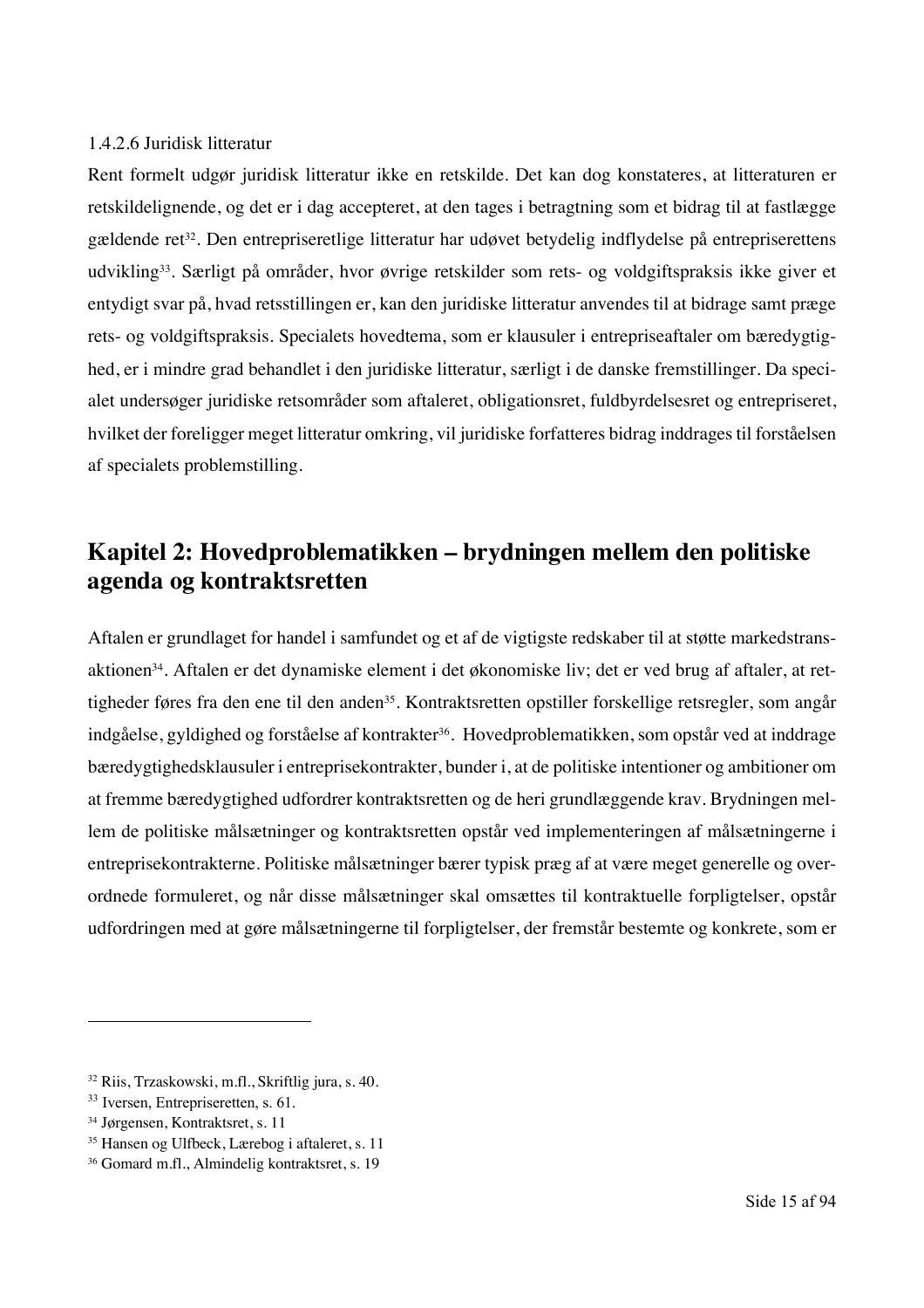nogle grundlæggende krav i kontraktsretten. Kontraktsretten skal understøtte transaktionerne i markedet, og det er i den forbindelse nødvendigt, at entreprisekontrakterne, hvori bæredygtighedskrav indgår, kan bruges i en kommerciel kontekst. Dette indebærer, at bæredygtighed vil kunne bruges som et konkurrenceparameter mellem byggeriets parter. Det ses generelt, at bæredygtighedsklausuler formuleres vagt og upræcist, hvilket gør det svært at bruge bæredygtighed som et konkurrenceparameter, især hvis klausulen ikke opstiller målbare kriterier for forpligtelsens opfyldelse. Formuleringerne kan have karakter af at ville tilkendegive en politisk ambition men uden nærmere at specificere omfanget af forpligtelsen, som eksempelvis: "*Holbæk Kommune ønsker at medvirke til forebyggelse og tilpasning til klimaforandringerne"*<sup>37</sup> og *"Leverandøren forpligter sig til at værne om natur og miljø, således at samfundsudviklingen kan ske på et bæredygtigt grundlag(...)"*38.

I forbindelse med tilvejebringelsen af analysegrundlaget for specialet, kan det generelt udledes, at størstedelen af bygge- og anlægsopgaver, der sendes i udbud, hverken har bæredygtighed som tildelingskriterium eller inddrager bæredygtighed i de kontraktuelle forpligtelser<sup>39</sup>. Sammenholdes dette med det ovenfor anførte om, at det i praksis ses, at mange bæredygtighedsklausuler udfordrer kontraktsretten ved at være mere eller mindre ubestemte, er der meget, der taler for, at markedet for bygge- og anlægsopgaver endnu ikke er modent til at bruge bæredygtighed som konkurrenceparameter.

Ifølge data fra en rapport, udarbejdet af Byggefakta A/S<sup>40</sup>, er der i perioden 2019-2021 enten igangsat eller planlagt byggerier med bæredygtighedstiltag for 82,8 milliarder kroner fra private bygherrer. Til sammenligning er der bæredygtighedstiltag for 27,4 milliarder kroner i det offentlige byggeri i samme periode. Det fremgår dog af Bæredygtighedsrapporten, at de private byggeprojekter har udgjort 71 % af rapportens analysegrundlag, hvorfor det er naturligt, at beløbet for bæredygtighedstiltag i det private byggeri er større end beløbet for det offentliges tiltag. Det fremgår imidlertid også af rapporten,

<sup>37</sup> Fra et udbud fra Holbæk Kommune om opførelse af en skole, jf. Udbudsbekendtgørelses nr. 2020/S 185-446877.

<sup>38</sup> Fra Københavns Kommunes standardbilag om leverandørens samfundsansvar, som blandt andet indgår i Udbudsbekendtgørelse nr. 2021/S 028-068130, Udbudsbekendtgørelse nr. 2021/S 026-064488 og Udbudsbekendtgørelse nr. 2021/S 050-122253.

<sup>39</sup> Det fremgår af www.udbud.dk, at der i perioden 30.01.2021 til 30.04.2021 er udbudt 258 bygge- og anlægsopgaver i Danmark. Undersøgelsen af analysegrundlaget til specialet tager udgangspunkt i 150 af disse 258 udbud, og af de 150 udbud indgår bæredygtighed i 27 % af tilfældene.

 $40$  Bæredygtighedsrapport 2021 – et overblik over udbredelsen af bæredygtighedstiltag i byggeriet, s. 41.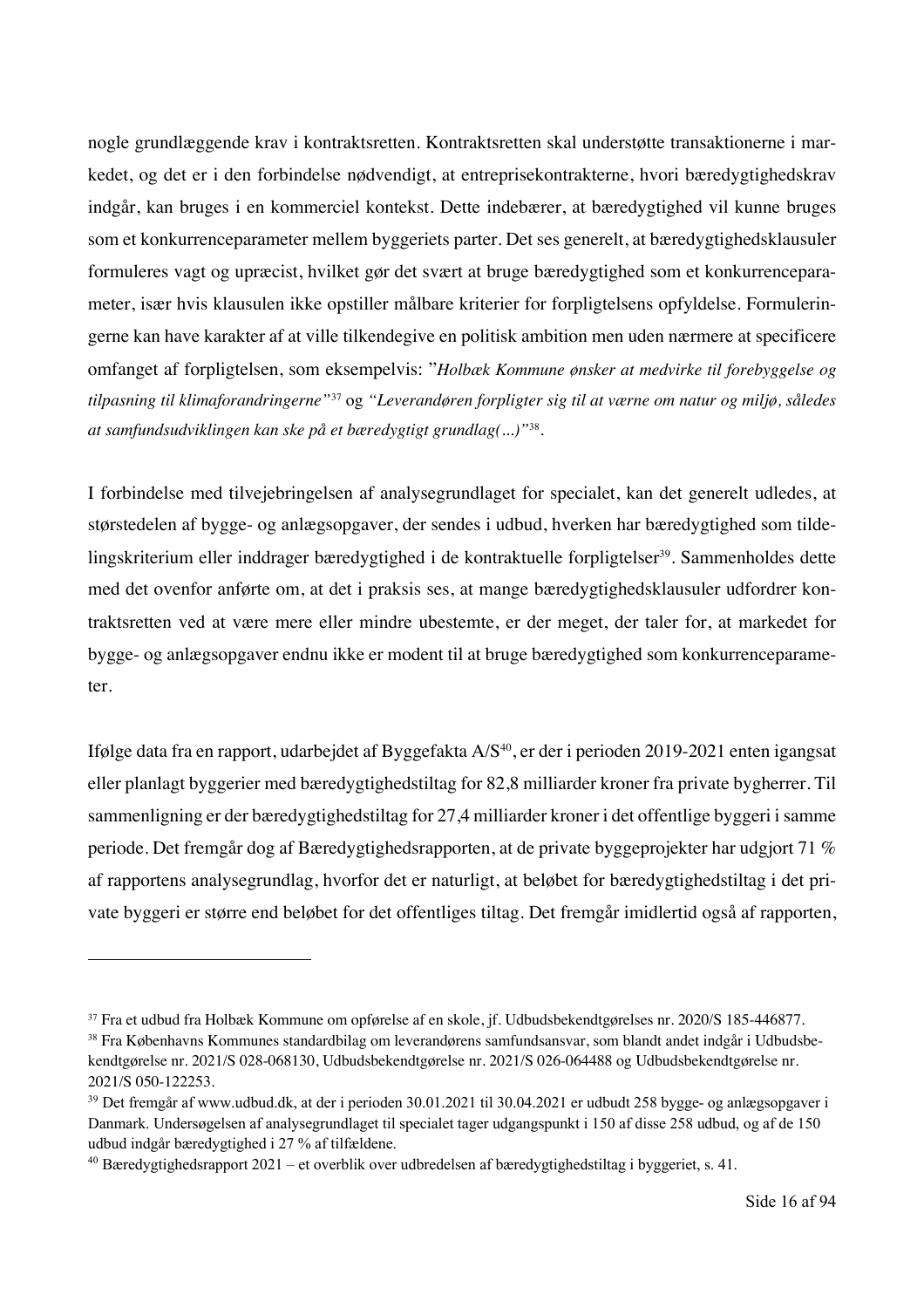at det offentliges høje andel af bæredygtighedstiltag skyldes milliardbyggerierne på sundhedsområdet<sup>41</sup>, og hvis byggerierne på sundhedsområdet skilles fra, kan det anføres, at der i mindre grad i det samlede offentlige byggeri inddrages bæredygtighedstiltag. Dette er bemærkelsesværdigt i betragtning af, at bæredygtighed i mange tilfælde udspringer af en politisk ambition. På baggrund af disse data fremstår offentlige bygherrer ikke som ''front-runnere'' i forhold til at bruge bæredygtighedstiltag i byggeriet. Det kunne dog se ud til, at der kommer et større fokus fra det offentliges side i fremtiden, således at bæredygtighed i byggerier i højere grad end tidligere bliver et politisk reguleret tema. Eksempelvis blev der i marts 2021 fremsat et beslutningsforslag fra Folketinget om bæredygtigt byggeri og bæredygtige renoveringer i kommunerne og regionerne<sup>42</sup>. Beslutningsforslaget lægger op til, at der skal indføres et politisk krav om et maksimalt CO2 -aftryk på et nærmere defineret antal kilogram CO2 pr. kvadratmeter pr. år i kommunernes og regionernes byggerier. Beslutningsforslaget lægger endvidere op til, at i de kommuner og regioner, hvor byggeprojekterne lever op til kravet, vil omkostningerne i byggerierne blive undtaget fra anlægsloftet<sup>43</sup>. I bemærkningerne til beslutningsforslaget fremgår det, at hvis offentligt byggeri og offentlige renoveringsprojekter bliver bæredygtige, vil dette drive den bæredygtige udvikling frem i alle dele af byggeriet samt være med til at løfte det samlede byggeri. Denne formulering kan tolkes som, at politikerne har et ønske om, at det offentlige byggeri i højere grad skal være drivkraft bag bæredygtige tiltag i den samlede byggebranche, hvormed den offentlige sektor i større omfang bliver en ''front-runner'' inden for bæredygtigt byggeri.

Den politiske agenda om bæredygtighed i byggerier kommer til udtryk i det offentliges indkøbspolitikker om bygge- og anlægsopgaver. Indkøbspolitikkerne skaber de overordnede rammer for det offentlige byggeri, og heri opstilles blandt andet målsætningerne for kommunernes, regionernes og statens indkøb. Indkøbspolitikkerne er et redskab, der kan gøres brug af til at inkorporere bæredygtighedstiltag i det offentlige byggeri. Der bliver eksempelvis taget stilling til bæredygtighed i indkøb af bygge- og anlægsopgaver i indkøbspolitikkerne fra henholdsvis Københavns, Frederiksberg og Århus Kommune og i Kommunernes Landsforenings Fælleskommunale Indkøbsstrategi.

<sup>41</sup> Bæredygtighedsrapport 2021 – et overblik over udbredelsen af bæredygtighedstiltag i byggeriet, s. 41.

<sup>42</sup> Beslutningsforslag nr. B220, fremsat den 9. marts 2021 i Folketingstidende Tillæg A.

<sup>43</sup> Anlægsloftet er det beløb, som danske kommuner samlet må bruge på at renovere og bygge nye bygninger.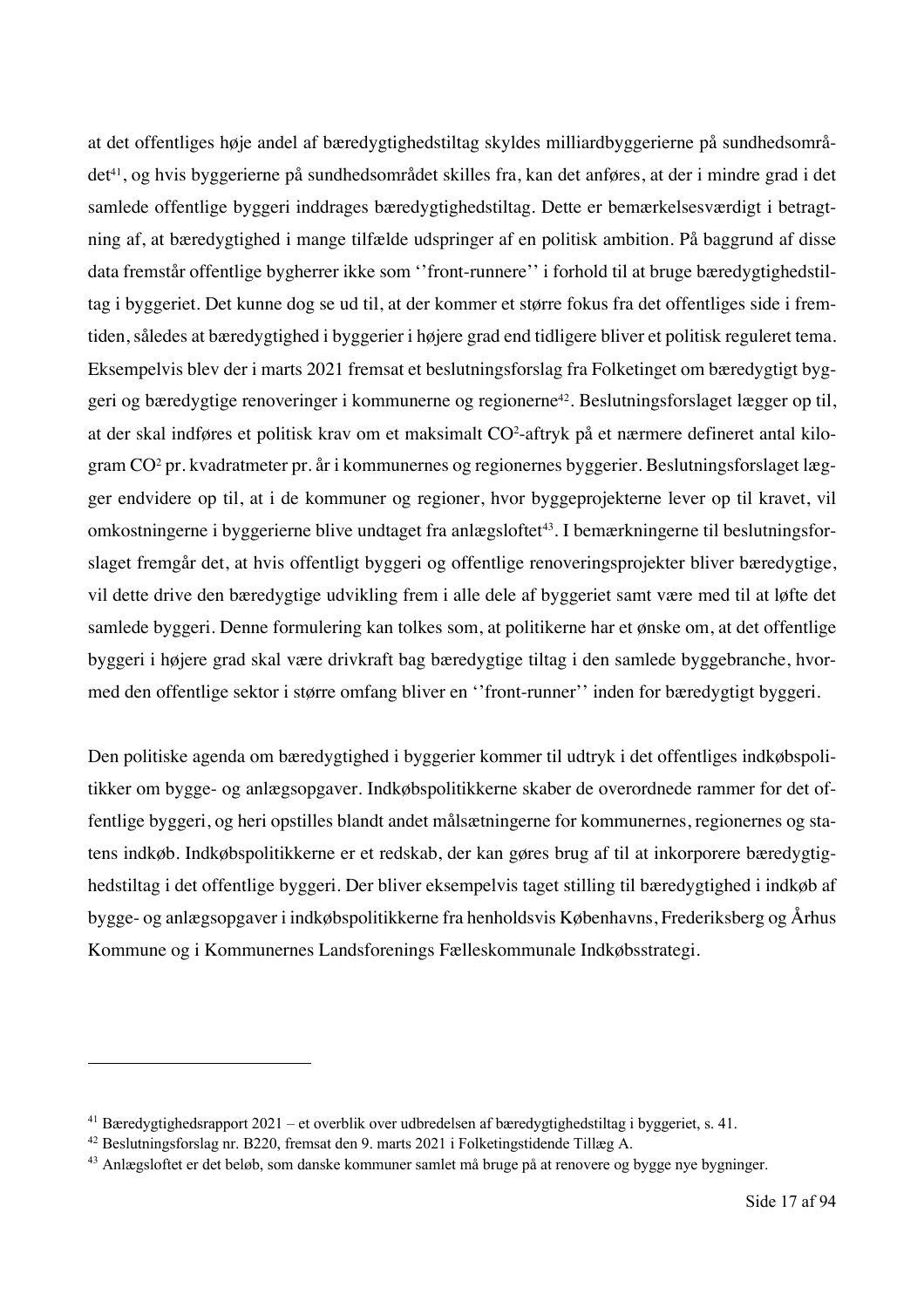Som eksempel herpå fremgår det af Frederiksberg Kommunes bæredygtighedsplan for miljøet 2018- 2021, at:

*"Det gør vi:*

*Vi certificerer bygninger og udbreder kendskabet til bæredygtigt byggeri* 

*Frederiksberg Kommune har besluttet at anvende DGNB-certificering, som er en privat certificeringsordning for bæredygtigt byggeri og byområder, til at sikre bæredygtigheden i kommunalt byggeri på mere end 20 millioner kroner. Indtil videre sker det på tre kommunale byggeprojekter, hvoraf det første allerede står færdigt. Desuden bidrager kommunen til, at der på sigt udarbejdes kriterier for allerede eksisterende byggeri. Vi ønsker at gå foran og være ambassadører for denne ordning blandt offentlige bygherrer i Danmark."*

Et andet eksempel på, at bæredygtighed i byggeri er fokus i kommunernes politikker er fra Københavns Kommunes klimaplan roadmap 2021-2025, hvoraf fremgår:

*"6. Implementering af roadmap 2021-2025*

*6.2. IMPLEMENTERING*

*Kommunen som virksomhed: Københavns Kommune kan som driftsvirksomhed gennem sine indkøb stille krav til drivhusgasudledning og omstilling til bæredygtige løsninger i opgaver vedrørende alt fra varelevering til byggeri. Derudover kan kommunen renovere egne bygninger, så de bruger mindre energi, og omstille egne køretøjer."*

En udfordring ved målsætningernes vage formulering kan være, at myndighederne ikke kan stilles til ansvar for ikke at have fulgt politikkerne. Hvis det ikke umiddelbart kan udledes af politikkerne, hvad der skal foretages og hvilke krav, der opstilles, er det svært at vurdere, om målsætningerne i politikkerne er efterlevet eller ej. Dette kan udgøre et problem, da der i så fald ingen tydelige holdepunkter er, som man kan binde myndighederne op på. Derfor ville myndighederne potentielt kunne undgå at efterleve målsætningerne i indkøbspolitikkerne helt uden egentlige konsekvenser.

En anden udfordring kan bestå i, at målsætningerne i indkøbspolitikkerne ikke gennemføres til fulde i de entreprisekontrakter, hvor det er intentionen, at indkøbspolitikkerne skal danne grundlag for indkøbet. I Århus Kommunes Indkøbs- og Udbudspolitik<sup>44</sup> fremgår det, at Århus Kommune vil tage

<sup>44</sup> Kan findes via: https://www.aarhus.dk/media/21789/aarhus-kommunes-indkoebspolitik.pdf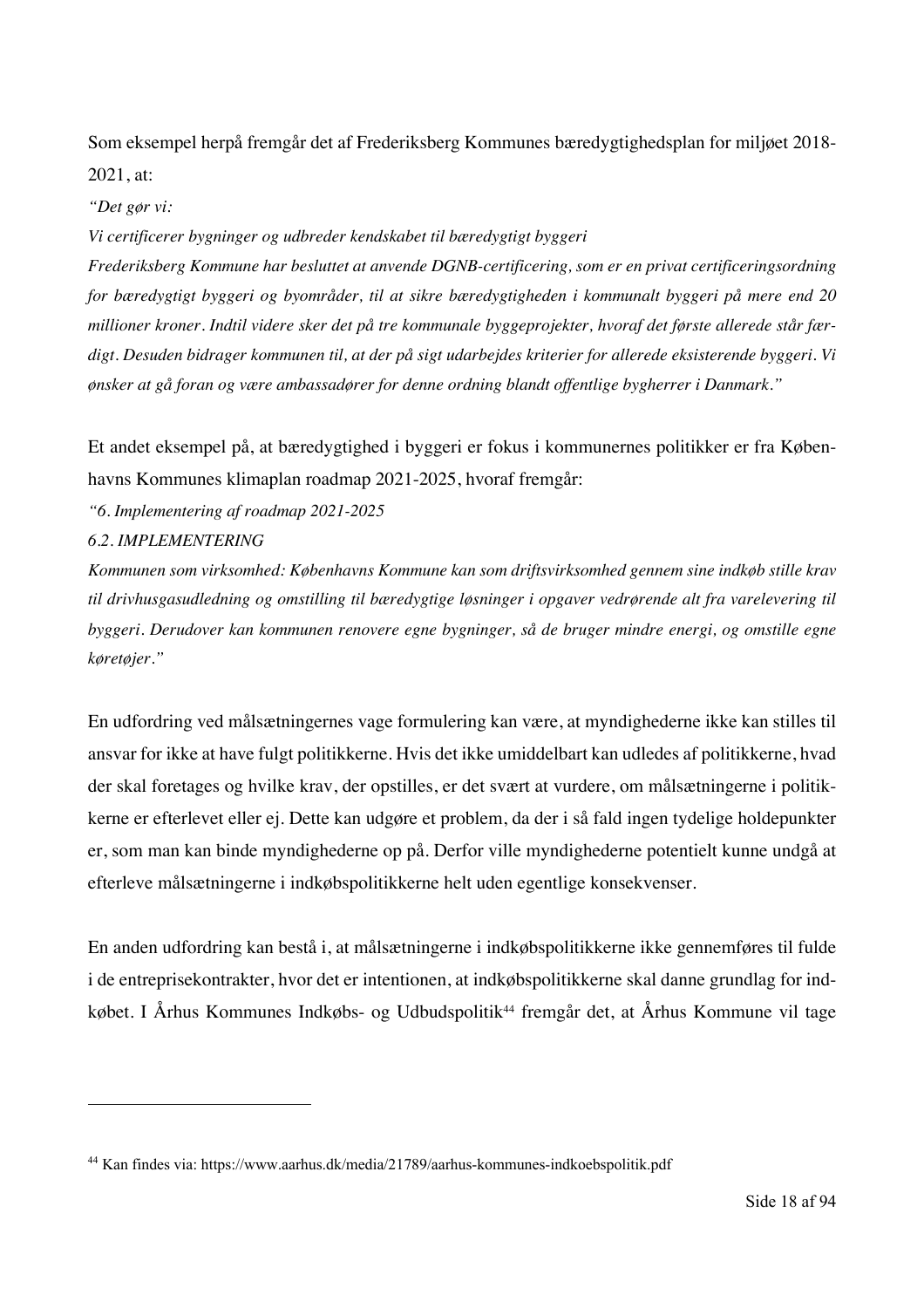stilling til de konkrete krav til bygge- og anlægsopgaverne i forbindelse med hvert udbud, og at kommunen vil gøre en indsats for at bidrage til FN's verdensmål for bæredygtig udvikling. Århus Kommune bidrager til opfyldelse af verdensmålene ved at vedlægge et standardkontraktsbilag kaldet ''Samfundsansvar (CSR - Kontraktbilag)'' 45. Dette kan muligvis være problematisk, da det kan skabe usikkerhed omkring, hvorvidt målsætningerne i indkøbspolitikkerne bliver ''ført til dørs'' i entreprisekontrakterne. Der kan dermed stilles spørgsmålstegn ved, om der bliver fremlagt dokumentation for, at kravene til bæredygtighed efterkommes og opfyldes i bygge- og anlægsprojekterne. Dette vides ikke, men hvis der ikke bliver fremlagt dokumentation for opfyldelsen af kravene, er det så meget sværere for kommunen at foretage en monitorering af, om kravene til bæredygtighed overholdes. Hvis kommunen ikke kan monitorere opfyldelsen af disse krav, rejser dette spørgsmålet om, hvorvidt principperne i indkøbspolitikken, som handler om at bidrage til verdensmålene, bliver gennemført i de konkrete bygge- og anlægsprojekter. Såfremt dette ikke er tilfældet, opstår der en uoverensstemmelse mellem formålene og målsætningerne i indkøbspolitikkerne og indholdet i de efterfølgende entreprisekontrakter. Da bygge- eller anlægsopgavens udførelse afhænger af indholdet i kontrakten, kan denne uoverensstemmelse indebære, at målsætningerne om bæredygtighed ikke bliver inkorporeret i den praktiske virkelighed.

Kontraktsretten skal, som tidligere omtalt, understøtte transaktionerne i markedet, og for at de politiske ambitioner skal kunne bruges i kommercielle henseender, er det nødvendigt, at ambitionerne om bæredygtighed formuleres på en sådan måde, at de kan omsættes til kontraktuelle forpligtelser, hvilket kan være vanskeligt. Bæredygtighedsklausulernes ofte uklare udformning udspringer af, at der er tale om en politisk målsætning, som stammer fra den politiske agenda om bæredygtighed. Hovedproblematikken er dermed, at der består et modsætningsforhold mellem kontraktsrettens retsregler på den ene side, der siger, at kontraktsklausuler skal opfylde nogle krav til præcision og konkretisering, og på den anden side uklare og generelt formulerede bæredygtighedsklausuler.

<sup>45</sup> Se punkt 5.2 i bilaget om dokumentation i Århus Kommunes standardbilag: ''Samfundsansvar (CSR - Kontraktbi- $\log$ )'.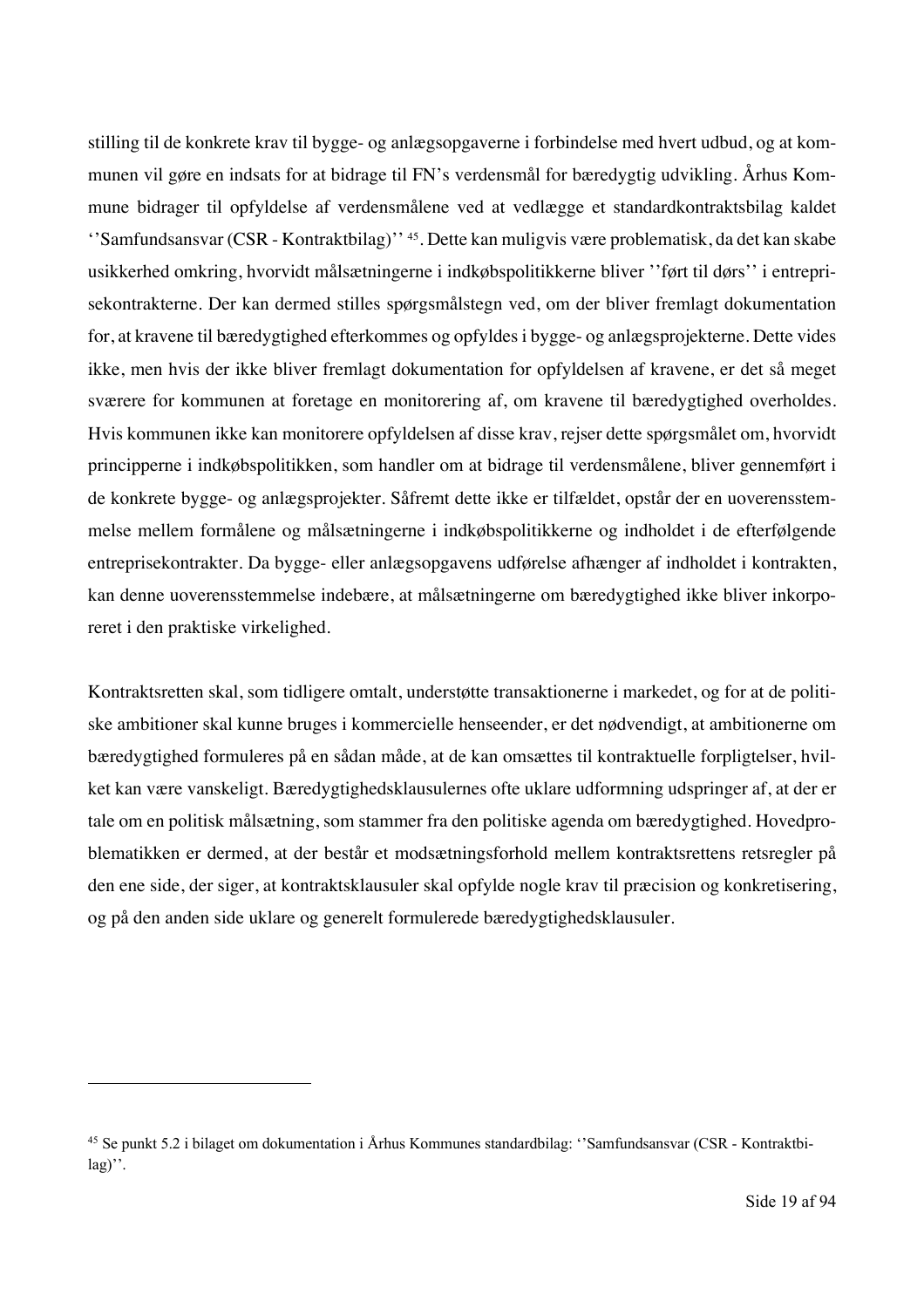# **Kapitel 3: Aftalevedtagelse- og fortolkning**

# **3.1 Indgåelse af entrepriseaftaler**

En entrepriseaftale er en gensidigt bebyrdende aftale vedrørende arbejder og leverancer i bygge- og anlægsvirksomhed, som typisk er indgået mellem en bygherre på den ene side og en entreprenør på den anden side<sup>46</sup>. En entrepriseaftale indgås typisk ved indhentning af tilbud<sup>47</sup>. For offentlige kontrakter gælder, at tilbudsindhentning skal ske efter udbudsloven eller tilbudsloven, afhængigt af den anslåede værdi på bygge- og anlægskontrakten. Når private parter skal indgå en entreprisekontrakt, er de ikke begrænset af udbuds- og tilbudslovens regler<sup>48</sup>. Uden for området for udbudsloven og tilbudsloven gælder således ingen særlige regler om tilbudsindhentning. En privat udbyder kan dog vælge at underkaste sig selv visse regler for udbuddet<sup>49</sup>.

Udbudsloven forpligter de af loven omfattede ordregivere til fortrinsvist at indgå kontrakter om bygge- og anlægsopgaver - oftest efter forudgående udbud. Hensynet bag dette er, at alle entreprenører skal have lige mulighed for at deltage i konkurrencen om offentlige kontrakter<sup>50</sup>. Efter at bygherren har udbudt bygge- og anlægsopgaven - enten efter udbuds- eller tilbudsloven - skal entreprenøren udarbejde et tilbud, som derefter skal evalueres og accepteres af bygherren. Entrepriseaftalen kommer således i stand på baggrund af accepten af det afgivne tilbud og eventuelle kontraktsforhandlinger.

En entrepriseaftale består ofte af en lang række dokumenter med blandet juridisk og teknisk indhold<sup>51</sup>. Der er ofte flere tekniske bilag og standardvilkår, som indgår i aftalen. I de tekniske bilag er der ofte stillet krav til blandt andet byggematerialer og byggemetode, og disse bilag kan derfor også indeholde krav til bæredygtighed i byggeprojektet. Eksemplerne på bæredygtighedsklausuler, som bliver behandlet nedenfor, er derfor også fundet i de tekniske bilag og standardvilkår, der er vedlagt i udbudsmaterialet foruden selve ''hovedaftalen'', som danner rammen for aftalen.

<sup>46</sup> Iversen, Entrepriseretten, s. 25.

<sup>47</sup> Iversen, Entrepriseretten, s. 80.

<sup>48</sup> Iversen, Entrepriseretten, s. 81.

<sup>49</sup> Iversen, Entrepriseretten, s. 83.

<sup>50</sup> Iversen, Entrepriseretten, s. 83.

<sup>51</sup> Iversen, Entrepriseretten, s. 137.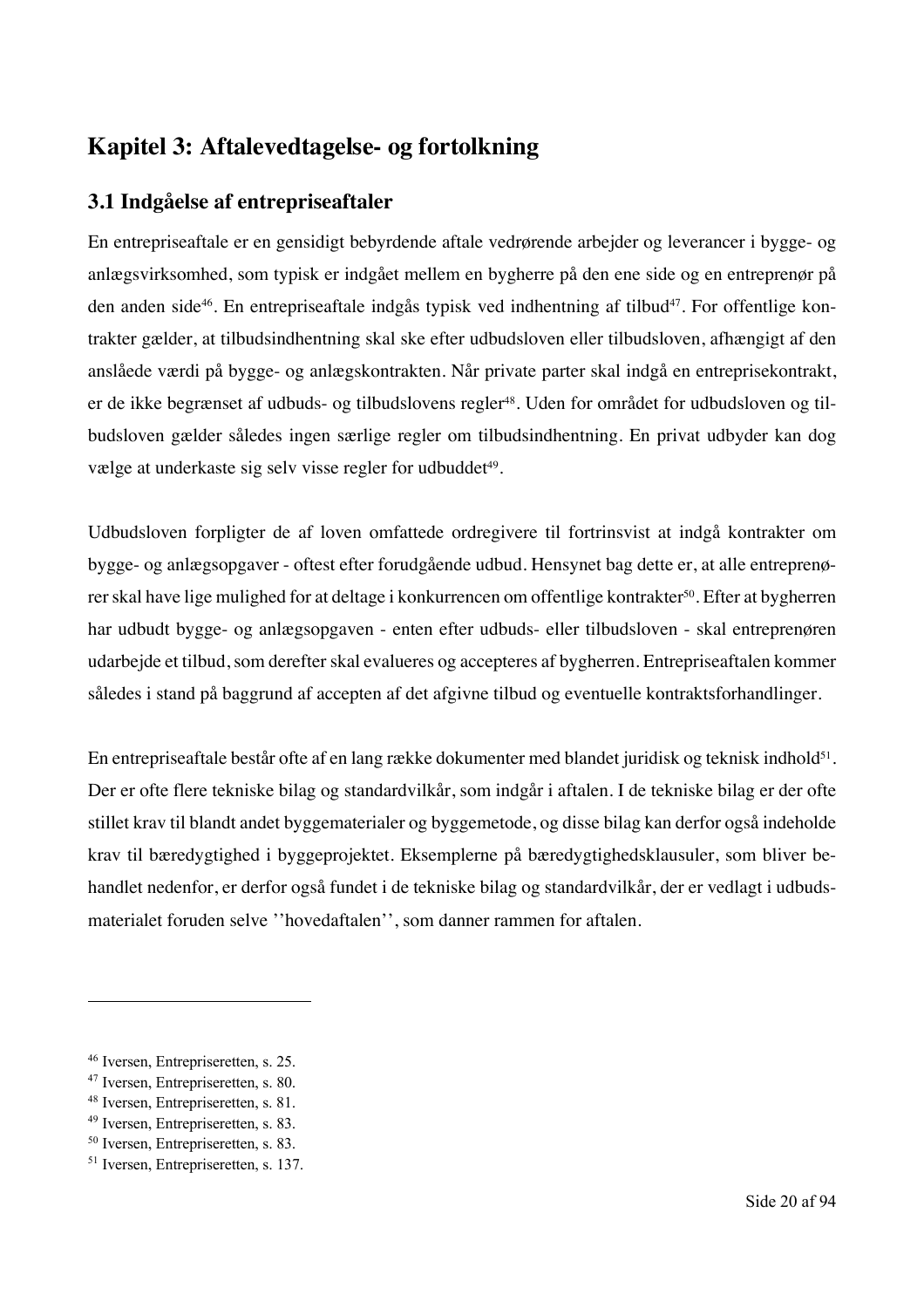## **3.2 Aftalevedtagelse**

#### **3.2.1 Det traditionelle udgangspunkt**

Ved aftalen stifter, præciserer eller forandrer parterne i aftaleforholdet deres formueretlige retsforhold<sup>52</sup>. Den centrale komponent i et aftaleforhold er viljeserklæringen<sup>53</sup>. En viljeserklæring kan defineres som en ''*ytring eller markering, der har rod i en beslutning, som afgiveren har haft vilje til at manifestere over for omverdenen, således at andre med rette må forstå, at afgiveren hermed vil skabe, udløse eller bevare rettigheder eller pligter"*54*.* Løfter, tilbud, accepter og påbud er alle eksempler på viljeserklæringer.

En viljeserklæring skal både indeholde et subjektivt og et objektivt element. Det subjektive element indebærer, at der skal være en bagvedliggende vilje fra løftegiverens side. Løftegiver forpligtes såfremt og i den udstrækning, det har været hans mening at forpligte sig<sup>55</sup>. Det objektive erklæringsindhold indebærer, at retsvirkningen skal komme til udtryk i erklæringen. Viljeserklæringen skal være tilstrækkeligt udformet til, at der kan udledes en retsvirkning heraf og egnet til at skabe tillid hos løftemodtageren<sup>56</sup>. To overensstemmende viljeserklæringer om henholdsvis at *ville forpligte modparten* og om at *lade sig forpligte* udgør en aftale. Hvis parterne tiltræder aftalens vilkår, vil der som udgangspunkt være tale om en bindende aftale.

Den traditionelle kontraktrets ræsonnementer er i vid udstrækning baseret på forestillingen om aftalen, som den ideelt set endelige, udtømmende og præcise regulering af aftaleparternes relation<sup>57</sup>. I dag er det imidlertid ikke ualmindeligt, at parter indgår aftaler, selvom der ikke er opnået enighed om alle vilkår i aftalen, hvilket især gælder for entrepriseaftaler. Denne moderne måde at indgå aftaler på har udfordret det subjektive og objektive element i en viljeserklæring, da resultatet, der skal præsteres i nutidens aftaler, ikke altid er muligt at beskrive præcist og utvetydigt på tidspunktet for kontraktindgåelse.

<sup>52</sup> Bryde Andersen, Grundlæggende aftaleret, s. 13.

<sup>53</sup> Ibid.

<sup>54</sup> Bryde Andersen, Grundlæggende aftaleret, s. 75.

<sup>55</sup> Jørgensen, kontraktsret, s. 34.

<sup>56</sup> Bryde Andersen, Grundlæggende aftaleret, s. 73.

<sup>57</sup> Hansen, Det entrepriseretlige hjemmelsproblem, s. 109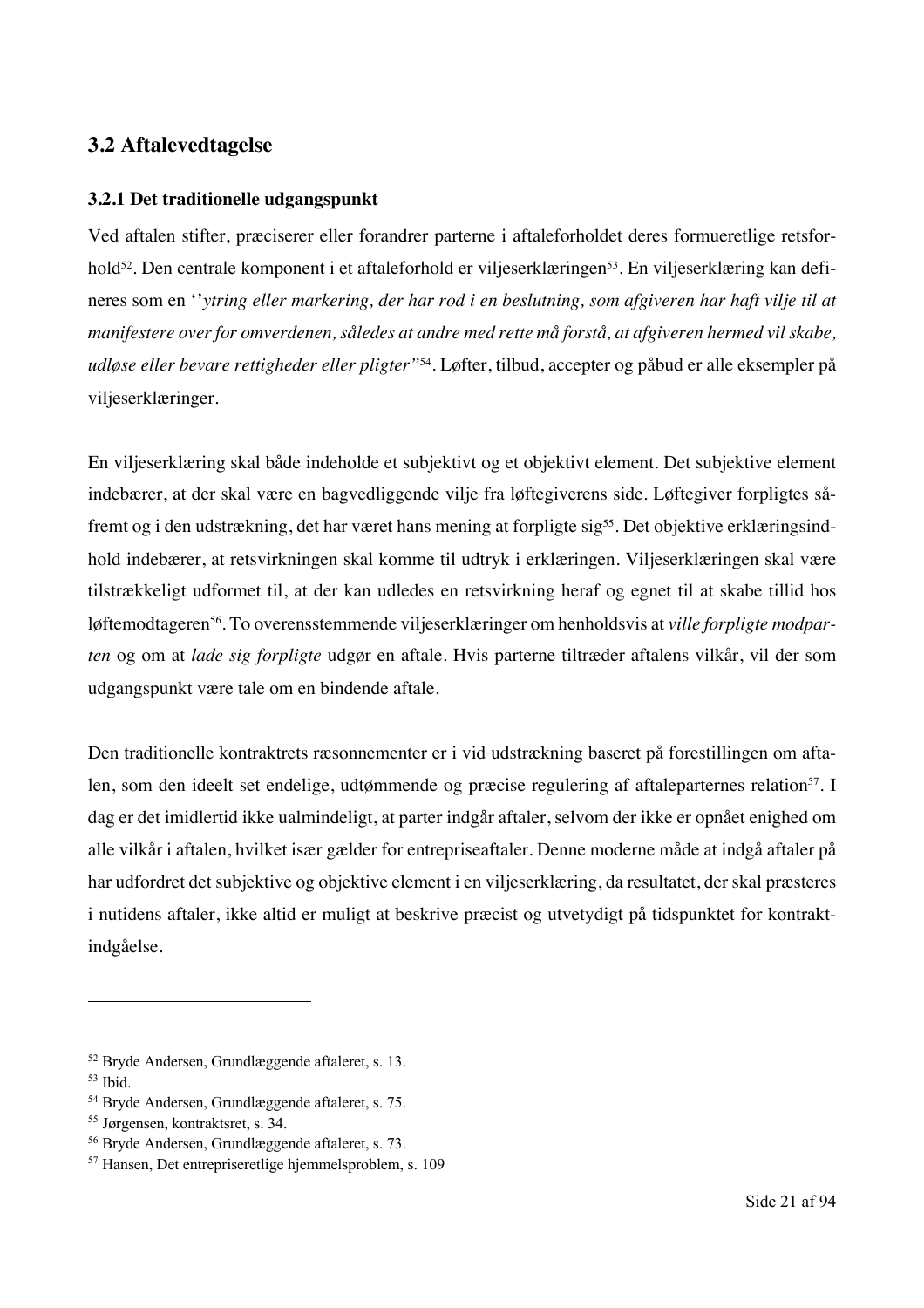#### **3.2.2 Er standardvilkår en del af aftalen?**

#### 3.2.2.1 De almindelige krav til vedtagelsen af standardvilkår

Som nævnt ovenover under punkt 3.1 fremtræder mange af de inddragede bæredygtighedsklausuler i standardiserede vilkår. En standardaftale er et sæt aftalevilkår, der er udarbejdet forud for en aftaleforhandling og nedfældet i et trykt dokument med henblik på at skulle aftaleregulere en flerhed af transaktioner af samme art<sup>58</sup>. Standardvilkår vil som oftest være bestemmelser, der ikke er skrevet direkte ind i ''hovedaftalen'', og derfor kan der opstå tvivlsspørgsmål om, hvorvidt vilkårene kan anses som en del af aftalen.

Det første og mest grundlæggende kriterie, som skal opfyldes, for at man kan anse standardvilkår som vedtaget i en aftale, er, at vilkårene har været gjort til en del af aftalen<sup>59</sup>. Dette kan gøres på forskellige måder. Eksempelvis kan vilkårene være vedlagt kontrakten, eller der kan være indsat en reference til vilkårene i kontrakten<sup>60</sup>. I dag ses det ofte, at standardvilkår findes elektronisk, og at de skal tilgås på elektronisk vis. I takt med, at vores samfund er blevet digitalt, bliver de fleste udbudskontrakter udbudt via en elektronisk platform, og standardvilkår til kontrakter vedlægges også her. Dette gælder også for de nedenfor behandlede standardvilkår, som er vedlagt i udbud fra henholdsvis Københavns, Frederiksberg og Århus Kommuner. Spørgsmålet om, hvorvidt der på baggrund af et sæt standardbetingelser, var indgået aftale om værneting, var særskilt behandlet i U 2016.3808 SH. Der var i denne sag tale om standardbetingelser, som skulle accepteres på elektronisk vis. Sø- og Handelsretten fandt, at standardbetingelserne kunne anses som vedtaget, herunder under hensyn til, at det tydeligt var angivet i den skriftlige kontrakt, at ''*TimoComs almindelige forretningsbetingelser var accepteret, og hvor der var angivet et link til disse forretningsbetingelser, som man endvidere accepterede løbende bl.a. ved nye brugeres login*''. Sagen illustrerer, at det kan være tilstrækkeligt til at anse standardvilkårene som en del af aftalen, at der i kontrakten indsættes et link til de elektroniske standardbetingelser.

<sup>58</sup> Bryde Andersen, Grundlæggende aftaleret, s. 344

<sup>59</sup> Hansen og Ulfbeck, Lærebog i aftaleret, s. 55

<sup>60</sup> Hansen og Ulfbeck, Lærebog i Aftaleret, s. 55.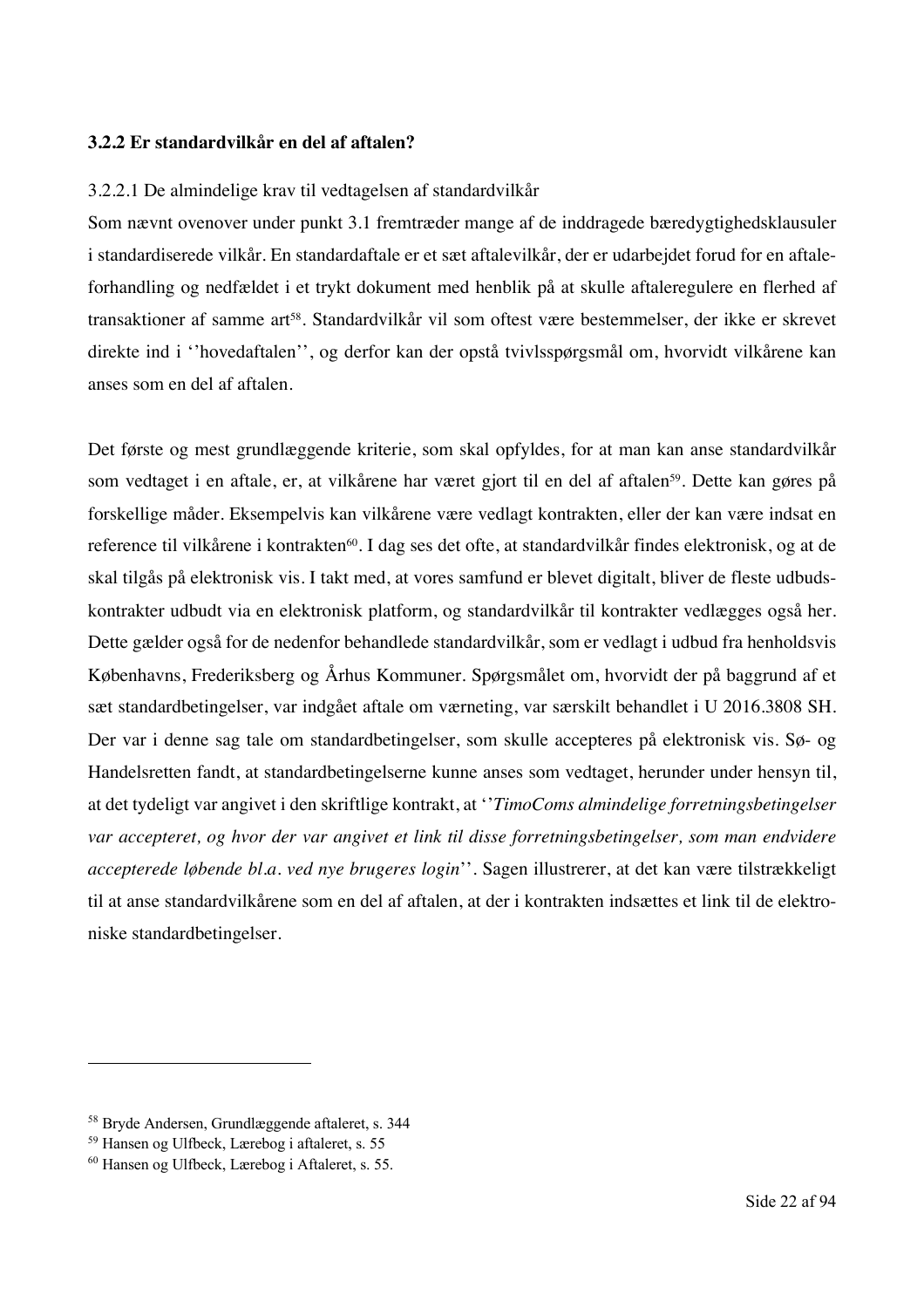I kriteriet om, at standardvilkårene skal være gjort til en del af aftalen, indgår også et spørgsmål om ''tilgængelighed''61. Dette indebærer, at parterne – og nok især medkontrahenten – skal have mulighed for at tilgå vilkårene. Det afgørende må formentlig være, at medkontrahenten *har haft muligheden* for at tilgå og sætte sig ind i vilkårene. At det skal være muligt at tilgå standardvilkårene, fremgår blandt andet af en dom afsagt af Østre Landsret af 30. januar 201962. Sagen drejede sig om, hvorvidt et sæt ''Vilkår og betingelser'' var vedtaget mellem et flykompensationsselskab og en flypassager. Under sagen i Landsretten bestred flypassageren, at de omstridte ''Vilkår og betingelser'' var en del af aftalen, herunder navnlig som følge af, at standardvilkårene ikke var tilgængelige på kompensationsselskabets hjemmeside eller i øvrigt var tilgængelige på tidspunktet for aftaleindgåelse. Landsretten tog dette til følge og fandt dermed ikke, at standardvilkårene var vedtaget i aftalen mellem flykompensationsselskabet og aftaleparten.

I U 2009.967 H havde det ligeledes betydning for Landsrettens afgørelse, at standardvilkårene ikke var tilgængelige for andre end den kontraktspart, der havde udarbejdet dem, samt at de ikke på tilstrækkelig vis var søgt gjort en del af aftalen. I begrundelsen for afgørelsen udtalte Landsretten, at det ikke fandtes bevist, at ''*DRB's standardvilkår blev udleveret eller sendt til Bolia sammen med samarbejdsaftalen, eller at standardvilkårene blev gennemgået eller forhandlet med repræsentanter for Bolia i forbindelse med drøftelsen af samarbejdsaftalen*''. Landsretten fandt, at standardvilkårene ikke var tilgængelige for andre end DRB's medlemmer, og at det ikke kunne lægges til grund, at Bolia som nystartet virksomhed kendte eller burde kende standardvilkårene. Landsretten fandt derefter, at standardvilkårene ikke kunne anses for at være en del af aftalegrundlaget<sup>63</sup>.

Foruden kriteriet om, at standardvilkår skal være gjort til en del aftalen og skal være tilgængelige, har det betydning for de aftaleretlige krav til vedtagelsen af standardvilkår, om der er tale om en *branche,* 

<sup>61</sup> Hansen og Ulfbeck, Lærebog i aftaleret, s. 55.

<sup>62</sup> Sagsnummer: BS-17987/2018-OLR.

<sup>63</sup> Da sagen verserede for Højesteret, fandt Højesteret imidlertid, at standardvilkårene godt kunne anses som en del af aftalegrundlaget under henvisning til, at der var tale om professionelle parter, og fordi det var angivet, at betingelserne var en del af kontrakten.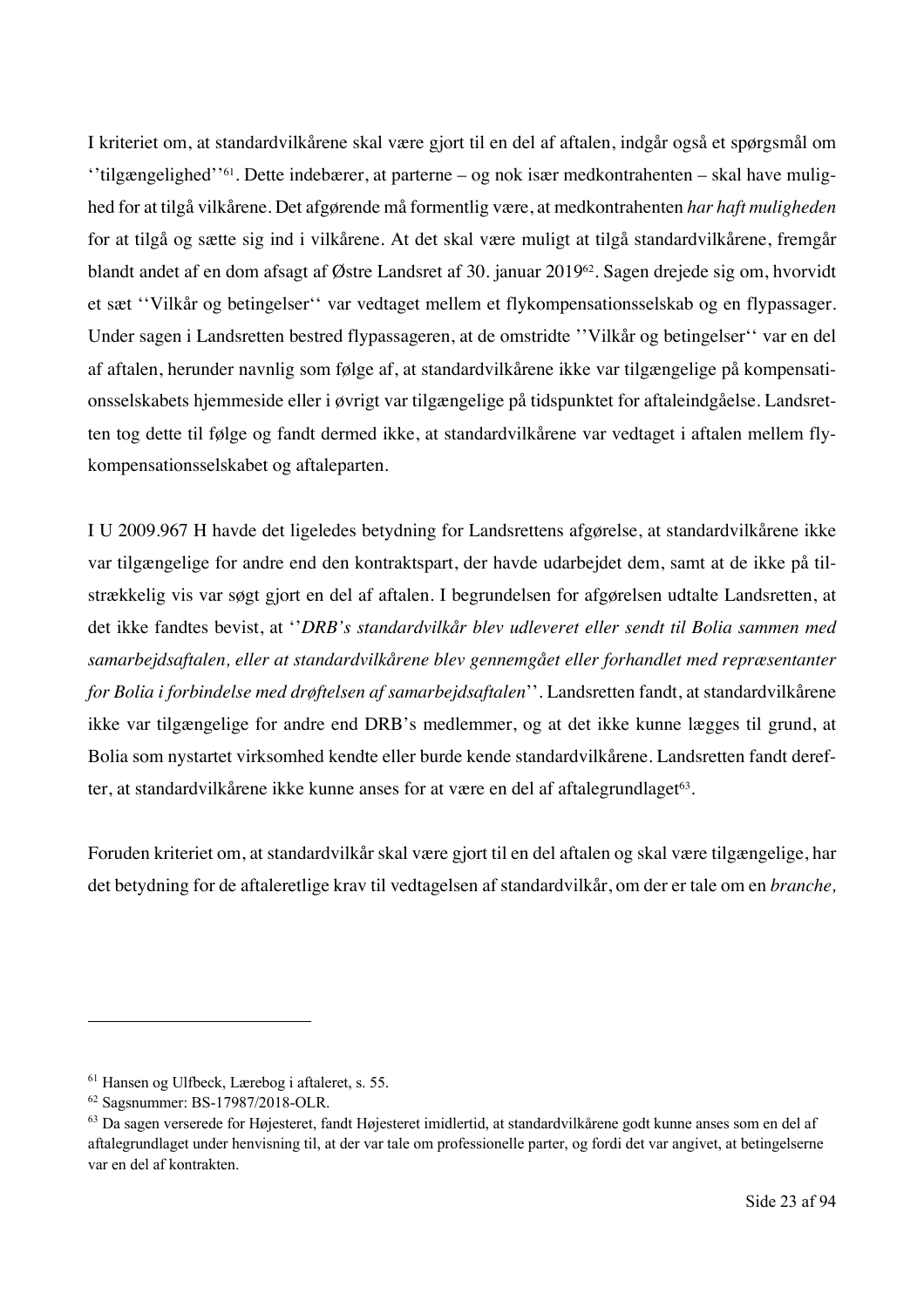*hvor standardvilkår ofte anvendes*64. Opererer man eksempelvis inden for et område, hvor det er almindeligt kendt, at man ikke benytter sig af standardvilkår i branchen, skal der mere til, før et vilkår må anses som vedtaget.

Entrepriseretlige kontrakter reguleres i Danmark hovedsageligt af AB-reglerne, som er et sæt standardvilkår65. Størstedelen af aktørerne på entrepriseområdet benytter sig af disse ''agreed documents'' som aftalegrundlag<sup>66</sup>. Der skal mindre til at anse disse standardvilkår for vedtaget i et kontraktsforhold om en bygge- eller anlægsopgave, fordi det i så høj grad ses, at AB-dokumenterne sædvanligvis danner grundlag for aftalerne inden for denne branche. Som eksempel herpå kan henvises til afgørelsen i TBB 2018.795 V. Voldgiftsnævnet fandt i denne sag, at AB 92 ikke kunne anses som vedtaget i kontraktsforholdet mellem parterne, under hensyn til, at dokumenterne i aftalen ikke var underskrevne, og at de var udaterede. Vestre Landsret fandt imidlertid, at AB 92 var aftalt i forholdet mellem parterne. Landsretten lagde i begrundelsen vægt på, at det var blevet bekræftet, at betaling skulle ske månedligt og for udført arbejde efter AB 92 samt, at der vedrørende leveringsbetingelser blev henvist til AB 92. Der skulle således ikke meget til for, at Landsretten kunne anse AB 92 som aftalt i kontraktforholdet – og dette til trods for, at aftaledokumenterne var udaterede og ikke var blevet underskrevet. Landsrettens dom i denne sag kan dermed ses som et udtryk for, at AB-dokumenterne sædvanligvis anses for gældende i entreprisekontrakter, medmindre det er udtrykkeligt aftalt, at dette ikke er tilfældet.

Et tredje kriterium, som kan have betydning for, om et sæt standardvilkår kan anses som vedtaget eller ej, er parternes indbyrdes status<sup>67</sup>. Er der tale om et kontraktsforhold mellem to professionelle parter, er det mere sandsynligt, at standardvilkår vil blive anset som en del af aftalegrundlaget. Det kan formentlig også have indflydelse på kriteriet, at den ene af parterne har modtaget rådgiverbistand i forbindelse med kontraktindgåelsen, eller at parterne har kontraheret med hinanden før. Højesteret inddrog i sagen U 2009.967 H også dette kriterie i sin begrundelse. I modsætning til Landsrettens

<sup>64</sup> Hansen og Ulfbeck, Lærebog i aftaleret, s. 55-56.

<sup>65</sup> Iversen, Entrepriseretten, s. 54-55.

<sup>66</sup> Iversen, Entrepriseretten, ss. 54-59.

<sup>67</sup> Hansen og Ulfbeck, Lærebog i aftaleret, s. 56.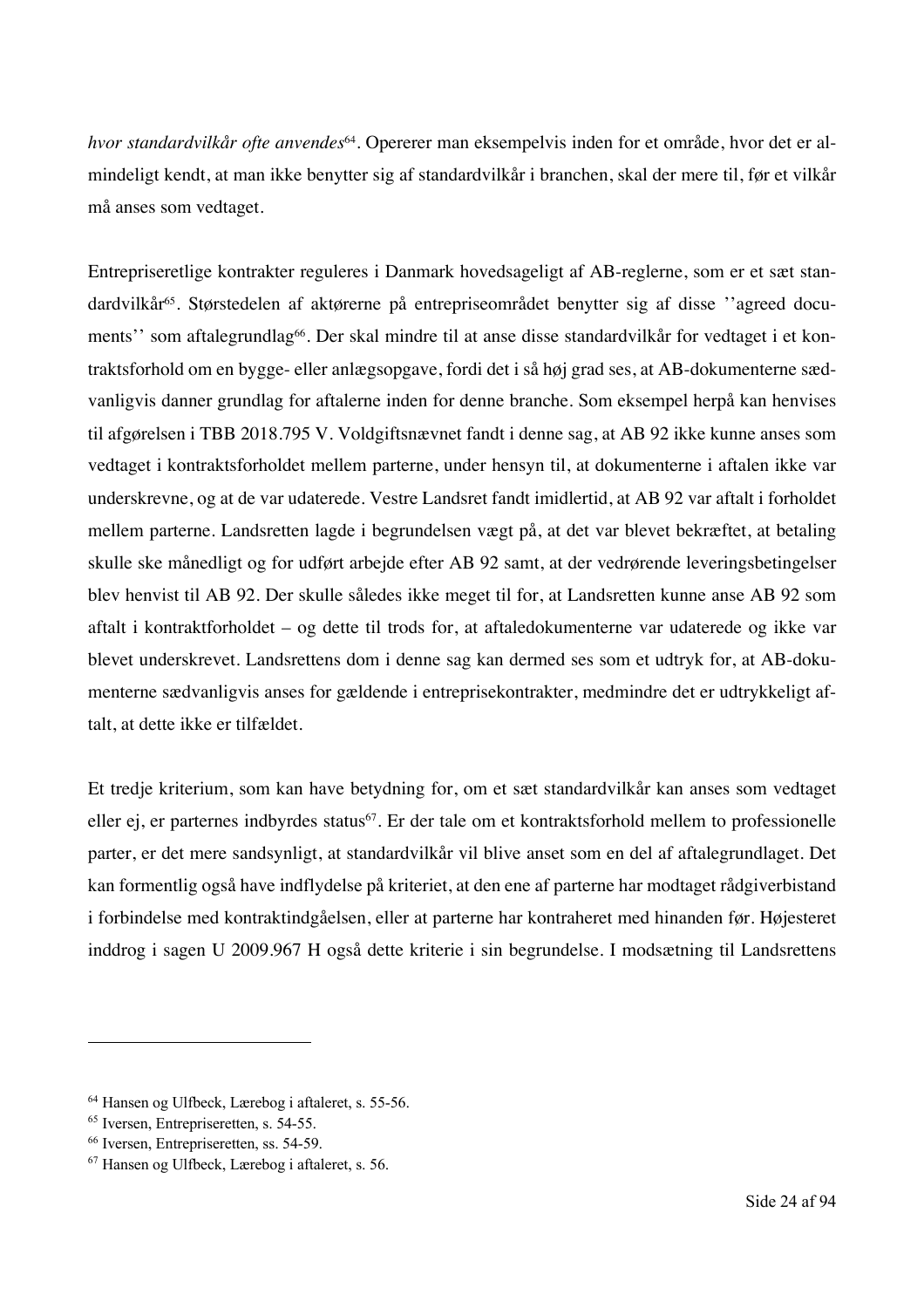afgørelse, fandt Højesteret blandt andet under hensyn til, at begge parter var ''professionelle erhvervsudøvere'', at de omstridte standardvilkår kunne anses som en del af aftalen.

I U 2017.2272 V blev kriteriet om parternes indbyrdes status også inddraget i Landsrettens afgørelse. Landsretten ræsonnerer i begrundelsen følgende: ''*Efter oplysningerne om parternes løbende samhandel, herunder om den måde, aftalerne blev indgået på, og omfanget af samhandlen, tiltræder landsretten, at leveringsbetingelserne Orgalime S 2000 som udgangspunkt er vedtaget ved købet af det pågældende gear*''. Udgangspunktet må herefter siges at være, at standardvilkår kan anses som en del af aftalegrundlaget, når der er tale om et kontraktsforhold mellem parter, som har eller har haft en løbende samhandel i større eller mindre grad.

Landsretten fandt i U 2017.2272 V, at den specifikke bestemmelse om ansvarsfraskrivelse alligevel ikke var gældende mellem parterne. Dette skyldtes, at der var tale om en ''*vidtrækkende*'' ansvarsfraskrivelse. Det har nemlig også betydning for, om vilkårene er vedtaget i aftalen eller ej, hvad indholdet i vilkårene er. Hvis vilkårene fremstår som urimelige eller vidtgående, kan det have betydning for vedtagelsesspørgsmålet<sup>68</sup>. I sagen lagde Landsretten til grund, at *''leveringsbetingelserne ikke havde været genstand for drøftelse mellem parterne. Mekanord havde ikke fremhævet ansvarsfraskrivelsen overfor Thyborøn Skibs & Motor.*'' På baggrund heraf fandt Landsretten, at ansvarsfraskrivelsen ikke kunne anses som vedtaget mellem parterne til trods for, at parterne havde et langvarigt samhandelsforhold. Heraf kan man udlede, at såfremt der er tale om en bestemmelse i et sæt standardvilkår, som er særligt vidtgående eller tyngende, som eksempelvis en ansvarsfraskrivelse, kan en kontraktspart med fordel sørge for at fremhæve den vidtgående bestemmelse over for sin medkontrahent, for at kunne gøre gældende, at vilkåret finder anvendelse i kontraktsforholdet. Dette indebærer også, at kriteriet om, at standardvilkår skal være gjort til en del af aftalen, er så meget mere relevant og udslagsgivende i tilfælde, hvor der er tale om vidtgående bestemmelser i vilkårene. Det er i disse situationer endnu vigtigere, at standardvilkårene er gjort tilgængelige for medkontrahenten, og at denne får mulighed for at sætte sig ind i indholdet af standardvilkårene, når der er tale om vilkår, der er tyngende for medkontrahenten.

<sup>68</sup> Hansen og Ulfbeck, Lærebog i aftaleret, s. 55.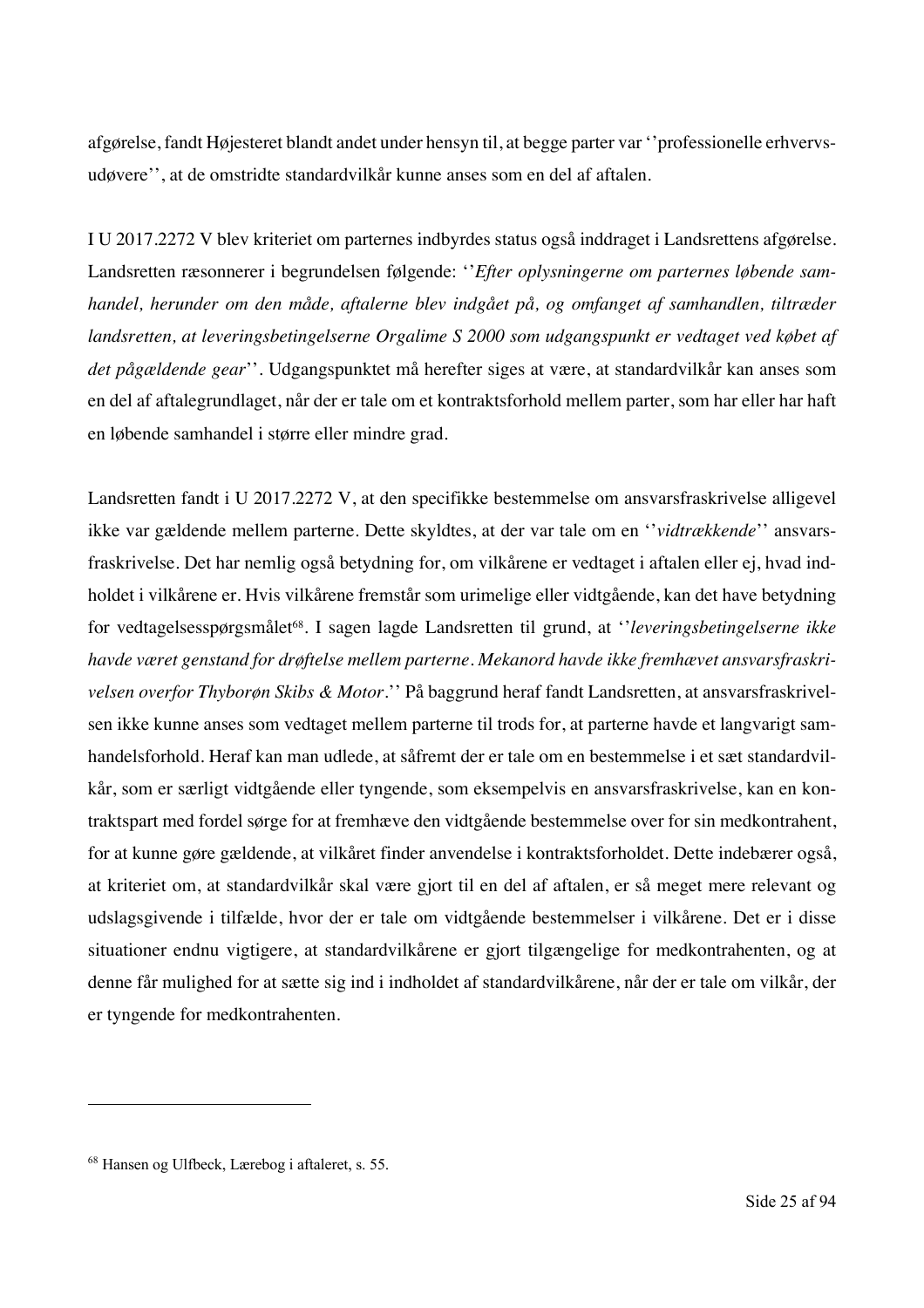Som det ses i gennemgangen af praksis, har vedtagelseskravene betydning for, om man kan anse standardvilkårene for en del af aftalen. Kriterierne har hver især indflydelse på vedtagelsesspørgsmålet, men vigtigheden af hvert kriterie afhænger i høj grad af de øvrige omstændigheder, og kriteriernes relevans varierer også i henhold til hinanden. Grundlæggende må det dog siges, at kriteriet om, at standardvilkårene skal være gjort til en del af aftalegrundlaget, og at vilkårene skal være tilgængelige, vil være udgangspunktet for vurderingen, og det vil formentlig være svært at gøre gældende, at standardvilkår er en del af aftalen, hvis dette ikke er opfyldt.

I mange udbud af bygge- og anlægsopgaver er klausulerne om bæredygtighed i byggeriet vedlagt som et sæt standardvilkår, ofte i form af et sæt CSR-standardvilkår. I et EU-udbud fra Københavns Kommune angående en anlægsopgave om byrumsforbedringer og skybrudssikring for et beboelseskvarter i København NV69, var vedlagt et kontraktsbilag kaldet *''Leverandørens Samfundsansvar (CSR)"*. På samme måde havde Århus Kommune vedlagt et kontraktsbilag kaldet ''*Miljø- og energirigtigt byg*geri i Aarhus Kommune'' til et udbud om opførelsen af en skole og et fritidscenter<sup>70 71</sup>.

Disse bilag kan klassificeres som standardvilkår, da bilagene er udformet med henblik på at aftaleregulere flere transaktioner af samme art og skal bruges overfor en bred personkreds. Dette ses ved, at både Københavns og Århus Kommune gentagne gange vedlægger dokumenterne som bilag til de kontrakter, de sender i udbud. Eksempelvis indgår bilaget ''*Leverandørens Samfundsansvar (CSR)*'' som en del af kontrakten i udbuddene ''*Idéoplæg til Bispeengen*'', ''S*kolen på Islands Brygge - hovedentreprise*'' og ''*Renovering af Folehaven*''72, hvor ordregiver er Københavns Kommune og ligeledes indgår ''*Miljø- og energirigtigt byggeri i Aarhus Kommune*'' i udbuddet ''*Udbygning og modernisering af Solbjergskolen*''73, hvor ordregiver er Århus Kommune.

<sup>69</sup> Jf. Udbudsbekendtgørelse 2021/S 028-068130.

<sup>70</sup> Jf. Udbudsbekendtgørelse nr. 2021/S 033-081134.

<sup>71</sup> Som et yderligere eksempel på standardvilkår om bæredygtighed vedlagt i et udbud, se da Holbæk Kommunes udbud af tilbygning til Stestrup Skole, jf. Udbudsbekendtgørelse nr. 2020/S 185-446877.

<sup>72</sup> Jf. Udbudsbekendtgørelse nr. 2021/S 030-073316, Udbudsbekendtgørelse nr. 2021/S 050-122253 og Udbudsbekendtgørelse nr. 2021/S 048-120793. Bilaget fremgår endvidere i et udbud af etablering af faciliteter til center for specialundervisning for voksne, jf. Udbudsbekendtgørelses nr. 2021/S 026-064488.

<sup>73</sup> Jf. Udbudsbekendtgørelse nr. 2021/S 048-120810.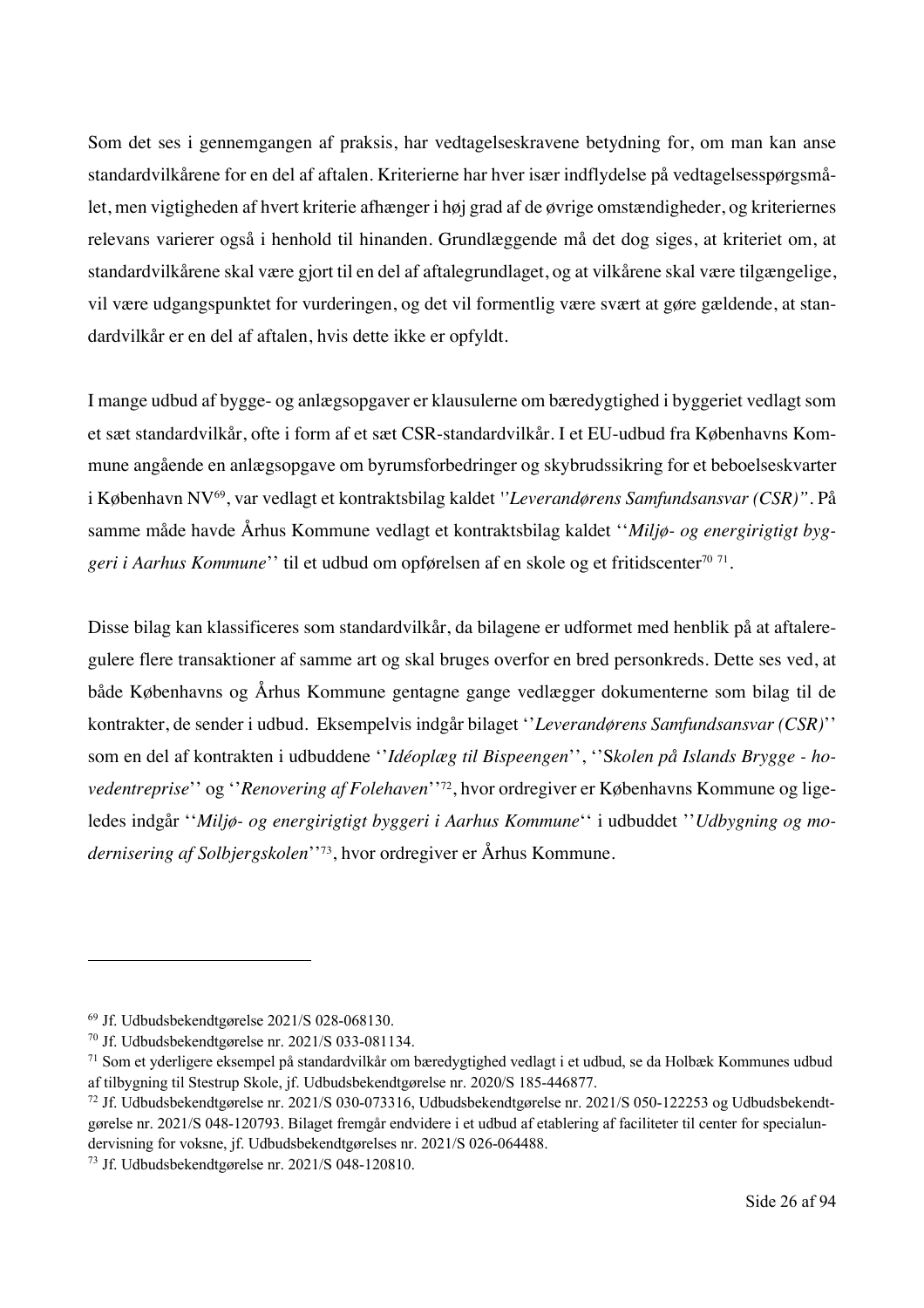I det følgende vil de almindelige krav til vedtagelse af standardvilkår blive behandlet i forhold til de indsamlede standardvilkår om bæredygtighed.

3.2.2.2 Praksis i branchen og parternes indbyrdes status i standardvilkår om bæredygtighed Som udgangspunkt udgør kontraktsbilagene *"Leverandørens Samfundsansvar (CSR)"* og *"Miljø- og energirigtigt byggeri i Aarhus Kommune"* ikke et problem i forhold til vedtagelseskriterierne "praksis i branchen" og "parternes indbyrdes status".

For så vidt angår kriteriet om ''praksis i branchen'', er det som ovenfor nævnt langt størstedelen af bygge- og anlægsaftaler, som bliver reguleret af AB-reglerne, og det har derfor formodningen for sig, at det er sædvanlig praksis i branchen også at bruge andre slags standardvilkår.

For så vidt angår kriteriet om "parternes indbyrdes status" indgår standardvilkårene i udbud, hvor ordregiverne (Århus Kommune og Københavns Kommune) er en del af den offentlige sektor, og som kan kvalificeres som professionelle parter. Medkontrahenterne vil også være professionelle parter, idet der er tale om opgaver i hovedentreprisekontrakter, totalrådgiverkontrakter eller totalentreprisekontrakter, og det vil altid være en erhvervsdrivende, der påtager sig sådanne opgaver. Dertil kommer, at det i forbindelse med udbud ikke er usædvanligt, at man indgår kontrakter med parter, som man har kontraheret med før, da kontrakten indgås med den leverandør, som leverer det mest konkurrencedygtige tilbud. Dette indebærer, at kommunerne kan indgå kontrakter med de samme leverandører flere gange, hvilket etablerer et længerevarende samhandelsforhold, som yderligere taler for, at standardvilkårene må blive anset som vedtaget mellem parterne.

Kriterierne "praksis i branchen" og "parternes indbyrdes status" udgør derfor ikke et problem i forhold til vedtagelsesspørgsmålet angående standardbilag, og vil derfor ikke blive behandlet yderligere.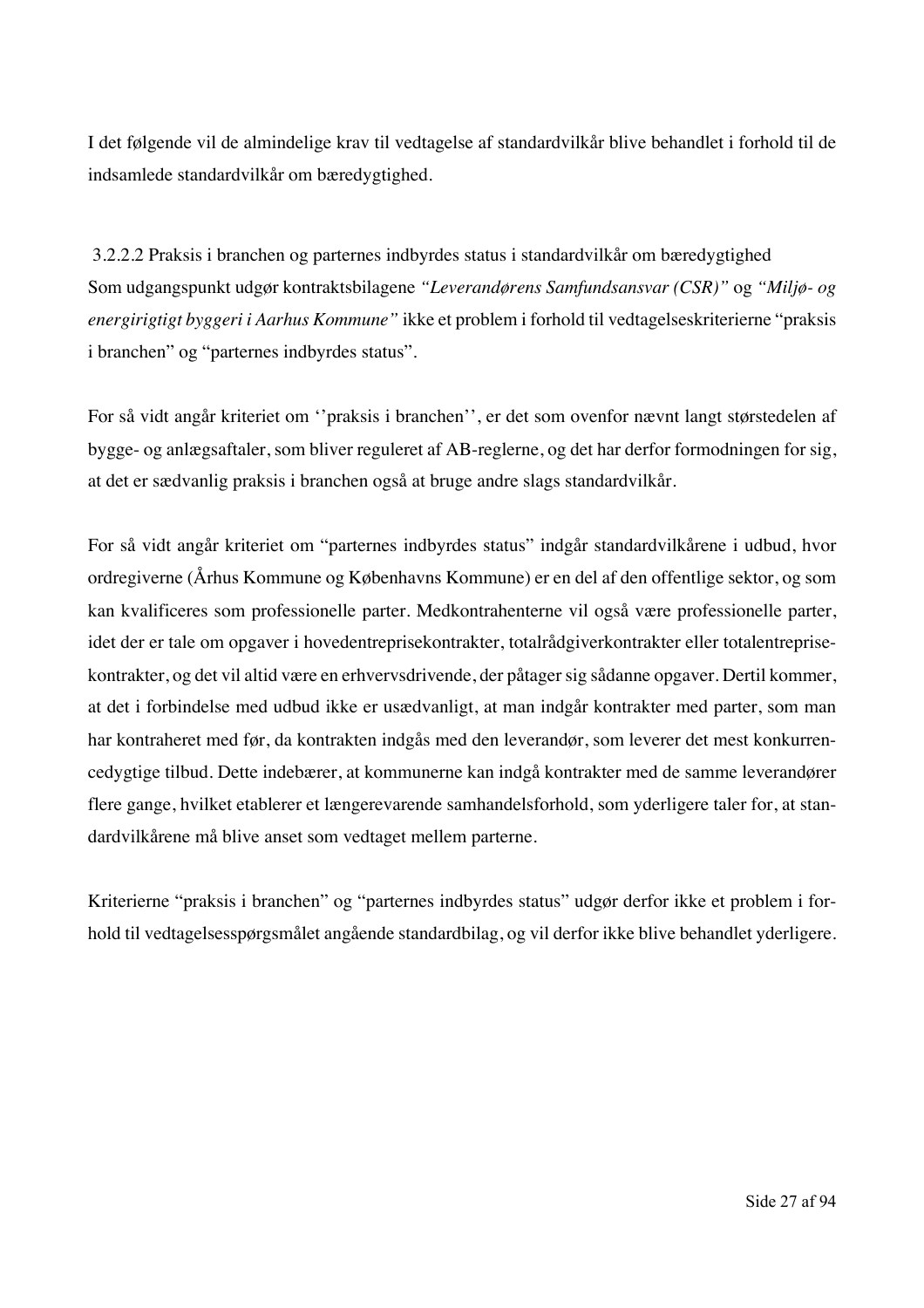#### 3.2.2.3 Gjort til en del af aftalen i standardvilkår om bæredygtighed

Kontraktsbilaget ''*Miljø- og energirigtigt byggeri i Aarhus Kommune*'' fra Århus Kommune, som var vedlagt i udbuddet om opførelsen af en skole og et fritidscenter<sup>74</sup>, kan dog muligvis medføre et problem i forhold til kriteriet om, at standardvilkårene skal være gjort til en del af aftalen.

Det må forventes, at de betingelser, der er en del af udbudsmaterialet, også bliver gjort til en del af kontrakten. Det forekommer, at dette tilsyneladende ikke er tilfældet i nærværende udbud. I punkt 2 i udkastet til totalentreprisekontrakten er oplistet kontraktsgrundlaget for aftalen. Alle dokumenter, som er omfattet af kontraktsgrundlaget, er listet i prioriteret rækkefølge, hvorefter totalentreprisekontrakten samt kontraktsbilagene har 1. prioritet. Bilaget kaldet ''*Miljø- og energirigtigt byggeri i Aarhus Kommune*'' er ikke inkluderet i denne liste, og det er heller ikke anført med en lavere prioritet længere nede i punkt 2 i totalentreprisekontrakten. Bilaget er imidlertid inkluderet i kommunens udbudsmateriale, selvom det ikke tydeligt fremgår, hvilken funktion bilaget har, og i hvilken sammenhæng bilaget skal bruges<sup>75</sup>. I og med, at det i udbuddet hverken er specifikt angivet, hvilken funktion bilaget har, eller om der er tale om et kontraktsbilag, kan det overvejes, om bilaget på tilstrækkeligvis er søgt gjort til en del af aftalegrundlaget. For en leverandørs vedkommende er det således ikke til at vide, at kontraktsgrundlaget også omfatter bilaget, og der ville derfor være en risiko for, at en tilbudsgiver baserer sit tilbud uden at tage højde for standardvilkårene i bilaget.

I den ovenfor omtalte sag U 2009.967 H, lagde Landsretten i sin begrundelse blandt andet vægt på, at de pågældende standardvilkår ikke blev udleveret *sammen* med samarbejdsaftalen, hvorfor standardvilkårene ikke kunne anses som vedtaget. Man kan argumentere for, at *''Miljø- og energirigtigt byggeri i Aarhus Kommune''* heller ikke bliver udleveret sammen med totalentreprisekontrakten, fordi det ikke er angivet, at bilaget er et kontraktsbilag, og at det ikke i udbudsmaterialet er placeret sammen med de øvrige kontraktsbilag. Der er derfor ingen forhold i opsætningen af udbudsmaterialet på den pågældende udbudsportal, som foranlediger, at man kobler bilaget til kontrakten eller aftalegrundlaget i øvrigt. Ud fra disse betragtninger kan man derfor argumentere for, at standardvilkårene ikke er søgt gjort til en del af aftalen på tilstrækkelig vis. Det er derfor formentlig ikke tilstrækkeligt,

<sup>74</sup> Jf. Udbudsbekendtgørelse nr. 2021/S 033-081134.

<sup>75</sup> I en mailkorrespondance har en kontaktperson fra Århus Kommune efter forespørgsel fra forfatterne bekræftet, at bilaget skal anvendes som kontraktbilag.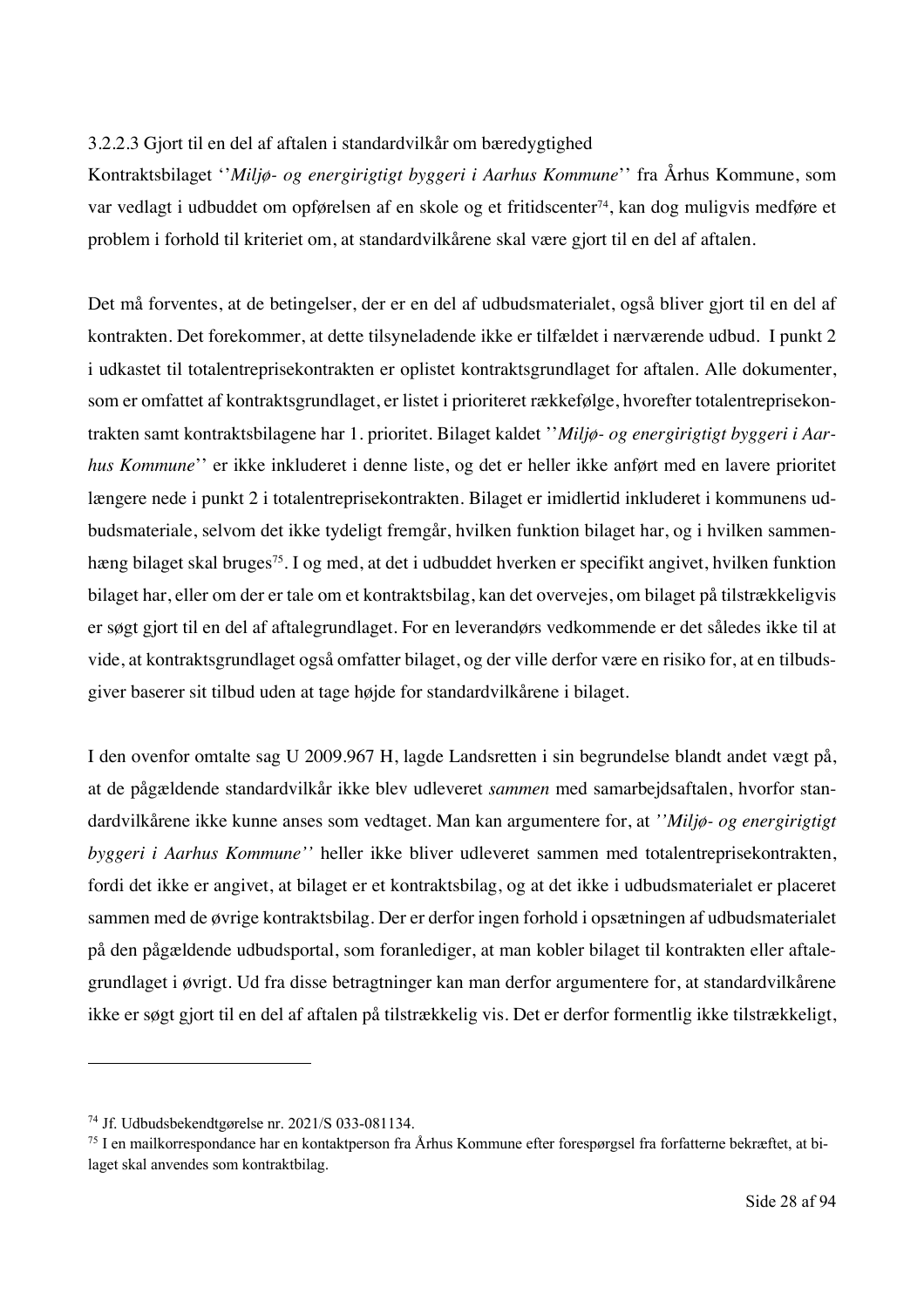at en ordregiver vedlægger standardvilkårene i et udbud, uden også at henvise til standardvilkårene i kontrakten.

Derudover kan der stilles spørgsmålstegn ved, hvorvidt der er opnået tilstrækkelig ''tilgængelighed'' for så vidt angår et udbud fra Frederiksberg Kommune om opførelse af et nyt plejecenter<sup>76</sup>. I totalentreprisekontrakten i dette udbud er det i punkt 4 oplistet, hvilke dokumenter, der udgør kontraktsgrundlaget, herunder kommunens tilføjelser og fravigelser til ABT 93. Af disse tilføjelser og fravigelser til ABT 93 fremgår følgende tilføjelse:

''*Ad § 2, stk. 2: Grundlaget for tilbuddet er herudover: Frederiksberg Kommunes regler: \*Vejledning om miljøforhold ved bygge- og anlægsarbejder, Juni 2013".* 

Der er desuden indsat et link til vejledningen i tilføjelsen. Hvis man åbner denne vejledning ved brug af linket, er det på side 3 anført, at Frederiksbergs Kommunes retningslinjer for miljø- og energirigtigt byggeri kan findes på Frederiksbergs Kommunes hjemmeside. Der er ikke indsat et link til disse retningslinjer. Det er ikke umiddelbart klart, hvad retningslinjerne indebærer, men det lægges i det følgende til grund, at der er tale om standardvilkår, da meget taler herfor<sup>77</sup>.

Dette rejser spørgsmålet om, hvorvidt retningslinjerne for miljø- og energirigtigt byggeri på tilstrækkelig vis er søgt gjort til en del af aftalen. På baggrund af afgørelsen i U 2016.3808 SH er det ikke et problem, at der i kontrakten indsættes et direkte link, som man kan bruge til at tilgå standardvilkårene elektronisk, men dette er imidlertid ikke tilfældet i udbuddet fra Frederiksberg Kommune. Linket i tilføjelserne og fravigelserne til ABT 93 henviser alene til ''*Vejledning om miljøforhold ved byggeog anlægsarbejder*''. Man skal derfor som medkontrahent selv sørge for at tilgå Frederiksberg Kommunes hjemmeside og på den måde finde de konkrete retningslinjer, som udgør standardvilkårene til kontrakten. Til trods for, at det i dag er normalt og acceptabelt at tilgå kontraktsvilkår på elektronisk vis, kan det diskuteres, om ''fremgangsmåden'' i dette udbud er tilstrækkelig til, at retningslinjerne

<sup>76</sup> Jf. Udbudsbekendtgørelse nr. 2021/S 055-135430.

<sup>77</sup> Vejledningen kan ikke anses som standardvilkår, da det på første side i vejledningen oplyses, at vejledningen både henvender sig til bygherrer, grundejere, rådgivere og entreprenører, som skal foretage bygge- og anlægsprojekter af såvel offentlig som privat karakter.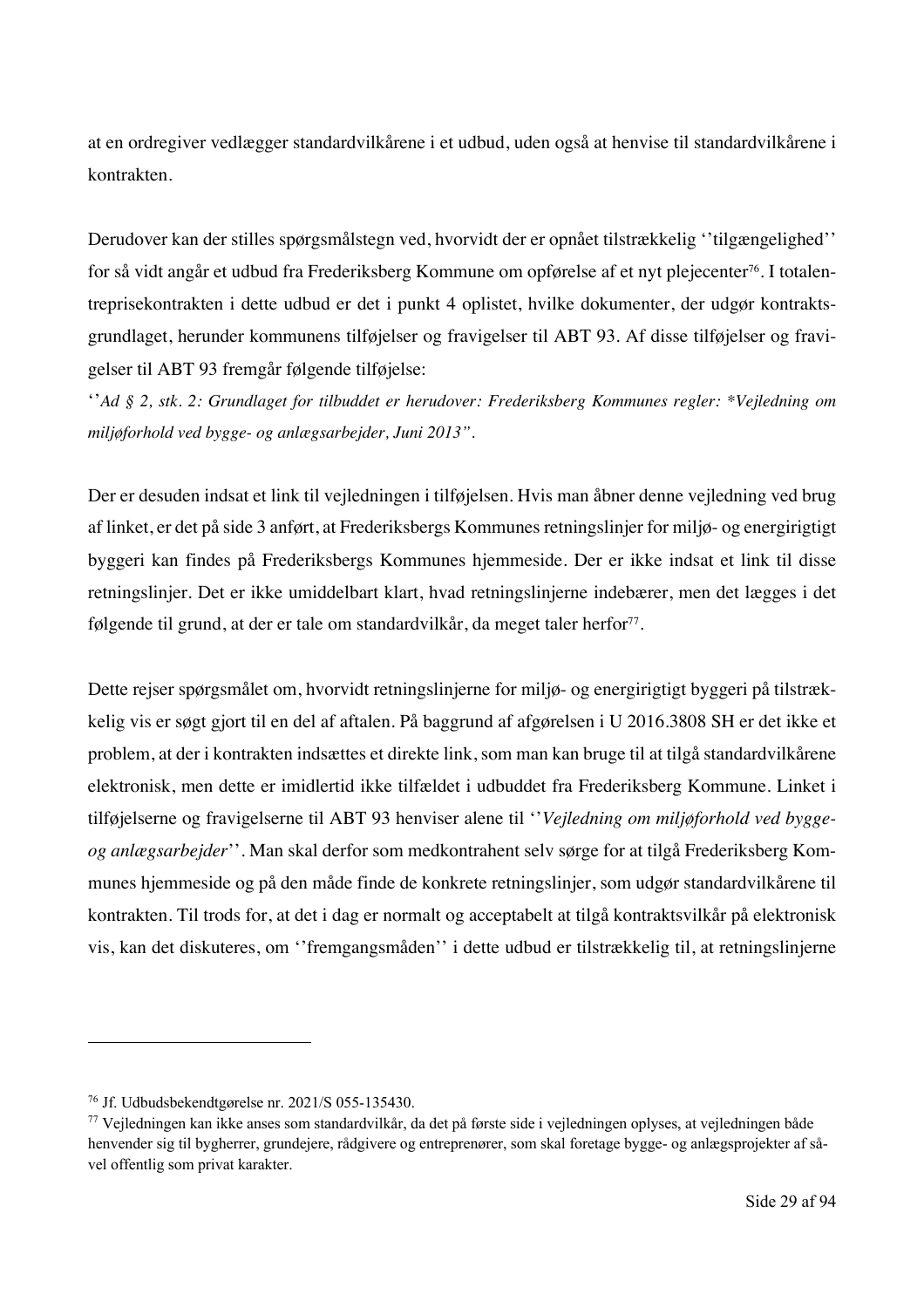kan anses som en del af totalentreprisekontrakten, især fordi, der ikke er indsat ét direkte link til retningslinjerne, hvilket var tilfældet i U 2016.3808 SH.

Som det ses i dommen afsagt af Østre Landsrets den 30. januar 2019, fandt Landsretten, at vilkårene i den pågældende sag ikke kunne anses som en del af aftalen, fordi de ikke var tilgængelige på flykompensationsselskabets hjemmeside. I nærværende vejledning oplyses det imidlertid, at kommunens retningslinjer *er* tilgængelige på kommunens hjemmeside, men det oplyses ikke, hvordan man som leverandør skal finde frem til de konkrete retningslinjer på hjemmesiden. Der kan på baggrund heraf stilles spørgsmålstegn ved, om retningslinjerne i Frederiksberg Kommunes udbud er tilstrækkeligt tilgængelige for kontraktsparten.

#### 3.2.2.4 Vidtgående indhold i standardvilkår om bæredygtighed

Foruden de ovenfor beskrevne udfordringer, kan kontraktsbilaget fra Københavns Kommune muligvis udgøre et problem i forhold til det tidligere anførte om, at ''vidtgående'' bestemmelser i standardvilkårene potentielt kan medføre, at vilkårene ikke bliver anset som vedtaget.

I bilaget ''*Leverandørens Samfundsansvar (CSR)*'' er leverandørens ydelser omkring miljø fastlagt i punkt 3.3. Det fremgår blandt andet heraf, at leverandøren skal tilstræbe:

- *"at forebygge og bekæmpe forurening af luft, vand, jord og undergrund samt vibrations og støjulemper;*
- *at anvende hygiejnisk begrundede processer af betydning for miljøer og for mennesker;*
- *at begrænse brugen af spild af råstoffer og andre ressourcer;*
- *at fremme anvendelsen af renere teknologi; og*
- *at begrænse problemer i forbindelse med bortskaffelse af affald.*''

#### Der er desuden indsat en bestemmelse i bilagets punkt 6.1 om, at

''*Københavns Kommune kan ophæve Kontrakten helt eller delvist ved Leverandørens væsentlige misligholdelse. Følgende, men ikke begrænset hertil, anses altid for væsentlig misligholdelse:*

- *Hvis Leverandøren ved opfyldelsen af Kontrakten ikke opfylder alle krav i pkt. 3*.''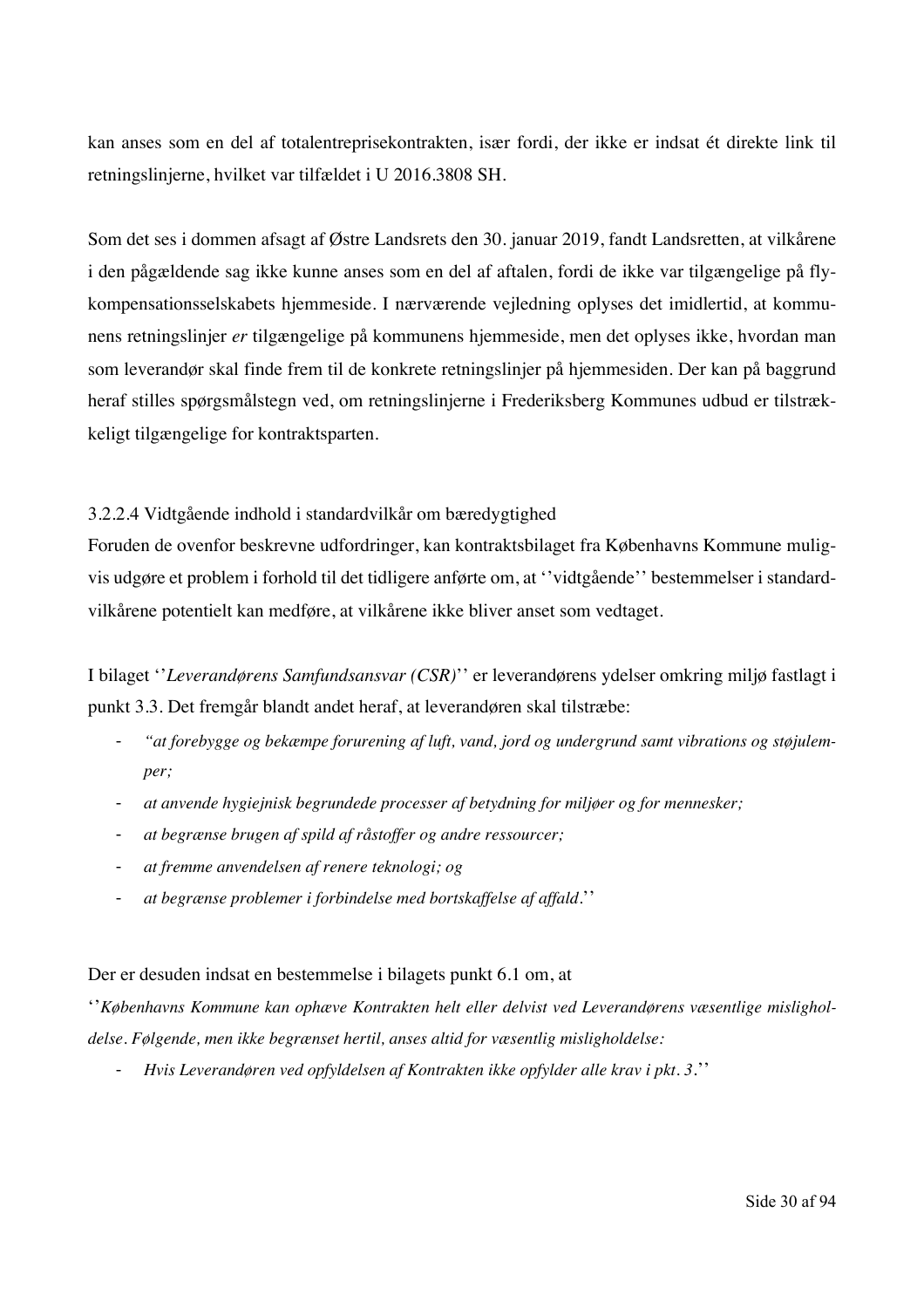Formuleringen af bestemmelsen i punkt 3.3 forekommer generel og ukonkret, hvilket kan medføre tvivl om, hvad leverandørens realydelse indebærer. Denne problematik vil blive yderligere uddybet i specialets afsnit 3.3.1. Sammenholdes dette med bestemmelsen om, at der kan ophæves på baggrund af, at ydelsen i punkt 3.3 ikke er opfyldt, kan det overvejes, om vilkåret samlet set kan anses som vidtgående for leverandøren. Det skal hertil også anføres, at ophævelse i entrepriseforhold er en meget vidtgående og bebyrdende misligholdelsesbeføjelse, da ophævelse fra bygherrens side ofte vil have store omkostningsmæssige konsekvenser for entreprenøren78. En misligholdelsesbeføjelse om ophævelse er i sig selv mere byrdefuld for leverandøren end øvrige misligholdelsesbeføjelser (en mindre byrdefuld beføjelse ville eksempelvis være opfyldelse af kontrakten in natura), og hvis dette holdes op imod, at det i bilaget forudsættes, at der kan ske ophævelse på et grundlag af en bestemmelse, der indeholder uklarheder, kan der argumenteres for, at klausulen i bilaget tenderer til at være vidtgående for leverandøren.

I Landsrettens dom i U 2017.2272 V, blev den specifikke bestemmelse i standardvilkåret om ansvarsfraskrivelse anset som "vidtrækkende", og da ansvarsfraskrivelsesklausulen ikke var fremhævet over for leverandøren eller drøftet mellem parterne, kunne den ikke anses for vedtaget. Såfremt bestemmelsen i bilaget fra Københavns Kommune kan anses for vidtgående, er det således væsentligt, at den er blevet fremhævet over for leverandøren. I modsat fald vil bestemmelsen formentlig ikke kunne anses for vedtaget mellem parterne, jf. afgørelsen i U 2017.2272 V.

I U 2017.2272 V var der imidlertid tale om en ansvarsfraskrivelse og ikke en sanktionsbestemmelse om ophævelse, og der kan argumenteres for, at en klausul om ansvarsfraskrivelse kan anses som mere vidtgående end en bestemmelse om ophævelse. Denne argumentation beror på, at en bestemmelse om ophævelse kun kommer i brug, når leverandøren har misligholdt kontrakten, og der således er noget at bebrejde leverandøren. En ansvarsfraskrivelse indebærer, at koncipisten helt eller delvist kan begrænse eller fraskrive sig sit ansvar. Det kan anses som værende mere indgribende for modparten ikke at kunne rette et erstatningskrav mod koncipisten for et ansvar, som koncipisten ellers ville have i medfør af den deklaratoriske baggrundsret, end at aftalen ophæves på baggrund af misligholdelse fra modpartens side.

<sup>78</sup> Iversen, Entrepriseretten, s. 728.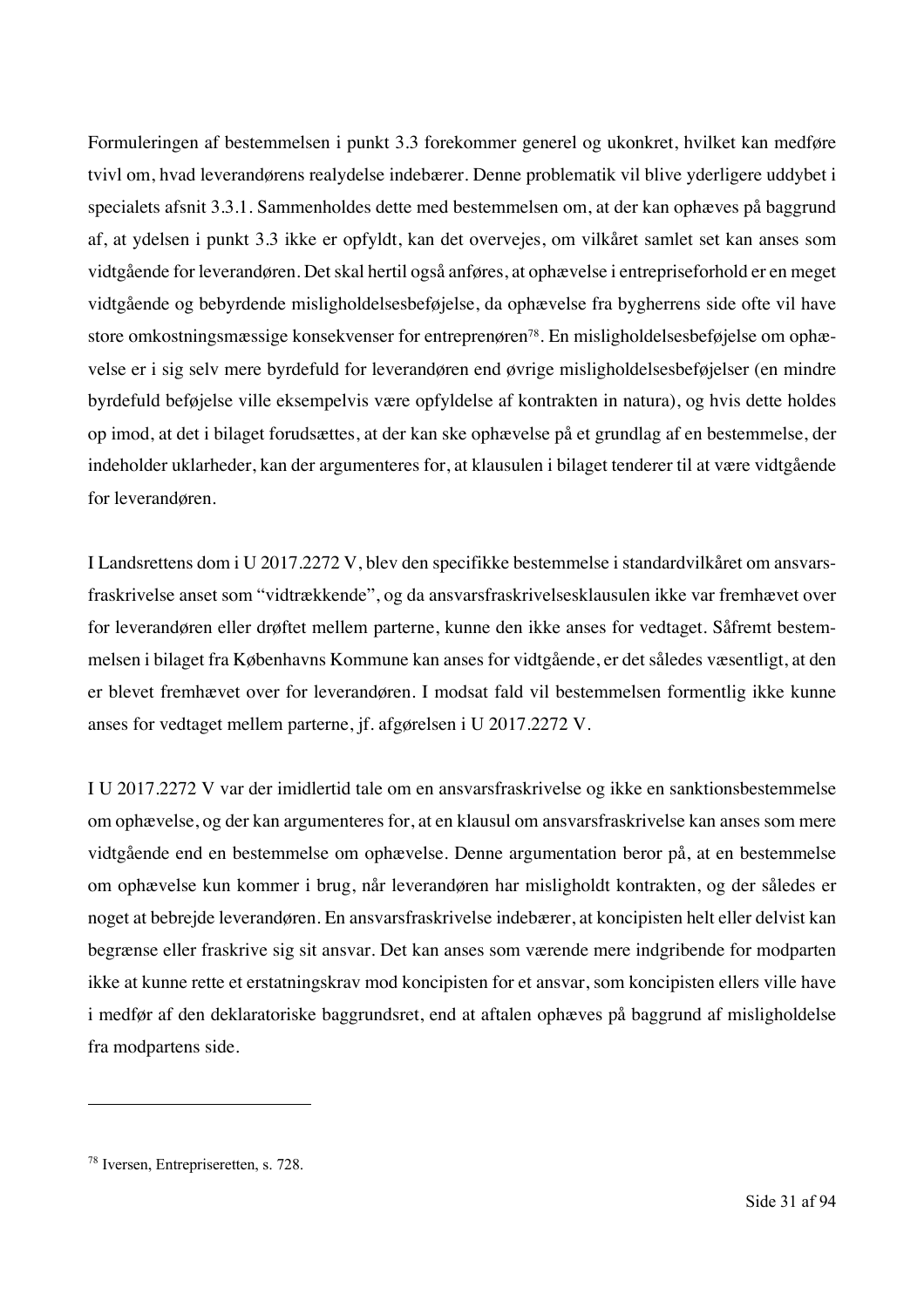Der er forhold, der taler for, at bestemmelsen i Københavns Kommunes standardbilag kan anses som vidtgående, men på baggrund af analysen af U 2017.2272 V, kan det også anføres, at bestemmelsen om ophævelse ikke kan anses som vidtgående. Hvis en vurdering ville føre til, at der er tale om en vidtgående bestemmelse, vil vedtagelsesspørgsmålet af standardvilkårene bero på, om det vidtgående forhold i vilkårene i tilstrækkelig grad er blevet fremhævet over for leverandøren.

#### 3.2.2.5 Sammenfatning

Som det ses, kan de behandlede standardbilag muligvis udfordre kriteriet om, at standardvilkårene skal være søgt gjort til en del af aftalen og kriteriet om, at standardvilkårene ikke må anses som vidtgående, hvis vilkårene skal kunne anses som en del af aftalen. I forhold til kriteriet om, at standardvilkårene skal være søgt gjort til en del af aftalen, kan det overvejes, om standardvilkårene om bæredygtighed skaber en udfordring, idet forpligtelserne om bæredygtighed ofte udgør en sekundær forpligtelse i kontrakten. Havde der været tale om en hovedforpligtelse i kontrakten, kunne det tænkes, at samme problematik ikke ville opstå i samme omfang, da bygherren i givet fald formentlig ville sørge for at fremhæve forpligtelserne om bæredygtighed over for leverandøren.

Generelt vil der dog, som udgangspunkt, ikke opstå problemer i forhold til de almindelige krav for vedtagelse af standardvilkår, når ordregiver vedlægger standardvilkår om bæredygtighed som en del af aftalen. Standardvilkårene vil derfor som oftest blive anset som vedtaget i aftalen.

### **3.3 Bestemthed**

#### **3.3.1 Hvornår foreligger der et bindende løfte?**

Moderne aftaler inden for entrepriserettens område drejer sig ofte om store byggerier til en værdi af mange millioner. Særligt større bygge- og anlægsarbejder er kendetegnede ved betydelig kompleksitet, hvilket indebærer, at kontrakterne herom ofte indgås på et tidspunkt, hvor opgaven ikke er fuldt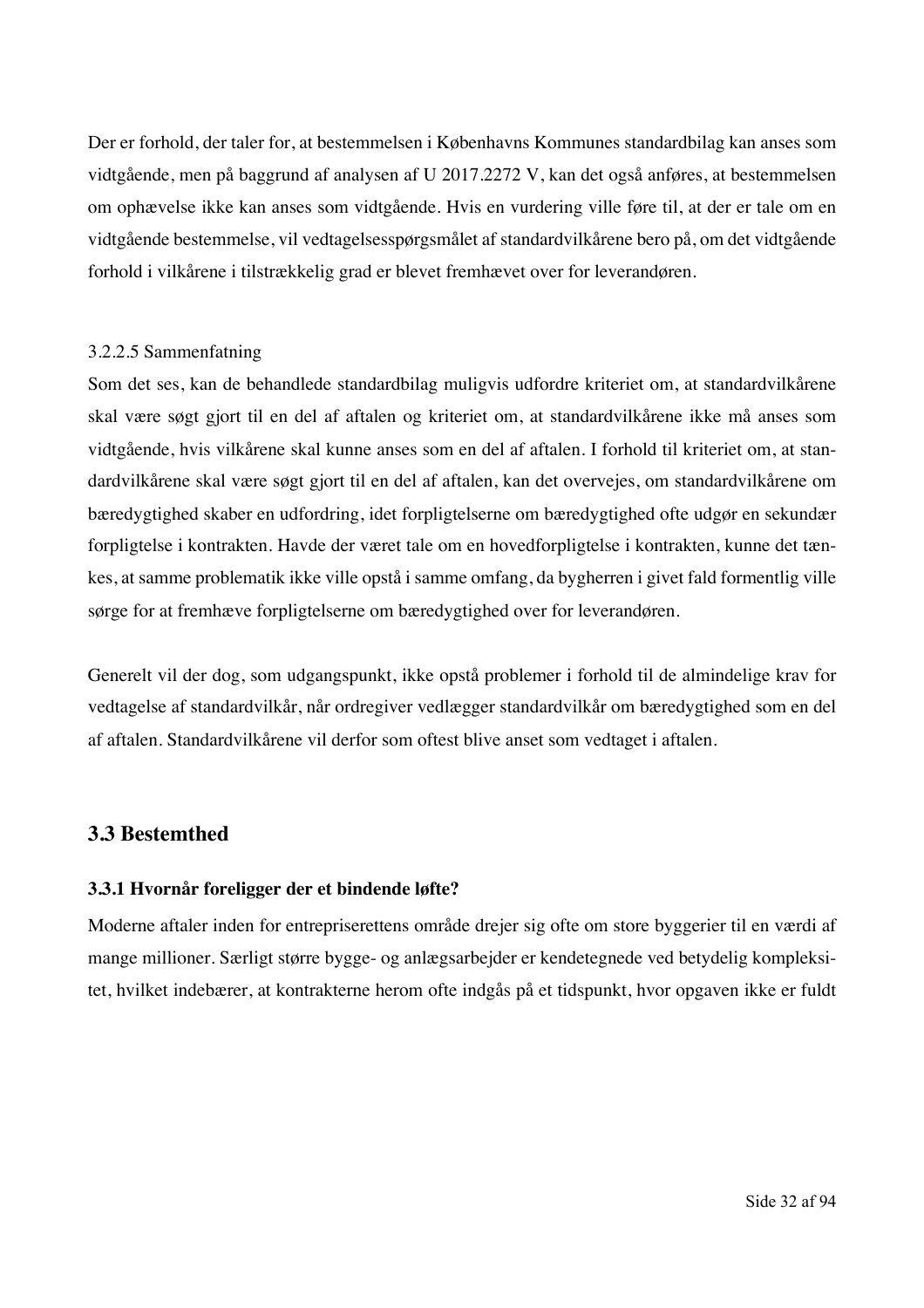ud beskrevet<sup>79</sup>. Dette medfører ofte behov for ændringer og konkretisering af projektet<sup>80</sup>. Det er således ikke altid muligt at fastlægge alle vilkår i aftalen udtømmende, da entrepriseprojektet som oftest ikke er fuldt ud fastlagt på tidspunktet for aftaleindgåelsen. Dette vil især være tilfældet i entreprisekontrakter om totalentreprenøropgaver eller totalrådgiveropgaver, hvor totalentreprenøren eller -rådgiveren forestår størstedelen af projekteringen, efter at kontrakten er indgået<sup>81</sup>. For at en aftale kan anses for bindende i en aftaleretlig forstand, er det imidlertid ikke et krav, at alle vilkår er fastlagt udtømmende og utvetydigt på tidspunktet for aftaleindgåelse. Der gælder dog nogle minimumskrav til en aftales og et løftes præcision og klarhed for, at den kan siges at være bindende i aftaleretlig forstand<sup>82</sup>.

Et af de centrale elementer i læren om aftaleindgåelse drejer sig om, hvornår der er afgivet et bindende løfte, som forpligter dets afgiver83. Et løfte er defineret som: ''*en viljeserklæring, der går ud på at pålægge sin afgiver en forpligtelse, og som derfor skaber et retsgrundlag i overensstemmelse med sit indhold''*84. Der kommer kun en bindende kontrakt i stand, såfremt parterne har afgivet endelige løfter til hinanden, og deres forpligtelser er fastlagt i løfteerklæringerne, eller dog kan fikseres ved fortolkning eller udfyldning af disse erklæringer<sup>85</sup>.

Det, at parternes forpligtelser skal være fastlagt i løfteerklæringen, indebærer, at løftet skal opfylde et krav om *bestemthed* for, at det kan anses som værende bindende<sup>86</sup>. Der stilles normalt ikke strenge krav til, hvornår der foreligger en forpligtelse i en aftale. Dersom det er muligt at fastlægge et bestemt indhold, vil løftet være bindende i aftaleretlig forstand<sup>87</sup>. Hermed stilles der krav om, at et løfte må indeholde en vis præcisering af, hvilke realydelser der skal præsteres<sup>88</sup>. Det er imidlertid vanskeligt

<sup>79</sup> Hansen, Formkrav og frister i entreprisekontrakter, s. 1.

<sup>80</sup>Hansen, Formkrav og frister i entreprisekontrakter, s. 1.

<sup>81</sup> Iversen, Entrepriseretten, s. 72.

<sup>82</sup> Bryde Andersen, Grundlæggende aftaleret, s. 151.

<sup>83</sup> Bryde Andersen, Grundlæggende aftaleret, s. 150.

<sup>84</sup> Bryde Andersen, Grundlæggende aftaleret, s. 80.

<sup>85</sup> Gomard, Obligationsret 1. del, s. 40

<sup>86</sup> Bryde Andersen, Grundlæggende aftaleret, s. 154.

<sup>87</sup> Gomard, Obligationsret 1. del, s. 41.

<sup>88</sup> Bryde Andersen, Grundlæggende aftaleret, s. 151.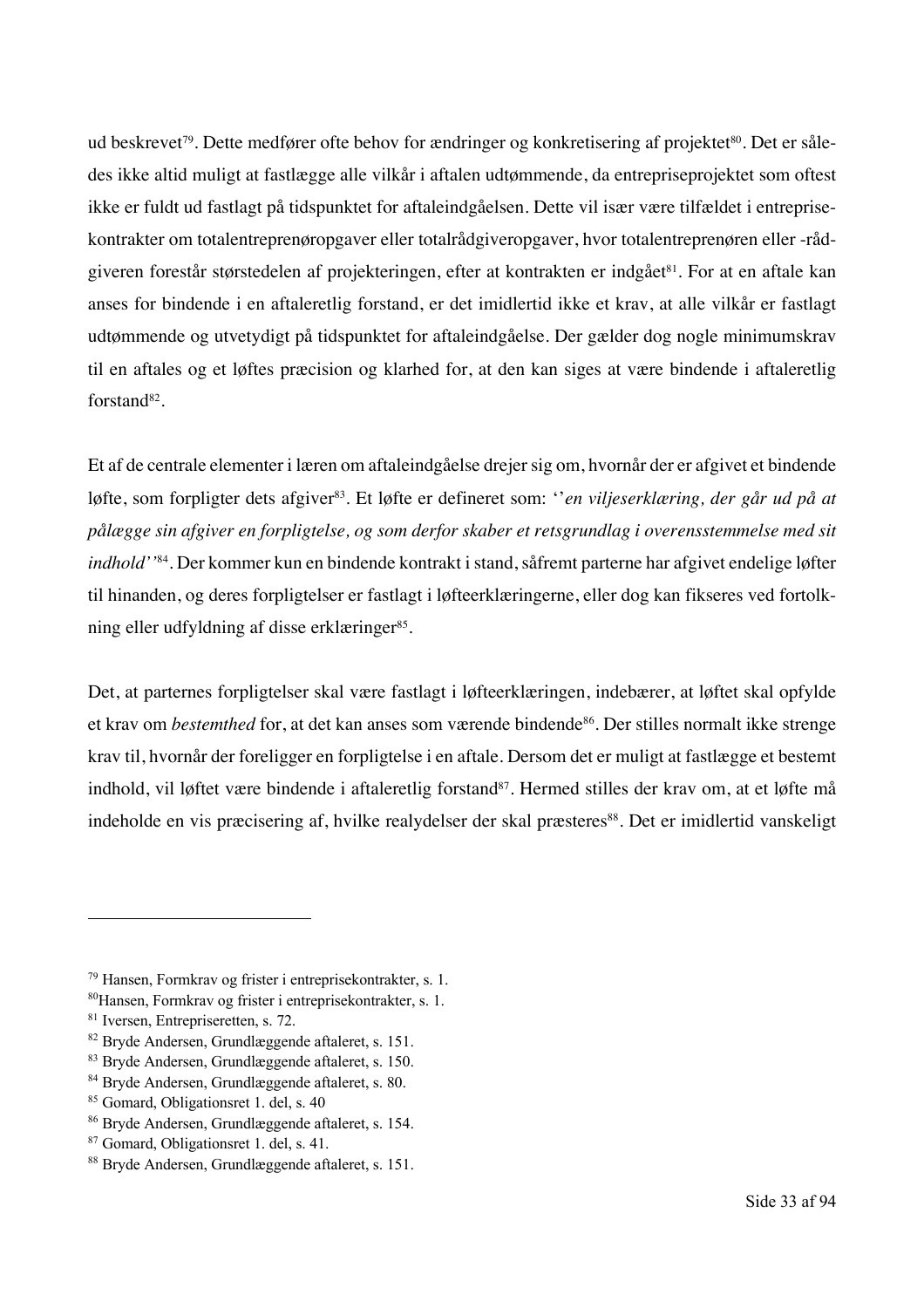at opstille en regel for, hvornår et løfte er bestemt nok til at være forpligtende, og hvornår et løfte ikke er forpligtende89.

Kravet om bestemthed indgik blandt andet i U 1972.50 H, som angik en tvist om en lejeaftale. Nogle vilkår i lejeaftalen var fortsat under forhandling og derfor ikke endeligt aftalt. Spørgsmålet i sagen gik på, hvorvidt udkastet til kontrakten mellem parterne var bindende, og om udlejer derfor ikke var berettiget til at udleje lejemålet til anden side. Landsretten fandt, at udlejer skulle acceptere, at kontrakten, og de deri indførte vilkår, kunne anses som indgået, hvorfor udlejer ikke kunne udleje til anden side. Selvom der ikke var opnået enighed om et vilkår, der *"ikke var uvæsentligt",* forelå der en bindende aftale. Aftalen opfyldte dermed kravet til bestemthed. At en aftale skal opfylde et krav om bestemthed, indebærer ikke, som dommen også illustrerer, at parterne skal udtrykke sig med juridisk stringens, og at alle vilkår i aftalen skal være fuldt ud fastlagt. Det afgørende er, om man med en vis grad af sikkerhed kan fastslå, hvad der loves og under hvilke omstændigheder<sup>90</sup>.

Hvorvidt, en aftale var bindende eller ej, var ligeledes et spørgsmål i U 2002.1030 H. Sagen angik køb og salg af en byggegrund og et byggeri, der efterfølgende skulle opføres på grunden i form af en entreprisekontrakt. Spørgsmålet i sagen var, om sælgeren var bundet af købsaftalen, eller om han kunne anse sig løst fra aftalen, fordi grundlaget for aftalen var bortfaldet. Landsretten fandt, at selve købsaftalen ikke var bindende. Begrundelsen herfor var, at der var for mange udestående forhold, som endnu var uafklarede. Et af de uafklarede forhold var, at der ikke var indgået de forudsatte lejekontrakter til bygningen. Højesteret fandt modsat Landsretten, at aftalen i sig selv var bindende, men var betinget af, at finansieringen til entreprisen gik igennem. Finansieringen af entreprisen var betinget af, at der kunne indgås aftaler med lejere i det opførte byggeri, hvilket imidlertid ikke skete, hvorfor grundlaget for aftalen bortfaldt. Da grundlaget for aftalen ikke længere var til stede, var sælgeren berettiget til at anse sig for løst fra aftalen.

Parterne indgik i U 2002.1030 H en aftale på et tidspunkt, hvor alle forhold i aftalen ikke var fuldt afklarede, men på trods heraf, kunne aftalen anses som bindende, da den var tilstrækkelig bestemt. Et løfte og en kontrakt er således bindende, selv om parterne ikke præcist og udtømmende har taget

<sup>89</sup> Bryde Andersen, Grundlæggende aftaleret, s. 154.

<sup>90</sup> Bryder Andersen, Grundlæggende aftaleret, s. 151.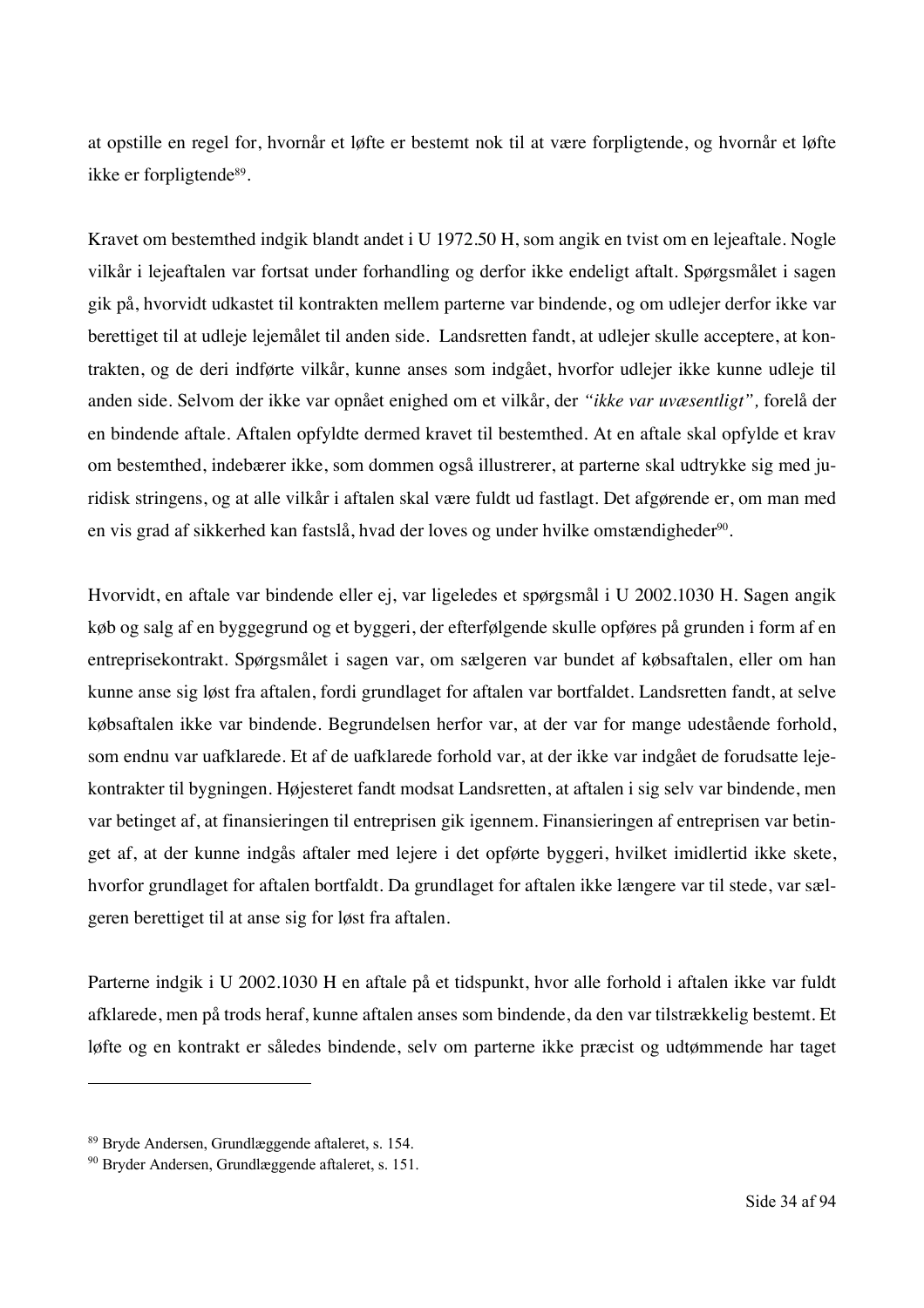stilling til alle de spørgsmål, der kan opstå, og selv om gengivelsen af parternes aftale i kontraktdokumentet er ufuldstændigt eller uklart<sup>91</sup>. U 2002.1030 H og U 1972.50 H illustrerer begge, at en aftale skal fastlægge et bestemt indhold med hensyn til, hvad debitor skal præstere for, at aftalen er bindende for parterne.

Kravet om bestemthed har dermed afgørende betydning for, om et krav eller et løfte i en aftale kan anses som bindende og retligt forpligtende. For så vidt angår klausuler om bæredygtighed, kan der opstå tvivl med hensyn til, om klausulerne i tilstrækkelig grad præciserer de realydelser, der skal præsteres, og således kan anses som bindende løfter.

Et eksempel på en klausul om bæredygtighed, der må siges at være tilstrækkeligt bestemt, er det materiale, som PensionDanmark Ejendomme bruger som grundlag for de entreprisekontrakter, de indgår med leverandører. PensionDanmark bruger et såkaldt ''Bæredygtighedsprogram'', hvoraf det fremgår, at Bæredygtighedsprogrammet angiver de minimumskrav til bæredygtighed, som skal indgå i PensionDanmarks kontrakter om bæredygtigt byggeri. Det kan derfor lægges til grund, at disse krav i Bæredygtighedsprogrammet bliver omsat til kontraktuelle krav.

Grundlæggende baseres Bæredygtighedsprogrammet på DGNB-certificeringsordningen<sup>92</sup>. I relation til minimumskravene i nybyggeri fremgår det imidlertid også, at

*''Nedenstående skal kunne dokumenteres og opfyldes:*

- *Brug rene materialer og produkter - undgå blandingsprodukter; medmindre der er en take-back ordning.*
- *Vælg produkter der er C2c-certificeret, såfremt det er muligt*
- *Vælg skruer frem for søm - undgå videt muligt limede/svejsede samlinger*
- *(…)*
- *Det skal prioriteres at de primære byggematerialer har en 3. pats verificeret miljøvaredeklaration (EPD). Projektteamet skal kunne fremvise EPD for min. 10 af de benyttede byggematerialer, der udgør den største miljøbelastning i byggeriet.*

 $\left( \ldots \right)$ 

<sup>&</sup>lt;sup>91</sup> Gomard, Almindelig kontraktsret, s. 85.

<sup>92</sup> DGNB-certificeringsordningen er en privat certificeringsordning for bæredygtigt byggeri.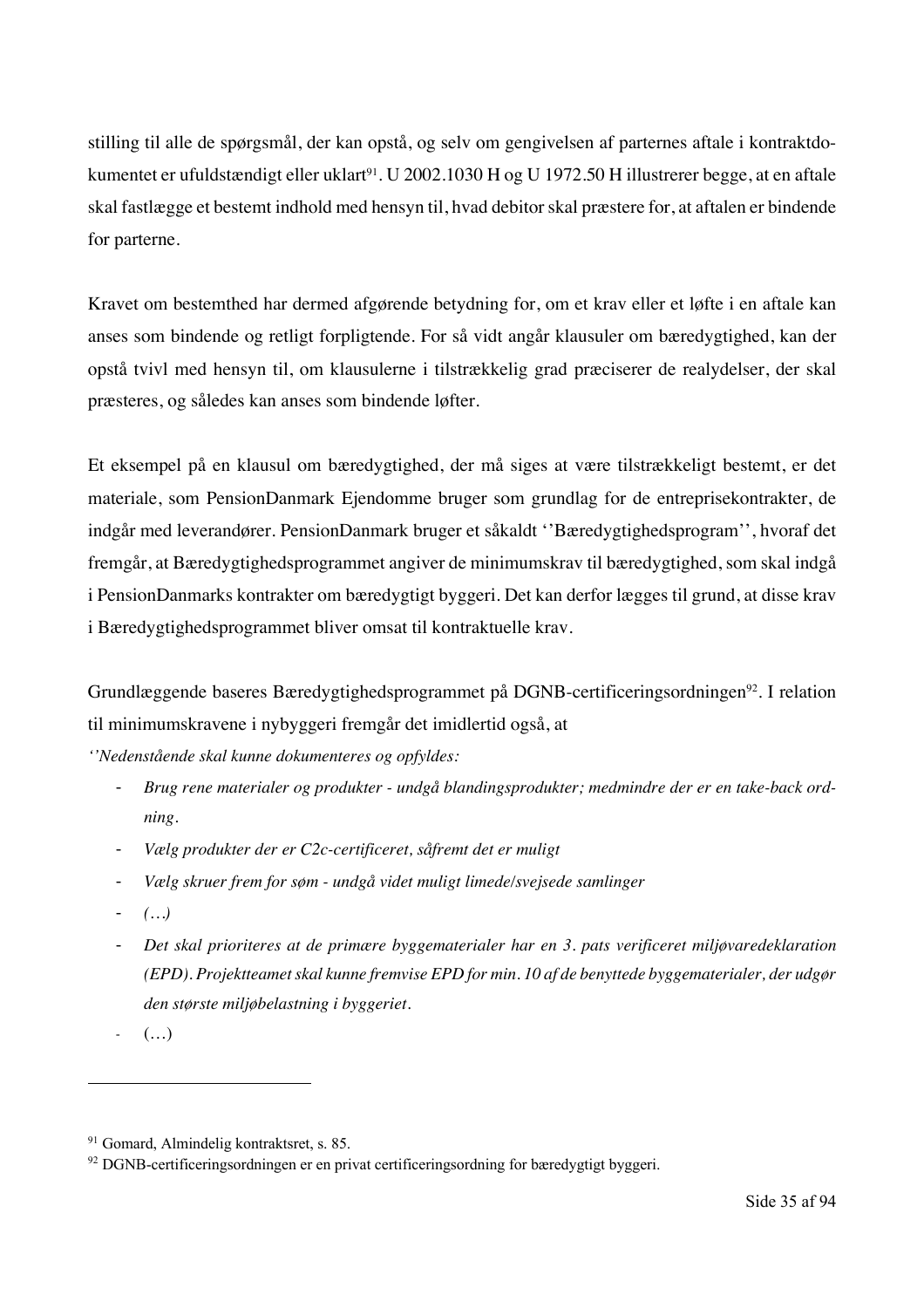- *Alle kabler og rør skal være halogenfri og PVC-fri. Årsagen til dette er, at i tilfælde af brand udvikler PVC dioxin, røg, toksin og syredampe, der er livsfarlige for mennesker og miljø. Halogenfrie installationer udvikler ikke giftige gasser, produkterne er flammehæmmende og selvslukkende.''* 

Det forekommer forholdsvis klart, hvad der skal præsteres af entreprenøren overordnet set. Dog fremgår det af klausulen, at leverandøren skal "*vælge produkter, der er C2c-certificeret, såfremt det er muligt*" og, at leverandøren skal "*vælge skruer frem for søm - undgå videt muligt limede/svejsede samlinger*". Ordlyden heraf forekommer ikke præcis og målbar, da det eksempelvis ikke er angivet, hvornår entreprenøren har opfyldt forpligtelsen om, at der skal undgås limede/svejsede samlinger i videst muligt omfang. Dette kan skabe tvivl i en situation, hvor entreprenøren har anvendt limede/svejsede samlinger. Det er uklart, hvad der skal forstås med "undgå videt muligt", da formuleringen ikke sætter en klar ramme op for, hvornår entreprenøren har opfyldt kontraktsmæssigt, og hvornår han har misligholdt kontrakten. Der kan af denne grund argumenteres for, at formuleringen udfordrer kravet om bestemthed, da der overlades et skøn til parterne i forbindelse med til vurderingen af, hvornår det i "videst muligt" omfang er undgået at benytte limede/svejsede samlinger. Kontrakten vil formentlig ikke kunne afgøre, om leverandøren har opfyldt denne forpligtelse i tilfælde af en uoverensstemmelse. Det anførte om, at leverandøren skal vælge produkter, der er C2c-certificeret, såfremt det er muligt, kan medføre samme fortolkningsmæssige problem, da det er overladt til parterne at vurdere, hvornår det kan siges at være muligt eller ej at vælge produkter, der er C2c-certificeret.

Af uddraget fremgår derudover, at "*Det skal prioriteres at de primære byggematerialer har en 3. pats verificeret miljøvaredeklaration (EPD).*" Der er også her tale om en mindre konkret formulering, som betyder, at der kan opstå uklarheder, eksempelvis i den situation hvor entreprenøren skal forestå noget af projekteringen og dermed skal vælge byggematerialerne. Dette afhjælpes imidlertid af, at det efterfølgende er angivet, at "*projektteamet skal kunne fremvise EPD for minimum 10 af de benyttede byggematerialer, der udgør den største miljøbelastning i byggeriet*". Her er angivet et minimumskrav for, hvornår forpligtelsen vil være opfyldt, nemlig ved, at der kan fremvises deklarationen for minimum 10 af de benyttede byggematerialer.

På trods af at nogle af de fremhævede bestemmelser kan siges at overlade et skøn til parterne med hensyn til den forpligtelse, der skal præsteres, er der i bæredygtighedsprogrammet oplistet nogle specifikke kriterier, der er målbare. Dette taler for, at klausulen kan anses som tilstrækkelig bestemt.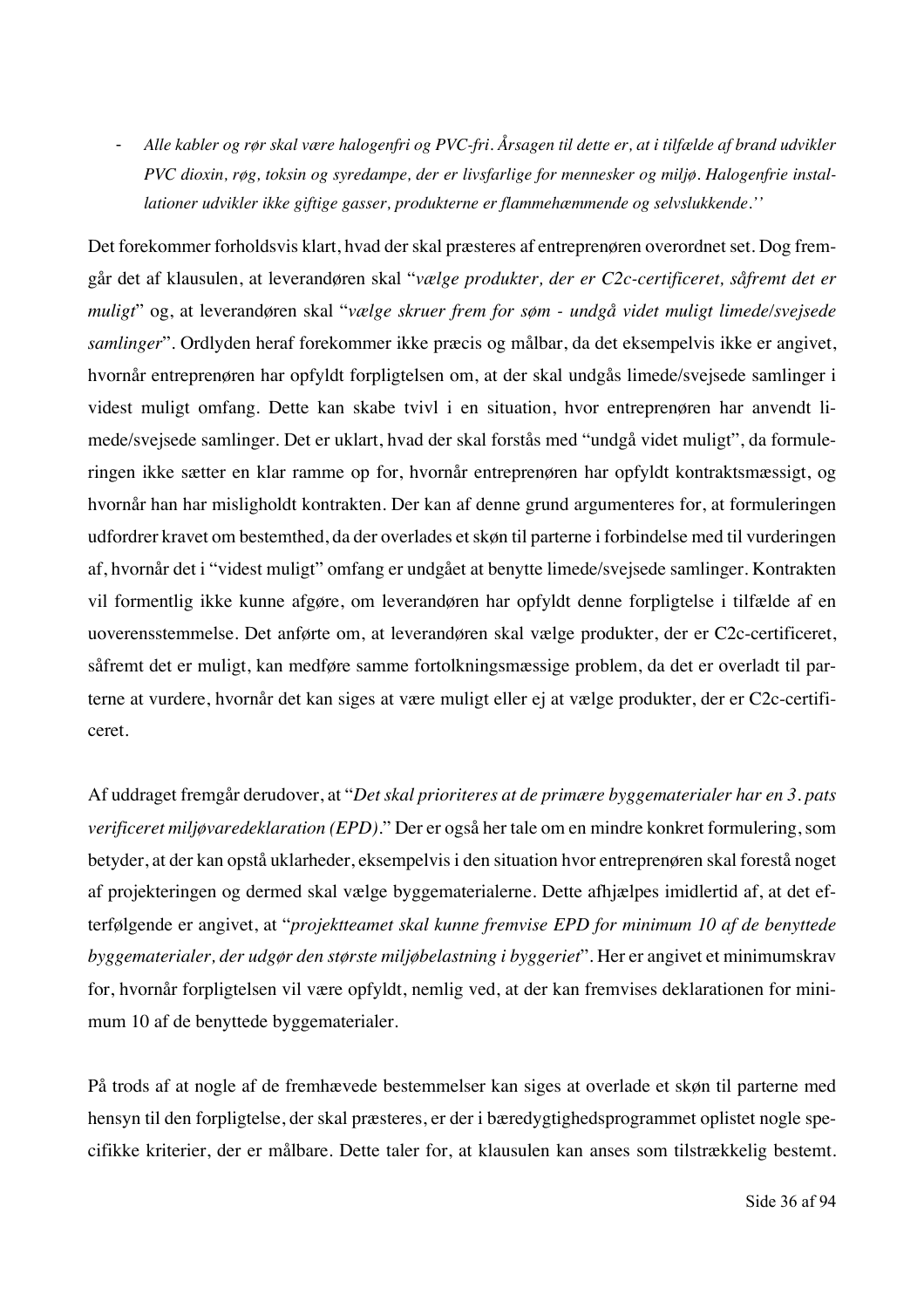Derudover indebærer kravet om bestemthed, at kontrakten skal indeholde en angivelse af, hvori realydelsen består. Denne angivelse skal være så tydelig og udførlig, at debitor ud fra en fortolkning og udfyldning kan se, hvad der kræves af ham<sup>93</sup>. Dette må siges at være tilfældet for PensionDanmarks Bæredygtighedsprogram, selvom der er dele af klausulen, der i mindre grad er målbare i forhold til, hvornår forpligtelsen er opfyldt. Der vil formentlig ikke være tvivl om, at klausulen kan anses som bindende, da det fremgår forholdsvis klart, hvad leverandøren skal præstere, herunder, at der skal "*bruges rene materialer*", *"undgås blandingsprodukter*" og, at *"alle kabler og rør skal være halogenfri og PVC-fri*". Det er i det citerede klart, hvad der forventes af leverandøren, og dermed tydeligt, hvornår leverandøren ikke har opfyldt sin forpligtelse – eksempelvis ved at have valgt kabler eller rør, der indeholder halogen eller PVC. Denne del af klausulen har dermed et målbart element, der gør det muligt for debitor at regne ud, hvornår opfyldelsen ikke er kontraktmæssig, hvilket gør, at kravet fremstår præcist og bestemt.

Selvom store dele af klausulen fremstår som bestemt, er der ikke knyttet retsvirkninger til de situationer, hvor entreprenøren ikke opfylder aftalen, eksempelvis ved ikke at kunne fremvise EPD for minimum 10 af de benyttede byggematerialer. Ikke desto mindre har klausulen mange elementer, der må anses for tilstrækkeligt bestemte, og hvis dette sammenholdes med resultatet i U 1972.50 H, hvor aftalen var uklar angående nogle forhold, men alligevel ansås for bindende, forekommer det nærliggende, at anse klausulen for at være tilstrækkelig bestemt.

I et udbud om projektering og opførelse af en ny uddannelsesbygning til Danmarks Medie- og Journalisthøjskole<sup>94</sup> kan kontraktsbestemmelserne om bæredygtighed ligeledes anses som tilstrækkeligt bestemte. I totalentreprisekontrakten er det anført, at de nærmere krav til entreprisen fremgår af byggesagsbeskrivelsen, som er et kontraktbilag.

<sup>93</sup> Gomard, Obligationsret 1. del, s. 153

<sup>94</sup> Jf. Udbudsbekendtgørelse nr. 2020/S 170-410517.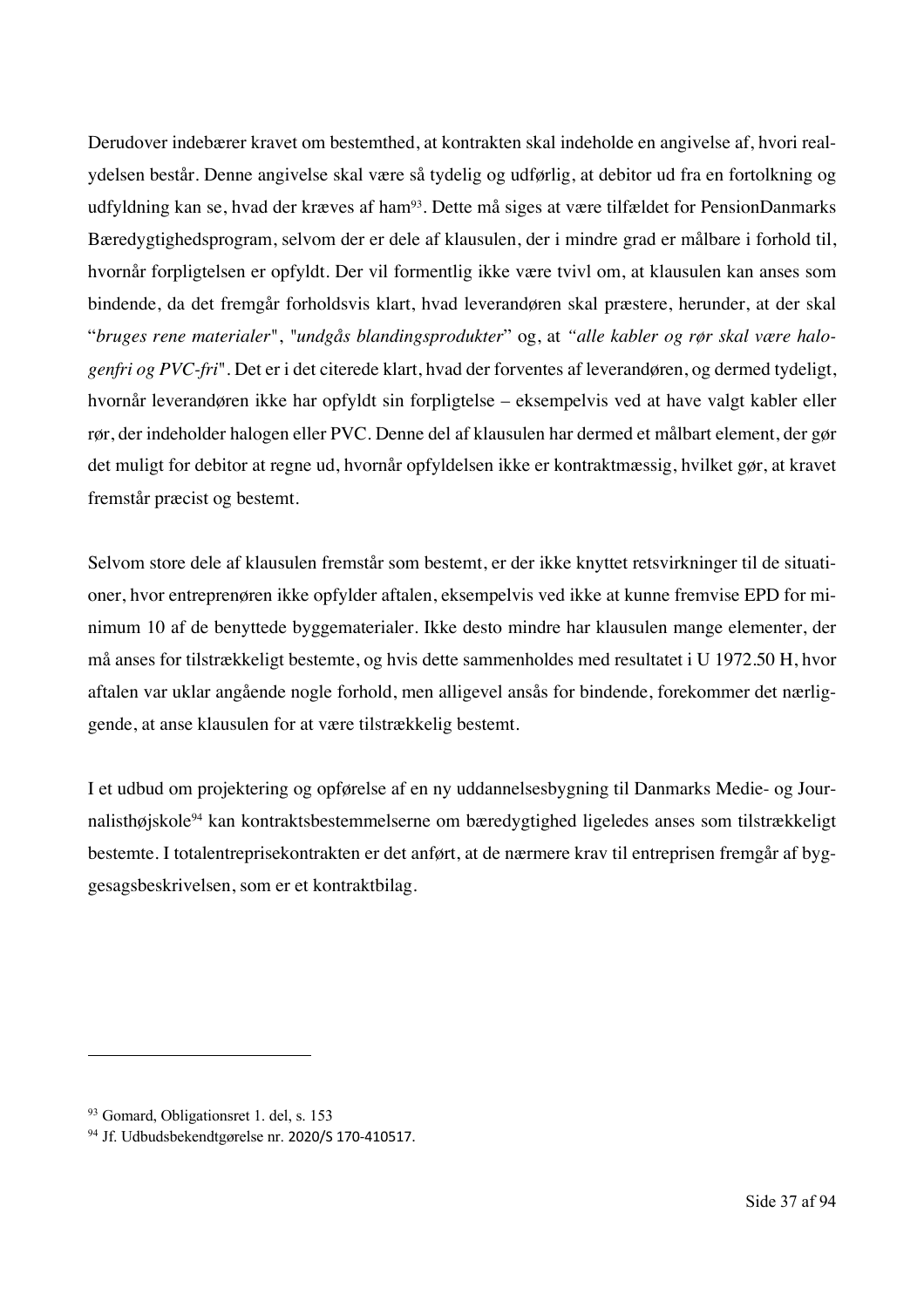### Det fremgår af byggesagsbeskrivelsens punkt 1.6.8 om bæredygtige materialer, at

*''Træ i træprodukter, der i henhold til denne kontrakt leveres eller indgår i byggeriet, skal være fremstillet af dokumenterbart bæredygtigt træ. »Træ«, »træprodukter« og »bæredygtigt træ« defineres som i Naturstyrelsens vejledning: Sikring af bæredygtigt træ i offentlige aftaler om vareindkøb, tjenesteydelser og bygge- og anlægs- arbejder, Naturstyrelsen 2014.''*

Denne klausul om bæredygtige materialer af træ fremstår specifik og konkret. Der er i bestemmelsen inddraget nogle specifikke målepunkter for, hvornår kravet om bæredygtigt træmateriale er opfyldt, idet der er indsat en henvisning til definitionen i Naturstyrelsens vejledning. Henvisningen indebærer, at det er muligt at afgøre, hvornår et træprodukt kan anses som godkendt. Dog ville klausulen formentlig fremtræde mere bestemt, såfremt definitionen var skrevet direkte ind i klausulen i stedet for, at der blot er henvist til den. Der er imidlertid ikke tale om en klausul, der indebærer, at parterne skal foretage en vurdering af, hvorvidt ét produkt frem for et andet er mindre miljøbelastende, som det er tilfældet med øvrige bæredygtighedsklausuler, der er behandlet nedenfor. Klausulen kan dermed give et svar på, hvad der må anses som korrekt opfyldelse af kravet, hvorfor det kan anføres, at klausulen overordnet set kan anses som tilstrækkeligt bestemt.

I et udbud fra Københavns Kommune<sup>95</sup> vedrørende et strategisk partnerskab, var DGNB-certificering også det centrale i forhold til kravene til bæredygtighed96. Udbuddet angik en 4-årig rammeaftale om strategisk partnerskab for perioden 2022-2025 med det formål, at én strategisk partner skal planlægge, projektere og udføre en række byggeprojekter for Københavns Kommune. En rammeaftale opstiller vilkårene for kontrakter, som parterne senere vil indgå<sup>97</sup>. Det forudsættes i det følgende, at kravene, der er opstillet i rammeaftalen, vil være kontraktskrav i de kontrakter, parterne efterfølgende indgår og som udspringer af rammeaftalen.

<sup>95</sup> Jf. Udbudsbekendtgørelse nr. 2021/S 040-096888.

<sup>96</sup> Se endvidere udbud fra Danmarks Tekniske Universitet, jf. Udbudsbekendtgørelse nr. 2020/S 188-453124, udbud fra Københavns Kommune, jf. Udbudsbekendtgørelse nr. 2019/S 224-548759, Udbud fra Faaborg-Midtfyn Kommune jf. Udbudsbekendtgørelse nr. 2021/S 085-220064 og indgået entreprisekontrakt af 03/06-2019 mellem A Enggaard A/S og Arkil A/S om Østre Landsret, hvor der stilles krav om DGNB-certificering.

<sup>&</sup>lt;sup>97</sup> Gomard, Almindelige kontraksret, s. 86.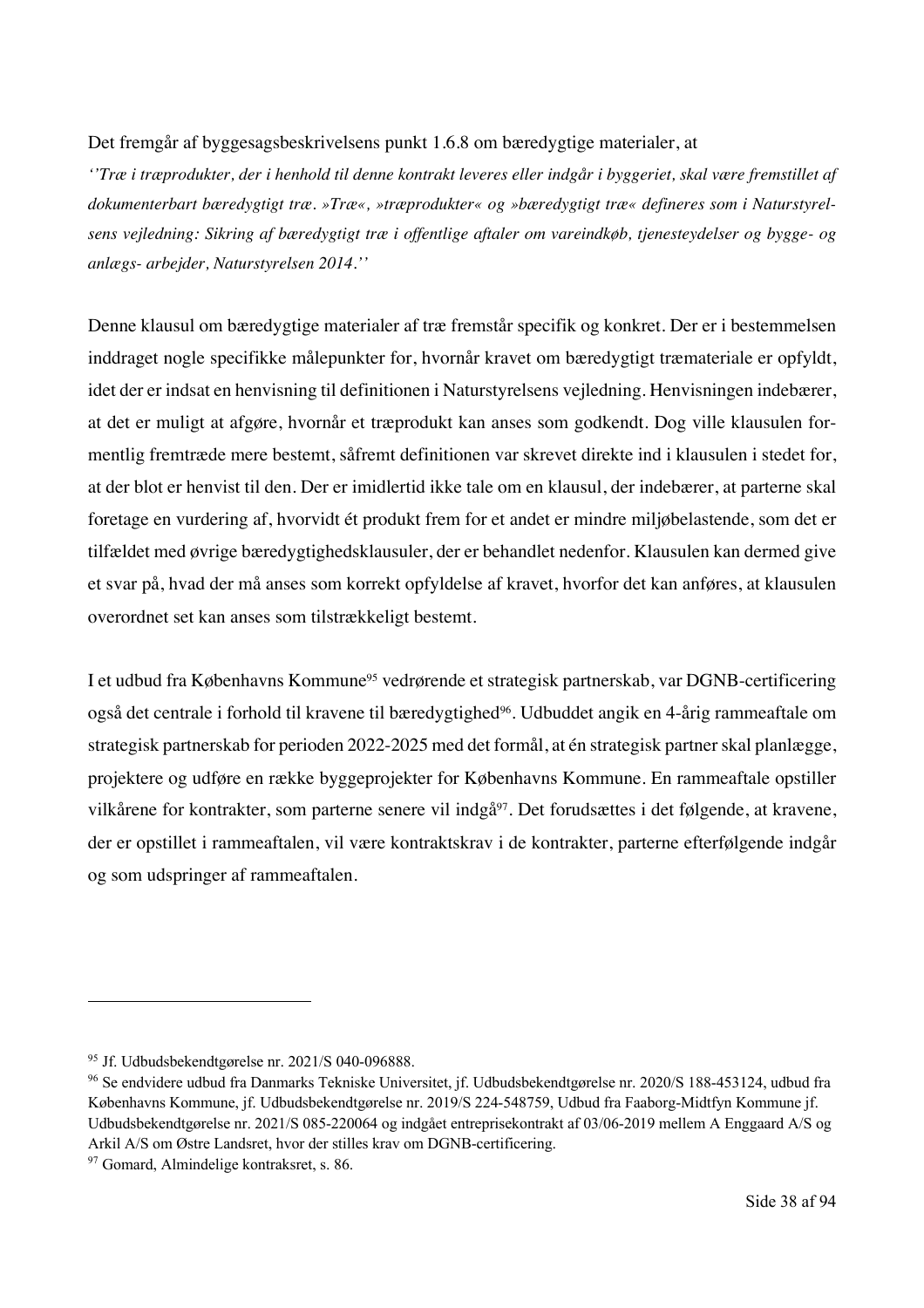Af rammeaftalens punkt 29, benævnt "Miljø og Bæredygtighed", fremgår blandt andet: *29.2 DSP er ansvarlig for, at følgende opfyldes:* 

- *Nybyggerier og omfattende renoveringer over 20 millioner ekskl. moms i entreprisesum skal DGNBcertificeres.*
- *(…)*
- *Certifikat for DGNB guld-certificering (sølv ved omfattende renovering) skal foreligge senest 6 måneder efter aflevering. Bygherren tilbageholder 2,5 % af den Optimerede Entreprisesum indtil certifikat for certificering foreligger."*

Der opstilles i rammeaftalen nogle forpligtelser, som DSP (den strategiske partner) er ansvarlig for at opfylde, og det centrale for så vidt angår bæredygtighed er, at DSP'en er ansvarlig for DGNBcertificeringen, såfremt entreprisesummen overstiger 20 millioner. Det er ikke nærmere angivet i denne sætning, hvilken certificeringsstatus, der stilles krav om (sølv, guld eller platin), men nederst i klausulen fremgår, at "*certifikat for DGNB guld-certificering (sølv ved omfattende renovering) skal foreligge..*.". Klausulen må forstås som, at der stilles krav om guld certificering ved nybyggerier og sølv ved renoveringer. Fordi det er angivet, hvilket niveau inden for DGNB, det pågældende byggeri skal certificeres til, er det muligt for leverandøren at udlede, hvad der kræves af ham.

Ifølge rammeaftalens punkt 29, skal certifikatet for certificeringen foreligge senest 6 måneder efter aflevering, og bygherren vil tilbageholde 2,5 % af entreprisesummen indtil certifikatet foreligger. Der er hermed knyttet en retsvirkning til kravet om certificering og en tidsfrist på 6 måneder. Tidsfristen klarlægger, hvornår der foreligger kontraktmæssig opfyldelse, hvilket gør forpligtelsen målbar. Retsvirkningen kommer klart til udtryk i klausulen, og leverandøren kan dermed indse virkningen af, ikke at opfylde kontrakten retmæssigt. Alt dette taler for, at klausulen kan anses for tilstrækkelig bestemt.

De ovenfor behandlede klausuler af henholdsvis PensionDanmark Ejendomme, Danmarks Medie- og Journalisthøjskole og Københavns Kommune har til fælles, at de opstiller nogle forholdsvis klare og konkrete krav, som entreprenøren skal opfylde. Forpligtelserne i klausulerne er i mere eller mindre grad gjort målbare, da de fastsætter nogle kriterier for, hvornår bæredygtighedskravene er opfyldt. I praksis kan dette betyde, at kontraktsbestemmelserne kan afhjælpe eventuel tvivl om, hvorvidt forpligtelserne kan anses som opfyldt. Derudover vil en klar og præcis klausul medføre, at der i mindre grad opstår fortolkningstvister i praksis, end hvis der er tale om en klausul, hvoraf entreprenørens forpligtelse ikke fremstår konkret. Et eksempel på sidstnævnte, fremgår af det tidligere omtalte bilag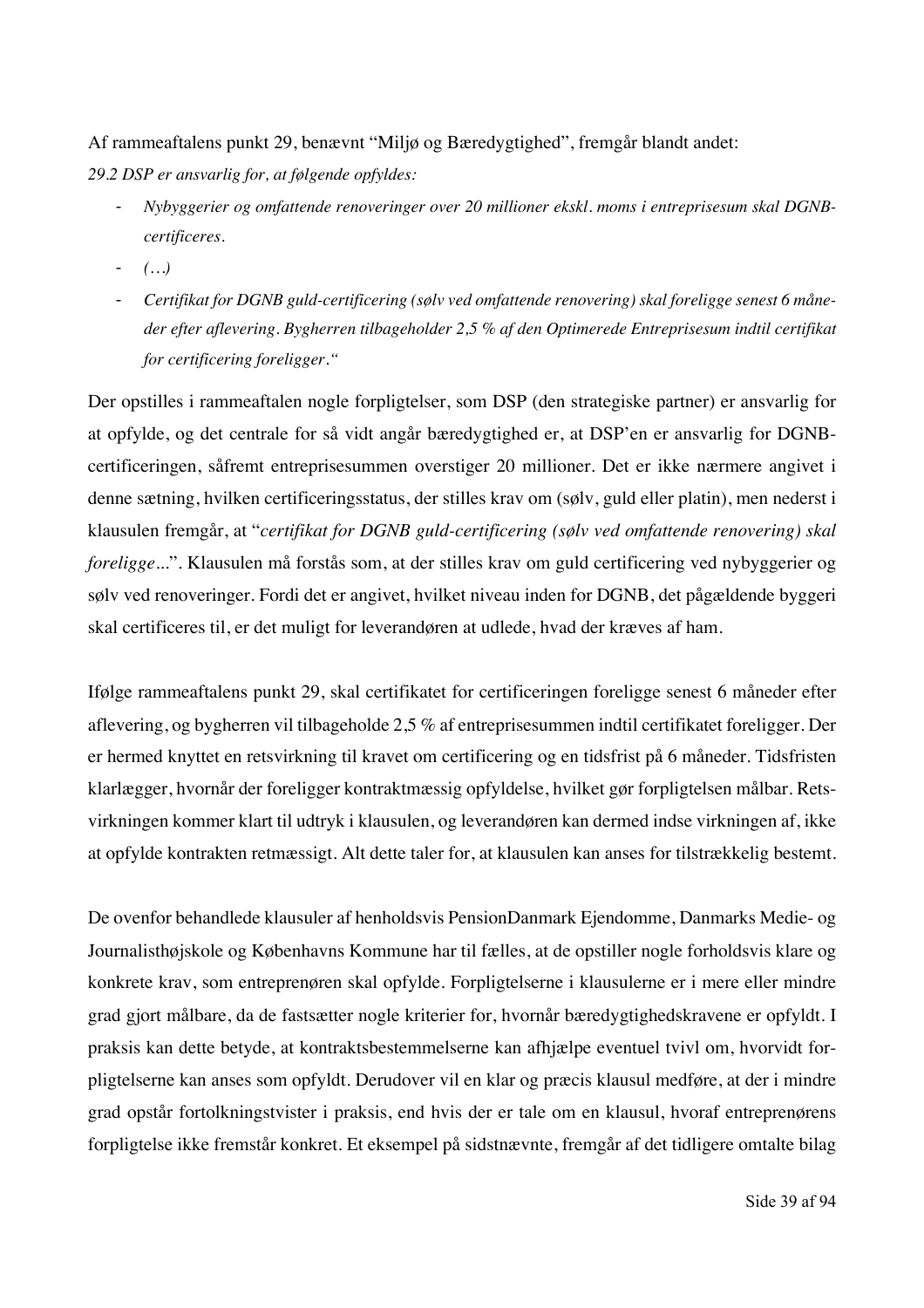med standardvilkår (''*Leverandørens samfundsansvar – CSR'*'), som er vedlagt i flere udbud fra Københavns Kommune98 99. I punkt 3.3 i bilaget det anført, at

''*Leverandøren forpligter sig til at værne om natur og miljø, således at samfundsudviklingen kan ske på et bæredygtigt grundlag med respekt for menneskets livsvilkår og for bevarelse af dyre- og planteliv. Leverandøren skal ved produktion og levering af de aftalte ydelser tilstræbe:*

- *at forebygge og bekæmpe forurening af luft, vand, jord og undergrund samt vibrations og støjulemper;*
- *at anvende hygiejnisk begrundede processer af betydning for miljøer og for mennesker;*
- *at begrænse brugen af spild af råstoffer og andre ressourcer;*
- *at fremme anvendelsen af renere teknologi; og*
- *at begrænse problemer i forbindelse med bortskaffelse af affald.*''100

Klausulen forekommer i højere grad end de ovenstående klausuler vag og upræcis, idet det eksempelvis ikke med ordlyden er klart, hvad det indebærer, at leverandør skal ''*tilstræbe*'' at opnå de fastsatte forpligtelser i bestemmelsen. Det er ikke fastlagt hverken, hvad der menes med, at ''*samfundsudviklingen kan ske på et bæredygtigt grundlag*'' eller hvor langt forpligtelsen rækker i relation til at ''*forebygge og bekæmpe forurening af luft, vand, jord og undergrund...*''. Der kan derfor stilles spørgsmålstegn ved, hvorvidt bestemmelsen er tilstrækkelig bestemt og målbar til, at det kan udledes af bestemmelsen, hvilke realydelser, der skal præsteres<sup>101</sup>.

<sup>98</sup> Jf. Udbudsbekendtgørelse nr. 2021/S 030-073316, Udbudsbekendtgørelse nr. 2021/S 050-122253 og Udbudsbekendtgørelse nr. 2021/S 048-120793. Bilaget fremgår endvidere i et udbud af etablering af faciliteter til center for specialundervisning for voksne jf. Udbudsbekendtgørelse nr. 2021/S 026-064488.

<sup>99</sup> Samme formulering i bilaget går igen i flere udbud, herunder i to udbud fra Århus Kommune jf. Udbudsbekendtgørelse nr. 2021/S 048-120810 og Udbudsbekendtgørelse nr. 2021/S 040-096898 og i et udbud fra Professionshøjskolen Via University College jf. Udbudsbekendtgørelse nr. 2021/S 076-193355. På lignende vis er det formuleret i et udbud fra Amager ressourcecenter jf. Udbudsbekendtgørelse nr. 2021/S 033-081133, at ''*det skal tilstræbes, at der vælges løsninger, der minimerer energiforbruget..*.'' (vores understregning).

<sup>100</sup> Lignende formulering ses desuden i et udbud fra Region Syddanmark, jf. Udbudsbekendtgørelse nr: 2020/S 046- 108015 og et udbud fra VIA University College, jf. Udbudsbekendtgørelse nr: 2021/S 076-193355<br><sup>101</sup> En sammenlignelig klausul findes i projekt fra Amager ressourcecenter I/S, hvoraf fremgår af funktions- og materia-

lebeskrivelsen, at ''*Anvendelse af alternativ/vedvarende energi til opvarmning og ventilation samt automatik, skal være med til at begrænse det samlede tilførte forbrug samt bygningens Co2 aftryk''* jf*.* Udbudsbekendtgørelse nr. 2021/S 033-081133.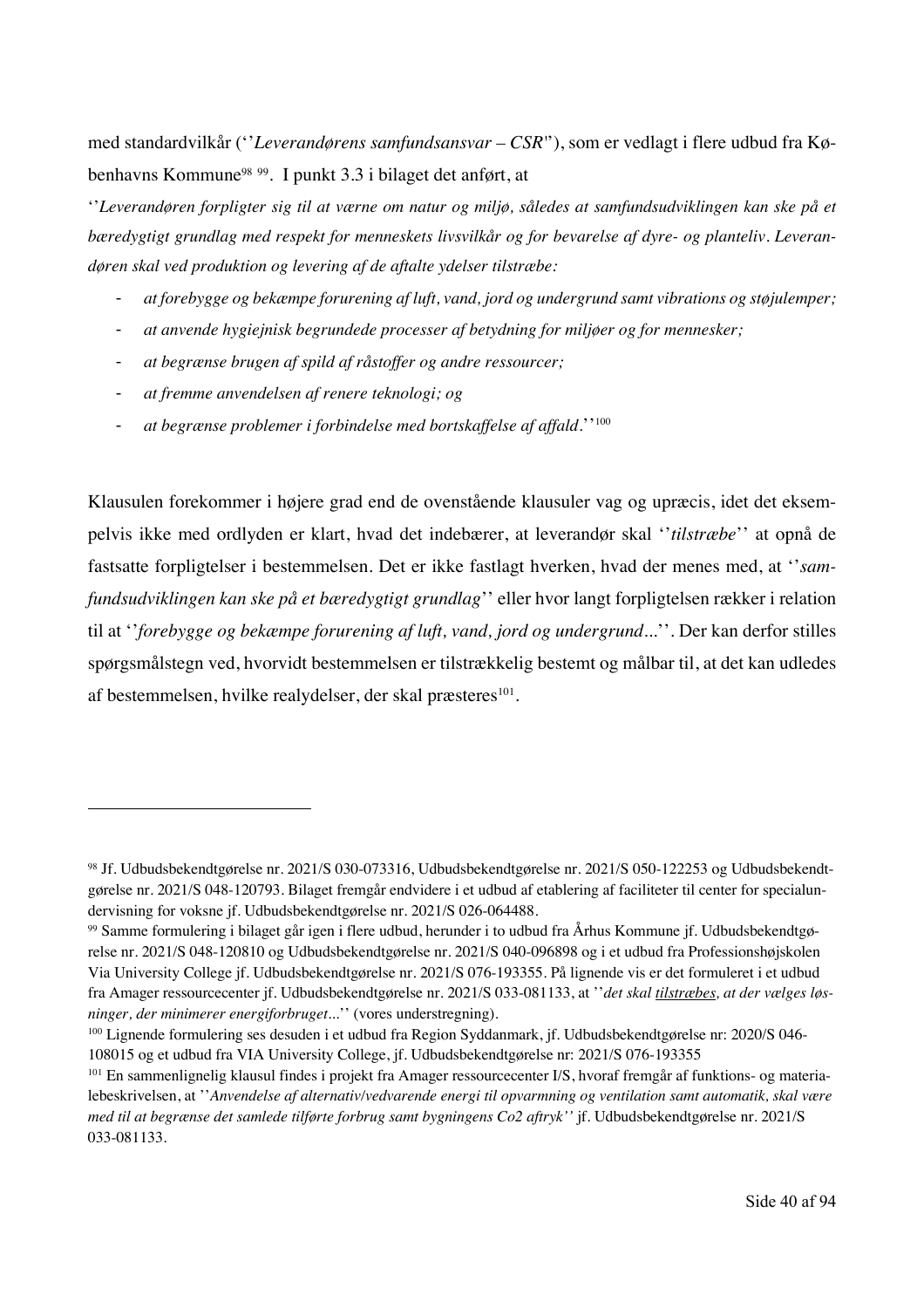På den anden side kan der argumenteres for, at klausulen kan anses for bindende, da realydelsen alligevel til en vis grad kan udledes. Eksempelvis er det angivet, at brugen af spild og råstoffer skal begrænses, og at der skal anvendes hygiejnisk begrundede processer. Selvom det ikke er klart, hvad der ligger i "at tilstræbe", kan det anføres, at entreprenøren skal præstere en ydelse, der består i at tage højde for de forskellige krav ved valg af materiale, metode mv. Der kan dermed argumenteres for og imod klausulens grad af bestemthed, og hvorvidt den kan anses som retligt forpligtende. Sammenholdes denne aftaleklausul med situationen i U 2002.1030 H, hvor Højesteret fandt, at aftalen var bindende, selvom der var mange udenforstående forhold, forekommer det ikke usandsynligt, at klausulen i punkt 3.3. kan anses som bindende. I denne forbindelse er det vigtigt at tage til indtægt, at der ikke stilles strenge krav i dansk ret til en aftales bindende virkning<sup>102</sup>. Til trods for bestemmelsens uklarhed må klausulen derfor anses som aftaleretligt bindende.

I umiddelbar forlængelse af punkt 3.3 i bilaget ''*Leverandørens samfundsansvar – CSR'*' fremgår endvidere følgende:

*''Der lægges vægt på, hvad der er realistisk at opnå, når den bedste tilgængelige teknik benyttes, herunder mindre forurenende råvarer, processer og anlæg og de bedst mulige forureningsbekæmpende foranstaltninger''.*

Formuleringen om, at ''*der lægges vægt på, hvad der er realistisk at opnå*'' kan tolkes som, at graden af forpligtelserne ikke er fastlagte på forhånd, men at det derimod er et evalueringsspørgsmål, om og under hvilke forhold leverandøren opfylder forpligtelserne. I denne forbindelse er det værd at bemærke, at der er tale om standardvilkår, som er designet til at regulere flere forskellige aftaleforhold. Det er næppe sandsynligt, at de transaktioner, som vilkårene skal regulere, vil have enslydende genstande i kontrakterne henset til, at to byggerier sjældent vil være helt identiske. Dermed er der et naturligt behov for, at standardvilkårene formuleres bredt, hvis de skal kunne indgå i bygge- og anlægskontrakter, hvor kontrakternes genstande vil være af forskellige art. Til trods for, at der kan argumenteres for, at klausulen i ''*Leverandørens samfundsansvar – CSR'*' kan anses som et bindende løfte, kan formuleringen i punkt 3.3 udgøre et problem i det omfang, at der ikke også stilles klare krav til entreprenørens ydelse i hovedaftalen.

<sup>102</sup> Bryde Andersen, Grundlæggende aftaleret, s. 151.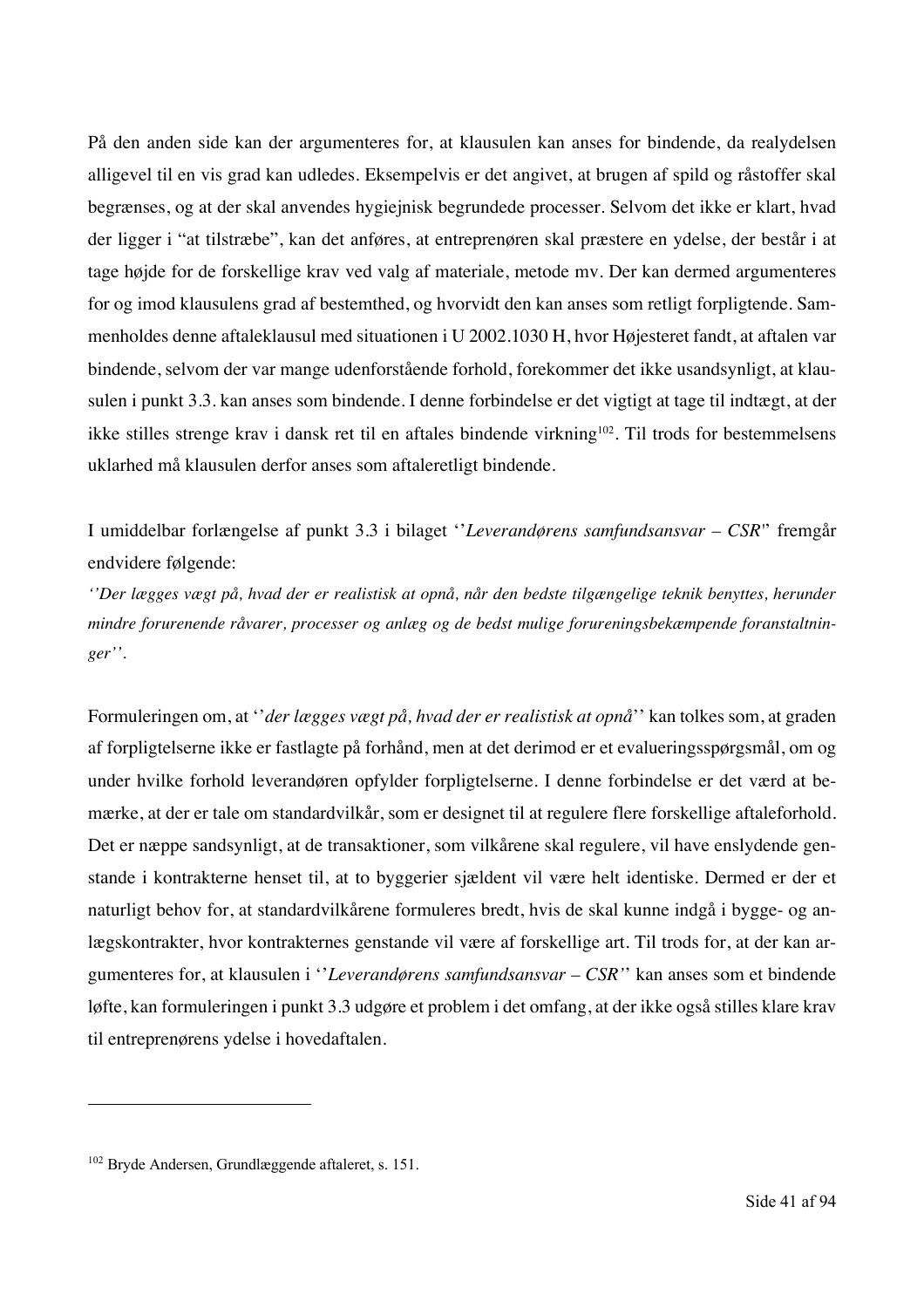I denne forbindelse kan fremhæves udbuddet om ''S*kolen på Islands Brygge - hovedentreprise*''103, hvor der ikke i hovedentreprisekontrakten var indsat bestemmelser om bæredygtighed, men alene henvist til, at standardvilkårene indgår i kontraktens aftalegrundlag, og at entreprenøren skal overholde disse. I dette byggeri må entreprenøren derfor forlade sig på ordlyden i standardvilkårene, og fordi der ikke er andre bestemmelser i hovedentrepriseaftalen, der regulerer og specificerer kravene til bæredygtighed, kan der i praksis opstå fortolkningstvivl. Dette skyldes, at formuleringen potentielt kan medføre udfordringer undervejs i byggeriet, eksempelvis i forbindelse med bygherrens kvalitetssikring af projektet. I medfør af AB 18 har bygherren ret til at kassere arbejdet under sin kvalitetssikring af arbejdets gang, hvis ikke der er tale om kontraktmæssige arbejder, jf. AB 18 § 21, stk. 6. Formuleringen med, at ''der lægges vægt på'' udfordrer entreprenørens mulighed for at sikre ''kontraktmæssige arbejder'' i byggeriet, fordi det ikke er tydeligt, hvad der udgør et kontraktmæssigt arbejde, da dette afhænger af et skøn fra bygherren. Skønsbeføjelsen indebærer, at der ikke er opstillet nogle målbare kriterier for, hvornår der foreligger en mangel ved arbejdet. Entreprenøren har ikke på samme måde mulighed for at imødekomme eventuelle tvister om, hvorvidt der foreligger misligholdelse ved arbejdet, da det ikke tydeligt fremgår, hvad der skal anses som misligholdelse. Et kontraktskrav, der overlader en skønsmæssig beføjelse til den ene part, optræder typisk i en længerevarende kontrakt, som en entrepriseaftale er et eksempel på. Dette skyldes, at det, der kontraheres om, er komplekst. Ved at der overlades et skøn til parterne, udskydes problemet med at fastlægge det nærmere indhold af kravet til et senere tidspunkt. Hvis kravet lægger op til, at der skal foretages et skøn med hensyn til den præcise opfyldelse, har parterne udskudt fastlæggelsen af indholdet til et senere tidspunkt end aftaleindgåelsen. Det er netop grundet ydelsens og aftalens kompleksitet, at parterne indgår i et længerevarende kontraktsforhold.

Derudover kan formuleringen "Der lægges vægt på, hvad der er realistisk at opnå", medføre andre fortolkningsmæssige udfordringer. Entreprenøren og bygherren kan eksempelvis have forskellige opfattelser af, "hvad der er realistisk at opnå". En mulig problematik kan ligge i, at en mindre entreprenørvirksomhed potentielt anser forpligtelsen opfyldt ved eksempelvis at inddrage bæredygtigt isoleringsmateriale i et projekt, hvorimod en større entreprenørvirksomhed har mulighed for at lave flere

<sup>103</sup> Jf. Udbudsbekendtgørelse nr. 2021/S 050-122253.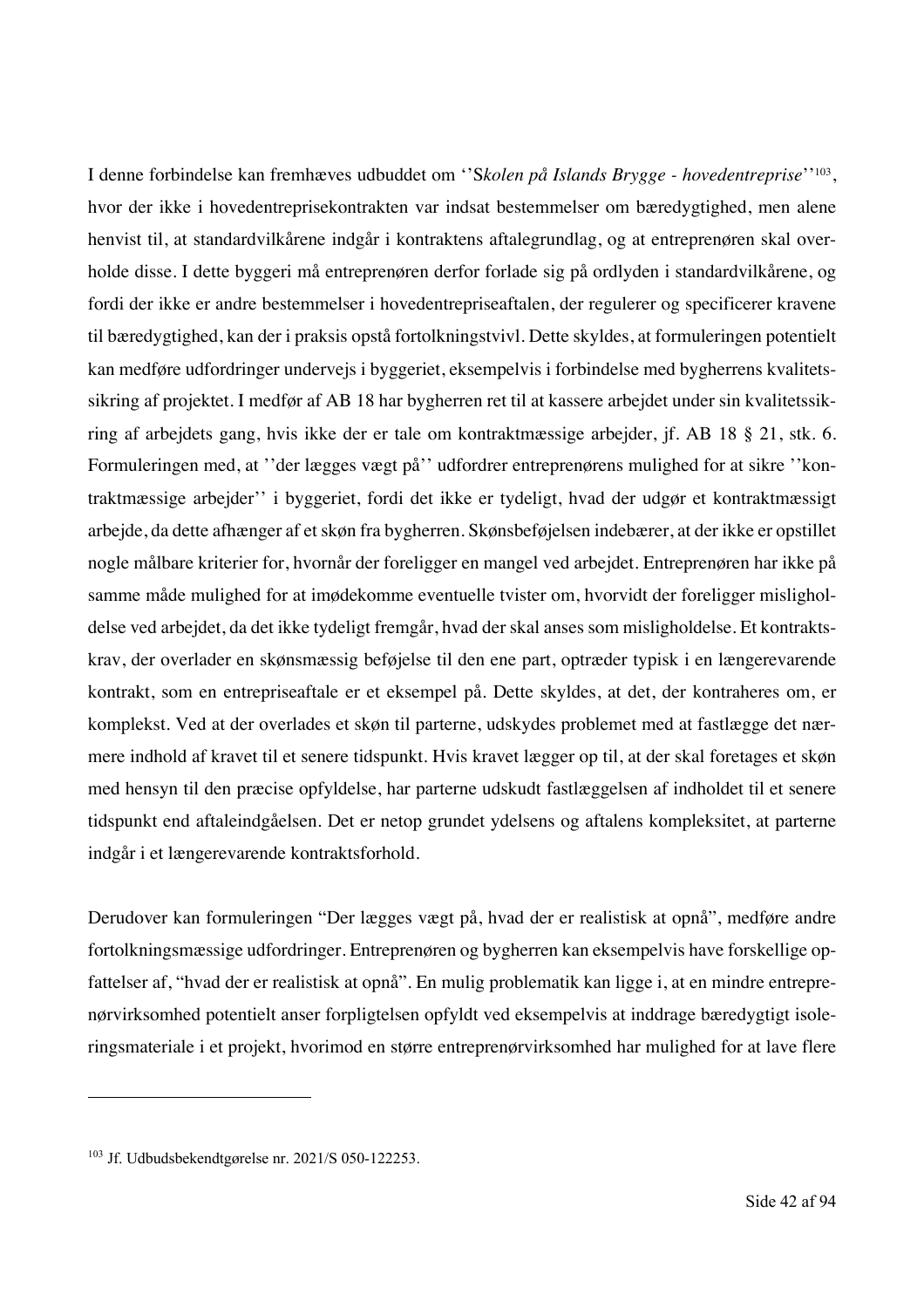og mere ambitiøse bæredygtighedstiltag i projektet. Ved at inddrage dette materiale i projektet, er det muligt, at en mindre entreprenørvirksomhed føler, at forpligtelserne er opfyldt på tilstrækkelig vis, hvorimod en bygherre muligvis ikke ville være af samme opfattelse.

Det er dermed ikke usandsynligt, at skønnet, som klausulen indebærer, kan medføre flere forskellige fortolkningstvister i praksis. Det er ikke tilfældet, at aftaleretten ikke accepterer, at der skal udøves et skøn med hensyn til den realydelse, der skal præsteres, men hvis der er ikke noget målbart kriterie i kravet, kan det skabe betydelig tvivl i situationer, hvor en part påstår mangler ved arbejdet, hvilket vil blive uddybet i specialets afsnit 4.1.1.

Et andet eksempel på en mere ubestemt klausul ses i et udbud fra Holbæk Kommune<sup>104</sup>, som omfattede totalrådgivning i forbindelse med om- og tilbygning af Stestrup Skole. I totalrådgiveraftalen indgik et bilag benævnt "*Bilag A.6: Holbæk Kommunes sociale klausuler*". Af bilaget fremgår følgende:

"*Miljø*

*Holbæk Kommune ønsker at medvirke til forebyggelse og tilpasning til klimaforandringerne og har bl.a. via klimaaftaler forpligtet sig til at reducere sit CO2-udslip med 2 % om året frem til år 2025. Klima skal derfor tænkes ind i fremtidige planer og projekter i kommunen – dette gælder også kommunens indkøb. Kan et produkt erstattes af et andet produkt med mindre miljøbelastning bør dette altid ske, såfremt pris og kvalitet er tilsvarende. Endvidere overvejes om genbrugsprodukter kan anvendes."*

Det kan diskuteres, om klausulen er formuleret så vagt, at den overhovedet kan anses som bindende, i og med, at det ikke forekommer klart, hvad Holbæk Kommune forpligter kontraktsparten til, ved at indsætte ovenstående klausul i bilaget. Det, at klima skal "*tænkes ind i fremtidige planer og projekter*", har i højere grad karakter af at være en hensigtserklæring end en kontraktuel forpligtelse<sup>105</sup>. En

<sup>104</sup> Jf. Udbudsbekendtgørelse nr. 2020/S 185-446877.

<sup>&</sup>lt;sup>105</sup> En formulering i et bilag fra Århus Kommune kan på samme vis anses som en hensigtserklæring frem for en reel kontraktuel forpligtelse, se punkt 7 i bilaget ''*Miljø- og energirigtigt byggeri Aarhus Kommune*'' i udbuddet jf. Udbudsbekendtgørelse nr. 2021/S 033-081134. Se endvidere samme type hensigtserklæring i byggesagsbeskrivelsens punkt 7.5 i et udbud fra KAB, offentliggjort ved udbudsbekendtgørelse af 30. november 2020 med referencenummer ID: 2020- 160812. Ligeledes kan henvises til udbud fra Amager ressourcecenter, hvor det fremgår af funktions- og materialebeskrivelsen, at ''*det er målsætningen, at faciliteterne opføres med en ambitiøs målsætning om energiforbrug...*'' jf. Udbudsbekendtgørelse nr. 2021/S 033-081133.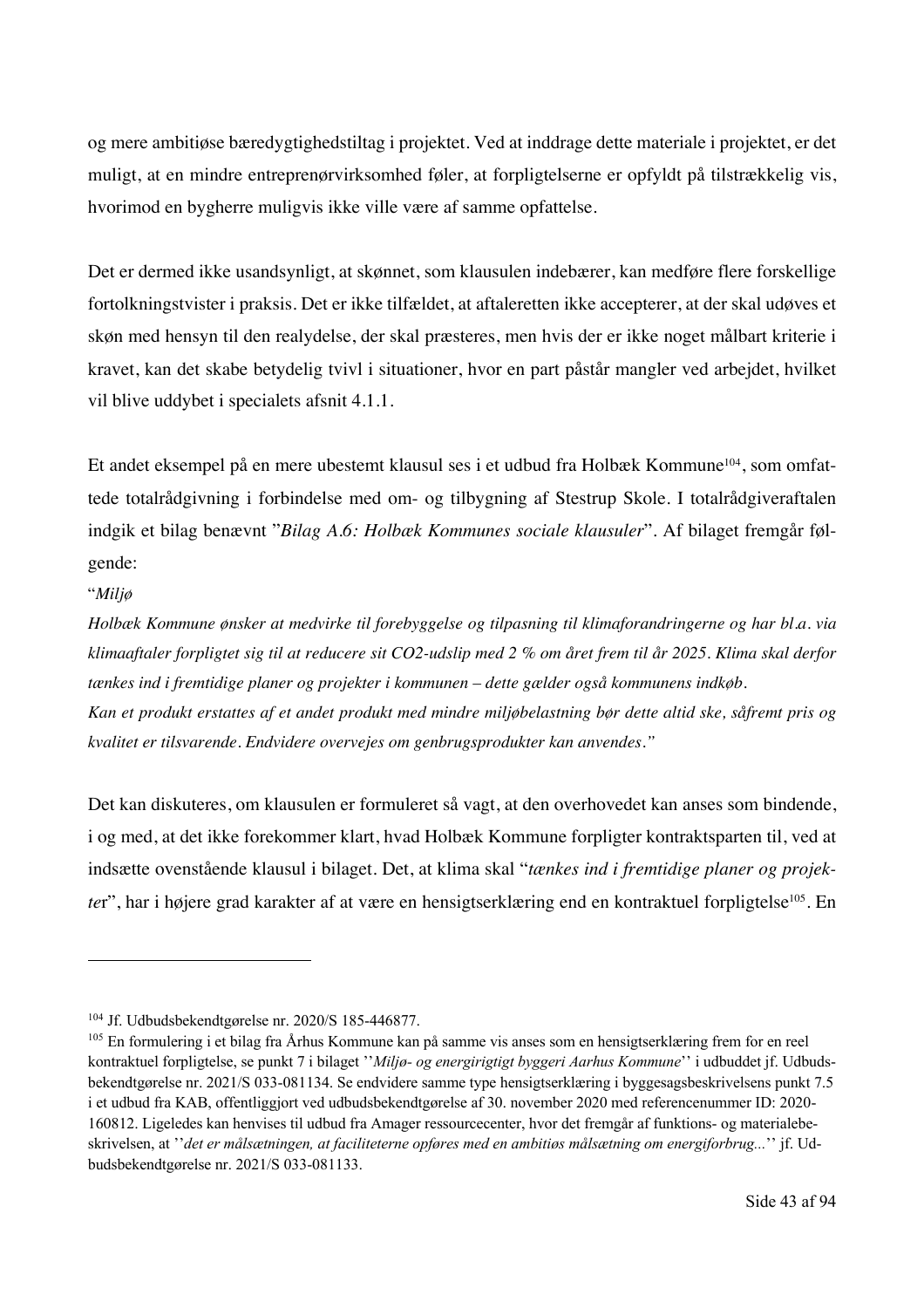hensigtserklæring er en erklæring, der indeholder en oplysning om, hvad afgiveren agter, har planlagt eller har til hensigt at foretage sig, og er således ikke et løfte om, at afgiveren vil foretage den påtænkte handling106. Derudover fremgår det af sidste del af klausulen, at *"kan et produkt erstattes af et andet produkt med mindre miljøbelastning bør dette altid ske"*. Det forekommer uklart, hvad der ligger heri, da det ikke er tydeligt af ordlyden, hvornår og under hvilke omstændigheder leverandøren er forpligtet til at skifte et produkt ud med et andet produkt, som er mindre miljøbelastende. Det i bilaget anførte om, at det skal ''*overvejes om genbrugsprodukter kan anvendes*'' fremstår også mere som en hensigtserklæring end en reel kontraktuel forpligtelse. Det, at et forhold skal "overvejes", betyder, at der overlades et skøn til debitor i forbindelse med, hvilke materialer der skal vælges. Der bør dog ikke være overladt et ubegrænset valg for debitor. Såfremt det er bygherrens hensigt at opstille en klausul, som ikke giver anledning til fortolkningstvivl og som forpligter leverandøren, er det vigtigt at opstille nogle mere specifikke kriterier for, hvornår der foreligger kontraktmæssig opfyldelse, og hvilke konsekvenser ikke-korrekt opfyldelse vil have, således at debitors skøn ikke bliver uindskrænket.

En klausul, som ligeledes kan klassificeres som mere ubestemt i relation til kravet om bestemthed, er klausulen om indeklima, der fremgår af byggeprogrammet i et udbud fra Odense Kommune om opførelse af et nyt bo- og dagtilbud til borgere med autisme107.

I byggeprogrammet fremgår følgende:

''*7.4 Atmosfærisk indeklima*

*Materialevalg*

*For at opnå et tilfredsstillende atmosfærisk indeklima skal der tages hensyn til emissioner fra byggematerialer, inventar og andet, så disse påvirker det atmosfæriske indeklima mindst muligt. ....''*

Formuleringen om, at der ''*der skal tages hensyn til emissioner fra byggematerialer*'', udgør på samme måde som bilaget fra Holbæk Kommune en udfordring i forhold til aftalerettens bestemthedskrav, da forpligtelsens omfang ikke tydeligt fremgår. Ordlyden i klausulerne fra Holbæk Kommune og Odense Kommune er sammenlignelige til en vis grad, idet begge formuleringer har mere karakter

<sup>&</sup>lt;sup>106</sup> Gomard, Almindelig kontraktsret, s. 92.

<sup>107</sup> Jf. Udbudsbekendtgørelse nr. 2021/S 045-109280.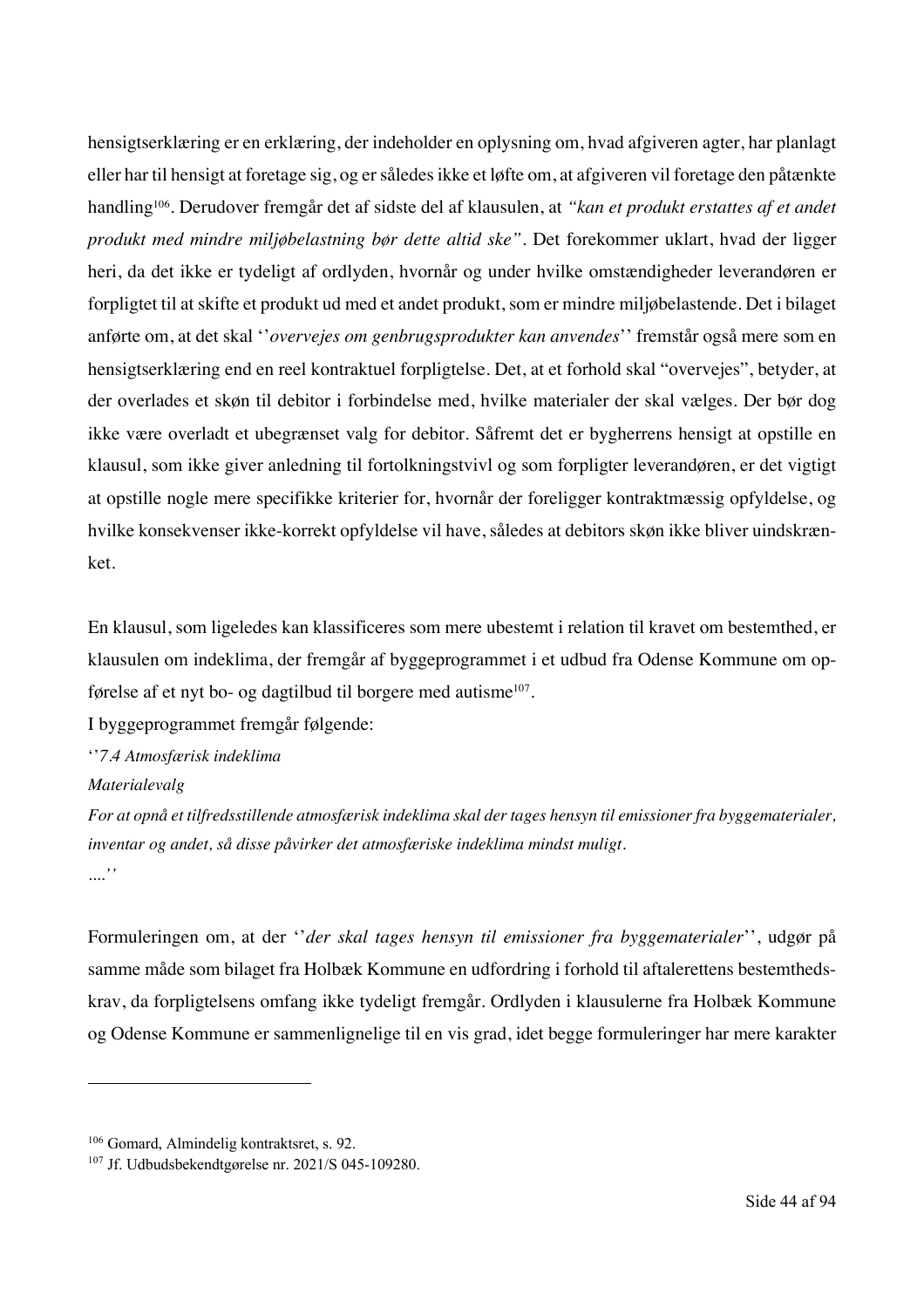af hensigtserklæringer, der ikke fastlægger en specifik forpligtelse for leverandøren<sup>108</sup>. Konkret indebærer dette, at formuleringerne kan medføre udfordringer, når det kommer til materialevalget i projektet, i forbindelse med projekteringen. Begge klausuler har elementer af forpligtelser om materialevalg, men uden at det er klart angivet, hvornår og ud fra hvilke kriterier, man skal vælge et materiale fra eller til. Formuleringerne kan skabe tvivl i situationer, hvor et materiale er markedsført som genanvendeligt eller CO2 -reducerende. Da klausulen fra Holbæk Kommune blot angiver, at det skal ''overvejes'', om et genbrugsmateriale skal anvendes i arbejdet eller ej, er spørgsmålet om materialevalg i projektet uafklaret i kontrakten. Samme problematik gør sig gældende i relation til klausulen fra Odense Kommune, fordi det ikke er udførligt angivet, hvornår man skal vælge et mindre CO2 belastende materiale men blot, at ''der skal tages hensyn'' hertil.

I lyset af ovenstående, kan disse klausuler fra henholdsvis Odense og Holbæk Kommune betragtes som ''mere ubestemte'' i forhold til resten af de behandlede klausulerne, og de kan formentlig ikke anses som bindende i aftaleretlig forstand. Hvis en klausul ikke kan anses som bindende i aftaleretlig forstand, medfører det selvsagt, at den pågældende leverandør ikke er forpligtet til at præstere ydelsen.

### **3.3.2 Sammenfatning**

Det kan sammenfattes, at de tilstrækkeligt bestemt bæredygtighedsklausuler har til fælles, at de fremstår mere klare og præcise. Derudover har de mere bestemte bæredygtighedsklausuler til fælles, at de til en vis grad opstiller målbare kriterier for, hvornår en given forpligtelse må anses for opfyldt. De mere ubestemte klausuler er derimod ikke tydelige i forhold til, hvad forpligtelserne indebærer, hvilket kan medføre, at der i praksis opstår fortolkningstvivl. Derudover er kendetegnet for nogle af de mere ubestemte klausuler, at de i højere grad ligner hensigtserklæringer end kontraktuelle forpligtelser. På baggrund af gennemgangen af klausulerne ses det, at der løbende forekommer formuleringer, som muligvis ikke lever op til kravet om bestemthed.

<sup>108</sup> Se endvidere formuleringen i bilaget ''*Miljø- og energirigtig byggeri i Århus Kommune*'' jf. Udbudsbekendtgørelse nr. 2021/S 033-081134, hvor formuleringen i punkt 7 på samme måde ikke fastlægger en specifik forpligtelse for entreprenøren med hensyn til materialevalget.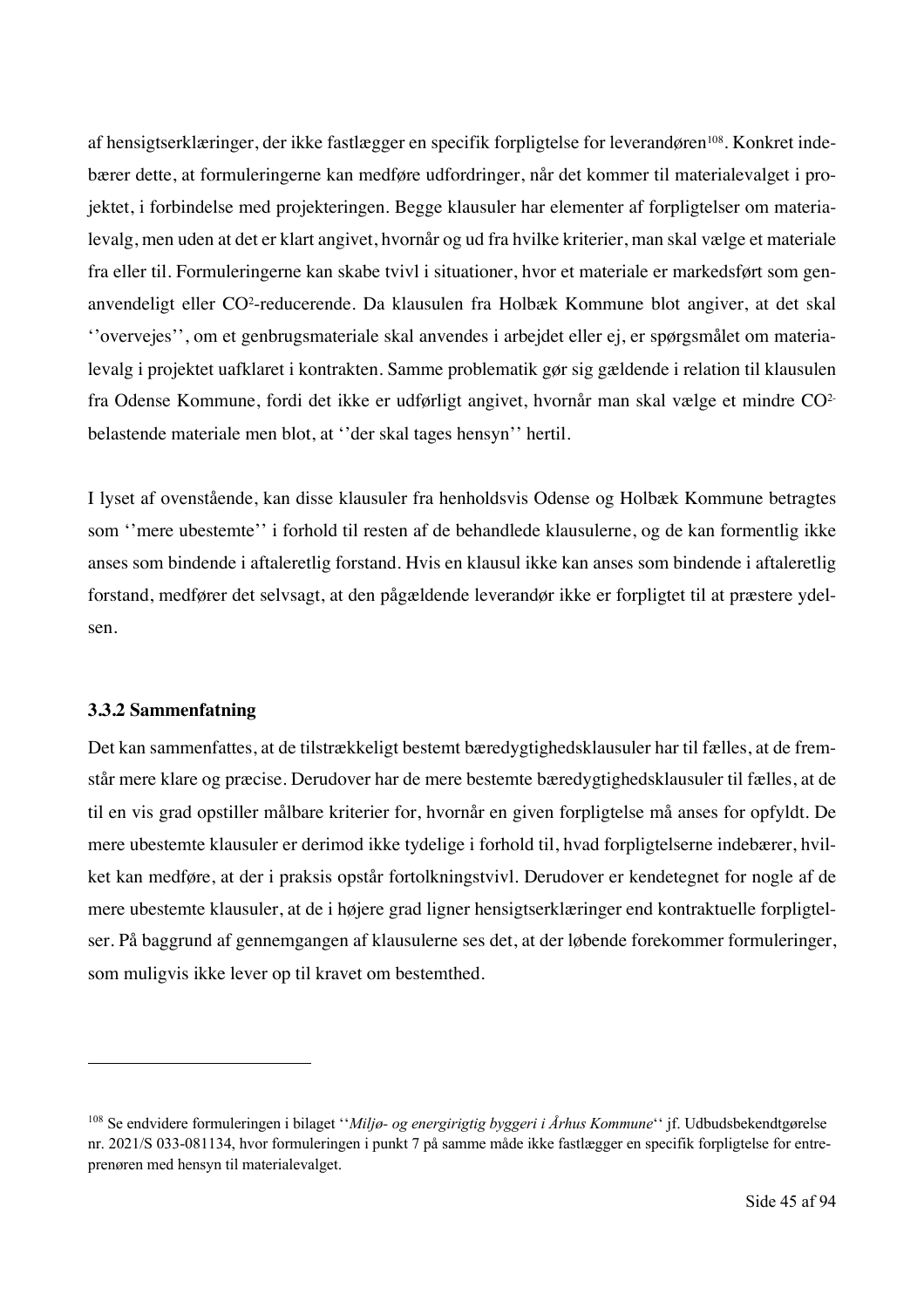# **3.4 Aftalefortolkning**

#### **3.4.1 Aftaleretlige redskaber til fortolkning**

Selvom der foreligger et løfte, der opfylder kravet om bestemthed, og som dermed er bindende, kan der opstå tvister med hensyn til, hvad aftalen går ud på, og hvordan den skal forstås. Dette gælder i de situationer, hvor der er et relativt ubestemt krav i en aftale (der dog er bestemt nok til at være bindende), hvilket medfører, at aftalen skal fortolkes eller udfyldes<sup>109</sup>.

Det er vanskeligt at opstille generelle regler for, hvordan en fortolkningstvist skal afgøres, idet tvisterne er meget forskelligartede og af detaljepræget karakter<sup>110</sup>. Der findes flere forskellige fortolkningsregler og metoder, som er formuleret i aftaleretlig teori og udledt af retspraksis, men kun dem, der findes relevante for specialet, vil i det følgende blive behandlet.

#### 3.4.1.1 Subjektiv fortolkning

Udgangspunktet for fortolkning af en uklar aftale er, at det er parternes fælles forståelse af, hvad der er aftalt, som skal danne grundlag for selve fortolkningen. Dette følger af princippet om kontraktfrihed, hvorefter parterne i princippet kan aftale, hvad de vil<sup>111</sup>. Udgangspunktet vil derfor være en subjektiv fortolkning, såfremt det kan dokumenteres, hvad parternes fælles forståelse med aftalen er<sup>112</sup>. Det er dog ikke altid, at det er tydeligt at læse ud af en kontrakt, om der er en fælles forståelse med kontrakten, og i givet fald hvad den er. Det er heller ikke altid, at en fælles forståelse kan dokumenteres. I sådanne tilfælde må det overvejende mål med fortolkningen være at finde frem til en løsning, der er hensigtsmæssig og rimelig<sup>113</sup>. Hvis resultatet af fortolkningen bliver, at kontrakten stemmer overens med almindelig skik og brug, eller hvis den stemmer overens med praksis, er der fundet frem til en løsning, der som oftest tilgodeser parternes interesser, og som dermed er hensigtsmæssig og rimelig114. Den fælles forståelse med kontrakten kan især være vanskelig at udlede, når der er tale om de entrepriseretlige kontrakter. Når entrepriseaftaler indebærer både projektering og opførelse af en

<sup>109</sup> Bryde Andersen, Grundlæggende aftaleret, s. 308.

<sup>110</sup> Hansen og Ulfbeck, Lærebog i aftaleret, s. 65.

<sup>111</sup> Gomard, Almindelig kontraktsret, s. 232.

<sup>112</sup> Hansen og Ulfbeck, Lærebog i aftaleret, s. 74.

<sup>113</sup> Gomard, Almindelig kontrakrsret, s. 233.

<sup>114</sup> Gomard, Almindelig kontraktsret, s. 233.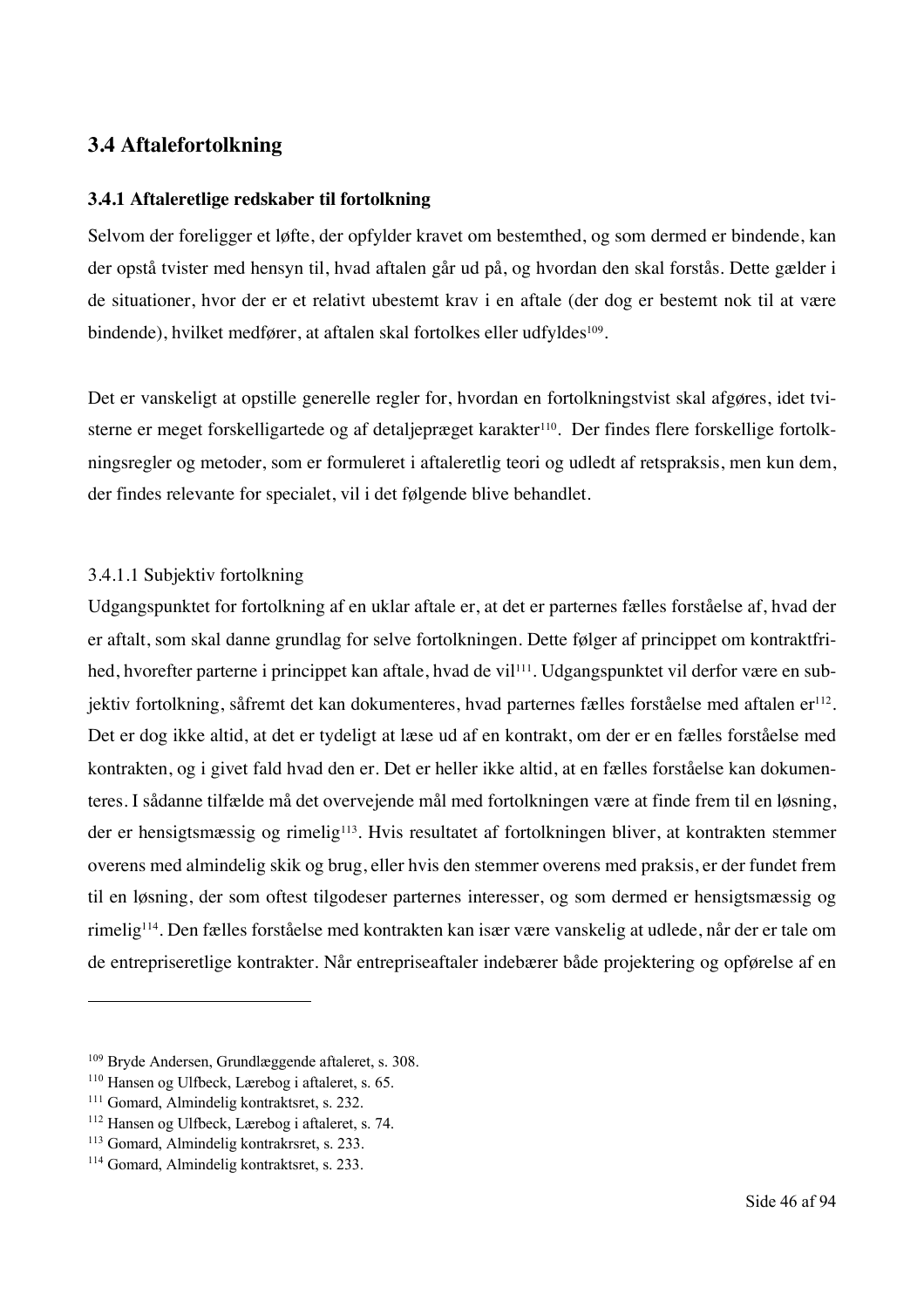bygning, vil projekteringen og de grundlæggende krav til bygningen ofte ikke ligge fast på tidspunktet for kontraktindgåelse, men de vil først senere i processen blive klarlagt. Entrepriseaftaler er ofte komplekse og detaljerede aftaler, hvorfor det kan give anledning til problemer at udlede en fælles forståelse. Det er svært for parterne at indse eller forstå indholdet i en kompleks aftale som en entrepriseaftale. I entrepriseforhold sker udvekslingen af ydelser ikke på én gang, som eksempelvis ved køb og salg af fast ejendom, men over en længere periode. Dette kan medføre en lang række ændringer undervejs, hvilket udfordrer fastlæggelsen af parternes subjektive forståelse af aftalen. Især i forhold til bæredygtighed kan det være vanskeligt at finde frem til, hvad aftaleparternes meninger eller hensigter med en bestemt klausul har været. Dette skyldes, at bæredygtighed ofte er svært at konkretisere, og at parterne ikke altid på forhånd ved, hvordan bæredygtighed skal inkorporeres i entrepriseprojektet.

Selvom det ikke er muligt at udlede en fælles forståelse af aftalen, kan der imidlertid være andre holdepunkter, som man ved fortolkningen kan gøre brug af, herunder hvad formålet med aftalen efter parternes opfattelse må have været<sup>115</sup>. Denne form for formålsfortolkning indebærer, at man i så fald lægger vægt på, hvad parterne *ville* have aftalt, ud fra en tankegang om, at parterne er fornuftige og hæderlige. Resultatet af fortolkningen bliver således, at aftalen får den praktiske betydning, som parterne havde forestillet sig<sup>116</sup>.

Formålsfortolkning anvendtes eksempelvis i TBB 2014.47 V. Denne sag handlede om et salg af en grund i Viborg. Viborg Kommune overdrog grunden til et spildevandsanlæg, men en lærer på Katedralskolen i Viborg påstod sig berettiget til at erhverve grunden som følge af en tinglyst rettighed på grunden fra 1920. Den tinglyste rettighed indebar, at lærerkredsen på Katedralskolen havde forkøbsret til grunden. Byretten frifandt Viborg Kommune. I begrundelsen anførte byretten i relation til tinglysningen, at ''*formålet var således gennem lærerkredsens forkøbsret at skaffe Katedralskolens lærere bolig eller byggegrund i attraktive omgivelser nær deres bolig*''. Byretten lagde i begrundelsen vægt på, at den omtvistede grund i dag hverken er boligejendom eller byggegrund, og at spildevandsanlægget efter kommunalplanen er beliggende på offentligt område samt, at overdragelsen af grunden til spildevandsanlægget alene skyldtes nye lovregler. Der er var derfor ikke tale om et almindeligt salg på markedsvilkår. Landsretten stadfæstede denne afgørelse. Landsretten lagde vægt på de samme

<sup>115</sup> Gomard, Almindelig kontraktsret, s. 234-235.

<sup>116</sup> Gomard, Almindelig kontraktsret, s. 235.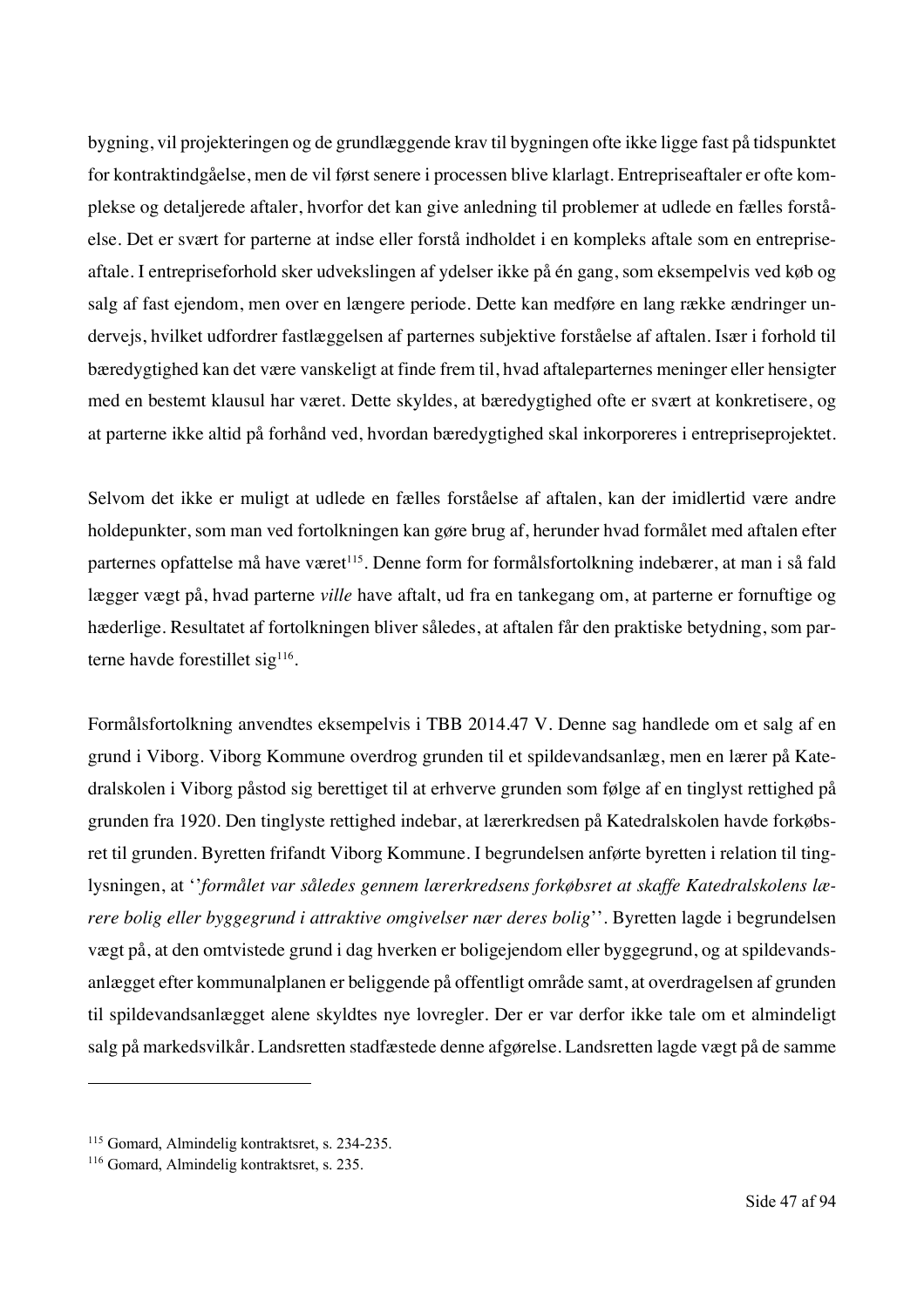elementer som byretten og anførte, at ''*formålet med overdragelsen af ejendommen var imidlertid foranlediget af kommunens gennemførelse af vandsektorlovens krav om, at bl.a. aktiviteter forbundet med vand- eller spildevandsforsyning skulle overdrages til et kapitalselskab*''. Både byretten og Landsretten vægtede således formålet med overdragelsen i de respektive afgørelser.

Et eksempel på et projekt, hvor formålsfortolknings kunne tænkes at benyttes til at afgøre en eventuel fortolkningstvist, er projektet fra Danmarks Tekniske Universitet (herefter benævnt DTU) om projektering og opførelse af bygning B313117. DTU udbød i 2020 opgaven om at opføre en ny bygning på universitetets campus i Lyngby i form af en konkurrencepræget dialog i medfør af udbudslovens §§ 67-72. I projektbeskrivelsen fremgår følgende vedrørende projektets vision:

*''B313 skal bidrage til DTU's ambition om at være front-runner for bæredygtig transformation og skal DGNBcertificeres til Guld. Herudover ønsker DTU synlige bæredygtige tiltag i bygningen, som eksempelvis bæredygtige alternativer til betonkonstruktion, der forsker og udvikler fremtidens bæredygtige teknologier.''*

Det fremgår endvidere, at visionen for projektet skal udfoldes gennem ''*ligeværdige pejlemærker*'', hvoraf bæredygtighed udgør et af disse pejlemærker. På baggrund af projektbeskrivelsen kan man argumentere for, at bæredygtighed indgår i projektets formål. Det er i denne forbindelse værd at bemærke, at fordi der er tale om en konkurrencepræget dialog, foreligger der ikke i udbudsmaterialet en beskrivelse af, hvordan det endelige resultat af projektet skal se ud, da konkurrencepræget dialog indebærer, at parterne forhandler om dette inden tilbudsafgivelsen. Der er af denne grund ikke indsat en bestemmelse om ''projektets formål''' i udkastet til hovedentrepriseaftalen, som er vedlagt udbudsmaterialet. Dette projekt kunne derfor være et eksempel på en entreprisekontrakt, hvor der kunne opstå en udfordring med at fastlægge en fælles forståelse for projektet i og med, at de specifikke krav på tidspunktet for kontraktindgåelse endnu ikke er fastlagt. Af denne grund kunne formålsfortolkning være relevant at anvende ved en eventuel kontraktuel konflikt.

Det overordnede formål med projektet er naturligvis at opføre en ny bygning på DTU's campus i Lyngby. Af projektbeskrivelsen fremgår det imidlertid, at bæredygtighed er en væsentlig faktor heri og derudover, at visionen for projektet skal udfoldes blandt andet gennem bæredygtighed. Dette må

<sup>117</sup> Jf. Udbudsbekendtgørelse nr. 2020/S 188-453124.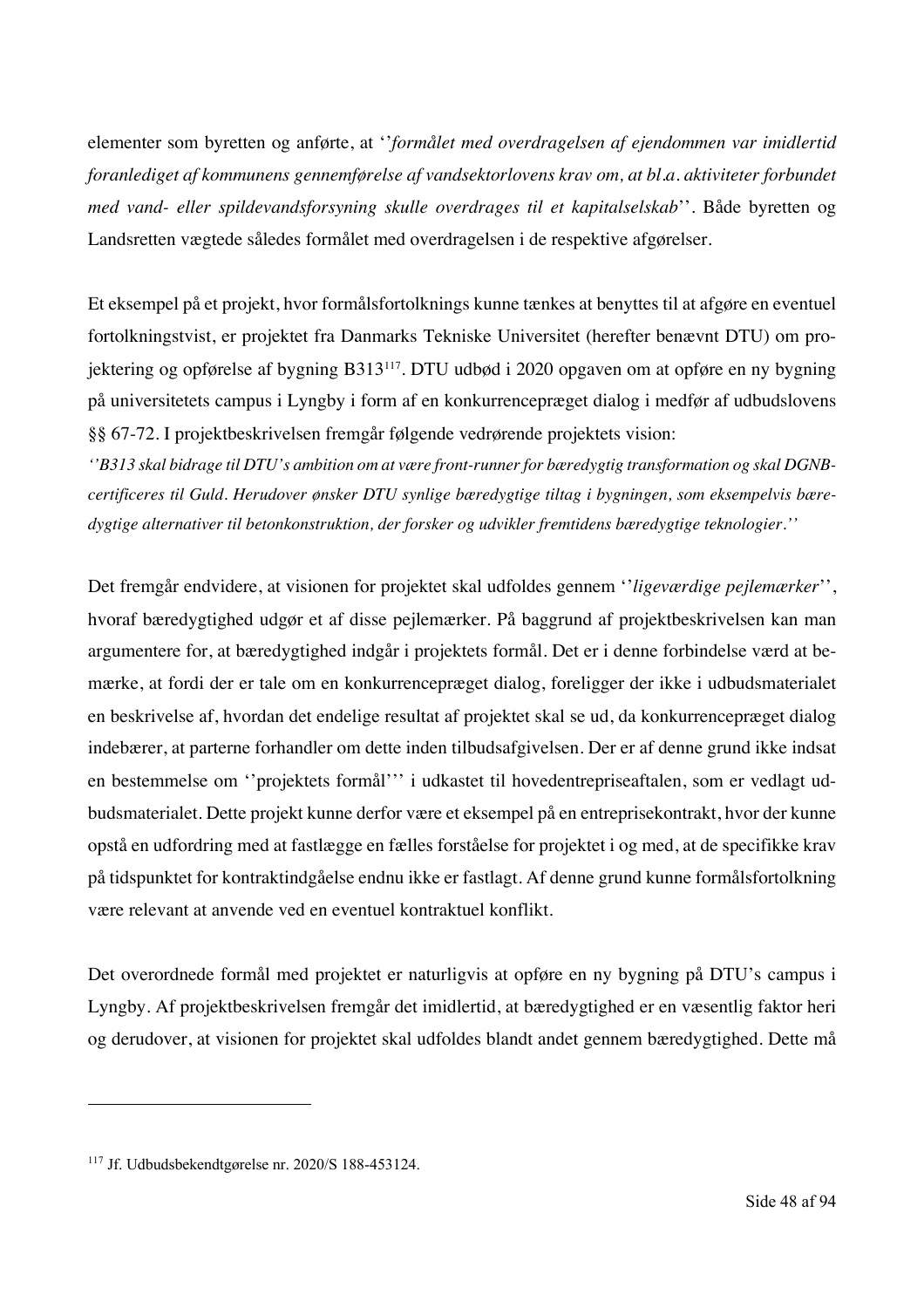forstås som, at bygherren forventer, at bæredygtighed aktivt bliver inddraget som et forhold, der skal lægges vægt på ved projektering og udførelse af bygning B313, og at bæredygtighed dermed indgår som et formål i projektet.

Situationen i TBB 2014.47 V, hvor både byretten og Landsretten lagde vægt på, hvad formålet med overdragelsen af grunden var, kan sammenlignes med denne klausul fra DTU, hvilket taler for, at formålsfortolkning ville være anvendelig ved en eventuel fortolkningstvist. Ud fra projektbeskrivelsen fra DTU kan det anføres, at det reelle formål med entrepriseaftalen er at opføre en ny campusbygning, som er *bæredygtig,* til trods for, at dette ikke eksplicit fremgår af hovedaftalen.

Den subjektive fortolkning kan således sige at have forrang over for andre fortolkningsregler, men det kan imidlertid være vanskeligt at benytte den subjektive fortolkningsmetode ved fortolkning af entrepriseaftaler. Dette skyldes især, at det kan være vanskeligt at udlede en egentlig fælles forståelse mellem parterne i en entrepriseaftale, blandt andet på grund af aftalens kompleksitet. Det er derfor tvivlsomt, i hvor høj grad den subjektive fortolkning vil være anvendelig i entreprisekontrakter, som inkorporerer bæredygtighed, da det ikke er givet, at der mellem parterne foreligger en fælles forståelse af, hvilken betydning bæredygtighed skal have i aftalen.

## 3.4.1.2 Uklarhedsreglen

En af de grundlæggende regler inden for fortolkning af aftaler er *uklarhedsreglen*, også kaldet *koncipistreglen*. Uklarhedsreglen indebærer, at vagt udformede kontraktvilkår fortolkes imod affatteren af vilkåret, da det må ligge affatteren til last, at vilkåret er formuleret på en uklar måde<sup>118</sup>. Heri ligger princippet om ''klargørelsespligten'', hvorefter det kommer parten til skade, at denne ikke har sikret bevis for sin forståelse af teksten, når han har udformet vilkåret og desuden har været den nærmeste til at få klarlagt vilkåret<sup>119</sup>. Uklarhedsreglen indebærer tillige, at der ofte pålægges en restriktiv og indskrænkende fortolkning på klausuler, som ensidigt er udarbejdet til affatterens fordel, hvilket eksempelvis kunne være tilfældet med standardvilkår<sup>120</sup>.

<sup>118</sup> Lynge Andersen, Aftaler og mellemmænd, s. 404.

<sup>119</sup> Lynge Andersen, Aftaler og mellemmænd, s. 406.

<sup>120</sup> Lynge Andersen, Aftaler og mellemmænd, s. 430.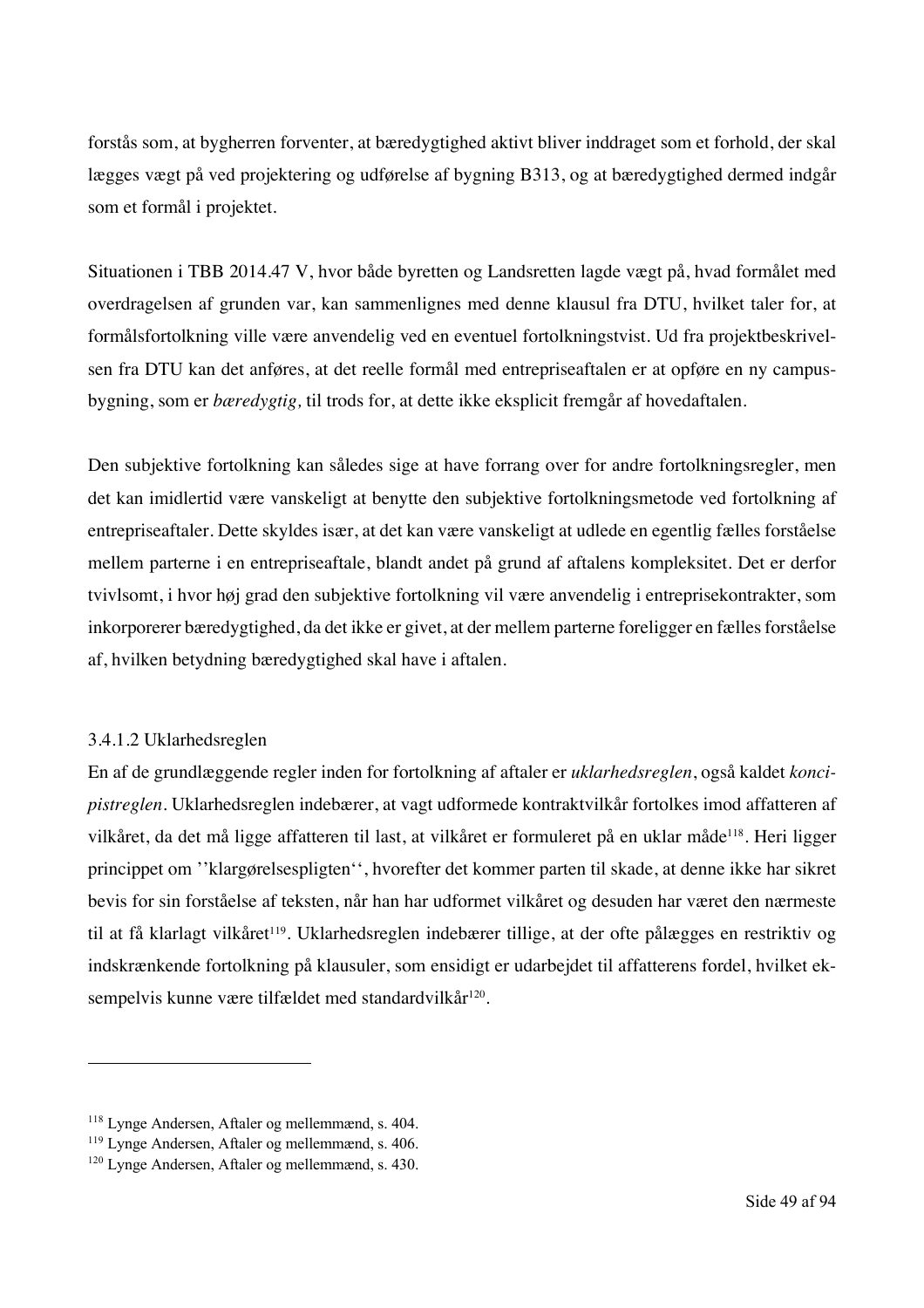Det følger imidlertid af aftalelovens § 32, stk. 1, at en løftegiver ikke er bundet af en viljeserklærings uklarhed, hvis modtageren har eller burde have indset uklarheden. Uklarhedsreglens anvendelsesområde er derfor ikke omfattet af en situation, hvor erklæringens modtager (ofte affatterens kontraktspart) er blevet, eller burde være blevet, bekendt med uklarheden i klausulen. Denne grundsætning finder ligeledes anvendelse på entrepriseaftaler. Opstår der en situation, hvor der i en bygherres udbudsmateriale er en åbenbar uklarhed, vil leverandøren være forpligtet til at gøre opmærksom på uklarheden, og kan derfor ikke forlade sig på, at uklarhedsreglen vil blive lagt til grund ved en eventuel fortolkningstvist. Uklarhedsreglen kan derfor ses som et udgangspunkt for fortolkningen, men ikke en regel som uden undtagelse vil finde anvendelse<sup>121</sup>.

Et eksempel på en sag, hvor uklarhedsreglen fandt anvendelse, er TBB 2010.267, som angik en konflikt om opførelse af en betonelementmontage. I Fællesbetingelserne for entreprisen fremgik det, at *''alle biydelser, der naturligt hørte ind under arbejderne, skulle være medregnet i tilbuddet, også selvom de ikke var direkte nævnt i beskrivelsen''* (hermed menes beskrivelsen af opgaven, som var vedlagt i udbudsdokumenterne). Der opstod efterfølgende konflikt om, hvorvidt monteringen af nogle indvendige skillevægge i letbeton var ekstraarbejder, eller om de skulle anses som en naturlig del af kontraktsydelsen. Voldgiftsretten fandt, at monteringen af skillevæggene i letbeton måtte anses som ekstraarbejder, og at det kom bygherren til skade, at udbudsmaterialet ikke var klart formuleret på dette punkt. Voldgiftsretten anførte i overvejelserne, at bygherrens udbudsmateriale skal være ''*udformet og opbygget logisk og let tilgængeligt med klare og fyldestgørende oplysninger om de i entreprisen indgåede komponenter''*. Uklarheden i aftalegrundlaget kom dermed bygherre til skade, da bygherren som affatter burde have sikret, at bestemmelsen blev udformet med tilstrækkelig klarhed.

TBB 2010.267 kan derudover siges at vise ''rækkevidden'' af entreprenørens pligt til at gøre opmærksom på uklarheder i udbudsmaterialet. I sagen fandt voldgiftsretten, at det ikke kunne føre til et andet resultat, at der havde været drøftelser om det samlede udbudsgrundlag mellem hovedentreprenøren og bygherren. I afgørelsen fremgår det, at der var drøftelser og meningsudvekslinger mellem parterne, som angik nogle fagbeskrivelser i udbuddet. Dette tyder på, at der har været usikkerhed om

<sup>&</sup>lt;sup>121</sup> Jf. Nedenfor under punkt 3.4.5 om loyalitetsforpligtelsen mellem bygherre og entreprenør.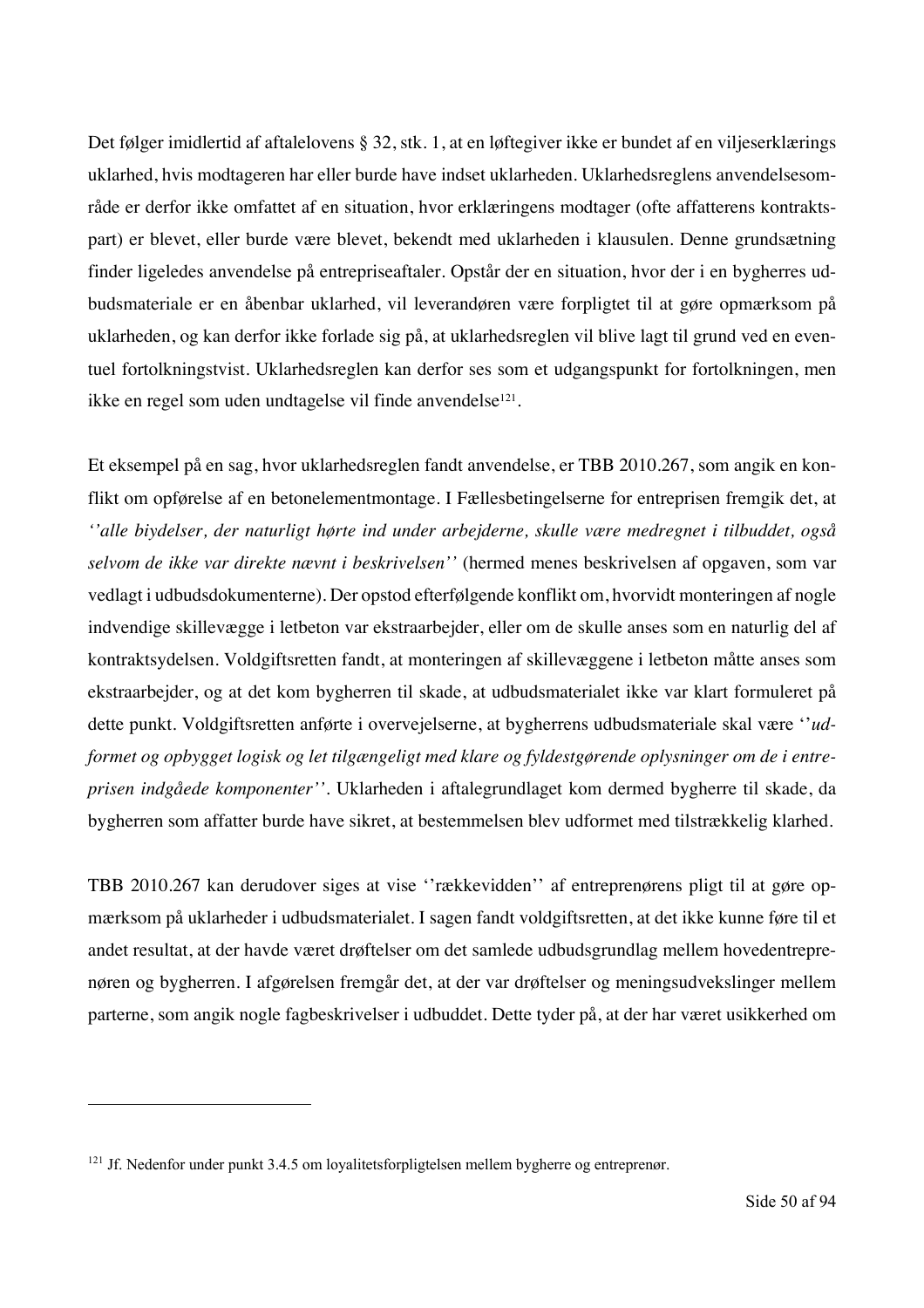de konkrete krav til entreprisen. Voldgiftsretten anførte, at selvom det havde været ønskeligt, at hovedentreprenøren havde '*'gjort sig overvejelser om, hvordan de indvendige ikke bærende vægge skulle konstrueres'*', kunne hovedentreprenøren ikke hæfte for de manglende oplysninger i projektgrundlaget.

Voldgiftsretten fandt, at uklarheden i udbudsmaterialet kom bygherren til skade. I relation til leverandørens forpligtelse til at sige fra overfor åbenbare uklarheder, udtalte voldgiftsretten, at det ikke kunne føre til et andet resultat*, ''at der mellem parterne havde været drøftelser og meningsudvekslinger om det samlede udbudsgrundlag*''. Voldgiftsrettens konklusion må forstås således, at ''drøftelser'' om udbudsmaterialet i sig selv ikke er tilstrækkeligt til, at entreprenøren kan siges at have sagt fra over for uklarheden. Ud fra denne betragtning kan man udlede, at entreprenøren tydeligt må påpege uklarheder i udbudsmaterialet. Hvis entreprenøren tydeligt siger fra, vil han ikke kunne forvente, at uklarheder fortolkes imod bygherren.

Et eksempel på en kontraktbestemmelse, hvor uklarhedsreglen potentielt kunne finde anvendelse ved fortolkningstvivl, er i forhold til de projekter, der inddrager Københavns Kommunes standardbilag ''*Leverandørens samfundsansvar – CSR*'' som en del af aftalen. Standardvilkårene er ensidigt udarbejdet af Københavns Kommune, og der kan argumenteres for, at vilkårene er udarbejdet ''til affatterens fordel''. Dette skal ses i sammenhæng med det ovenfor under specialets afsnit 3.2.2.4 anførte om, at bestemmelserne i standardvilkåret om bæredygtighed muligvis kan anses som vidtgående, idet leverandøren pålægges en forholdsvis byrdefuld ophævelsessanktion under nogle forudsætninger, hvor det ikke er klart, hvad der forventes af leverandøren. Da der ofte anlægges en restriktiv fortolkning af sådanne former for bilag, taler det for, at uklarhedsreglen kan finde anvendelse ved en eventuel fortolkningssituation vedrørende standardbilaget. Dertil kommer, at der ikke er forhold, der indikerer, at ordregiver (Københavns Kommune) har sikret sig bevis for sin forståelse af formuleringen af bæredygtighedsklausulen i punkt 3.3 i bilaget om bæredygtighed<sup>122</sup>. Hvis det skulle være tilfældet,

<sup>122</sup> Ordlyden af punkt 3.3 i "Leverandørens samfundsansvar - CSR" er som citeret i specialets afsnit 3.2.2.4: *"Leverandøren skal tilstræbe:* 

*at forebygge og bekæmpe forurening af luft, vand, jord og undergrund samt vibrations og støjulemper;* 

*at anvende hygiejnisk begrundede processer af betydning for miljøer og for mennesker;* 

*at begrænse brugen af spild af råstoffer og andre ressourcer;* 

*at fremme anvendelsen af renere teknologi; og* 

*at begrænse problemer i forbindelse med bortskaffelse af affald."*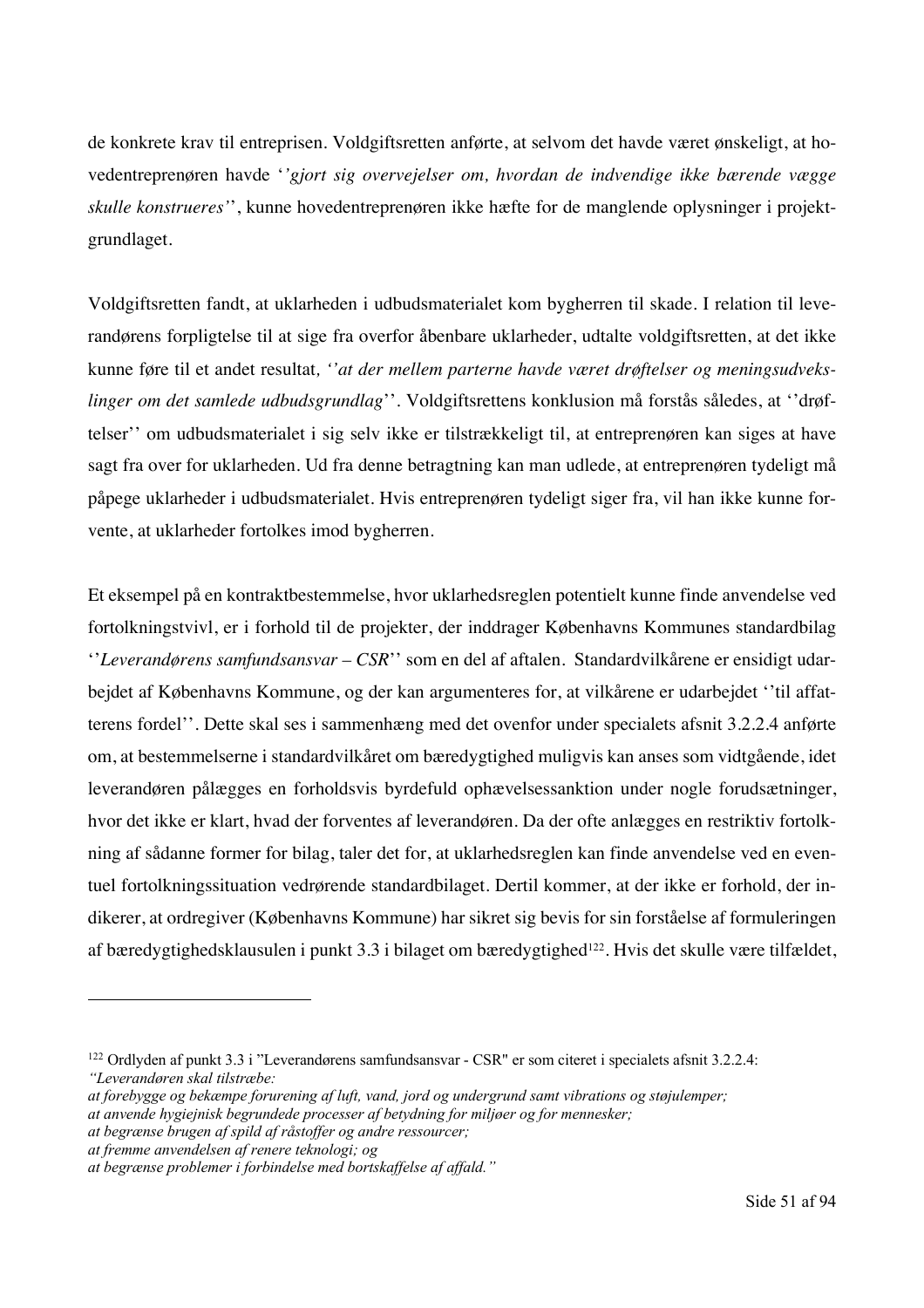at Københavns Kommune er i besiddelse af dokumenter, hvor det fremgår, hvad kommunens forståelse med formuleringen af bilagets punkt 3.3 er, er disse dokumenter imidlertid ikke vedlagt udbuddet. Alene af den grund kan man argumentere for, at uklarhedsreglen kan finde anvendelse på eventuelle fortolkningstvister, som udspringer af fortolkningstvivl om standardbilaget, da det kunne tyde på, at Københavns Kommune ikke har løftet ''klargørelsespligten'' over for potentielle tilbudsgivere.

Uklarhedsreglen er udtryk for et grundlæggende princip om fortolkning af aftaler, der også bruges i entrepriseforhold. Der er tale om en entrepriseretlig grundsætning, som kommer til udtryk i AB 18 § 4, stk. 2. Uklarhedsreglen kan potentielt finde anvendelse ved fortolkning af bestemmelser i standardbilag, men reglen kan imidlertid ikke bruges konsekvent i alle fortolkningstvister. Reglen bliver modificeret af, at entreprenøren er forpligtet til at gøre bygherren opmærksom på åbenbare uklarheder ved dennes udbudsmateriale, og hvis entreprenøren undlader at gøre opmærksom på dette, kan han ikke i efterfølgende fortolkningstvister gøre princippet om uklarhedsreglen gældende overfor bygherren. Derudover afhænger reglens anvendelse af de øvrige omstændigheder i udbuddet. Hvis der eksempelvis er udbudt en opgave, hvori der indgår en projekteringspligt for leverandøren, er det naturligt, at det udbudte materiale efterlader en vis uklarhed angående projekteringen. Der er set eksempler på, at det ofte er disse typer af kontrakter, der bliver udbudt, når bæredygtighed skal indgå som en del af projekteringsgrundlaget<sup>123</sup>. Bæredygtighedstiltag i entrepriseopgaver vil derfor ofte medføre en vis grad af projektering som en del af entreprenørens ydelse, og dette medfører, at uklarhedsreglens effekt slækkes. Uklarhedsreglen kan derfor anses som et udgangspunkt for fortolkningen af entrepriseaftaler om bæredygtighed, men det er tvivlsomt, om uklarhedsreglen altid vil kunne blive lagt til grund ved fortolkningstvister grundet naturen af de udbudte entrepriseaftaler.

### 3.4.1.3 Minimumsreglen

Hvis et vilkår, der påfører den ene part en særlig forpligtelse, viser sig tvetydigt, falder man efter minimumsreglen tilbage på den forståelse, som er mindst tyngende for den forpligtede. Minimumsreglen kan ses som udslag af det aftaleretlige ligevægtshensyn, der blandt andet tilsiger, at man i tilfælde af berettiget tvivl om, hvorvidt den ene part skal præstere en ydelse uden særskilt vederlag,

<sup>123</sup> Jf. eksempelvis Udbudsbekendtgørelse nr. 2020/S 188-453124 om udbud af en totalrådgiverkontrakt og Udbudsbekendtgørelse nr. 2020/S 170-410517 om udbud af en totalentreprisekontrakt.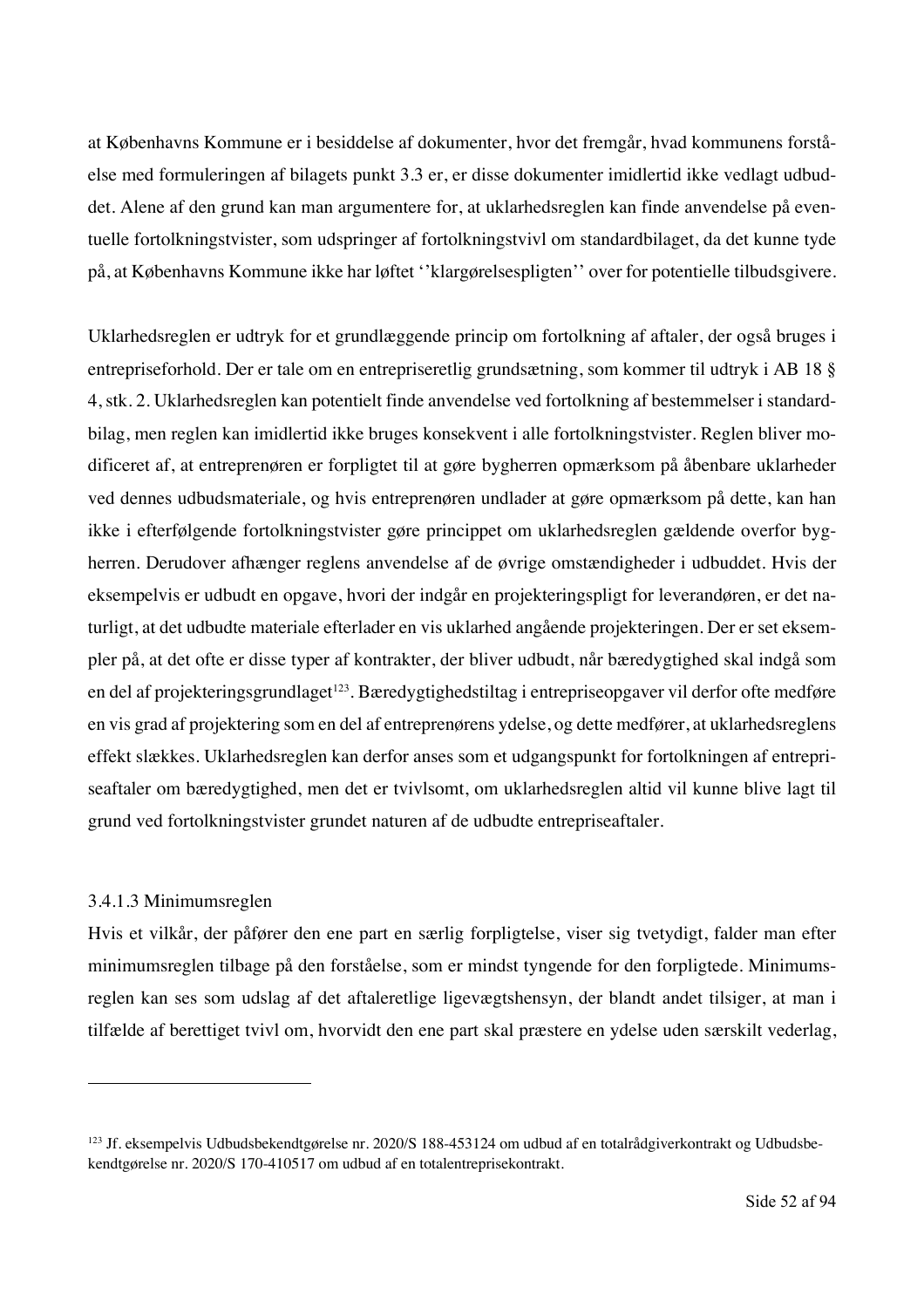må se bort fra vilkåret<sup>124</sup>. Dernæst kan reglen opfattes som et udslag af en bevisbyrderegel, hvorefter den part, der hævder at have erhvervet ret ved aftale, selv må godtgøre dette<sup>125</sup>.

I entrepriseforhold forekommer det som belyst ovenover, at udbudsmaterialet indeholder uklarheder. Dette kan komme bygherren til skade blandt andet i situationer, hvor bygherren påstår, at et arbejde må anses som værende en del af kontrakten og ikke ekstraarbejder eller i situationer, hvor bygherren påstår mangler ved arbejdet. I TBB 2001.413, som angik udbudsmangler, påstod bygherren, at der ikke var leveret kontraktsmæssigt. Entreprenøren havde afgivet tilbud på vinduer leveret som "*smigskåret/lodret i karm*", hvilket blev accepteret af bygherren. Bygherren påstod efterfølgende, at entreprenøren havde påtaget sig at levere buede vinduer, og at entreprenøren derfor ikke havde leveret i overensstemmelse med aftalen. Bygherren fik ikke medhold, da udbudsmaterialet var mangelfuldt, og da bygherren burde have afklaret, hvad der skulle forstås ved det anvendte udtryk. Bygherren havde således ikke defineret ydelserne vedrørende vinduesleverancerne tilstrækkeligt præcist, "*da udbuddet var holdt i helt generelle vendinger"*.

Bygherren havde i TBB 2001.413 ikke defineret ydelserne tilstrækkeligt præcist, hvorfor voldgiftsretten fandt, at entreprenøren ikke havde leveret en mangelfuld ydelse. Hvis en ydelse ikke er beskrevet konkret og holdt i generelle vendinger, kan der argumenteres for, at debitor har en betydelig valgfrihed med hensyn til udførelsen. Ved, at bygherren ikke har foreskrevet præcist, hvordan den pågældende forpligtelse skal udføres, har det formodningen for sig, at entreprenøren har en vis valgfrihed med hensyn til opfyldelse af kontrakten. Valgfriheden medfører ifølge minimumsreglen til, at entreprenøren har ret til at opfylde kontrakten på den måde, der er mindst indgribende for ham, da det er den mindst tyngende retsvirkning, der skal gælde efter minimumsreglen. Valget om kontraktmæssig opfyldelse tilkommer entreprenøren, hvor flere muligheder for rigtig opfyldelse af aftalen foreligger. Dette har især relevans for bæredygtighedsklausuler, da det er ofte forekommende, at ydelserne ikke er defineret præcist og konkret heri.

<sup>124</sup> Bryde Andersen, Grundlæggende aftaleret, s. 332.

<sup>125</sup> Lynge Andersen og Madsen, Aftaler og mellemmænd, s. 402.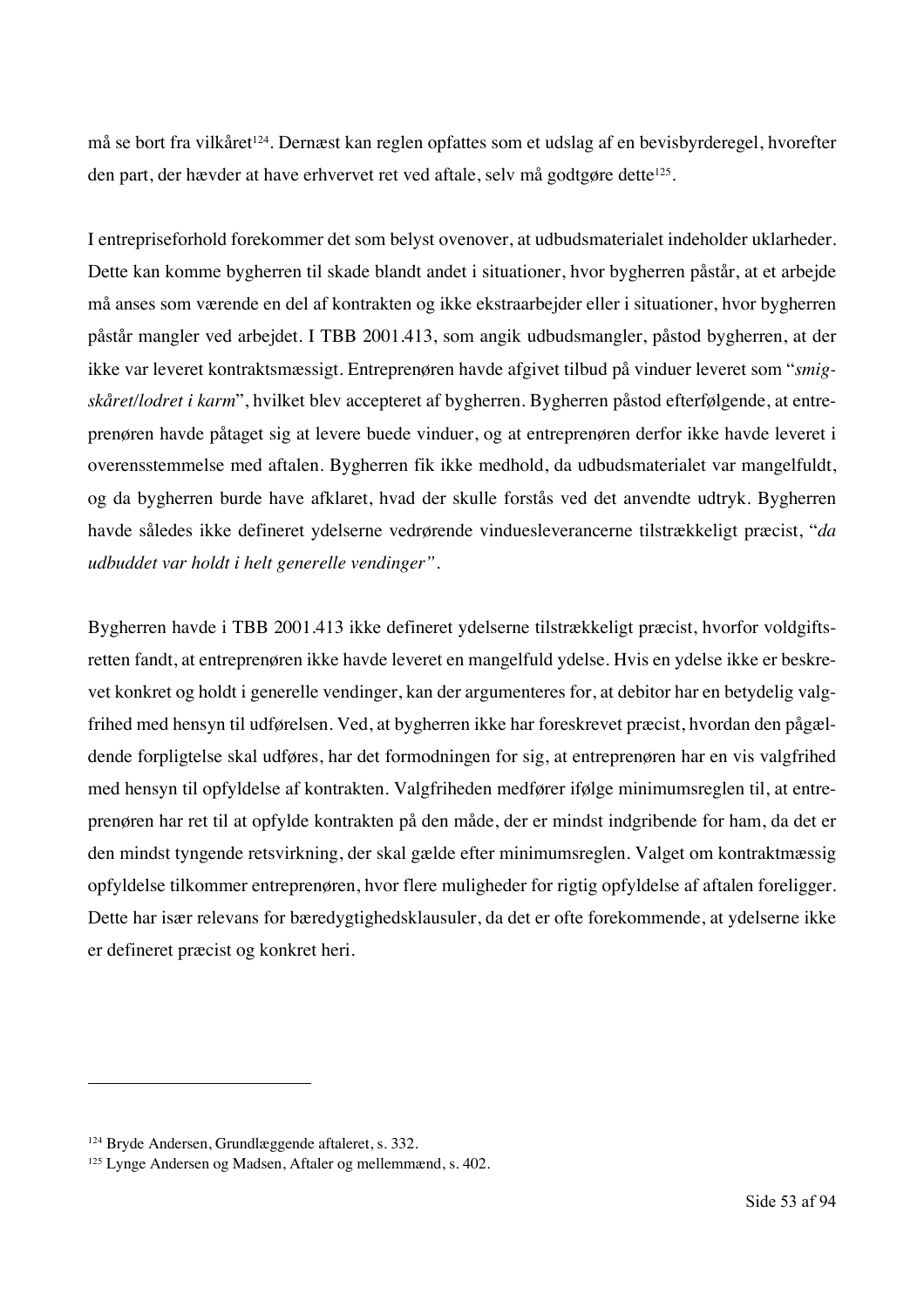I bilaget fra Århus Kommune, benævnt "*Miljø- og energirigtigt byggeri i Aarhus Kommune*", som blev vedlagt som kontraktbilag i et udbud vedrørende opførelse af en ny skole i Gellerup<sup>126</sup>, fremgår at:

"*Der skal vælges vedligeholdelsesvenlige produkter. Undgå produkter, som efter en kort årrække skal udskiftes, fordi de ikke kan vedligeholdes*".

Kriteriet for, hvornår et produkt kan anses som *vedligeholdelsesvenligt* er ikke nærmere angivet, hvorfor det kan anføres, at leverandøren er overladt et skøn med hensyn til, hvilke produkter, der falder inden for begrebet. Formuleringen af klausulen fremstår generel, og kan derfor sammenlignes med situationen i TBB 2001.413, hvor udbuddet var formuleret i generelle vendinger. I tilfælde af, at ordregiveren påstår, at de af leverandøren leverede produkter ikke kan anses som "vedligeholdelsesvenlige", og der således opstår en tvist herom, kan minimumsreglen formentlig bruges til at afklare tvisten. Herefter skal den mindst tyngende retsvirkning gælde, hvilket betyder, at leverandøren vil have ret til at opfylde kontrakten på den for ham mindst bebyrdende måde. I og med, at det kan anføres, at ordregiver ikke har defineret ydelsen tilstrækkeligt præcist i bæredygtighedsklausulen, kan det anføres, at det vil være nærliggende at benytte minimumsreglen, da ordregiveren må hæfte for en eventuel fortolkningstvist, ligesom tilfældet var i TBB 2001.413. Der kan argumenteres for, at der er et hensyn at tage til leverandøren, der ikke skal kunne pålægges en særlig forpligtelse, hvis vilkåret ikke fremstår præcist formuleret.

Forholdet mellem parterne i en entrepriseaftale fastlægges i større eller mindre grad, efterhånden som projektet skrider frem127, og det er dermed ikke i ligeså høj grad muligt at udarbejde en klar og utvetydig aftale, som tilfældet er for andre slags aftaler. Det er derfor hyppigt forekommende, at der opstår tvister om entrepriseaftalens forskellige krav. Der kan derfor stilles spørgsmålstegn ved, om minimumsreglen bør have en stor betydning i forhold til entrepriseaftaler. Det kan anføres, at minimumsreglen ikke tager højde for den kontekst, som entrepriseaftaler indgås i, da fortolkningsreglen siger, at hvis et vilkår er formuleret upræcist, fortolkes vilkåret i den retning der er mindst indgribende for den forpligtede. Da det ofte er forekommende i entrepriseaftaler, at aftalen er uklar på nogle punkter, og skal udfyldes efterhånden, kan det anføres, at der er brug for fortolkning, der også tager hensyn

<sup>126</sup> Jf. Udbudsbekendtgørelse nr. 2021/S 033-081134.

<sup>127</sup> Hansen, Det entrepriseretlige hjemmelsproblem, s. 109.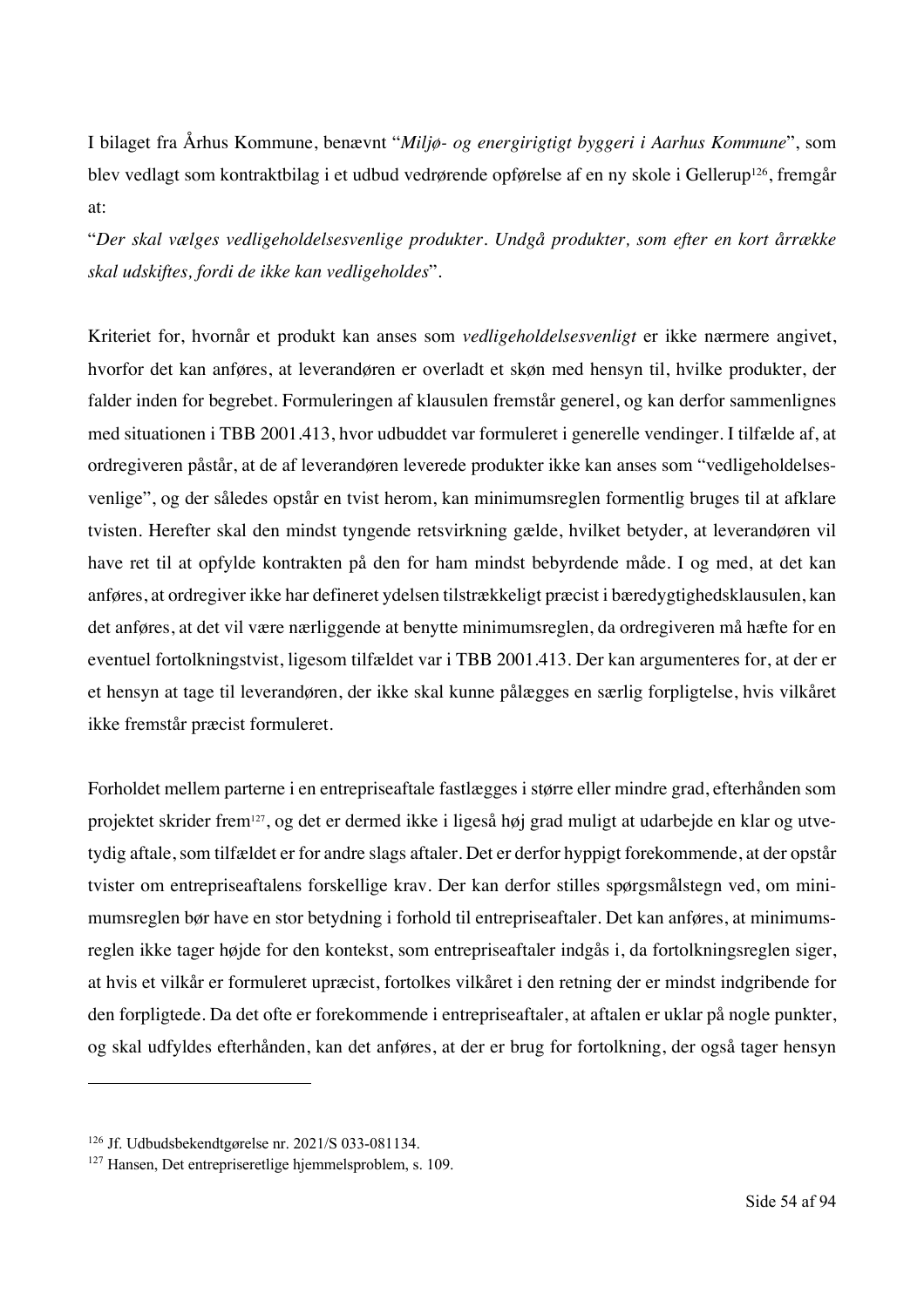hertil. Der er således ikke kun et hensyn at tage til entreprenøren, som oftest vil være den forpligtede, hvilket minimumsreglen til en vis grad kan siges ikke altid at tage højde for.

Når der i en kontrakt er stillet et vagt krav, har det formodningen for sig, at der er overladt entreprenøren et vist skøn med hensyn til opfyldelsen af kontrakten. Dette skøn betyder efter minimumsreglen, at entreprenøren kan opfylde på den måde, der er mindst indgribende for ham. Minimumsreglen kan formentlig få en vis betydning for fortolkningen af bæredygtighedsklausuler, da de ofte fremstår mere eller mindre upræcise, og der dermed kan være et hensyn at tage til entreprenøren. På den anden side tager minimumsreglen formentlig ikke højde for entrepriseaftalers natur, og at kan være svært at undgå, at entrepriseaftaler indeholder vilkår, der ikke er helt udtømmende eller utvetydige.

# 3.4.1.4 Loyalitetsforpligtelsen mellem bygherre og entreprenør

Foruden de direkte pligter, der følger af aftalen og baggrundsretten, antages aftalen også at pålægge dens parter visse pligter om at tage hensyn til hinanden, selv om disse pligter ikke (nødvendigvis) er udtrykt i aftalen<sup>128</sup>. Det er almindeligt anerkendt, at det til enhver tid påhviler aftalens parter at udvise en vis indbyrdes loyalitet<sup>129</sup>. Loyalitetsforpligtelsen antages at have en særligt fremtrædende betydning i længerevarende aftaleforhold, som entreprisekontrakter et eksempel på130. Sådanne kontrakter forudsætter en betydelig grad af samarbejde mellem parterne, da forholdene i forbindelse med aftalens opfyldelse kan ændre sig væsentligt i kontraktperioden<sup>131</sup>. Loyalitetsforpligtelsen i entrepriseforhold kommer til udtryk mange steder i AB-reglerne. Helt generelt fremgår det af AB 18 § 33, at parterne skal samarbejde loyalt, således at fejl, forsinkelser og fordyrelser undgås. Blandt andet skal bygherren, som tidligere nævnt, tilvejebringe et udbudsmateriale, der skal være entydigt formuleret, jf. AB 18 § 4, stk. 2, og entreprenøren er forpligtet til at gøre opmærksom på uklarheder i udbudsmaterialet.

Loyalitetsforpligtelsen kan angive en retning for fortolkningen af parternes forpligtelser. Parternes skærpede loyalitetsforpligtelse over for hinanden og hensynene hertil kan dermed påvirke resultatet

<sup>128</sup> Bryde Andersen, Grundlæggende aftaleret, s. 112.

<sup>129</sup> Hansen og Ulfbeck, Lærebog i aftaleret, s. 24

<sup>130</sup> Lynge Andersen og Madsen, Aftaler og mellemmænd, s. 449

<sup>131</sup> Hansen og Ulfbeck, Lærebog i aftaleret, s. 24.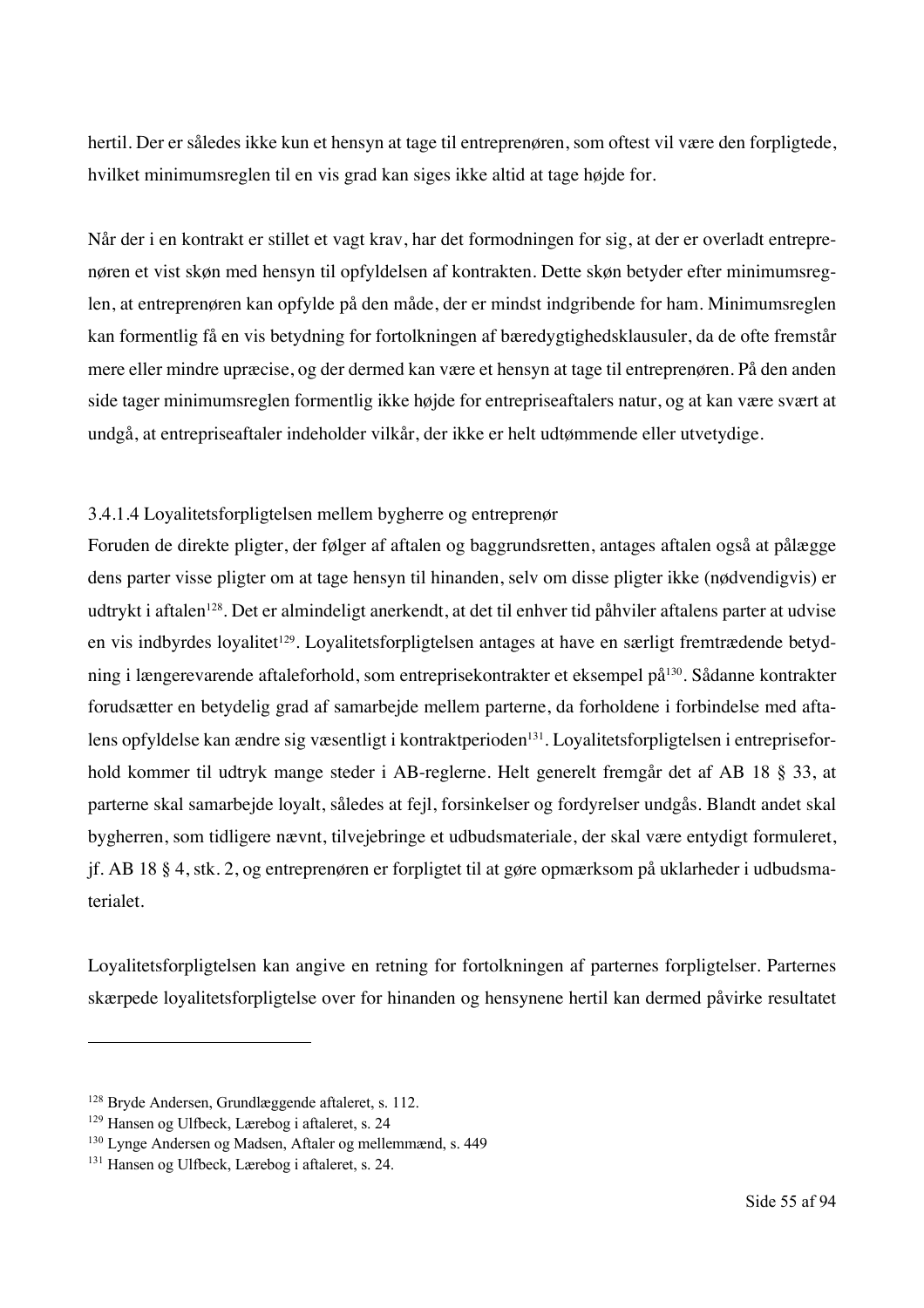af fortolkningen. Loyalitetsforpligtelsen kan formentlig tilkendes en mere selvstændig betydning, når der er tale om fortolkningen af en entrepriseaftale end en anden form for aftale, som ikke kan anses som længerevarende. Loyalitetsforpligtelsen kan dermed få betydning ved fortolkningen af en bæredygtighedsklausul. Grundet loyalitetsforpligtelsen, der er særligt udtalt inden for entrepriseforhold, kan det anføres, at de almindelige fortolkningsregler får mindre betydning, end hvis der var tale om andre former for aftaler. Dette kan antages at gælde inden for minimums- og uklarhedsreglens anvendelsesområde.

# **Kapitel 4: Misligholdelsesbeføjelser og håndhævelse**

# **4.1 Misligholdelse i entrepriseaftaler**

Der foreligger misligholdelse, hvis der er tale om ikke-opfyldelse af en fordring, som ikke skyldes kreditors forhold132. Begrebet ikke-opfyldelse omfatter både debitors kontraktsbrud og dennes forsinkelse af arbejdet<sup>133</sup>. Misligholdelse af en kontrakt omfatter derved både mangler ved det udførte arbejde, og hvis arbejdet bliver forsinket. Misligholdelse i form af forsinkelse kommer i AB 18 til udtryk i § 40, stk. 1, hvoraf det fremgår, at *''forsinkelse, som ikke giver entreprenøren ret til tidsfristforlængelse, er ansvarspådragende''.* For at der kan statueres forsinkelse, skal der foreligge en klar ydelse i kontrakten, der angiver præcist, hvornår der vil være tale om en rettidig aflevering af arbejdet, og det skal tydeligt fremgå, hvornår entreprenøren overskrider tidsfristerne, som er sat løbende under udførelsen af arbejdet<sup>134</sup>.

I obligationsretten er en ydelse mangelfuld, hvis ''*dens faktiske egenskaber ikke er, som de efter kontrakten skulle være*''135. Det er imidlertid ikke alle bagateller eller mindre fejl ved ydelsens egenskaber, som kan anses som en mangel. Afgørelsen af, om der foreligger en mangel, beror på, hvordan ydelsens tilstand må siges at være på tidspunktet for risikoens overgang og på, hvad indholdet af kontrakten er136. I entrepriseforhold er det tidspunktet for aflevering af arbejdet, der er afgørende for mangelsvurderingen jf. § AB 18 § 47, stk. 6.

<sup>132</sup> Gomard, Obligationsret 2. del, s. 30.

<sup>&</sup>lt;sup>133</sup> Gomard, Obligationsret 2. del, s. 28.<br><sup>134</sup> Iversen, Entrepriseretten, s. 446.

<sup>135</sup> Gomard, Obligationsret del 1, s. 159.

<sup>136</sup> Gomard, Obligationsret 1. del, s. 159.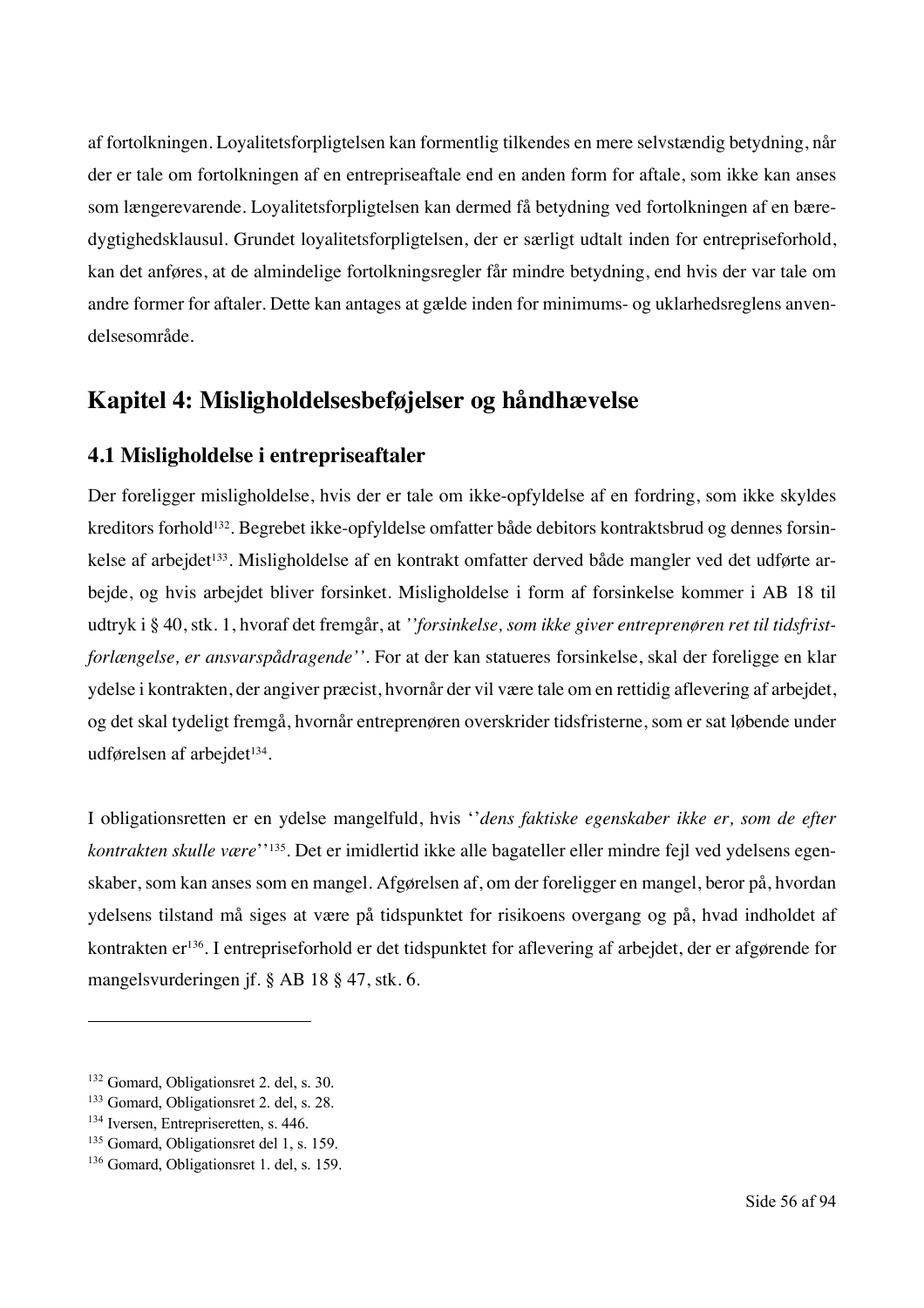Den entrepriseretlige mangelsdefinition bygger på den obligationsretlige definition, og et afgørende aspekt heri er, at arbejdet skal være i overensstemmelse med de egenskaber, der er aftalt i kontrakten. Udgangspunktet for vurderingen af, om der foreligger en mangel, er derfor, hvad parterne har aftalt angående kravene til ydelsen. Hvis det ikke klart fremgår af kontrakten, hvad kravene til ydelsen er, falder man i mangelsvurderingen tilbage på, hvad der kan anses som sædvanligt. Der blev eksempelvis lagt vægt på, hvad der kunne anses som sædvanligt i TBB 2007.355. At der lægges vægt på, hvad der kan anses som sædvanligt, fremgår også af AB-reglernes mangelsbegreb, som fastlægger, at der foreligger en mangel ved det udførte arbejde, hvis arbejdet ikke er *''udført i overensstemmelse med aftalen, fagmæssigt korrekt eller i overensstemmelse med bygherrens eventuelle anvisninger'',* jf. AB 18 § 12, stk. 1. I forhold til mangler ved materialevalget følger det endvidere af § 12, stk. 1, 2. pkt., at materialer skal være af sædvanlig god kvalitet (medmindre der er anført en særlig beskaffenhed for materialernes kvalitet i entreprisekontrakten). Det kan imidlertid være vanskeligt at opstille nogle generelle parametre for, hvad der kan siges at være ''sædvanligt'' for bæredygtighedsklausuler. Dette er begrundet i, at der er tale om et relativt nyt fokusområde samt, at der ikke foreligger tilstrækkelig praksis på området. Det kan derfor være vanskeligt at sige, hvad der er ''sædvanligt'' for bæredygtighed i entrepriseforhold. Dette kan dog til en vis grad afhjælpes af, at der i entreprisekontrakterne henvises til standarder for bæredygtighed. Det kan overvejes, om sådanne standarder kan siges at være udtryk for, hvad der er ''sædvanligt'' for bæredygtighed. Et eksempel på, at en standard anvendes i en bæredygtighedsklausul, findes i udbuddet fra Danmarks Medie- og Journalisthøjskole137, hvor der henvises til Naturstyrelsens standard for bæredygtige træmaterialer.

For så vidt angår bæredygtighedsklausuler er det nødvendigt, at der i kontrakten er taget stilling til, hvornår en ydelse kan anses som kontraktmæssig for, at det kan vurderes, om der foreligger en mangel ved arbejdet. Dette indebærer blandt andet, at der i kontrakten er indsat nogle målbare kriterier for, hvordan en entreprenør kan udføre arbejdet kontraktsmæssigt. Som det ses ovenfor under punkt 3.3.1, er der flere bæredygtighedsklausuler, hvor kriterierne for, om en forpligtelse er opfyldt eller ej, ikke tydeligt fremgår138. Konsekvensen heraf er, at det kan blive en udfordring at afgøre, om der foreligger korrekt opfyldelse af kontrakten, eller om der er tale om mangelfuldt arbejde. Hvis det, der er aftalt,

<sup>137</sup> Jf. Udbudsbekendtgørelse nr. 2020/S 170-410517.

<sup>138</sup> Se herunder behandlingen af klausulerne fra Holbæk Kommune og Odense Kommune.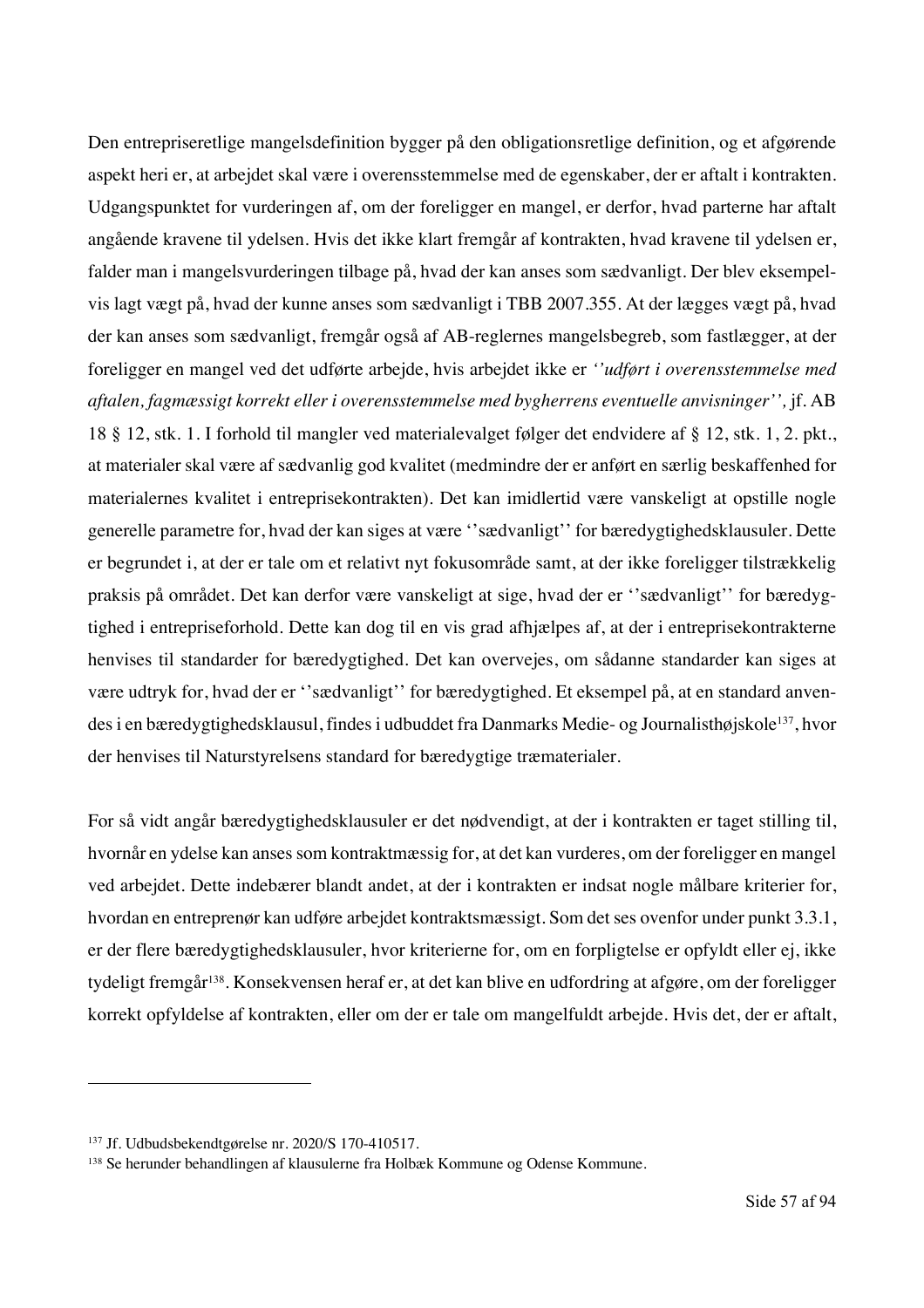er uklart eller kan forstås på mange forskellige måder, kan det være vanskeligt at bruge mangelsbegrebet, og der kan som følge heraf opstå tvister. Denne udfordring ved mangelsvurderingen rejser endvidere spørgsmålet om, hvorvidt bygherren i så fald kan gøre brug af misligholdelsesbeføjelser mod entreprenøren. Hvis det ikke er muligt at fastslå, om der foreligger misligholdelse, kan der selvsagt ikke gøres brug af misligholdelsesbeføjelser.

Foruden entreprenørens forpligtelse til at udføre arbejdet i overensstemmelse med aftalen, fagmæssigt korrekt eller i overensstemmelse med bygherrens anvisninger, skal entreprenøren også sørge for at kvalitetssikre sine ydelser i forbindelse med arbejdet, jf. AB 18 § 12, stk. 1, 3. pkt. Ifølge bemærkningerne til § 12 i Betænkningen for Almindelige betingelser i byggeri og anlæg139 indebærer dette et krav om ''sædvanlig'' kvalitetssikring, og at de nærmere krav til entreprenørens kvalitetssikring bør præciseres i entrepriseaftalen. I forbindelse med kvalitetssikringen, er det nødvendigt, at entreprenøren sørger for at foretage tilstrækkelig dokumentation. Såfremt entreprenøren ikke sørger for at kvalitetssikre sine ydelser, udgør dette en mangel ved arbejdet. Hvis entreprenøren imidlertid sørger for undervejs i arbejdet at dokumentere sin kvalitetssikring, kan dette muligvis afhjælpe nogle af de tvister om mangler, der kan opstå senere i processen. Entreprenørens forpligtelse om kvalitetssikring optræder også ved projektgennemgangen, som efter AB 18 § 19, stk. 1 skal gennemføres, inden udførelsen af bygge- eller anlægsopgaven påbegyndes. Det fremgår af betænkningen til AB, at meningen med projektgennemgangen er at afdække og håndtere uklarheder og tvetydige forhold ved projektmaterialet, inden arbejdet igangsættes<sup>140</sup>. Det følger af AB 18 § 19, stk. 3, at alle parter skal medvirke loyalt til projektgennemgangen. Dette betyder, at såfremt entreprenøren opdager tvetydige forhold og uklarheder i forbindelse med kvalitetssikringen, er han forpligtet til at gøre de øvrige parter opmærksom på dette. På denne måde kan entreprenørens kvalitetssikring af bygherrens og den projekterende rådgivers projekt ligeledes bidrage til at afhjælpe tvister, som kan opstå på grund af uklare formuleringer af bestemmelser i projektet.

Selvom der foreligger et løfte, der opfylder kravet om bestemthed og således er bindende, kan der opstå tvister med hensyn til, hvad aftalen går ud på, og hvordan den skal forstås, hvilket er behandlet i specialets afsnit 3.4. Hvis det, der er aftalt, er uklart eller tvetydigt, og ikke kan fastlægges ved

<sup>139</sup> Betænkning 1570, Almindelige betingelser i byggeri og anlæg, 2018.

<sup>140</sup> Betænkning 1570, Almindelige betingelser i byggeri og anlæg, 2018, s. 113.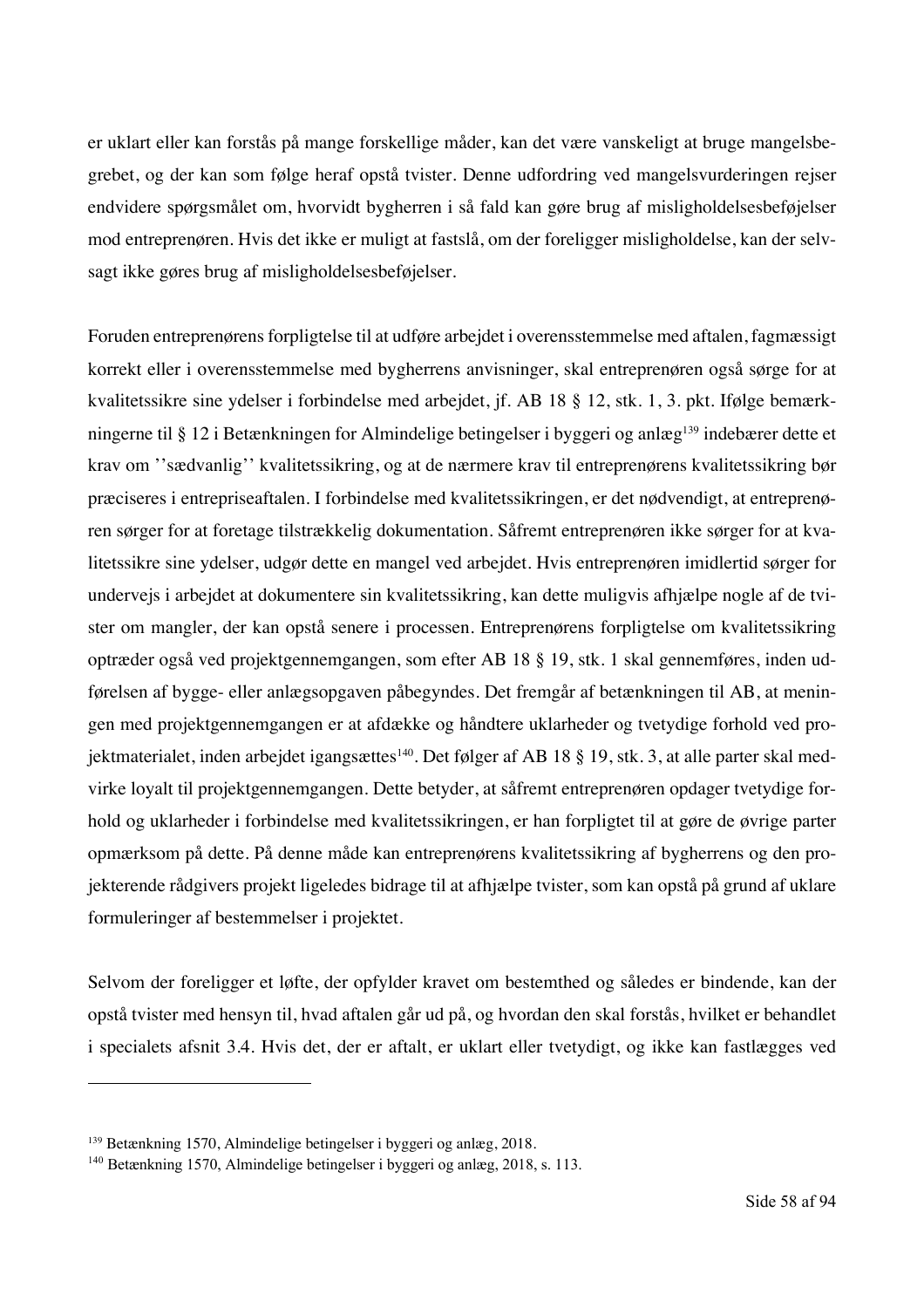fortolkning, kan der opstå udfordringer med hensyn til at vurdere, om der foreligger misligholdelse af en kontrakt. Hvis det er muligt at udlede, hvilke krav, klausulen opstiller, og det kan bevises, at der foreligger en mangel, kan misligholdelsesbeføjelser komme på tale. En efterfølgende problemstilling er, om kontraktsbestemmelserne om bygherrens misligholdelsesbeføjelser er effektive til at imødekomme de problemer, som opstår ved, at klausulerne om bæredygtighed ikke bliver opfyldt.

I det følgende vil bygherrens misligholdelsesbeføjelser, der er knyttet op på bæredygtighedsklausulerne, blive undersøgt. I denne forbindelse undersøges det, om misligholdelsesbeføjelserne kan bruges som effektive redskaber til at imødekomme de problemer, som kan opstå ved ikke-korrekt opfyldelse af bæredygtighedsklausulerne.

# **4.2 Bygherrens misligholdelsesbeføjelser**

# **4.2.1 Afhjælpning**

Afhjælpning går ud på, at den mangel, der er påvist, elimineres af entreprenøren selv, ved at han udbedrer manglen, det være sig ved en omgørelse, en opretning eller en supplering af det oprindeligt udførte arbejde141. I entrepriseretten gælder i almindelighed, at bygherrens primære beføjelse er krav om afhjælpning, jf. AB 18 §§ 48 og 49. Af AB 18 fremgår i § 48, at ''*entreprenøren har pligt og ret til at afhælpe mangler, der påvises ved afleveringen''.* Entreprenøren har således både en afhjælpningsret og en afhjælpningspligt. Afhjælpningspligten gælder, når bygherren kræver, at entreprenøren foretager afhjælpning, hvor afhjælpningsretten gælder, når entreprenøren kræver at få lov til at foretage afhjælpning. Ved at afhjælpe mangler kan entreprenøren afværge misligholdelsesbeføjelser fra bygherren<sup>142</sup>.

I en lang række tilfælde vil bygherren og entreprenøren have en sammenfaldende interesse i, at konstaterede mangler udbedres, og at det bliver netop den entreprenør, der udførte arbejdet, som foretager

<sup>&</sup>lt;sup>141</sup> Iversen, Entrepriseretten, s. 612.

<sup>&</sup>lt;sup>142</sup> Gomard, Obligationsret 2. del, s. 89.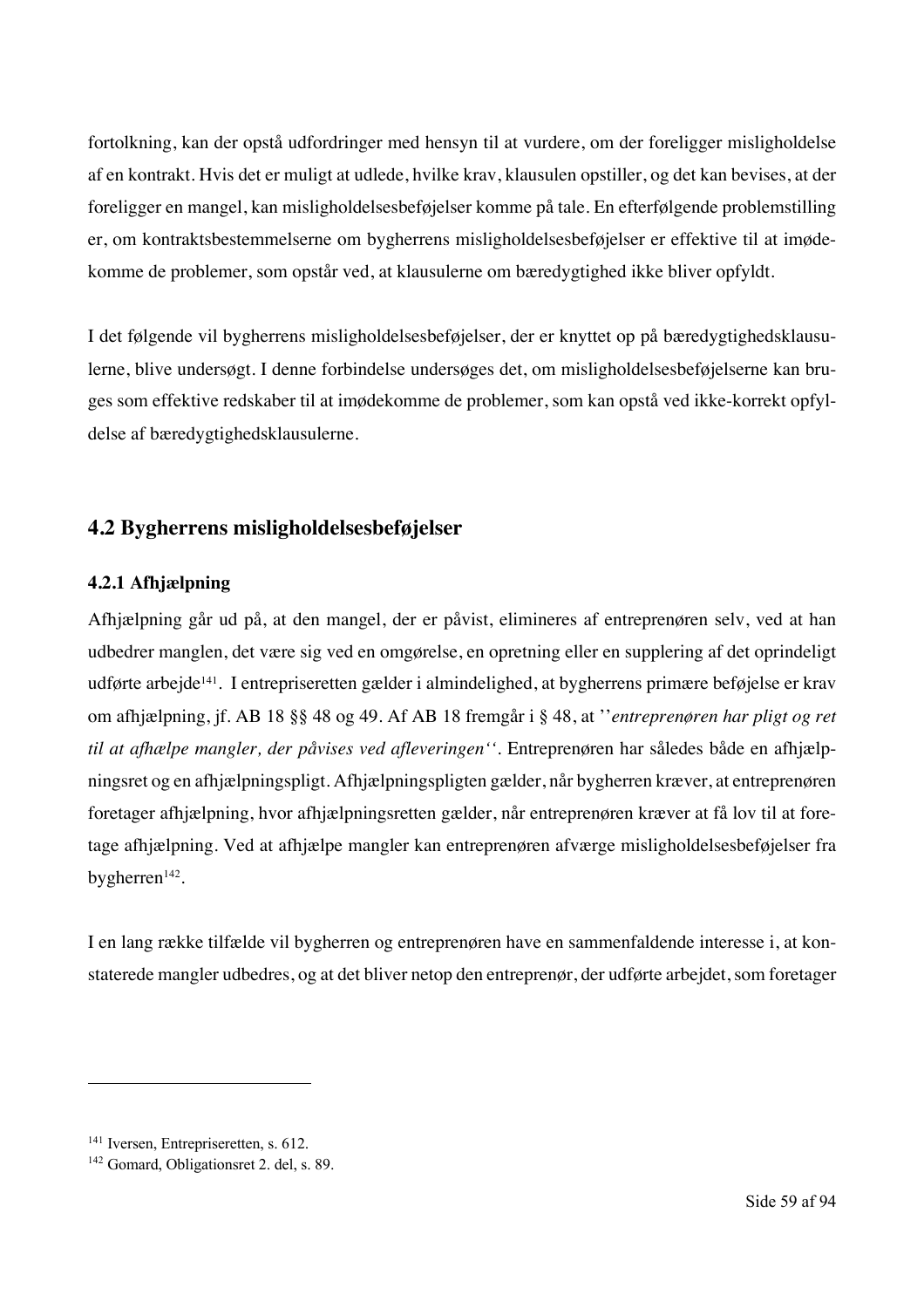udbedringen<sup>143</sup>. For den misligholdende entreprenør vil det være mindre omkostningsfuldt, at afhjælpningen foretages af denne i stedet for, at udbedringen foretages af en anden entreprenør for den misligholdende entreprenørs regning. For bygherren kan afhjælpningspligten indebære, at han får udbedret manglen hurtigt og vellykket, da han ikke er nødsaget til at antage en ny entreprenør. Det kan af denne årsag anføres, at afhjælpning som oftest vil være det mest effektive middel til at imødekomme problemer, som opstår ved, at der foreligger ikke-kontraktmæssig opfyldelse af en bæredygtighedsklausul, idet afhjælpning for begge parter ofte vil være mindst omkostningstungt og mere effektivt i relation til opfyldelse.

I et udbud fra VIA University College144 er der i entreprisekontrakten indsat en beføjelse om afhjælpning. Det fremgår af bestemmelsen, at

*"Ordregiver kan, hvor dette er praktisk muligt, kræve afhjælpning, medmindre det vil volde Leverandøren uforholdsmæssig omkostning eller væsentlig ulempe."*

Bestemmelsen er, foruden afhjælpningspligten, udtryk for offergrænseprincippet. Offergrænseprincippet indebærer, at entreprenøren ikke med kontraktsindgåelse har forpligtet sig til - inden for det aftalte vederlag - at overvinde en hvilken som helst hindring, der måtte dukke op undervejs145. Der er således en grænse for, hvilke byrder leverandøren skal bære.

Hvis bygherren kommer igennem med, at leverandøren ikke har leveret kontraktsmæssigt, kan det forekomme byrdefuldt for entreprenøren at foretage afhjælpning, hvis kravet, der er stillet i klausulen, er uklart. Grunden hertil er, at et krav, der ikke er konkret, kan medføre, at bygherrens forventning og entreprenørens forudsætning ligger langt fra hinanden ved arbejdets start. Hvis en kontraktsklausul om bæredygtighed indeholder uklare krav, kan det være vanskeligt for entreprenøren at udlede præcist, hvad der skal præsteres. Hvis forpligtelsens omfang ikke klarlægges undervejs i arbejdet, kan dette indebære, at entreprenøren skal afhjælpe betydelige mangler. Afhjælpningen kan dermed forekomme byrdefuld for entreprenøren set fra et økonomisk perspektiv. Offergrænseprincippet kan i en

<sup>&</sup>lt;sup>143</sup> Iversen, Entrepriseretten, s. 646.

<sup>144</sup> Jf. Udbudsbekendtgørelses nr. 2021/S 076-193355. Beføjelsen om afhjælpning knytter sig til den klausul i kontrakten, som handler om bæredygtighed. Ordlyden i bæredygtighedsklausulen er behandlet oven for under punkt 3.3.1 jf. fodnote 92.

<sup>&</sup>lt;sup>145</sup> Iversen, Entrepriseretten, s. 624.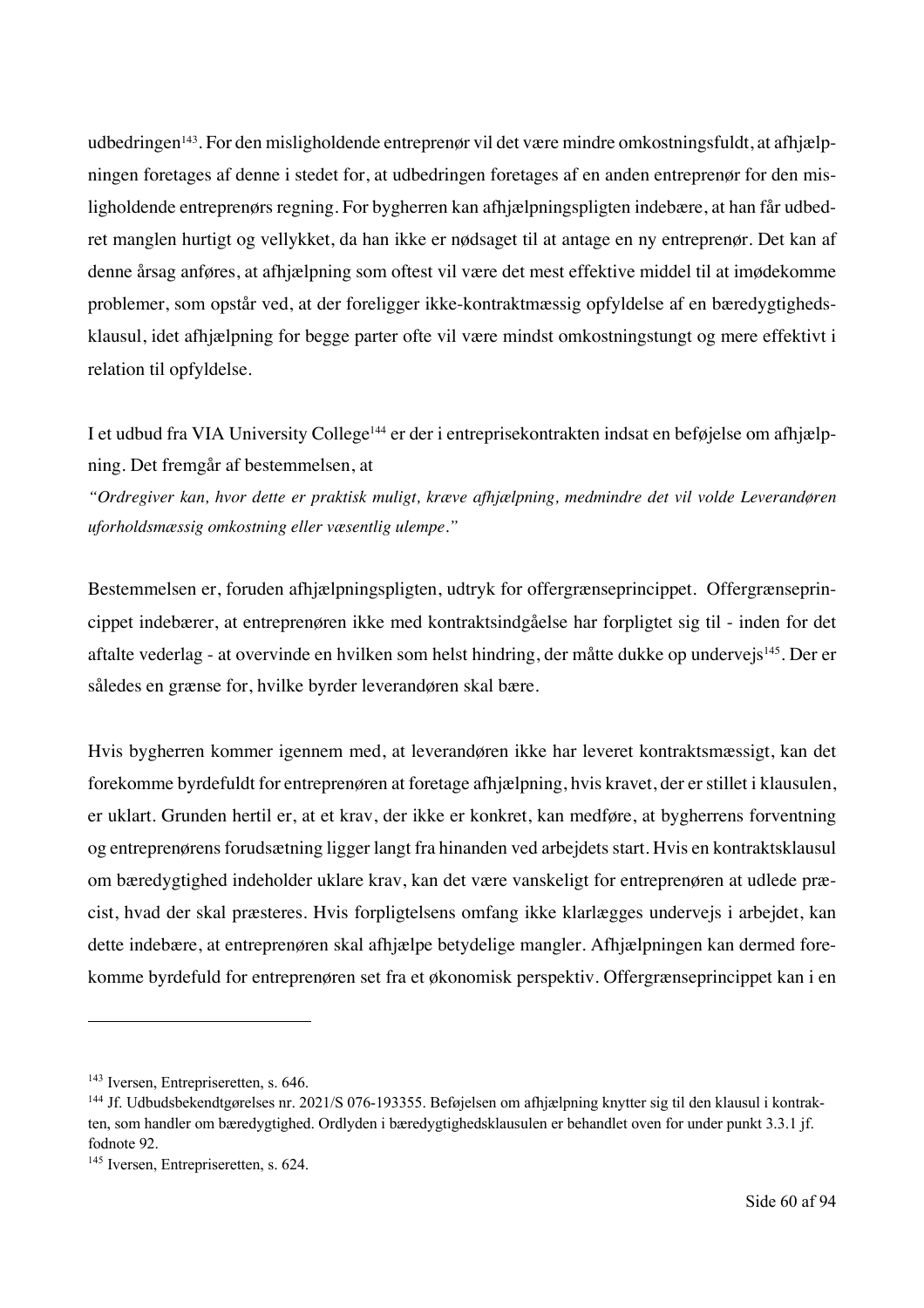sådan situation medføre, at afhjælpning ikke kan foretages. Dette taler imod, at afhjælpning er et effektiv middel til at løse problemer, der kan opstå ved, at entreprenøren ikke har opfyldt bæredygtighedsklausulen kontraktmæssigt.

Voldgiftsretten har lagt vægt på, hvorledes omkostningerne til udbedring af manglen, står i forhold til entreprisesummen. Dette var eksempelvis tilfældet i KfE 2001s.27VBA, som angik levering af et belysningsanlæg til en væddeløbsbane, hvor anlægget var mangelfuldt. Entreprisesummens værdi var 1,4 millioner kr., mens værdien af udbedringen af manglen var 1 million kr. Voldgiftsretten fandt, at selvom værdien af udbedringen var høj, set i forhold til entreprisesummen, og selvom bygherren kunne benytte anlægget på trods af manglen, forelå der ikke "*ganske særlige forhold*", hvorfor offergrænseprincippet ikke fandt anvendelse. Hvis byrden ved at foretage udbedring af manglen er lille, set i forhold til entreprisesummen, taler dette således imod, at offergrænseprincippet finder anvendelse. Hertil kan anføres, at i mange entrepriseprojekter, som inddrager krav til bæredygtighed, vedrører en forholdsvis lille del af entreprisen bæredygtighed. Bæredygtighed vil sjældent være en del af hovedydelsen i kontrakten, men oftere en mere "sekundær" forpligtelse, som entreprenøren skal opfylde. Hertil skal det haves for øje, at bæredygtighed i bygge- og anlægsopgaver stadig er under udvikling, og at denne udvikling formentlig vil fortsætte. Som det forholder sig lige nu, er markedet i bygge- og anlægsbranchen stadig forholdsvis umodent i forhold til bæredygtighed, og et udslag af dette kan være, at bæredygtighed ofte bliver en sekundær ydelse i kontrakterne. Dette indebærer, at udgifterne til afhjælpning ikke nødvendigvis vil være betydelige i forhold til entreprisesummen, hvilket taler imod, at offergrænseprincippet vil spille en rolle for klausulerne om bæredygtighed.

På den anden side skal der ved anvendelse af offergrænseprincippet tages hensyn til bygherrens interesse i, at aftalen opfyldes, jf. AB 18 § 51. Dette kan tale for, at offergrænseprincippet kan spille en rolle ved afhjælpning af mangler i forhold til bæredygtighedskrav. Ofte vil det have en stor betydning for bygherren, hvis projektet ikke lever op til de bæredygtighedskrav, han har sat i udbuddet, da nogle bygherrer konkurrerer på at være bæredygtige, og således bruger bæredygtighed aktivt i en kommerciel kontekst. Af denne grund vil det sandsynligvis være til stor gene for bygherren, hvis bæredygtighedskravene ikke efterleves, da dette i sidste ende ville kunne skade bygherrens omdømme og forretning.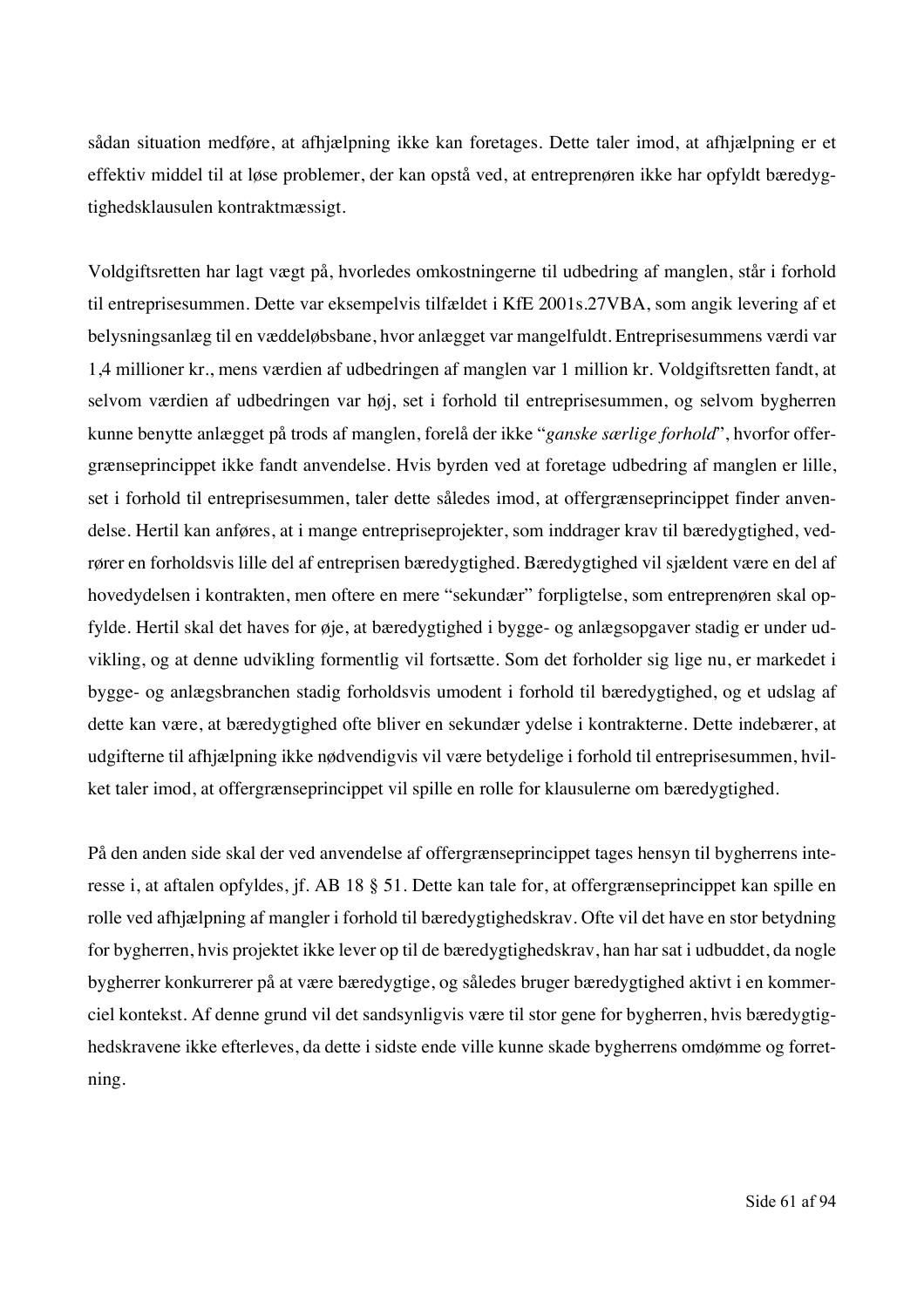Afhjælpningen kan således blive forhindret af offergrænseprincippet, hvis det vil medføre entreprenøren uforholdsmæssigt store udgifter at afhjælpe mangler i forhold til bæredygtighed. Det er dog tvivlsomt, om princippet vil spille en særlig rolle i forhold til bæredygtighed og mangler, der relaterer sig hertil. Såfremt princippet finder særlig anvendelse i relation til bæredygtighedsklausuler, vil dette formentlig betyde, at afhjælpning kan ses som en mindre effektiv beføjelse i forhold til at imødekomme problemer ved ikke-kontraktmæssig opfyldelse af bæredygtighedsklausuler.

I tilfælde, hvor princippet om offergrænsen indebærer, at entreprenøren ikke skal foretage afhjælpning, kan bygherre stadig få sin interesse i, at kontrakten opfyldes, tilgodeset i form af økonomisk kompensation. Dette kan gøres ved, at bygherre får et afslag i entreprisesummen, jf. AB 18 § 52, stk. 1, 2. pkt. Afslag i entreprisesummen indebærer, at bygherrens pengemæssige ydelse til entreprenøren bliver reduceret. På denne måde bliver bygherren økonomisk kompenseret for entreprenørens ikkekontraktmæssige arbejde, men dette ændrer imidlertid ikke på, at der fortsat foreligger en mangel ved arbejdet, og indtil denne mangel udbedres, kan det udførte arbejde ikke blive anset som kontraktmæssigt. Afslag i entreprisesummen ville derfor kunne ses som en mulighed for, at bygherren bliver kompenseret for entreprenørens misligholdelse af kontrakten, men ikke som en egentlig løsning på problemet i forhold til manglen ved det udførte arbejdet.

# **4.2.3 Ophævelse**

Ved ophævelse af en aftale forstås, at en part ansvarsfrit bringer begge parters forpligtelser til at opfylde aftalen in natura til ophør ved meddelelse til den anden part på grund af denne anden parts misligholdelse af aftalen146. Det følger af AB 18 § 59 litra c om bygherrens hæveret, at "*bygherren efter skriftligt påkrav til entreprenøren kan hæve entrepriseaftalen, hvis det udførte arbejde er af en sådan kvalitet, at bygherren har grund til at antage, at entreprenøren ikke vil være i stand til at fuldføre arbejdet uden væsentlige mangler".* 

I entrepriseforhold spiller hæveretten ingen væsentlig rolle, hvilket hænger sammen med, at ophævelse sædvanligvis vil være en alt for indgribende reaktion over for den misligholdende entreprenør,

<sup>&</sup>lt;sup>146</sup> Gomard, Obligationsret 2. del, s. 115.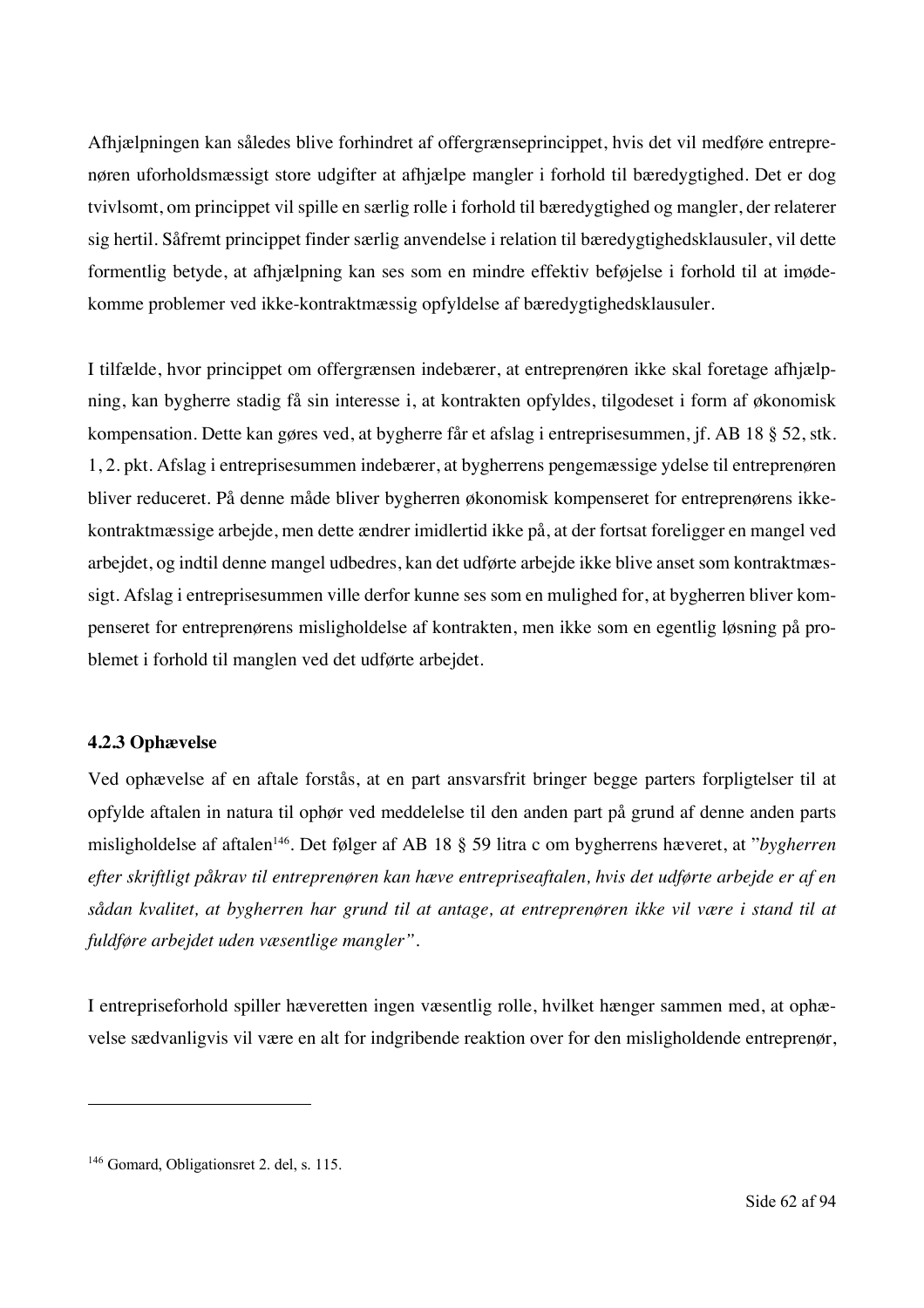og at bygherrens interesser vil kunne tilgodeses i tilstrækkeligt omfang gennem andre misligholdelsesbeføjelser<sup>147</sup>. I entrepriseforhold er det endvidere sjældent forsinkelse i sig selv og endnu sjældnere mangler i sig selv*,* der begrunder en ophævelse. Det er oftest en økonomisk uenighed, der fører til, at en af parterne hæver aftalen. Eksempelvis hvis bygherren nægter at betale et beløb, som entreprenøren mener at have krav på, hvorefter entreprenøren af denne grund vælger at standse arbejdet, og bygherren hæver aftalen<sup>148</sup>. Det forekommer, at det i en entrepriseaftale er aftalt, at andre grunde, end de i AB 18 nævnte, kan berettige ophævelse fra bygherrens side. Parterne i entreprisekontrakten kan have truffet nærmere aftale om, under hvilke omstændigheder mangler eller forsinkelse skal være hævebegrundende misligholdelse. Dette var tilfældet i udbuddet fra VIA University College<sup>149</sup> vedrørende håndværkerydelser. I udkastet til rammeaftalen er der indsat en bestemmelse om bæredygtighed og hertil en bestemmelse om ophævelse. Af punkt 38 benævnt "Miljø" fremgår blandt andet, at

*"Leverandøren garanterer, at alt hvad der bliver leveret under nærværende rammeaftale, opfylder de til en hver tid gældende miljøregler, -love, -bekendtgørelser, EU-direktiver mv."* 

#### Og

*"Leverandøren skal ved produktion og levering af de af kontrakten omfattede ydelser arbejde på, at forebygge og bekæmpe forurening af luft, vand, jord og undergrund samt vibrations- og støjulemper, at anvende hygiejnisk begrundede processer af betydning for miljøet og for mennesker, at begrænse anvendelse og spild af råstoffer og andre ressourcer, at fremme anvendelsen af renere teknologi og at fremme genanvendelse og begrænse problemer i forbindelse med affaldsbortskaffelse. Der lægges herved vægt på, hvad der er opnåeligt ved anvendelse af den bedst tilgængelige teknik, herunder mindre forurenende råvarer, processer og anlæg og de bedst muligt forureningsbekæmpende foranstaltninger."*

### Om ophævelse er anført, at

"*Manglende overholdelse af bestemmelsen anses for at være væsentlig misligholdelse, hvilket berettiger Ordregiver til at ophæve rammeaftalen med omgående virkning".* 

Bestemmelsen i rammeaftalen forekommer at gå videre end bestemmelserne i AB 18 om ophævelse. Ophævelse er i AB 18 § 59 litra d betinget af, at der foreligger væsentlig misligholdelse med hensyn

<sup>&</sup>lt;sup>147</sup> Iversen, Entrepriseretten, s. 640.

<sup>148</sup> Iversen, Entrepriseretten, s.728.

<sup>149</sup> Jf. Udbudsbekendtgørelse nr. 2021/S 076-193355.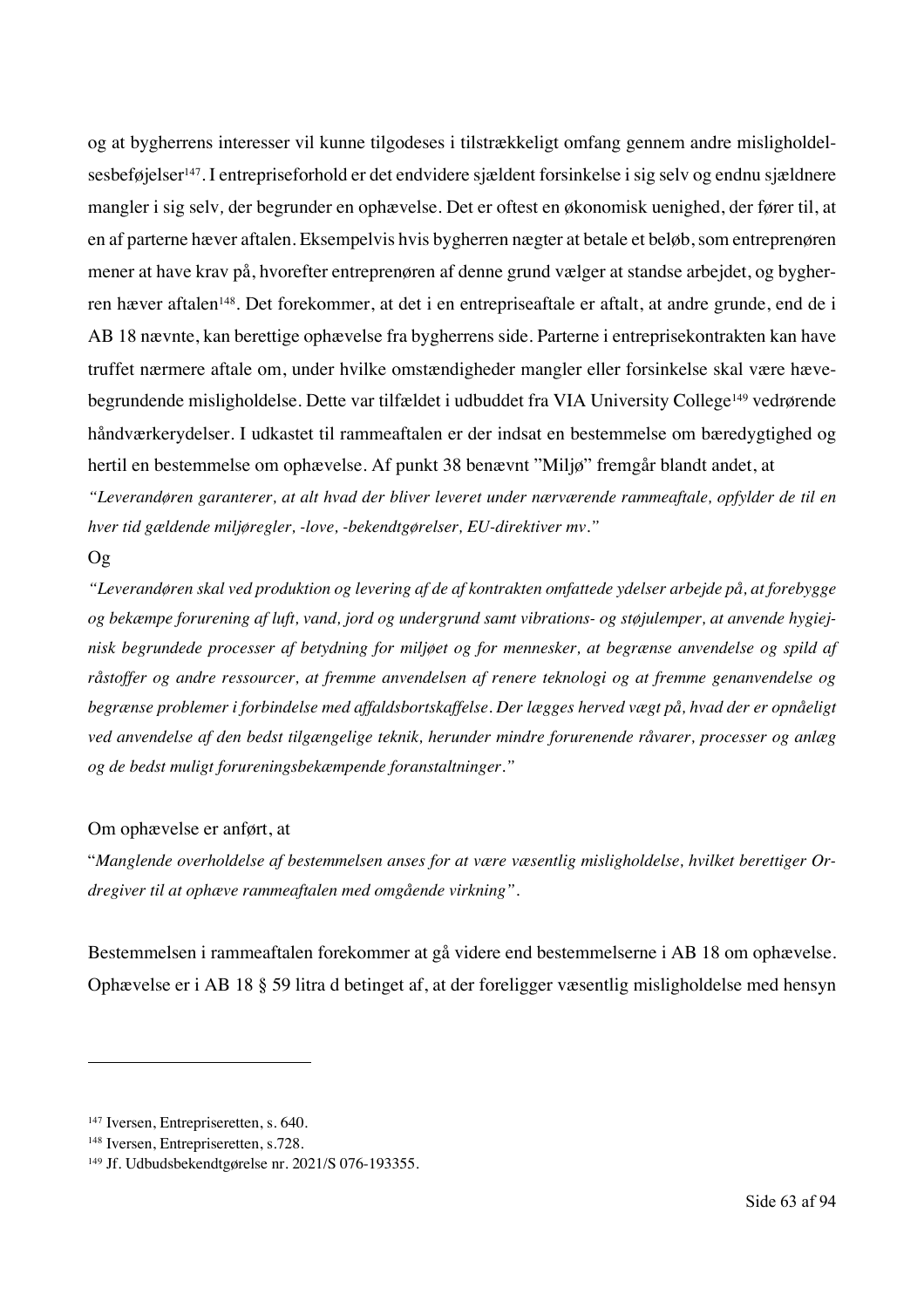til forhold af afgørende betydning for bygherren. Af AB-betænkningen fremgår, at forhold af afgørende betydning for bygherren eksempelvis kan være "*entreprenørens manglende overholdelse af aftalte forpligtelser om samfundsansvar, herunder arbejdsklausuler og sociale klausuler"*150*.* Enhver manglende overholdelse af bestemmelsen i rammeaftalens punkt 38 anses for at være væsentlig misligholdelse, hvilket forekommer mere vidtgående end bestemmelsen i AB 18, som kræver, at det vurderes, at misligholdelsen er væsentlig*,* og at der er tale om forhold af *afgørende* betydning. Væsentlighedsvurderingen er en totalbedømmelse, hvor man ikke blot kan tage hensyn til den objektivt konstaterbare afstand mellem det, der blev lovet og det, der blev præsteret, men hvor man også blandt andet - må lægge vægt på, om der kan lægges den misligholdende kontraktspart noget til last<sup>151</sup>. Bestemmelsen om ophævelse i udbuddet fra VIA University College lægger dog ikke op til, at det er nødvendigt for bygherren at foretage en egentlig væsentlighedsvurdering, inden han gør brug af beføjelsen om ophævelse, idet alene ''*manglende overholdelse af aftalen*'' berettiger ophævelse. Med formuleringen ''*manglende overholdelse af aftalen*'' fastlægges en ret til at hæve aftalen, uanset hvordan denne manglende overholdelse optræder. Heroverfor står reglerne i AB-systemet, hvorefter der kræves særligt kvalificerede omstændigheder før bygherren er berettiget til at ophæve entrepriseaftalen. Af denne grund synes rammeaftalens bestemmelse om ophævelse at gå videre end bestemmelserne i AB 18.

Dernæst kan der stilles spørgsmålstegn ved, hvorvidt ophævelse vil være et effektivt middel til at løse problemet med, at leverandøren ifølge bygherren ikke har opfyldt kravene om bæredygtighed kontraktmæssigt. Hvorvidt bestemmelserne i henholdsvis rammeaftalen om håndværkerydelser for VIA University College er mere effektive end bestemmelserne om ophævelse i AB 18, forekommer tvivlsomt. Det et tydeligt, at en af intentionerne med bestemmelsen i rammeaftalen er at fremhæve vigtigheden af, at der tages højde for bæredygtighed i arbejdet. Det er endvidere sandsynligt, at det er bygherrens intention at skabe incitament hos entreprenøren til at overholde bestemmelserne.

Ophævelse vil dog, som ovenfor nævnt, ofte i entrepriseforhold have vidtrækkende konsekvenser, og vil ikke altid føre til en mere effektiv færdiggørelse af entreprisen. I KfE 1982.76 VBA fandt vold-

<sup>150</sup> Betænkning 1570, Almindelige betingelser i byggeri og anlæg, 2018, s. 171.

<sup>&</sup>lt;sup>151</sup> Iversen, Entrepriseretten, s. 640.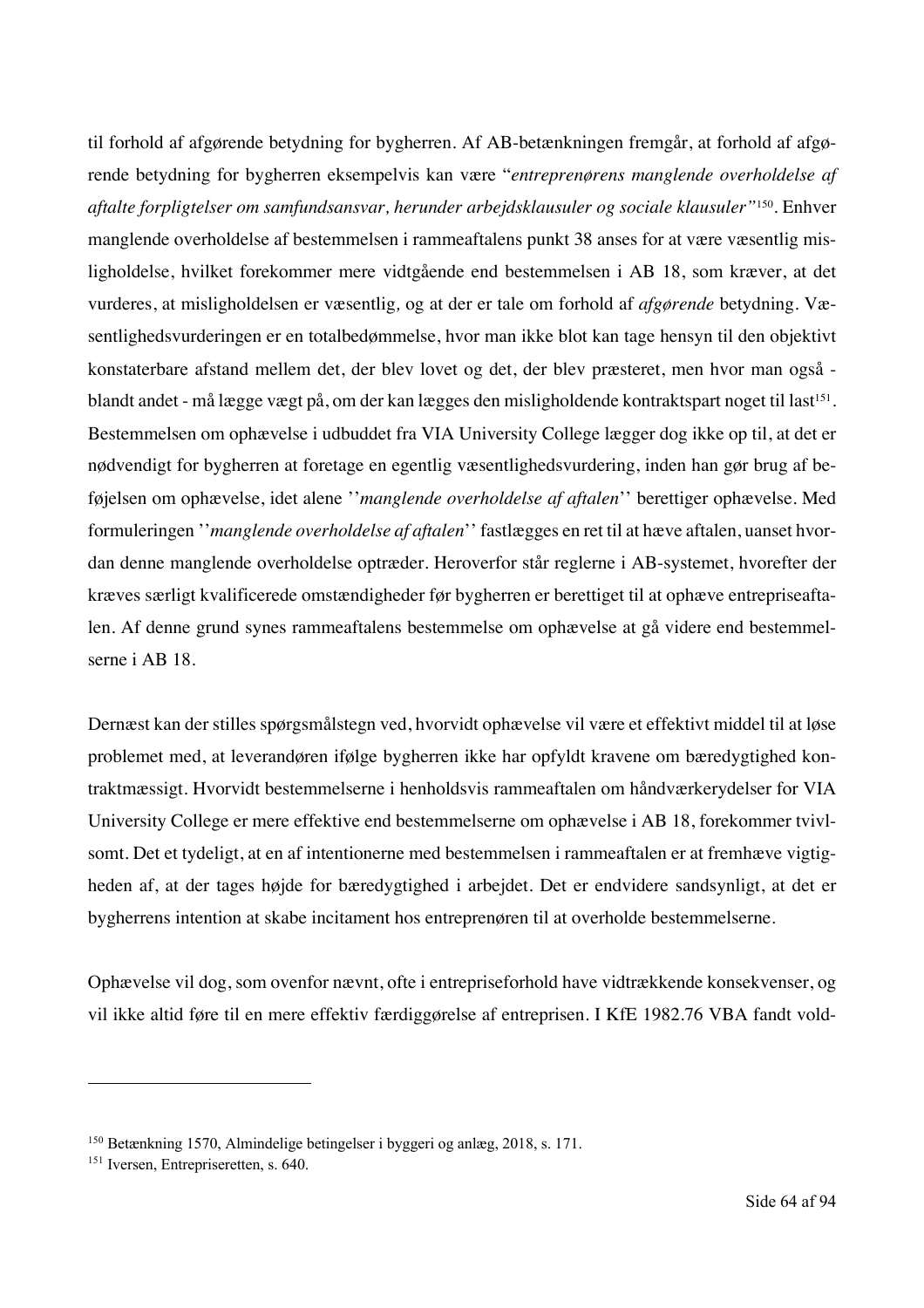giftsretten, at ophævelse ikke kunne antages at føre til en hurtigere, men snarere til en senere færdiggørelse af entreprisen. Sagen angik forsinkelse på grund af blokade, som forårsagede opstartsvanskeligheder og gjorde, at arbejdet lå stille i nogle måneder. Ved vurderingen af, om der foreligger hævebegrundende misligholdelse, er det af betydning, om en ophævelse af kontrakten vil være særlig indgribende for entreprenøren, og om bygherrens behov for at kunne reagere over for den misligholdende entreprenør er tilgodeset i tilstrækkelig grad ved andre misligholdelsesbeføjelser<sup>152</sup>. Dette synspunkt blev der lagt vægt på i den omtalte dom KfE 1982.76 VBA. Voldgiftsretten fandt, at ophævelsen havde været et unødigt vidtgående skridt, da entreprenøren befandt sig i en meget vanskelig situation, og da det måtte være forudsigeligt, at afbrydelse af entreprisen kunne medføre et betydeligt tab for entreprenøren. På denne baggrund var ophævelsen uberettiget. Dommen illustrerer, at ophævelse i entrepriseforhold sjældent vil være det mest effektive middel i forhold til opfyldelsen af arbejdet, og at det ofte vil have betydelige konsekvenser for entreprenøren. Derudover skal bygherren i tilfælde af ophævelse antage en ny entreprenør til at færdiggøre arbejdet, hvilket også kan være meget ressourcekrævende. Derfor kan ophævelse næppe siges altid at være det mest effektive middel i entrepriseforhold, hverken økonomisk eller tidsmæssigt, hvilket heller ikke var tilfældet i KfE 1982.76 VBA.

Det er derfor tvivlsomt, om bygherrens ophævelse på baggrund af, at entreprenøren ikke har opfyldt bestemmelsen i rammeaftalen fra VIA University College, vil medføre et ''bedre'' resultat end ved eksempelvis at gøre brug af en beføjelse om afhjælpning. Det kan af denne årsag diskuteres, om en beføjelse om ophævelse kan anses som et effektivt middel til at imødekomme en ikke-kontraktmæssig opfyldelse af bæredygtighedsklausulen i rammeaftalen, men den nærliggende konklusion er overvejende benægtende.

### **4.2.4 Bod**

Bygherren kan desuden anvende bod som misligholdelsesbeføjelse. Dette kan gøres i tilfælde, hvor det vil være svært for bygherre at præstere tilstrækkeligt bevis for omfanget af sit tab som følge af misligholdelse, hvor tabet er vanskeligt at opgøre, eller hvor det muligvis ikke kan lade sig gøre at

<sup>152</sup> Iversen, Entrepriseretten, s. 730.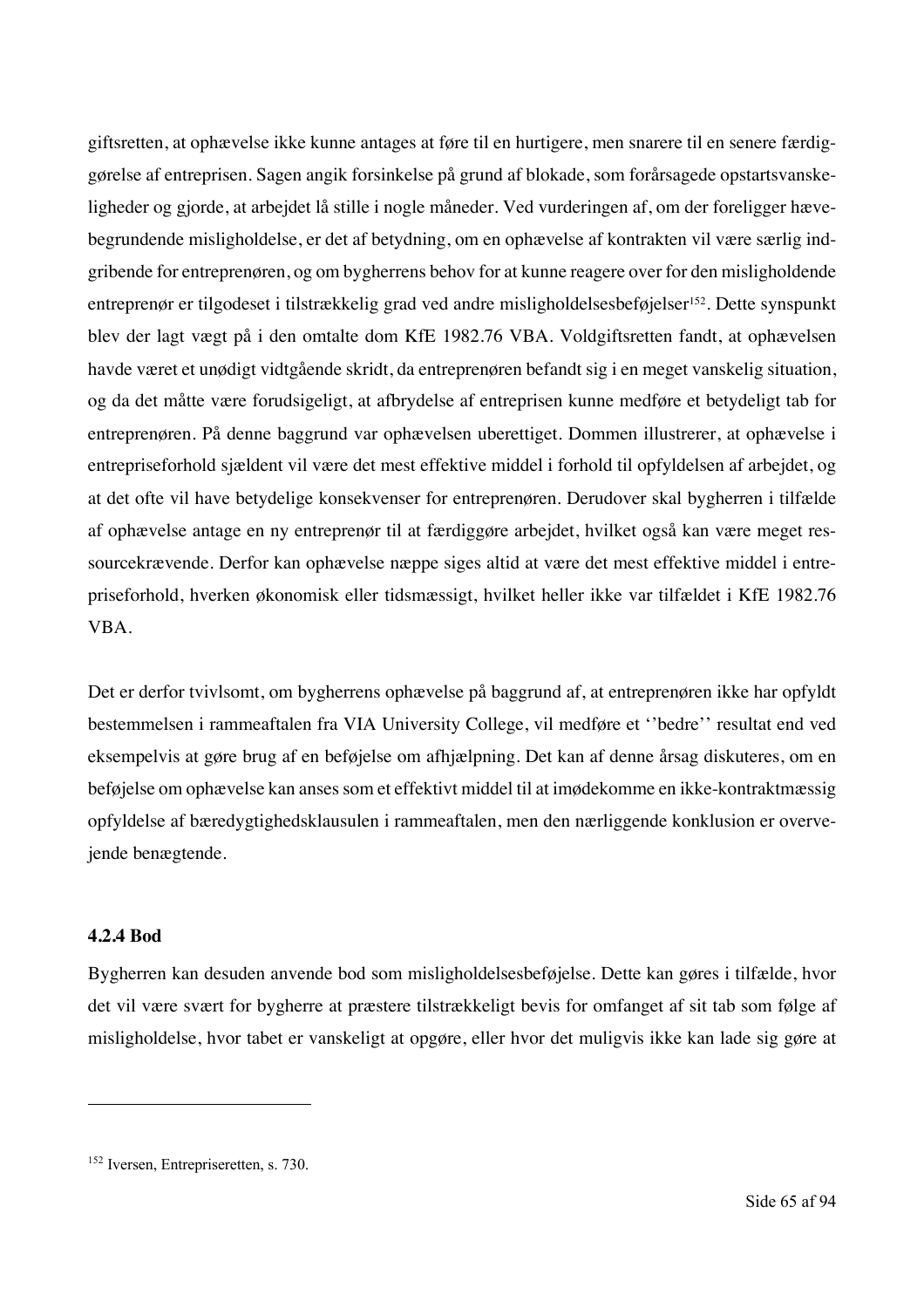kræve tabet erstattet i sin helhed efter de almindelige erstatningsretlige regler<sup>153</sup>. Bestemmelser om bod kan indsættes i en kontrakt som en sanktionsbestemmelse og ved at gøre dette, sikrer bygherren, at han kan modtage økonomisk kompensation som følge af kontraktsbrud. En aftale om bod forstås i almindelighed således, at bygherre kun kan kræve boden betalt i tilfælde af en misligholdelse, der er ansvarspådragende for debitor<sup>154</sup>. Bod er en standardiseret erstatningsbeføjelse, og det følger af AB 18 § 40, stk. 6, at hvis der ikke er fastsat bod eller andre særlige sanktionsbestemmelser, opgøres bygherres krav efter dansk rets almindelige regler, herunder reglerne om erstatning. En bestemmelse om bod er altså en beføjelse for bygherre, der adskiller sig fra de øvrige beføjelser i den deklaratoriske ordning og standardbeføjelserne i AB-systemet såsom afhjælpning og ophævelse.

Det forudsættes som nævnt, at der skal være tale om ansvarspådragende misligholdelse fra debitor – entreprenøren - før, at bygherren kan kræve bod. Dette gælder også for dagbod for forsinkelse. Derudover er det en betingelse, at det er aftalt mellem parterne, at bod kan bruges som beføjelse i forholdet mellem bygherren og entreprenøren. I denne aftale skal det tydeligt fremgå, hvilken størrelse bodssatsen har og de nærmere omstændigheder for dagbodssatsens størrelse<sup>155</sup>. Denne betingelse fremgår i TBB 2006.611. I denne sag kunne en bygherre ikke kræve dagbøder, idet det ikke var godtgjort, at der var vedtaget en størrelse for dagbøderne, og derfor havde bygherren ikke hjemmel til at beregne dagbøderne. Voldgiftsretten udtalte i denne forbindelse, at ''*vedtagelser om dagbod ... må have et sikkert aftalemæssigt grundlag for at kunne håndhæves*''.

For at bygherren kan bevare retten til at kræve dagbod, er det i litteraturen antaget, at princippet i købelovens § 27 ligeledes gælder for entrepriseforhold<sup>156</sup>. Dette indebærer, at bygherren uden ugrundet ophold skal meddele entreprenøren, at han vil påberåbe sig forsinkelsen. Der stilles krav om, at bygherrens reklamation skal være klar, præcis og utvetydig, og at bygherren må gøre gældende, at forsinkelsen skyldes et ansvarspådragende forhold fra entreprenørens side<sup>157</sup>. Hvis bygherren ikke reklamerer på tilstrækkelig vis, fortaber han som udgangspunkt retten til at kræve dagbod<sup>158</sup>. Kravene

<sup>153</sup> Gomard, Obligationsret 2. del, s. 317.

<sup>154</sup> Gomard, Obligationsret 2. del, s. 317.

<sup>&</sup>lt;sup>155</sup> Iversen, Entrepriseretten, s. 495.

<sup>156</sup> Iversen, Entrepriseretten, ss. 514-515.

<sup>&</sup>lt;sup>157</sup> Iversen, Entrepriseretten, s. 514-515.

<sup>&</sup>lt;sup>158</sup>Iversen, Entrepriseretten, s. 516.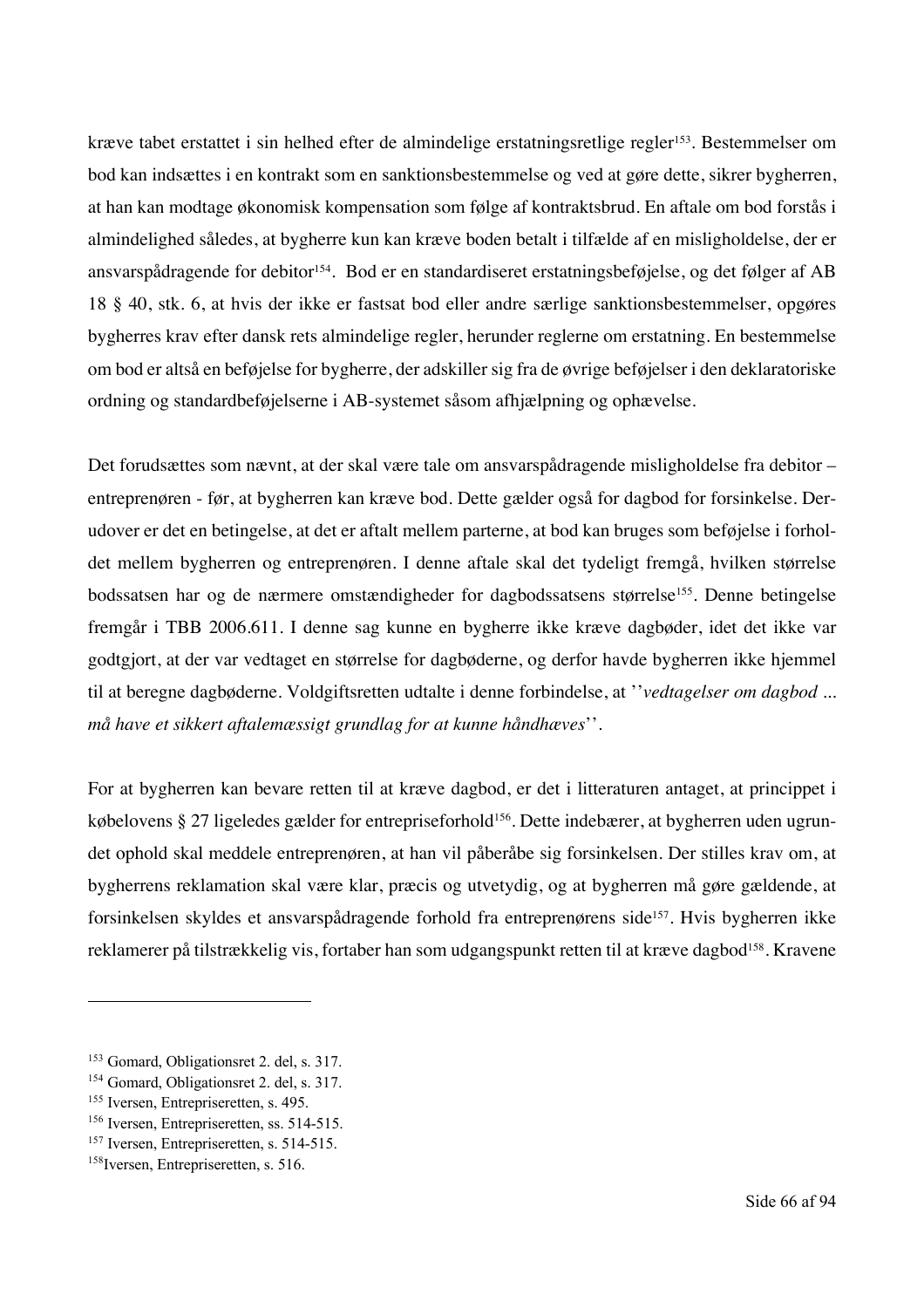til bygherres reklamation fremgår blandt andet i afgørelsen i TBB 2005.365, hvor voldgiftsretten udtalte, at ''*for at kunne få medhold i et kontraktligt begrundet krav om betaling af dagbøder, er det et ubetinget vilkår, at den part, som påstår en anden part i en byggesag tilpligtet at betale dagbøder, på et tidspunkt fremkommer med en utvetydig tilkendegivelse om, at der fra et nærmere specifikt angivet tidspunkt vil blive krævet betaling af dagbøder...*''.

Foruden betingelserne om, at dagbod skal være aftalt mellem parterne, og at bygherren skal reklamere på tilstrækkelig vis, er det derudover en betingelse for at kræve dagbod for entreprenørens ansvarspådragende forsinkelse, at bygherren har foretaget en løbende notering af tidsfristoverskridelserne. Denne betingelse kommer til udtryk i kendelsen KfE 1996.47 VBA, hvori voldgiftsretten opstillede nogle generelle synspunkter vedrørende en bygherres mulighed for at kræve dagbøder. Voldgiftsretten udtalte, det *ikke* er muligt at kræve dagbod for overskridelse af mellemfrister, medmindre bygherren godtgør, at '*'de dagbodsudløsende mellemterminer er fastsat for at sikre overholdelsen af sådanne for byggeriet afgørende terminer, at der i så fald løbende er foretaget nøjagtige noteringer af overskridelser af fristerne med fradrag af eventuelle tidsfristforlængelser''.* Bygherren skal derudover godtgøre, at kontraktgrundlaget indeholder klar og utvetydig hjemmel for opkrævning af dagbøder.

I entrepriseforhold er det ikke unormalt, at der kræves bod for entreprenørens misligholdelse i form af forsinkelse. Det ses imidlertid også, at bestemmelser om bod knyttes op på de kontraktuelle krav om bæredygtighed, og at bygherren derfor er berettiget til at kræve bod som følge af mangler ved arbejdet. Dette ses blandt andet i et uddrag af en fagentreprisekontrakt mellem en totalentreprenør (5E Byg A/S) og en underentreprenør (Arkil A/S) om udførelse af en fagentreprise på projektet ''Trælastholmen Nordhavn''. I denne kontrakt er der indsat følgende bestemmelse:

''*I henhold til lokalplan nr. 499 miljøcertificeres området og bygninger i Trælastholmen efter DGBNB-ordningen. Entreprenøren er forpligtet til at tilrettelægge og gennemføre byggeriet, således at den færdige bygning kan certificeres til DGNB Platin. Såfremt bygningen mod forventning kan certificeres til DGNB Guld i stedet for DGNB Platin, og såfremt dette helt eller delvist kan henføres til Entreprenørens forhold, er Entreprenøren forpligtet til at betale en kompensation på kr. 1.000.000,00 eksklusiv moms til Bygherren*''.

Til trods for, at bestemmelsen stammer fra et uddrag af en kontrakt mellem 5E Byg A/S og Arkil A/S, må bestemmelsen forstås sådan, at ''Entreprenøren'' er 5E Byg A/S, mens ''Bygherren'' er AP ejendomme A/S, som er bygherren for hele projektet. Grunden til, at bestemmelsen kan læses således, er,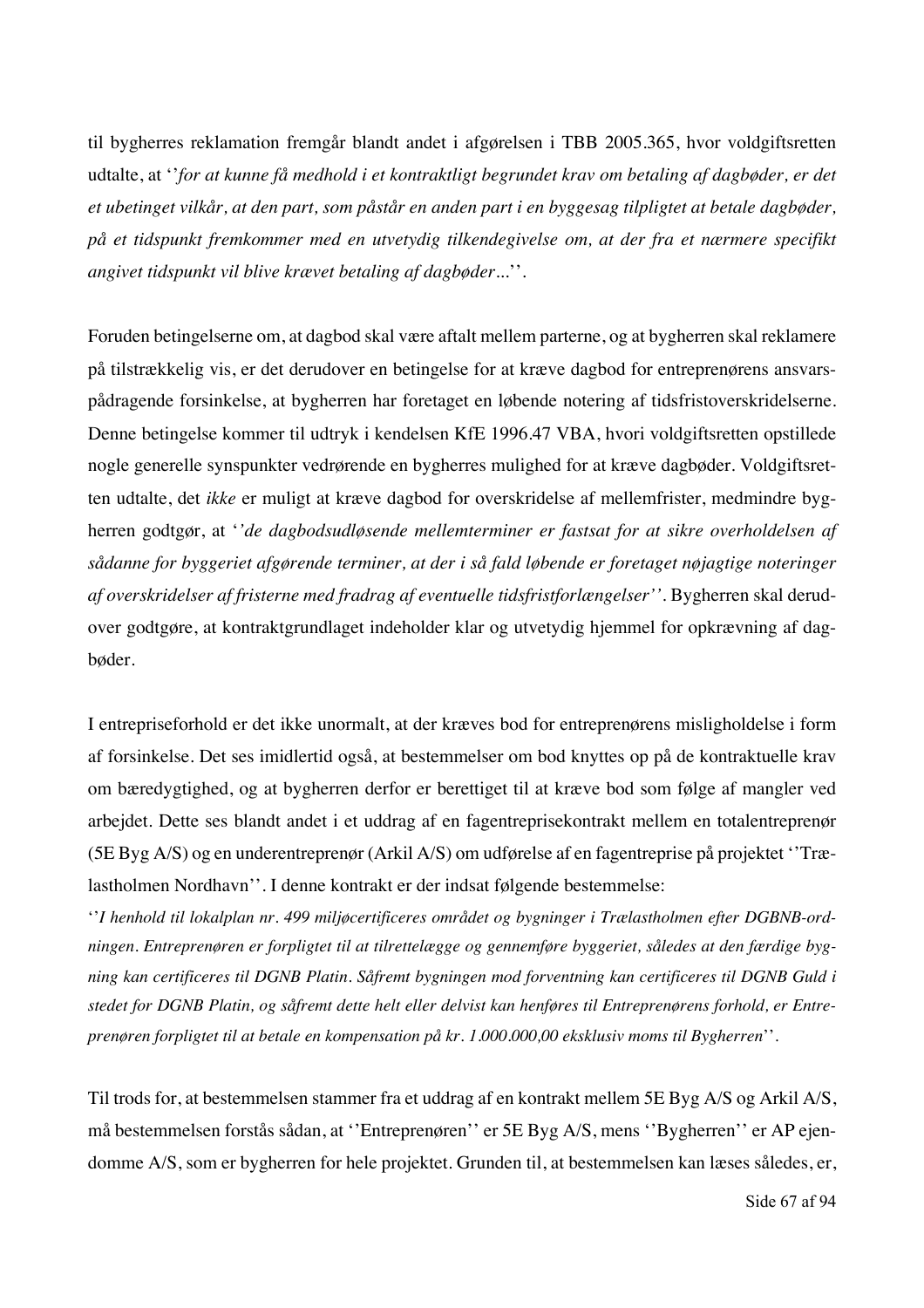at det vil være totalentreprenøren og ikke underentreprenøren, der skal stå for at DGNB-certificere hele byggeriet. Arkil skal som underentreprenør levere en fagentreprise bestående i jord- og spunsarbejder, pælefundering og grundvandssænkning og vil således kun være ansvarlig for denne del. Det kan dermed lægges til grund, at det ikke er Arkil, der er ansvarlig for at DGNB-certificere hele byggeriet.

Til trods for, at der i TBB 2006.611, KfE 1996.54 VBA og TBB 2005.365 var tale om bod for ansvarspådragende forsinkelse, må kravet til, at bodens størrelse skal være tydeligt aftalt mellem parterne, kravet til påvisning af misligholdelse samt kravet til bygherrens reklamation alligevel siges at være gældende, hvis der skal kræves bod for mangelfuldt arbejde. Man kan argumentere for, at principperne i betingelserne ikke gør sig mindre gældende, blot fordi boden kræves på baggrund af en mangel i stedet for forsinkelse af arbejdet. Det fremgår af betænkningen til Almindelige Betingelser for byggeri og anlæg159, at ''a*ftalen skal desuden klart angive dagboden, herunder hvordan den beregnes*''. Betingelsen om, at det skal oplyses, hvordan boden beregnes, må siges at varetage entreprenørens interesser, idet entreprenøren skal kunne danne sig en ide om, hvor stor en bod han eventuelt bliver mødt med i tilfælde af kontraktsbrud. Dette hensyn forekommer ikke mindre væsentligt i tilfælde, hvor boden skyldes en mangel frem for forsinkelse. For så vidt angår betingelsen om bygherrens reklamation fremgår det af betænkningen, at formålet med kravene hertil, er, ''*at det står entreprenøren klart, at der vil påløbe dagbod, så entreprenøren kan overveje mulighederne for at forcere for at undgå det''*160. Hensynet bag denne betingelse er altså, at entreprenøren skal have mulighed for at undgå boden, hvis det kan lade sig gøre for ham. Dette hensyn må siges at være gældende, uanset at boden kræves som følge af en mangel. Entreprenøren skal i så fald have mulighed for at imødekomme manglen og på den måde undgå at blive pålagt bod. Ud fra disse overvejelser vil det formentlig kunne lægges til grund, at betingelserne for at gøre dagbod gældende på baggrund af forsinkelse også finder anvendelse, når en bygherre skal kræve bod på baggrund af mangler ved arbejdet.

Dette indebærer, at der i bodsbestemmelserne, som gøres gældende som følge af mangelfuld opfyldelse af bæredygtighedskravene, skal opstilles nogle tydelige punkter for, *hvornår* boden falder (det

<sup>159</sup> Betænkning 1570, Almindelige betingelser til byggeri og anlæg, 2018, s. 154. <sup>160</sup> Ibid.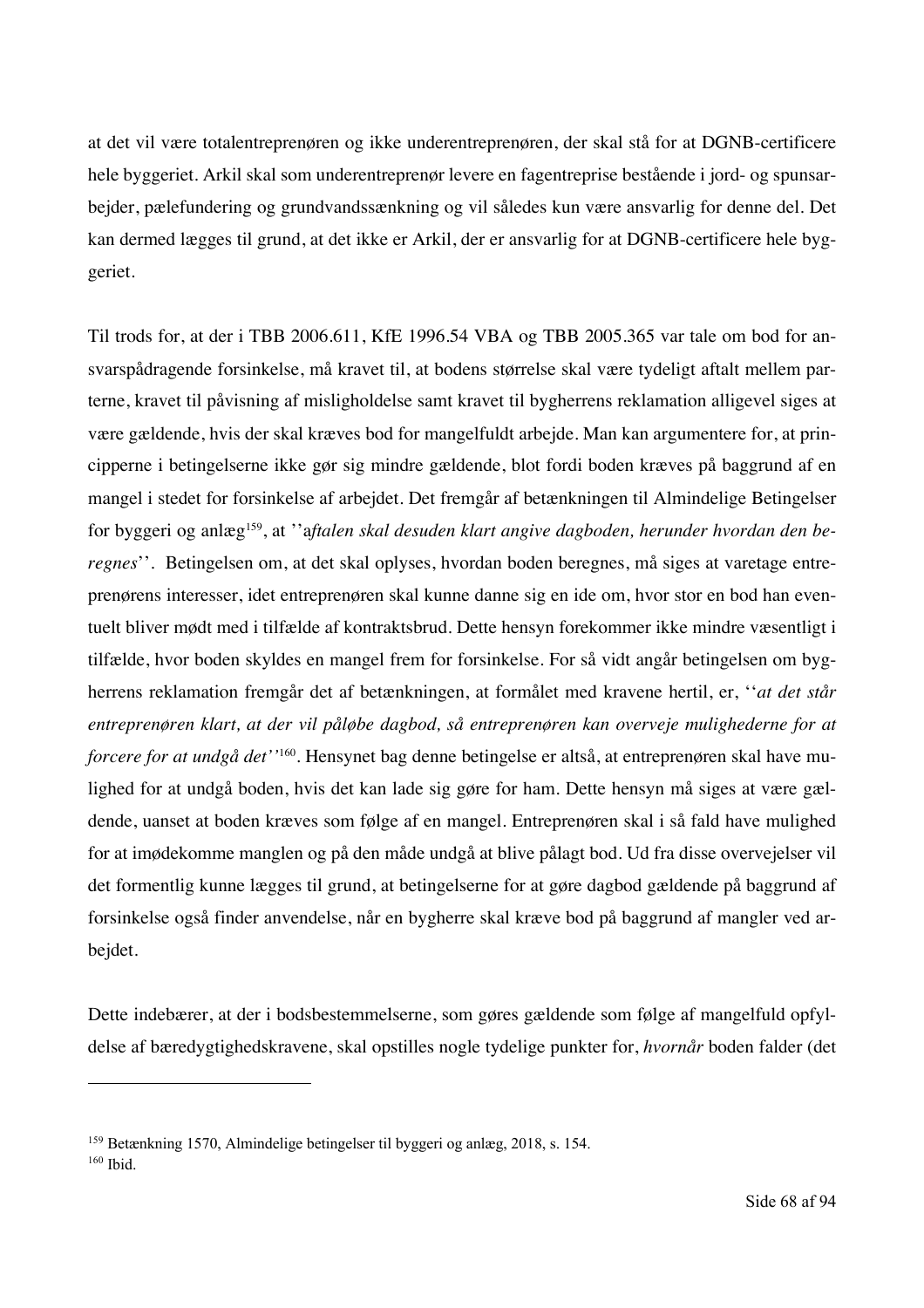tidsmæssige aspekt), og *hvorfor* det sker (hvornår er der tale om misligholdelse), for at bod kan siges at være effektiv som misligholdelsesbeføjelse.

Det fremgår imidlertid ikke tydeligt af bodsbestemmelsen i kontrakten mellem 5E Byg A/S (totalentreprenør) og Arkil A/S (underentreprenør), *hvornår* entreprenøren (5E Byg A/S) kan ifalde bod over for bygherren (AP Ejendomme A/S). Bestemmelsen fastslår, at hvis byggeriet alene kan certificeres til DGNB Guld i stedet for DGNB Platin – og hvis dette helt eller delvist skyldes entreprenørens forhold – er entreprenøren forpligtet til at betale 1.000.000 kroner i bod. En eventuel misligholdelse vil bestå i, at byggeriet kun kan certificeres til en lavere standard, end hvad der er aftalt. Formuleringen rejser imidlertid spørgsmål om, *hvornår* denne vurdering skal træffes. Det kan være, at vurderingen om misligholdelsen først træffes efter, at byggeriet er færdigt udført. Det kan imidlertid ikke udelukkes, at det i løbet af processen kan ses, at certificeringen til DGNB Platin ikke kan opnås. Denne situation kunne eksempelvis foreligge, hvis projektmaterialet ikke bliver præcertificeret, hvorfor bygherren allerede på dette tidspunkt ville kunne gøre brug af beføjelsen om bod.

Fordi det ikke er tydeligt af klausulen, *hvornår* i processen bygherren kan pålægge entreprenøren at betale bod, kan der rejses tvivl om beføjelsens effektivitet i forhold til at imødekomme de problemer, der kan opstå ved, at arbejdet ikke er kontraktsmæssigt. Det kan udgøre en udfordring i forhold effektiviteten af misligholdelsesbeføjelsen, at det ikke er tydeligt, hvornår i processen entreprenøren kan ifalde bod. Bestemmelsen i kontrakten mellem 5E Byg A/S og Arkil A/S stemmer således ikke overens med voldgiftsrettens udtalelser i TBB 2005.365 om, ''*at der fra et nærmere specifikt angivet tidspunkt vil blive krævet betaling...''.* På baggrund af praksis, ville dette formentlig indebære, at voldgiftsretten ikke vil være tilbøjelig til at anerkende bygherrens krav om bod. Dermed kan det være svært for bygherren at komme igennem med en misligholdelsesbeføjelse om betaling af bod, og beføjelsens effektivitet og reelle virkning vil derfor blive begrænset.

Et andet problem i forhold til beføjelsens effektivitet er, at boden i forholdet mellem 5E Byg A/S og AP Ejendomme A/S har karakter af at være engangsydelse, og boden kan altså ses som en standardiseret erstatning for mangelfuld opfyldelse. Dette kan forstås sådan, at den standardiserede erstatning træder i stedet for opfyldelse af selve ydelsen. Der er ikke i bæredygtighedsklausulen indsat en forpligtelse om afhjælpning. I denne forbindelse er det værd at bemærke, at bæredygtighedsklausulen regulerer aftaleforholdet mellem bygherren (AP Ejendomme A/S) og totalentreprenøren (5E Byg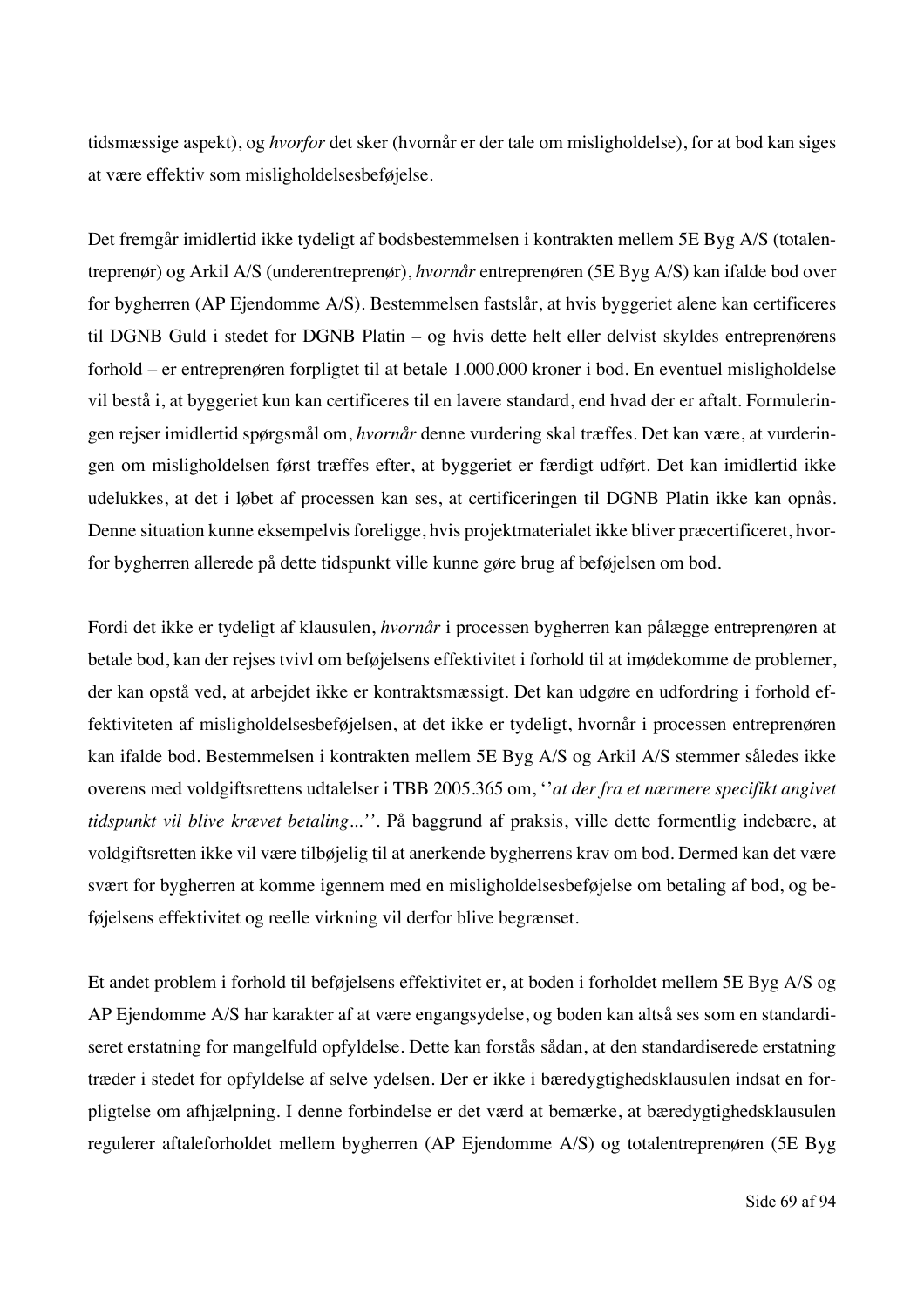A/S), selvom klausulen er indsat i kontrakten mellem totalentreprenøren og underentreprenøren (Arkil A/S). Det kan derfor ikke vides, om der i aftaleforholdet mellem bygherren og totalentreprenøren er indsat en yderligere misligholdelsesbeføjelse om afhjælpning. Hvis det lægges til grund, at der ikke er indsat en bestemmelse om afhjælpning i tillæg til bestemmelsen om bod, kan man stille spørgsmålstegn ved misligholdelsesbeføjelsens effektivitet. Godt nok bliver bygherren økonomisk kompenseret for entreprenørens mangelfulde arbejde, men dette ændrer ikke ved, at byggeriet stadig kun kan certificeres til DGNB Guld i stedet for DGNB Platin. Hvis bygherren er opsat på, at det endelige byggeri skal kunne certificeres til DGNB Platin, vil han efterfølgende være nødt til, enten at få et krav igennem om, at den oprindelige entreprenør skal udbedre manglen, eller han skal antage en ny entreprenør til at gøre dette. Uanset hvilken løsning der vælges, vil dette være omkostningstungt for bygherren, fordi det både kræver tidsmæssige og økonomiske ressourcer. Dette taler for, at misligholdelsesbeføjelsen om bod ikke kan siges at være mere effektiv i forhold til at opnå et endeligt, kontraktmæssigt byggeri, som kan certificeres til DGNB Platin.

Kriteriet om, at det skal være tydeligt, *hvorfor* der pålægges en entreprenør bod, kan siges at blive udfordret i en entrepriseaftale, som er vedlagt i et udbud fra Københavns Kommune<sup>161</sup>. I entrepriseaftalen fremgår det i relation til overholdelse af standardbilaget, at:

*''Entreprenøren skal overholde Københavns Kommunes klausul om leverandørens samfundsansvar (CSR) (bilag B).*

*Hvis Entreprenøren ikke overholder klausulens afsnit 3, ifalder Entreprenøren en bod på 10.000 kr. per påbegyndt arbejdsdag, indtil overtrædelsen er bragt til ophør.''*

Bilaget, som bestemmelsen referer til, er behandlet ovenfor under punkt 3.3.1. Det fremgår heraf, at det ikke er tydeligt, hvilke målbare kriterier, der opstilles i bilaget. Problemet med dette er, at det i så fald kan være svært at for entreprenøren at forudse, *hvorfor* han bliver pålagt at betale bod for mangelfuldt arbejde, da det ikke tydeligt, hvornår der foreligger en mangel ved arbejdet. På samme måde som ved bodsbestemmelsen mellem AP Ejendomme A/S og 5E Byg A/S, kan der med denne klausul foreligge en udfordring i relation til bygherres mulighed for at få kravet om bod anerkendt ved voldgiftsretten. Voldgiftsrettens udtalelser i KfE 1996.47 VBA kan bruges som eksempel på, at det skal være tydeligt, hvornår der foreligger misligholdelse, for at bygherren kan komme igennem med et

<sup>161</sup> Jf. Udbudsbekendtgørelse nr. 2021/S 028-068130.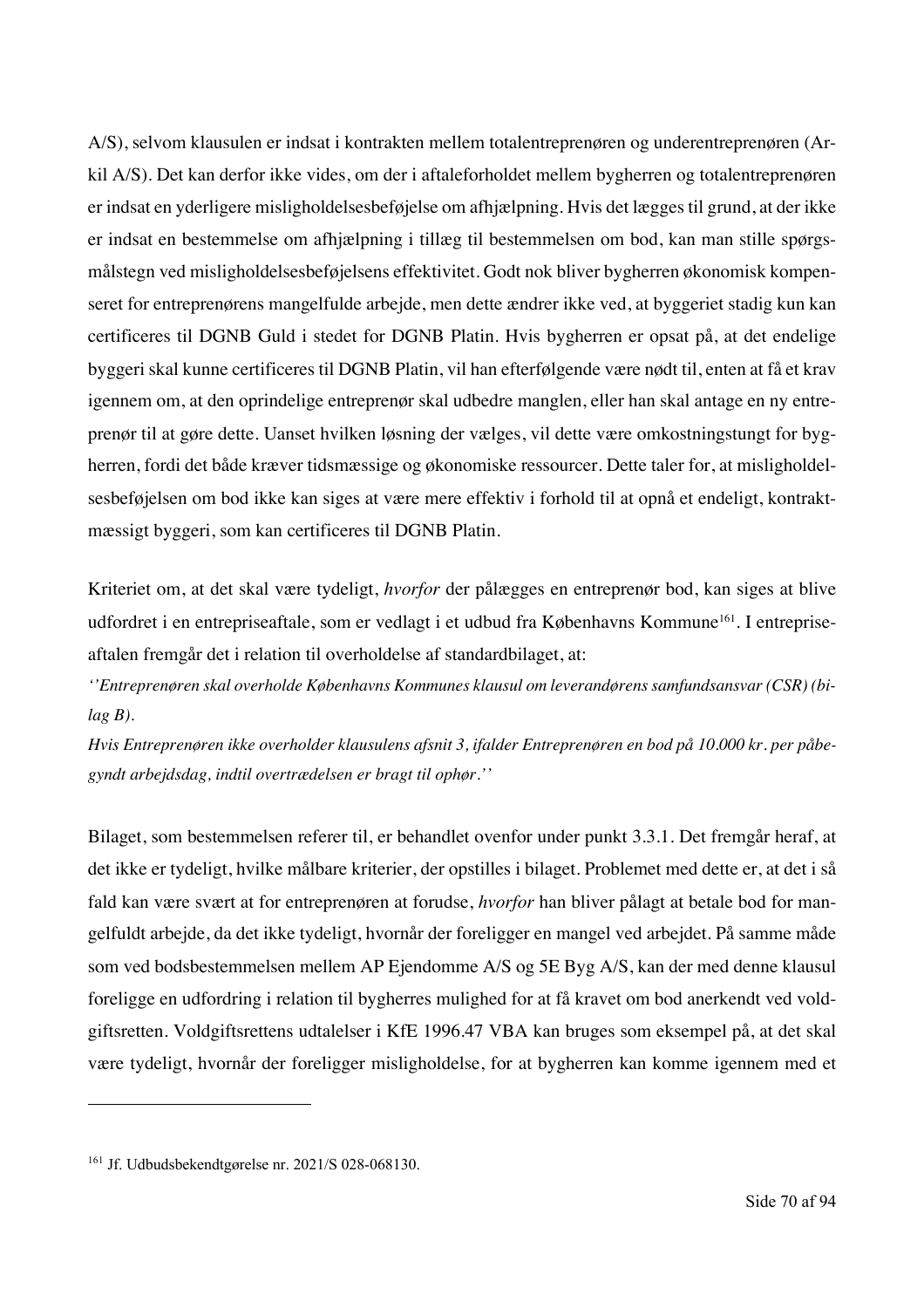krav om betaling af bod. Som ovenfor citeret, udtalte voldgiftsretten, at der *''løbende skal være foretaget nøjagtige noteringer af overskridelserne af fristerne''*. Denne sætning er udtryk for, at det skal være klart hvornår, der foreligger misligholdelse fra entreprenørens side. Dette må ligeledes være gældende for bæredygtighedsklausulerne og dermed for, om bygherren kan kræve bod af entreprenøren. Det fremgår ikke tydeligt med klausulen fra Københavns Kommune, hvorfor bygherren kan kræve bod, og derfor vil det formentlig være svært for bygherren at få voldgiftsretten til at anerkende et krav om bod for mangelfuld opfyldelse af bæredygtighedsbestemmelserne i kontraktbilaget, hvilket taler imod beføjelsens effektivitet.

# **4.3 Håndhævelse**

# **4.3.1 Fuldbyrdelse af bæredygtighedsklausuler**

Opstår der konflikt om, hvorvidt der foreligger mangler ved entreprenørens ydelse, kan bygherren få afgjort dette spørgsmål ved de civile domstole. Finder de civile domstole, at der foreligger en mangel, kan bygherren vælge at kræve afhjælpning af manglen. Entreprenøren kan dermed ved dom tilpligtes at opfylde sine forpligtelser i kontrakten in natura. Hvis entreprenøren ikke efterkommer dommen om naturalopfyldelse, vil bygherren være berettiget til – med fogedrettens godkendelse – at lade arbejdet udføre af en anden efter reglerne i retsplejelovens kapitel 48.

Kapitel 48 i retsplejeloven omfatter de situationer, hvor en kreditor, hvis krav ikke drejer sig om penge men i stedet er en fordringsret eller en tinglig ret, har brug for fogedrettens assistance for at få gennemtvunget sin ret in natura162. Udgangspunktet i dansk ret er, at en kreditor under det civile søgsmål vil kunne vælge mellem at kræve dom til naturalopfyldelse eller dom for sit erstatningskrav som følge af manglende naturalopfyldelse.

Der er intet til hinder for, at der kan afsiges dom til naturalopfyldelse i sager om værksleje- og entrepriseforhold163. I tilfælde, hvor den domfældte efter, at der er afsagt dom til naturalopfyldelse, ikke

<sup>162</sup> Gomard, Fogedret, s. 251.

<sup>163</sup> Gomard, Fogedret, s. 259.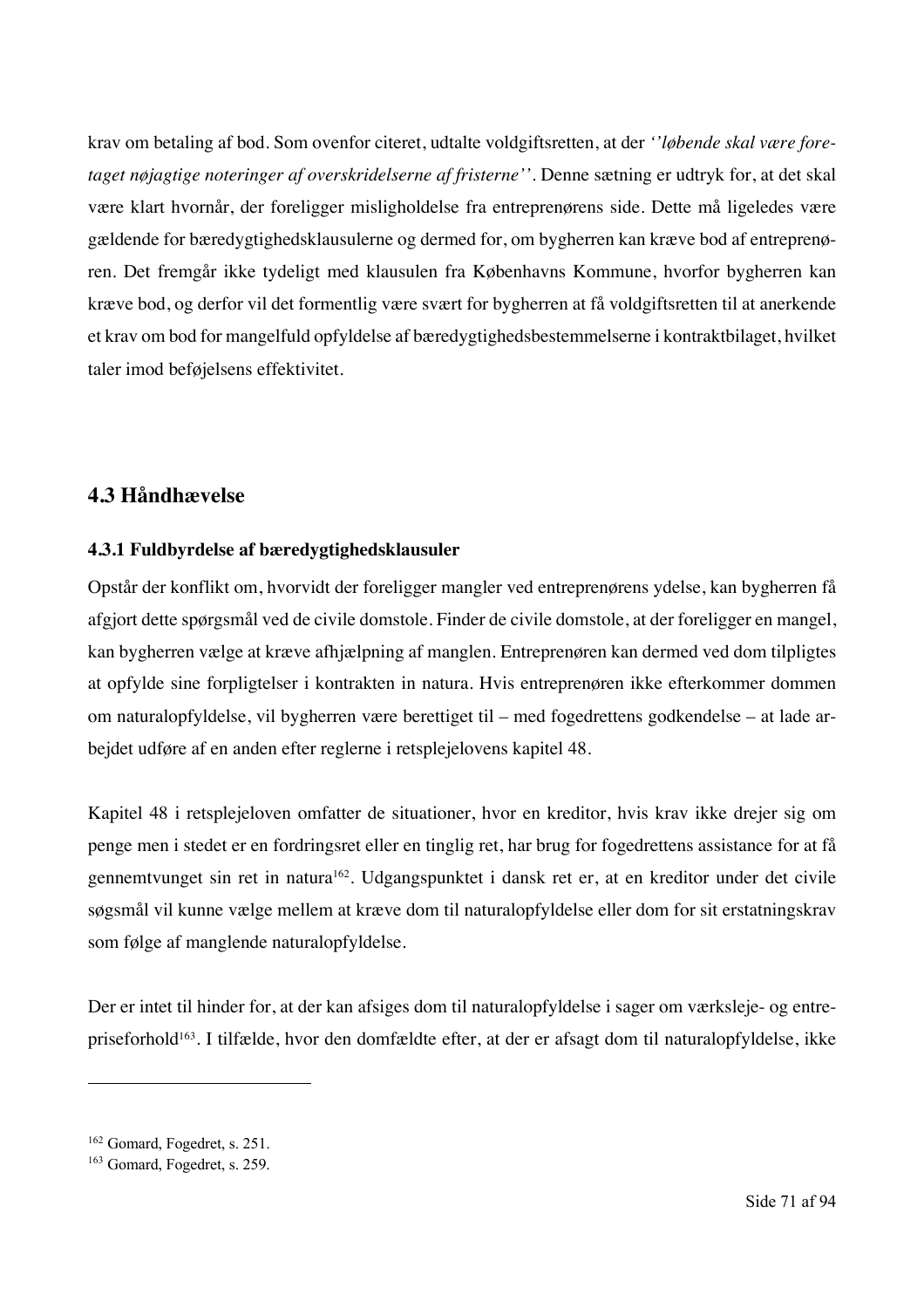opfylder dommen frivilligt, og dommen skal tvangsfuldbyrdes, opstår spørgsmålet imidlertid, hvordan dette kan ske i praksis. En dom om præstation af en ydelse, som har karakter af et arbejde eller et arbejdsresultat, kan i stedet i medfør af RPL § 529, stk. 1 fuldbyrdes ved, at fogedretten tillader, at domhaveren – rekvirenten – lader andre udføre arbejdet og derefter får foretaget udlæg på sædvanlig måde hos rekvisitus for sine – af fogedretten godkendte – udgifter<sup>164</sup>. Fogedretten kan på denne måde kapitalisere rekvirentens interesse i at få dommen efterlevet. Det er fogedretten, som skal fastsætte størrelsen af pengebeløbet<sup>165</sup>.

I U 2002.199 V blev det fastslået, at fogedretten har kompetence til at fastsætte ''*det beløb, som udlæg kan foretages for*'' i medfør af bestemmelsen i RPL § 529, stk. 1. Vestre Landsret udtalte dog i denne sag, at der i medfør af RPL § 529, stk. 1 alene skal tages hensyn til udgifter, som har været ''*nødvendige eller i hvert fald rimelige''*. Der kan opstå udfordringer med dette i relation til bæredygtighedsklausulerne, da en del af klausulerne er formuleret på en vag og til dels ubestemt måde. Dette kan udgøre en udfordring i forhold til fogedrettens kapitalisering af bygherrens interesse i aftalens opfyldelse in natura. Det kan være en udfordring at kapitalisere et krav, hvori forpligtelsernes omfang er angivet mindre præcist. Det kan eksempelvis være tilfældet, at kontrakten – ud fra bygherrens synspunkt - skal opfyldes ved brug af nogle materialer, som er meget miljø- og vedligeholdelsesvenlige, og som muligvis ville være dyrere for entreprenøren at inddrage i byggeriet end ''sædvanlige'' materialer, som på normal vis ville blive brugt til en lignende type opgave. Hvis det ikke er specificeret i kontrakten, hvilke bæredygtige materialer, som skal indgå som en del af forpligtelsen i bæredygtighedsklausulen, kan det være en udfordring at omsætte forpligtelsen til et pengekrav, som størrelsesmæssigt svarer til det, som bygherren havde forventet. Det kan derfor være en udfordring at afgøre, hvilke udgifter, der er ''nødvendige'' og ''rimelige'', og dermed hvilke udgifter, som skal danne grundlag for udlægget, på baggrund af nogle vage forpligtelser i bæredygtighedsklausulerne.

Gennemtvingelse af bygherrens krav om naturalopfyldelse ved brug af de civilretlige regler kan på denne måde udgøre et håndhævelsesproblem for bygherren, da bæredygtighedsklausulerne i mange tilfælde ikke opstiller nogle konkrete og specifikke forpligtelser, som kan kapitaliseres. Kapitalisering af kravet bliver således et fuldbyrdelsesproblem, når kapitaliseringen skal foretages af fogedretten.

<sup>164</sup> Gomard, Fogedret, s. 259.

<sup>165</sup> Gomard, Fogedret, s. 263.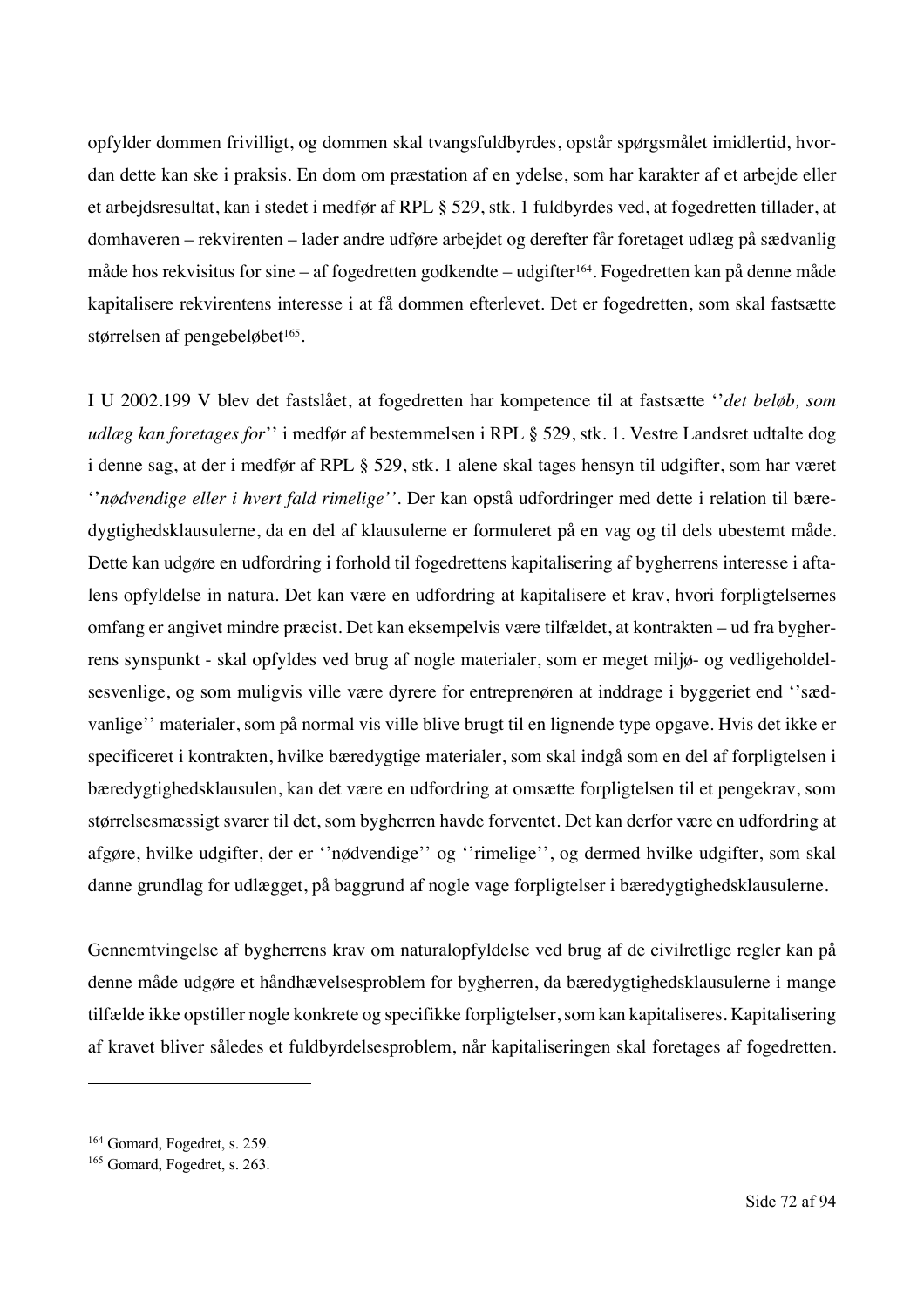Hvis den civile domstol kapitaliserer bygherrens krav som led i den almindelige mangelsbedømmelse, vil der imidlertid ikke foreligge problemet med værdiansættelse af kravet i fogedretten.

Det kan diskuteres, om fogedretten er det bedste middel til at fastsætte det beløb, der kan foretages udlæg for. Dette skyldes, at der gælder nogle særskilte regler for bevisførelse i fogedretten. Adgangen til at føre bevis i en fogedsag er mere begrænset, end hvis der var tale om et civilt søgsmål. RPL § 597 fastslår, at udgangspunktet for bevisførelse i fogedretten består i dokumentbevis eller partsforklaring, hvorimod der i civilretten gælder flere muligheder for bevisførelse. Hvis bevismidlerne i fogedretten ikke er tilstrækkelige til at finde frem til en korrekt værdiansættelse, kan det overvejes, om denne værdiansættelse i stedet skal foretages ved de civile domstole. Af denne grund kan der argumenteres for, at de civile domstole er bedre egnet til at foretage værdiansættelsen og dermed kapitalisere bygherrens interesse i aftalens opfyldelse in natura.

Det kan overvejes, om dette fuldbyrdelsesproblem vil have en praktisk relevans, da der sjældent opstår et behov for at gennemtvinge naturalopfyldelse i entrepriseforhold. Dette skyldes, at samarbejdsforholdet mellem bygherren og entreprenøren typisk vil have lidt så meget skade, når tvisten ender med en retssag, at bygherren ikke ønsker at den samme entreprenør foretager afhjælpning af manglen166. Når en uoverensstemmelse mellem bygherren og entreprenøren ender i retten, er parterne typisk blevet så uenige, at de ikke ønsker at fortsætte samarbejdsforholdet. Derfor vil bygherren ofte i stedet vælge at antage en ny entreprenør til at udføre resten af arbejdet<sup>167</sup>. Ud fra denne praktiske betragtning kan det derfor tænkes, at fuldbyrdelsesproblematikken som ovenfor beskrevet ikke bliver aktuel, da der sjældent vil opstå et behov for at gennemtvinge og i den forbindelse kapitalisere et krav om naturalopfyldelse. Der er imidlertid eksempler på, at voldgiftsretten pålægger entreprenøren at opfylde in natura, herunder KfE 1995.106 VBA. Det kan derfor ikke altid antages, at bygherren ikke vil have et behov for at gennemtvinge et krav om naturalopfyldelse, hvorfor kapitaliserings- og fuldbyrdelsesproblematikken alligevel kan få praktisk relevans.

<sup>&</sup>lt;sup>166</sup> Buch, Entrepriseretlige mangler, s. 172.

<sup>167</sup> Buch, Entrepriseretlige mangler, s. 172.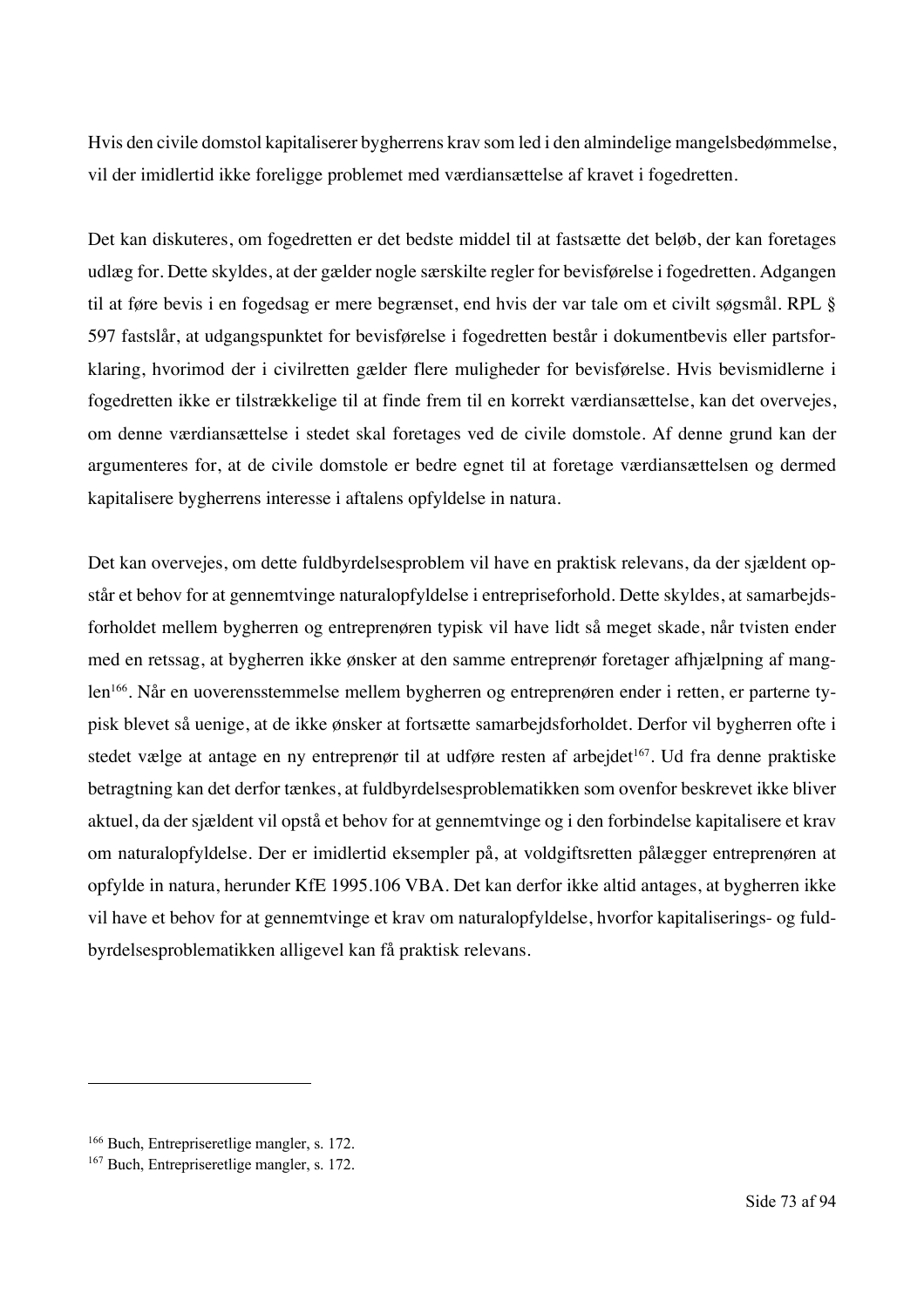# **Kapitel 5: Hvordan kan de kontraktuelle udfordringer, som bæredygtighedsklausuler kan medføre, imødekommes?**

## **5.1 Målbarhed**

Bæredygtighed er som tidligere omtalt et fænomen, der er under udvikling. Bæredygtighed bliver i større grad indarbejdet i byggeprojekter, og det er tydeligt at se, at mange offentlige myndigheder og private virksomheder har et ønske om at bygge mere bæredygtigt. Dette kan ses i udbudsmaterialer og i kontrakter, som stiller krav til certificeringer, bæredygtige materialer mv. Imidlertid kan det være en udfordring at inkorporere bæredygtighed i et projekt, fordi der er tale om et fænomen, der endnu ikke er så langt i udviklingen, at der eksisterer fælles begreber og standarder (til eksempelvis materialer). Dette medfører, at det kan være vanskeligt at formulere krav til bæredygtighed i en kontrakt på en præcis og utvetydig måde, og derfor ses der eksempler på kontraktskrav om bæredygtighed, der fremstår mere eller mindre ukonkrete. Som det er blevet belyst i specialets kapitel 3 og 4, får bæredygtighedsklausuler ofte karakter af at være vage og upræcise, hvilket skal ses i sammenhæng med det netop anførte om, at der mangler erfaring på området.

Klausulernes vage og generelle udformning kan medføre kontraktuelle udfordringer, hvilket blandt andet sker fordi, det ofte ikke tydeliggøres, hvordan effekten af bæredygtighedstiltagene i klausulerne skal *måles.* Hvis det eksempelvis blot er angivet, at der stilles krav om, at der skal bruges et materiale, der er CO2 -venligt, kan formuleringen skabe udfordringer, da det ikke kan måles, hvornår dette krav kan anses som opfyldt. Målbarheden spiller således en væsentlig rolle i forhold til at bevise, hvornår forpligtelsen i klausulen er opfyldt, og dermed for vurderingen af, om der foreligger en mangel ved det udførte arbejde eller ej. Målbarheden har derfor også betydning for, om en bygherre kan komme igennem med et krav om en misligholdelsesbeføjelse over for entreprenøren. Derudover har målbarheden betydning for bygherrens fuldbyrdelse af et krav på naturalopfyldelse ved fogedretten.

I vurderingen af, om en klausul kan siges at være tilstrækkelig målbar, indgår flere elementer. Et grundlæggende element er, at man fysisk skal kunne måle resultatet af bæredygtighedstiltagene i klausulen. Er der eksempelvis et ønske fra bygherren om, at byggeriet maksimalt må udlede en nærmere angivet mængde CO², eller at materialerne i byggeriet skal være CO²-neutrale, må det i klausulen formuleres på en sådan måde, at parterne efterfølgende kan måle, om dette krav er opfyldt. I nogle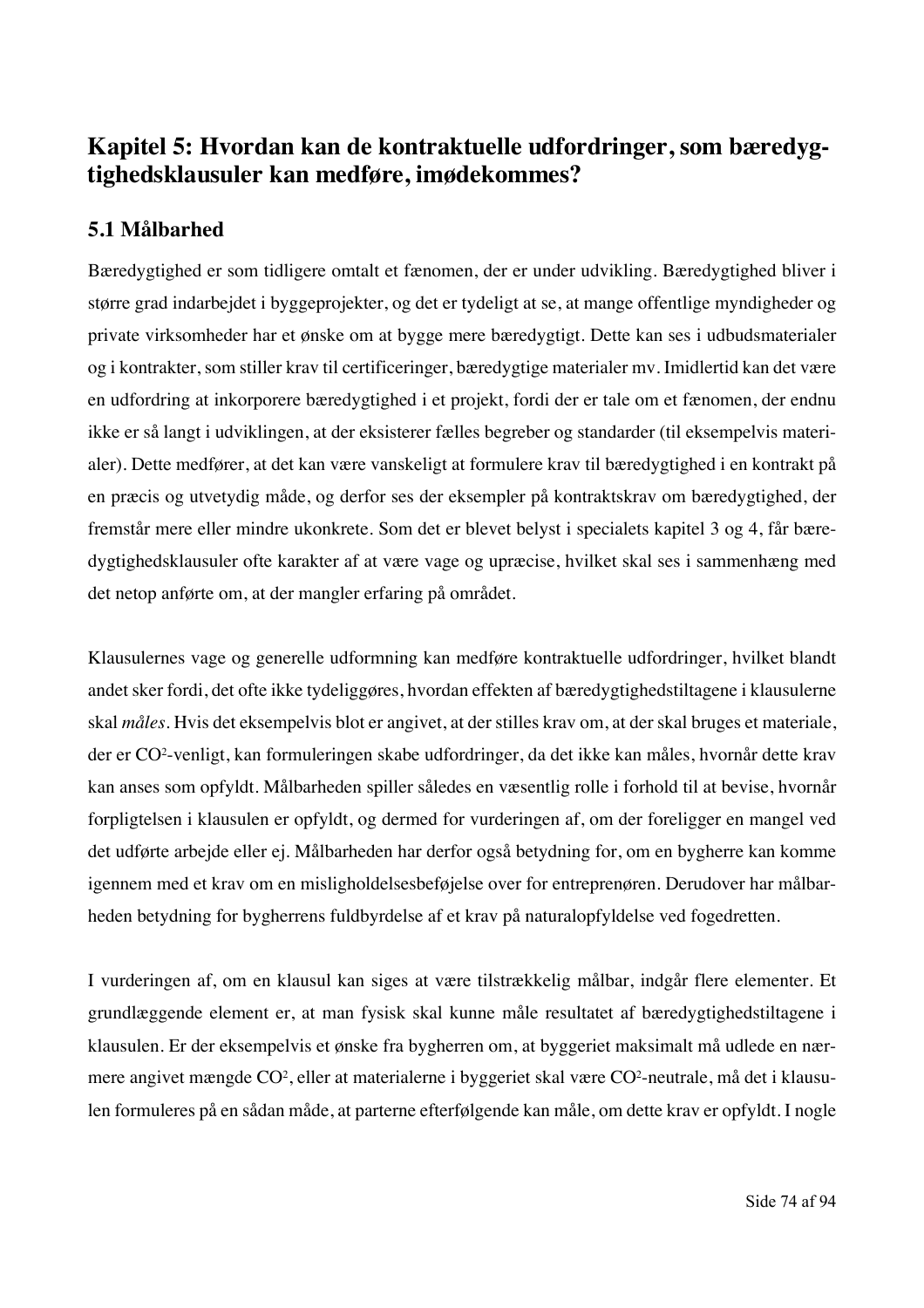af de behandlede bæredygtighedsklausuler er der indsat en formulering om, at der skal anvendes særskilte, certificerede materialer ''såfremt det er muligt''168. Hvis en formulering som denne ikke knyttes op på et målbart kriterie, kan det blive en udfordring at vurdere, om bæredygtighedsklausulen i praksis bliver opfyldt. Heri ligger også det element, at effekten bør kunne *dokumenteres,* da det bliver en del lettere for bygherren at vurdere, om kravet i bæredygtighedsklausulen er opfyldt, hvis effekten af klausulen kan dokumenteres i praksis.

Bygherrens forventninger til, hvad ''bæredygtighed'' indebærer i hvert enkelt entrepriseprojekt, bør også inddrages i entreprisekontrakten. Hvis bygherren skriver i entreprisekontrakten, at der skal være fokus på bæredygtighed, er det vigtigt, at det specificeres, hvad der menes hermed. Entreprenøren vil have lettere ved at opfylde forpligtelserne i klausulerne kontraktmæssigt, hvis han kan tage udgangspunkt i bygherrens forudsætninger for, hvad der ligger i begrebet ''bæredygtighed''. Dette hænger sammen med, at det tydeligt skal fremgå af kontrakten, hvornår der er tale om kontraktmæssig opfyldelse. I praksis vil det naturligvis ikke være let for bygherren på forhånd at imødegå alle udfordringer, som potentielt kunne resultere i en mangel ved arbejdet allerede på tidspunktet for kontraktindgåelse. Ved at inkorporere bygherrens forventninger til bæredygtighed i kontrakten, får entreprenøren et mere solidt grundlag for at vurdere, hvornår arbejdet afviger fra disse forudsætninger. Det bliver på denne måde lettere for entreprenøren og bygherren at måle, hvornår arbejdet kan anses som kontraktmæssig.

I de behandlede klausuler vil vurderingen af, om der foreligger en mangel ofte afhænge af et skøn<sup>169</sup>. En vagt formuleret klausul overlader en skønsbeføjelse til parterne med hensyn til vurderingen af, hvornår der foreligger retmæssig opfyldelse af kontrakten. Dette kan medføre tvister, da parterne kan have forskellige opfattelser af, hvad der er ''retmæssig opfyldelse'' af kontrakten. Hvis det bliver indsat i klausulen, at effekten og resultatet af bæredygtighedsforpligtelsen skal kunne måles i praksis, og hvordan dette skal gøres, vil bygherrens mangelsvurdering kunne knyttes op på nogle målbare

<sup>168</sup> Jf. ovenfor under punkt 3.3.1 om PensionDanmarks Bæredygtighedsprogram.

<sup>169</sup>Jf. Ovenfor under punkt 3.3.1 om udbuddet fra Københavns Kommune ved Udbudsbekendtgørelse nr. 2021/S 050- 122253 samt udbuddet fra Holbæk Kommune ved Udbudsbekendtgørelse nr. 2020/S 185-446877 og udbuddet fra Odense Kommune ved Udbudsbekendtgørelse nr. 2021/S 045-109280.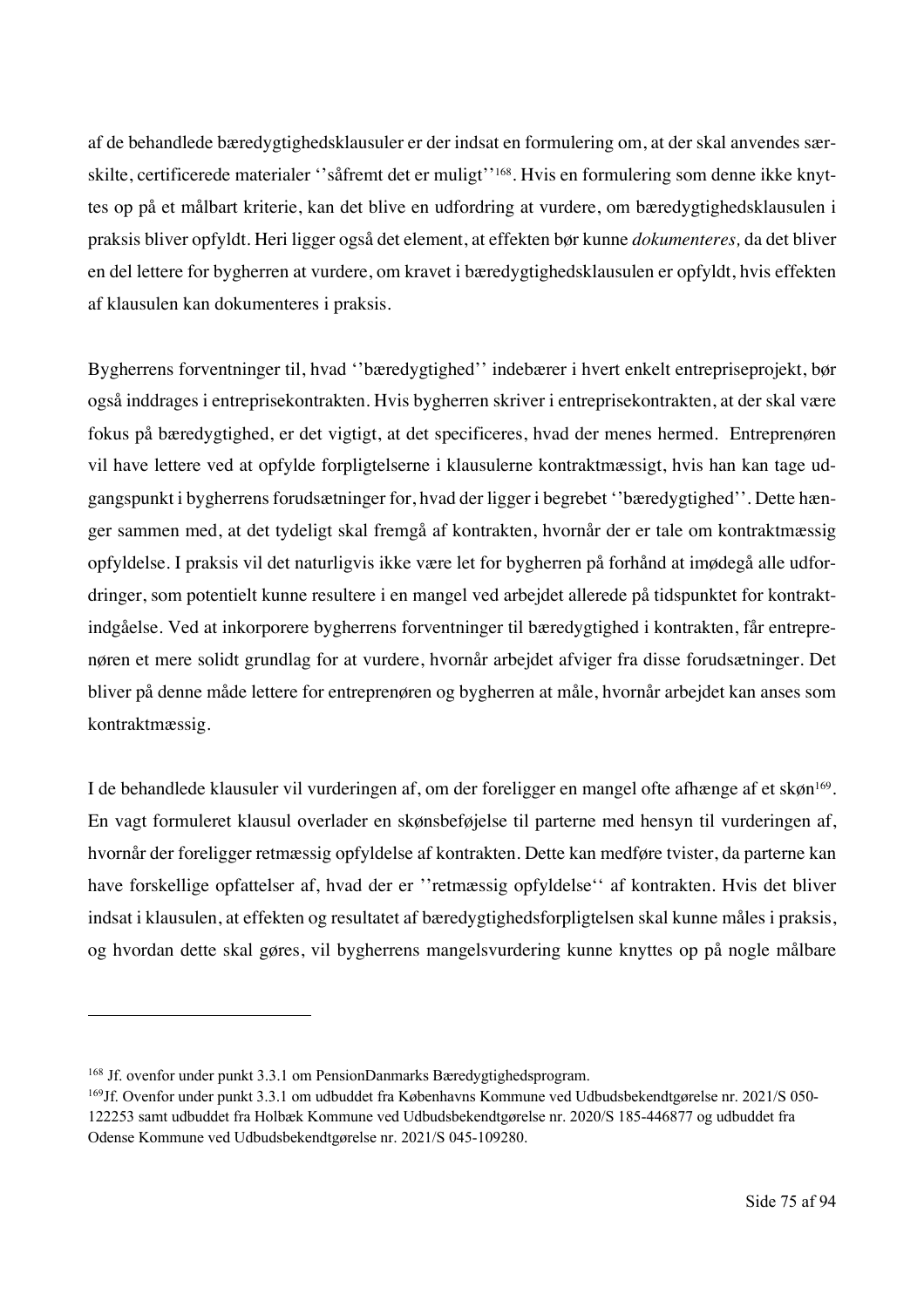kriterier. Det er på den måde muligt at måle, om resultatet af arbejdet i praksis er, hvad der blev forudsat i kontrakten. Dette kan bidrage til, at mængden af tvister reduceres, hvorfor begge parter vil kunne drage fordel af, at bæredygtighedsklausulen er gjort målbar i kontrakten. En målbar bæredygtighedsklausul gør det endvidere nemmere for bygherren at komme igennem med krav om misligholdelsesbeføjelser. Mangelsbedømmelsen bør derfor tage afsæt i nogle på forhånd opstillede, målbare kriterier.

For at gøre en bæredygtighedsklausul mere målbar, er det således afgørende, at 1) effekten af bæredygtighedstiltagene skal kunne måles, 2) effekten skal kunne dokumenteres og 3) det skal fremgå klart og præcist af kontrakten, hvornår arbejdet kan anses som kontraktsmæssig opfyldelse.

#### **5.2 Vigtigheden af den prækontraktuelle fase**

Foruden vigtigheden af, at en bæredygtighedsklausul er gjort målbar i entreprisekontrakten, kan det have et positivt udbytte, hvis bygherren inden kontraktindgåelse gør sig overvejelser om, hvordan bæredygtighedstiltagene i klausulerne bedst kan føres ud i praksis.

En del udfordringer kan opstå ved, at bygherren ikke er klar over, hvilket endeligt produkt han ønsker at stå tilbage med, når entreprisen er afsluttet. I mange tilfælde vil dette resultere i, at bygherren udbyder en totalentreprenørkontrakt, hvor totalentreprenøren skal projektere størstedelen af projektet. Hvis bæredygtighed bliver inddraget allerede ved kontraktindgåelse må bygherren overveje, i hvilket omfang bæredygtighed skal spille en rolle, og efterfølgende sørge for, at det indgår i projekteringen. Denne tilgang stiller nogle krav til bygherrens overvejelser i den prækontraktuelle fase. Hvis bygherren eksempelvis ved, at han ønsker at stille krav om bæredygtighed i de materialer, der skal bruges i byggeriet, må det undersøges hvordan og under hvilke omstændigheder, disse materialer kan gøres til en del af de kontraktuelle forpligtelser.

Undersøgelserne i den prækontraktuelle fase kan også have betydning for projektgennemgangens effektivitet. Projektgennemgangen, som skal gennemføres efter AB 18 § 19, stk. 1, vil formentlig komme til at forløbe mere glidende, hvis bygherren i den prækontraktuelle fase har gjort sig overvejelser om, hvordan bæredygtighed skal inddrages i projektet. Som tidligere nævnt, er formålet med projektgennemgangen at afdække og håndtere uklarheder og tvetydige forhold ved projektmaterialet,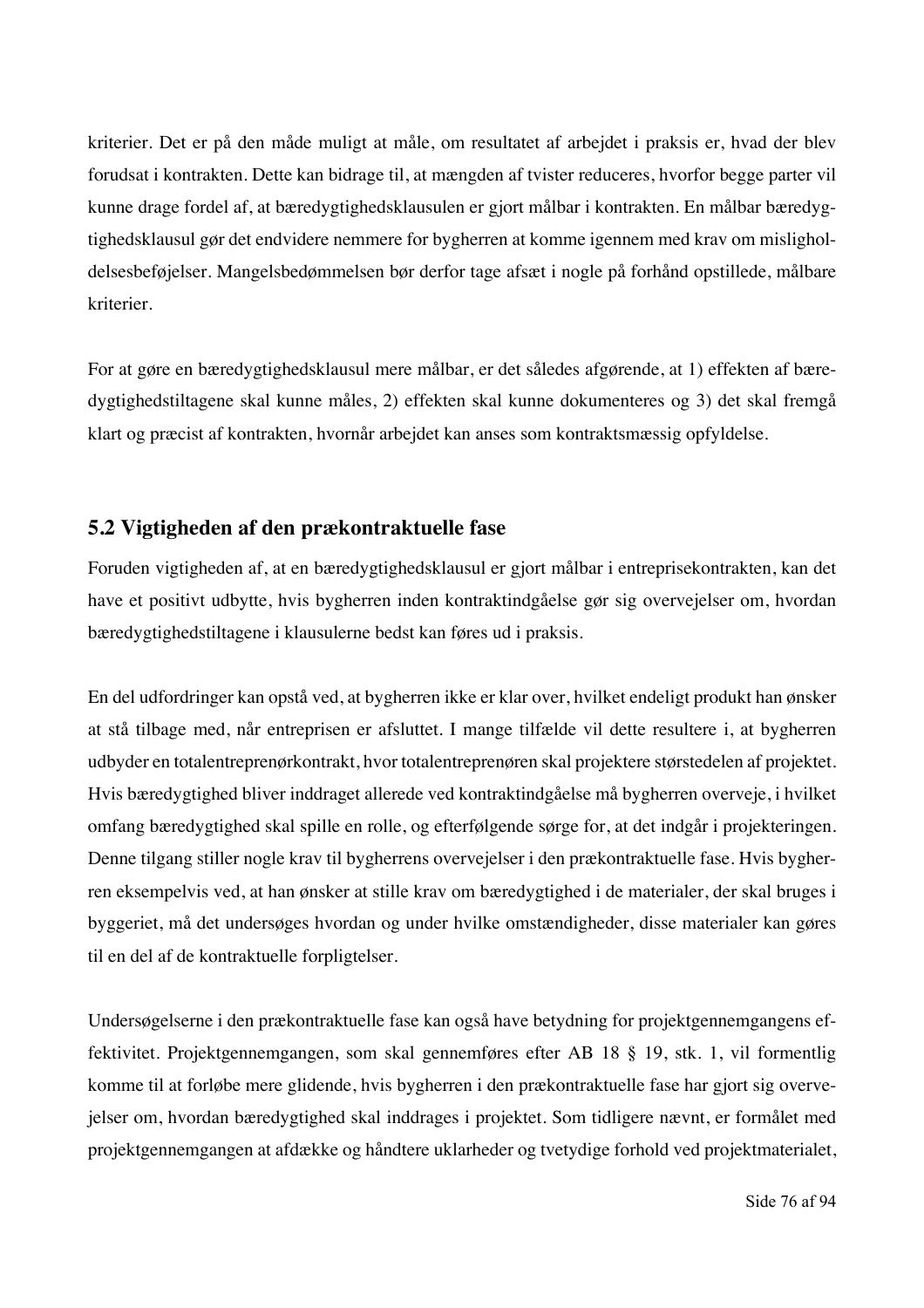inden arbejdet igangsættes. Mange af de udfordringer, som bæredygtighedsklausulerne medfører, ville derfor potentielt kunne imødekommes i projektgennemgangen. Hvis bygherren imidlertid ikke i den præ-kontraktuelle fase har gjort sig overvejelser om, hvilken rolle bæredygtighed skal spille i projektet, vil effekten af projektgennemgangen mindskes. Hvis bygherren først senere i processen finder ud af, at han har specifikke ønsker til bæredygtighedstiltagenes inkorporering i projektet, vil det ikke under projektgennemgangen være muligt at imødekomme eventuelle uklarheder og tvetydige forhold i projektet.

Hvis udgangspunktet er, at bygherren ikke er klar over, hvordan bæredygtighed skal inkorporeres i kontrakten, kan det være en god mulighed at starte allerede på markedsundersøgelsesniveau med at finde ud af, hvad markedet kan tilbyde i relation til bæredygtige løsninger i byggeriet. Markedsundersøgelser i den prækontraktuelle fase kan især være relevante, når bygherren vælger at gøre brug af DGNB-certificeringsordningen. I mange af de bygge- og anlægsprojekter, som specialet har taget udgangspunkt i, ses det, at bæredygtighedstiltag fremtræder i form af DGNB-certificeringen<sup>170</sup>. Certificeringsordningen er udarbejdet på en sådan måde, at entreprenøren selv kan fastlægge, hvilke bæredygtighedstiltag, der skal indgå i byggeriet for at opnå den pågældende DGNB-status. Bygherren kan dog i et vist omfang sætte nogle minimumskrav til, hvordan certificeringen skal opnås, som det eksempelvis ses i PensionDanmark Ejendommes Bæredygtighedsprogram. Hvis der er indsat en bestemmelse i en entreprisekontrakt om, at byggeriet skal certificeres til en vis DGNB-status, som ikke fastlægger særskilte elementer af bæredygtighed, kan det være et udtryk for, at bygherren ikke er klar over, hvilke bæredygtighedsløsninger, markedet kan tilbyde. I værste tilfælde kan dette resultere i, at bygherren ved aflevering står tilbage med et produkt, som måske ikke var det, han i virkeligheden forventede, fordi han først senere i processen finder ud af, om der er specifikke løsninger, han ønskede indført i byggeriet.

Hvis en bygherre allerede i den prækontraktuelle fase kan lægge sig fast på, hvad ''bæredygtighed'' skal have af relevans og vægt i byggeriet, og hvis bygherren på dette stadie har gjort sig overvejelser

<sup>170</sup> Jf. eksempelvis Udbudsbekendtgørelses nr. 2020/S 188-453124, Udbudsbekendtgørelses nr. 2020/S 170-410517, Udbudsbekendtgørelse nr. 2021/S 085-220064, PensionDanmark Ejendommes Bæredygtighedsprogram og projekt mellem AP Ejendomme A/S og Per Aarsleff A/S, hvori det er oplyst, at en byggeopgave er blevet præcertificeret til DGNB Sølv.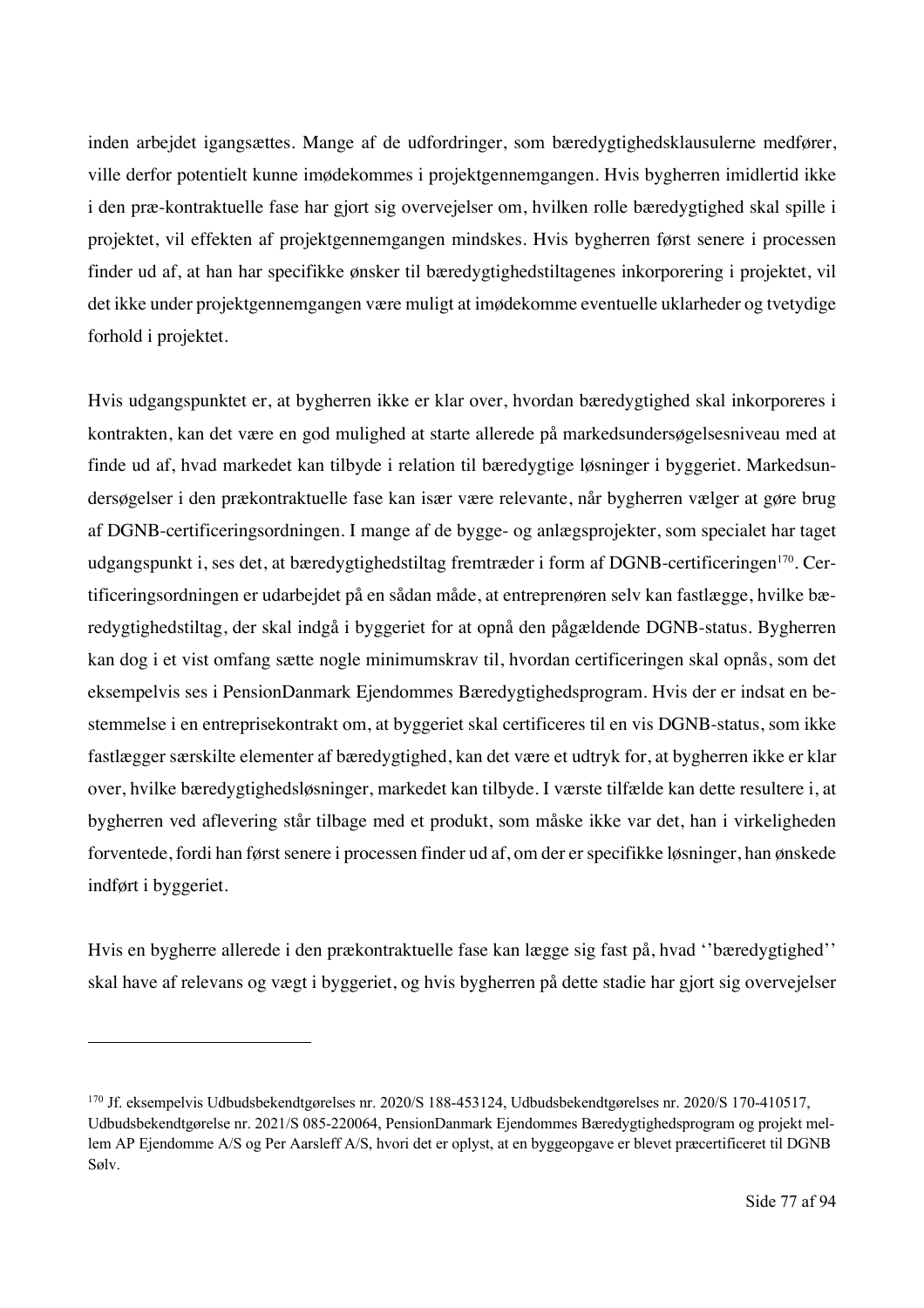om, hvilke løsningsmuligheder bæredygtighed kan optræde i, kan det være med til at imødekomme nogle af de fortolkningsvanskeligheder, som kan opstå undervejs i projekterings- og udførelsesfasen. Når bygherren benytter sig af DGNB-certificeringsordningen, kan undersøgelserne i den prækontraktuelle fase forhåbentlig også medvirke til, at bygherren i sidste ende også står tilbage med det produkt, som han havde forventet fra arbejdets begyndelse.

#### **5.3 Nye samarbejdsformer i entrepriseforhold**

En udfordring i forbindelse med bæredygtighed i bygge- og anlægsopgaver er, at det kan være svært at skabe incitament til at inddrage bæredygtige løsninger i arbejdet. Grunden hertil er formentlig, at bæredygtighed er et dynamisk fænomen, der har været under udvikling igennem mange år. Det er derfor svært at fastlægge, hvad der er sædvanligt på området, hvilket medfører at parterne påtager sig en risiko ved at inddrage bæredygtighed i et byggeprojekt. Risikoen består i, at det er svært at forudse, hvad de langsigtede konsekvenser af nye løsninger kan være. Risikoen ved at benytte nye, bæredygtige løsninger i form af materialer, certificeringer mv., kan derfor have den konsekvens, at parterne er tøvende med hensyn til at inkorporere bæredygtighed i entrepriseopgaver.

For at skabe større incitamentet til at gennemføre bæredygtige løsninger, kan det overvejes, om der bør ske ændringer i de traditionelle samarbejdsformer i entrepriseforhold, eksempelvis ved at udfordre den traditionelle risikodeling mellem bygherren og entreprenøren, hvor entreprenøren har risikoen for arbejdets udførelse indtil afleveringen, jf. AB 18 § 27, stk. 1. Hvis en entreprenør gentagne gange oplever, at der opstår kontraktuelle konflikter grundet bæredygtighedsklausulernes udformning, er det ikke usandsynligt at forestille sig, at entreprenørens incitament til at påtage sige entrepriseopgaver, hvori bæredygtighed indgår som en kontraktslig forpligtelse, daler.

Som beskrevet ovenfor kan der opstå udfordringer i forhold til at inkorporere bæredygtighed i entrepriseopgaven, hvis bygherren ikke er klar over, hvilket endeligt produkt han ønsker at stå tilbage med, når entreprisen er afsluttet. Dette hænger sammen med, at det er vanskeligt at fastlægge, hvad der kan anses som ''sædvanlige løsninger'' inden for bæredygtighedstiltag i bygge- og anlægsopgaver. Bygherren kan derfor have svært ved at læne sig op ad tidligere projekter og få inspiration herfra. Det er ikke svært at forestille sig, at der med den stigende grad af bæredygtighedstiltag i byggeriet, vil opstå et behov for nye løsninger, eksempelvis når der gøres brug af genbrugsmaterialer. Hvis nye løsninger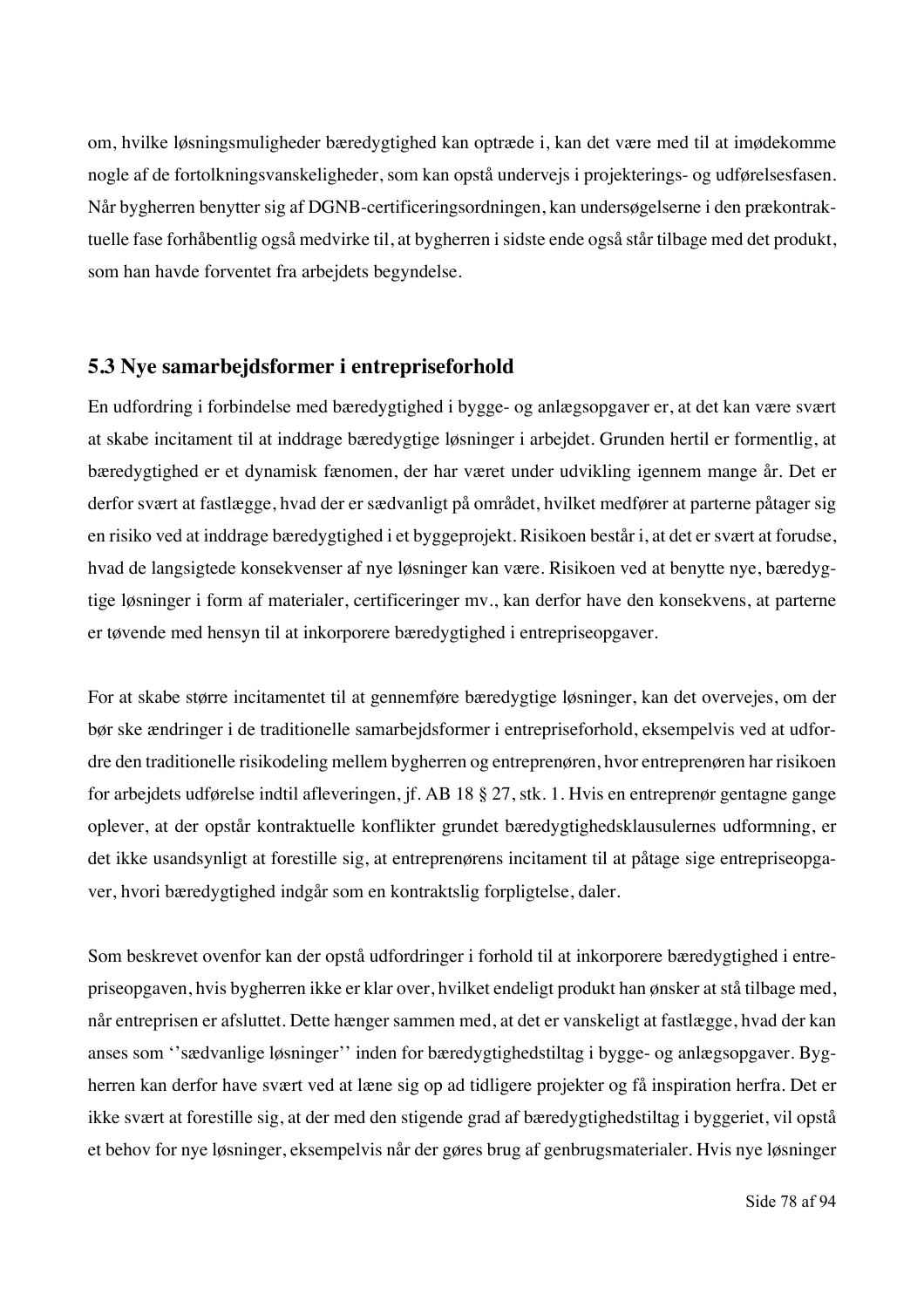skal inkorporeres i entrepriserne, er det ikke utænkeligt, at der kan opstå tvivl om, hvordan resultatet af disse nye løsninger kommer til at se ud, og hvordan effekten kommer til at være i praksis. Samme problematik forelå i nogle af MgO-sagerne, hvor bygherren efter princippet om ''byggetidens viden'' bar risikoen for udviklingsskader ved de anvendte MgO-plader<sup>171</sup>. Bygherren kan, ud fra denne betragtning, muligvis være tilbageholdende med at anvende nye løsninger i forhold til bæredygtighed i byggerier. Denne udfordring vil potentielt blive imødekommet, hvis parterne indgår i en samarbejdsmodel, hvor begge parter deler risikoen for bæredygtighed i entrepriseprojekterne. Hvis risikoen for nye løsninger derfor ikke bliver lagt på enten den ene eller den anden kontraktspart, og hvis parterne i stedet bærer risikoen ligeligt, kan der opstå mulighed for, at flere aktører ''tør'' gøre brug af nye løsninger. Grunden hertil er, at eventuelle fejl ved løsningerne vil blive mindre omkostningstunge for hver enkel af parterne, da den økonomiske byrde deles op.

En mere ligeligt fordelt risiko, hvor både bygherren og entreprenøren bærer risikoen for fejl og mangler i projekterings- og udførelsesfasen, ville derfor muligvis øge entreprenørers incitament til at påtage sig entrepriseopgaver, hvor bæredygtighedstiltag bliver en del af de kontraktuelle forpligtelser samt øge bygherrens incitament til at gøre brug af nye løsninger. Hermed skabes et grundlag for i højere grad at tænke bæredygtighed ind i fremtidens bygge- og anlægsprojekter.

Ideelt set ville en lige risikodeling være anvendelig i entreprisekontrakter, men det kan imidlertid være svært at få en sådan fordeling til at have effekt i praksis. Det kan være en udfordring, at et byggeprojekt ofte er omfattende og komplekst. Kompleksiteten medfører ofte, at der sker ændringer undervejs i byggeriet, og det kan derfor være svært at gøre brug af en på forhånd fastlagt aftale om risikodeling, når der undervejs i byggeriet opstår forhold, som ikke har været muligt at forudsætte på tidspunktet for kontraktindgåelse. Med dette tænkes især på, at der kan være omstændigheder undervejs i processen, som indebærer, at de oprindelige valg af materialer og valget om, hvem der skal levere disse materialer, måske skal ændres. Det kunne være tilfældet i forbindelse med et valg om, at entreprenøren skulle levere et givent materiale, men grundet omstændighederne bliver materialet i stedet en byggeherreleverance. Hvis der sker ændringer af denne karakter, kan det virke vanskeligt og omstændigt, hvis parterne i et byggeprojekt skulle holde sig til den på forhånd fastlagte aftale om

<sup>171</sup> Jf. Eksempelvis kendelserne TBB 2019.369 og TBB 2019.677.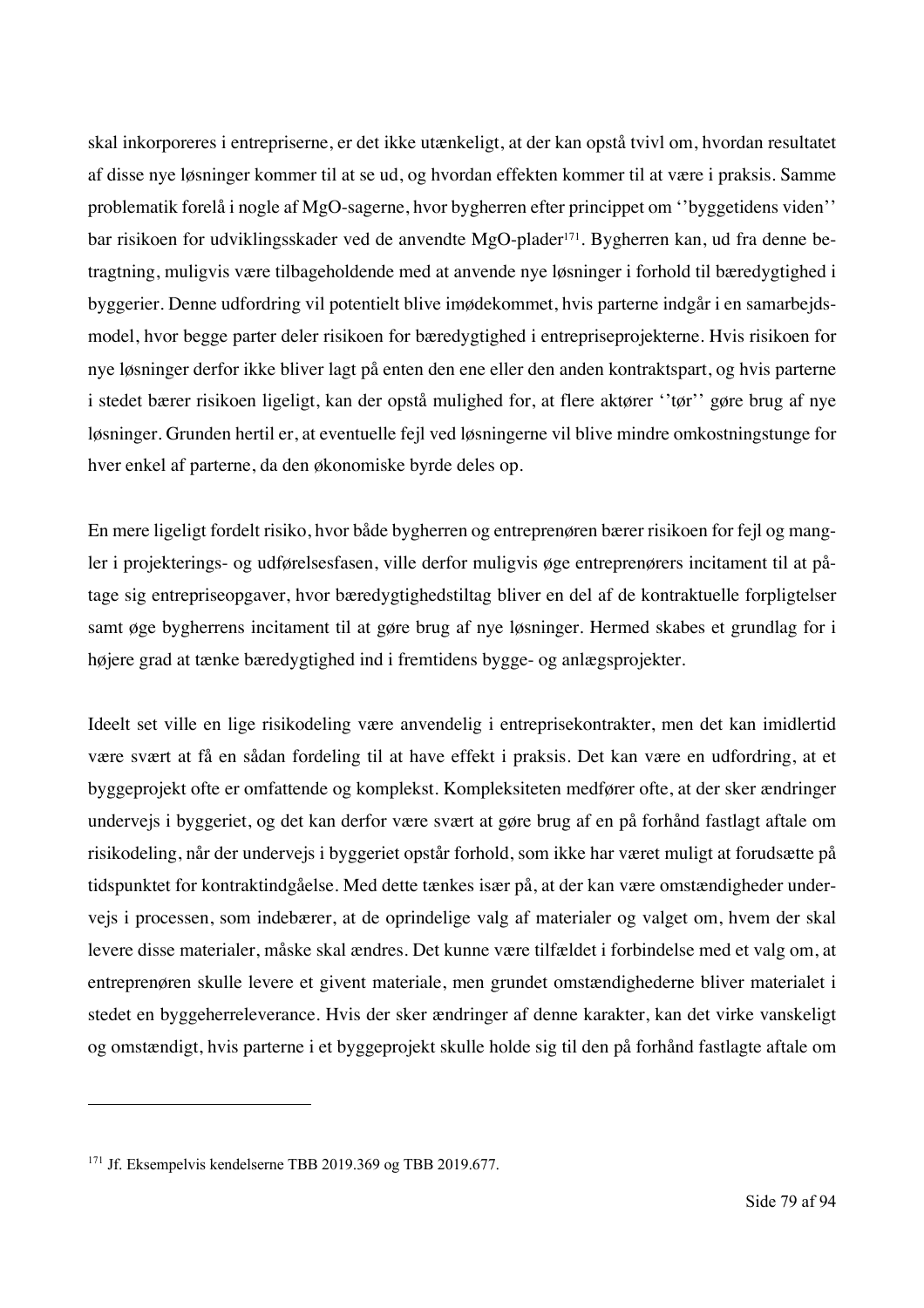en lige risikodeling. Ud fra et praktisk perspektiv ville en aftale om lige risikofordeling nok kun kunne finde anvendelse ud fra en forudsætning om, at alle dele af projekteringen og udførelsen kommer til at foregå som planlagt.

#### **5.4 Politiske og regulatoriske hjælpemidler til at konkretisere bæredygtighed**

De vanskeligheder, der kan opstå ved at skulle formulere klare og præcise krav om bæredygtighed i en kontrakt, skal desuden ses i sammenhæng med de offentlige myndigheders indkøbspolitikker, der ofte indeholder vage og generelle krav til bæredygtighed172. Hvis det politiske sigte om at bidrage til mere bæredygtigt byggeri ikke kombineres med en øget konkretiseringsgrad, kan der opstå problemer med at få kravene inddraget i de projekter, der udbydes af myndighederne.

Tanken bag indkøbspolitikkerne er, at kommuner og regioner skal basere deres udbud på baggrund af de krav, der stilles i indkøbspolitikkerne. Bæredygtighedskravene til byggeri og anlæg i indkøbspolitikkerne skal derfor danne rammen for de bygge- og anlægsopgaver, der sendes i udbud af den offentlige sektor. Indkøbspolitikkerne trækker imidlertid også tråde over i den private sektor. Hvis der udbydes en bygge- og anlægsopgave om en hovedentreprise, skal hovedentreprenøren sørge for at antage underentreprenører til udførelse af entreprisen. Hvis der er stillet krav om bæredygtighed i udbuddet af hovedentreprisen, skal hovedentreprenøren sørge for at stille krav til underentreprenøren om, at underentreprenørens tilbud skal leve op til de krav, bygherren har stillet i udbudsmaterialet. Bæredygtighed bliver derfor en del af konkurrencen ned i kæden mellem hovedentreprenøren og efterfølgende underentreprenører. Underentreprenørerne konkurrerer således på de vilkår og betingelser, som stammer fra det offentliges indkøbspolitikker. På denne måde griber det offentliges indkøbspolitikker ind i den private sektor, hvormed bæredygtighed som konkurrenceparameter bliver udbredt i hele branchen. Derfor er det vigtigt, at kravene, der er opstillede i indkøbspolitikkerne bliver udarbejdet med en vis konkretiseringsgrad således, at nogle af de problemer, der kan opstå ved vagt formulerede bæredygtighedskrav, imødekommes allerede på dette stadie.

<sup>172</sup> Se eksempelvis uddrag fra Frederiksberg Kommune og Københavns Kommunes indkøbspolitikker ovenfor i kapitel 2.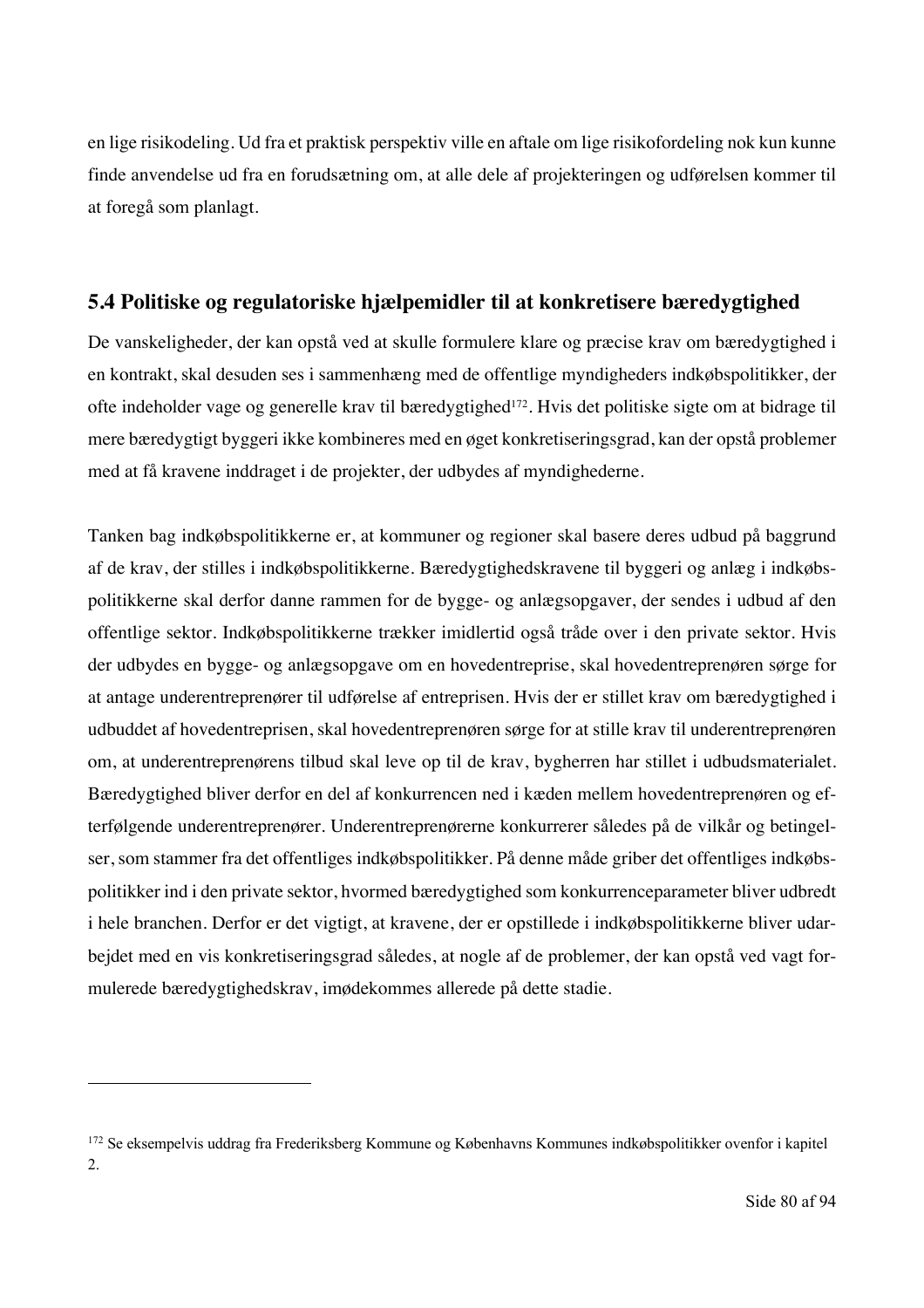En måde, hvorpå nogle af udfordringerne, der er belyst i specialet, kan imødekommes, er, ved gennem lovgivning at påbyde de offentlige myndigheder og den private sektor at opfylde krav til bæredygtighed. Dansk entrepriseret er hovedsageligt ulovreguleret, men der findes en række offentligretlige love, som har særlig betydning for bygge- og anlægsvirksomhed, herunder Byggeloven og Bygningsreglementet. Bestemmelserne i Byggeloven og Bygningsreglementet skal sikre, at et byggeri udføres og indrettes tilfredsstillende, når det kommer til sikkerheds-, sundheds- og energimæssige forhold. Bygningsreglementet er en bekendtgørelse, som specificerer kravene, der stilles i Byggeloven<sup>173</sup>. Der ses generelt ikke mange eksempler på krav om bæredygtighed i byggelovgivningen. Dog er det med det nye Bygningsreglement fra den 1. februar 2021 påbudt, at hvis man skal renovere en helårsbolig, skal vinduerne være med 3-lags glas, hvilket er af hensyn til energibesparelse. Ved hjælp af byggelovgivningen kan der kræves højere standarder for byggeriet.

Spørgsmålet bliver hermed, hvorfor det ikke i større omfang påbydes at bygge bæredygtigt i byggelovgivningen. Grunden hertil er formentlig, at markedet endnu ikke er modent til sådanne lovgivningsmæssige krav, da markedet ikke er konkurrencedygtigt i forhold til bæredygtighed<sup>174</sup>. Lovgivningsmæssige krav til bæredygtighed kan betyde, at omsætningen i byggesektoren presses ned, da markedet for bæredygtigt byggeri stadig er under udvikling og bæredygtighed endnu ikke er et hyppigt benyttet konkurrenceparameter. Dette kan ses i de byggeprojekter, der bliver udbudt. De færreste udbud har bæredygtighed som tildelingskriterier og dermed som konkurrenceparameter<sup>175</sup>. Der eksisterer altså formentlig ikke endnu et konkurrencedygtigt marked for bæredygtighed i byggebranchen, der ville kunne bære lovgivningsmæssige krav til at bygge mere bæredygtigt. Af denne grund ville dét at indføre bæredygtighedskrav ved hjælp af byggelovgivningen formentlig ikke være et effektivt middel til at få mere bæredygtighed ind i byggeriet og til at imødekomme de kontraktuelle udfordringer, der kan opstå i den forbindelse. Det er derfor vigtigt, at udviklingen af bæredygtighed i entrepriseopgaver går hånd i hånd med markedets udvikling, fordi markedet skal kunne understøtte de politiske tiltag om bæredygtighed, som bliver indført i bygge- og anlægsbranchen.

<sup>&</sup>lt;sup>173</sup> Iversen, Entrepriseretten, s. 53.

<sup>&</sup>lt;sup>174</sup> Jf. specialets kapitel 2.

<sup>&</sup>lt;sup>175</sup> Der er dog enkelte eksempler på projekter, hvor bæredygtighed var tildelingskriterium, herunder en tilbudsindhentning fra ATP Ejendomme A/S om nedrivning på Jagtvej. Bæredygtighed blev vægtet med 50 % i projektet.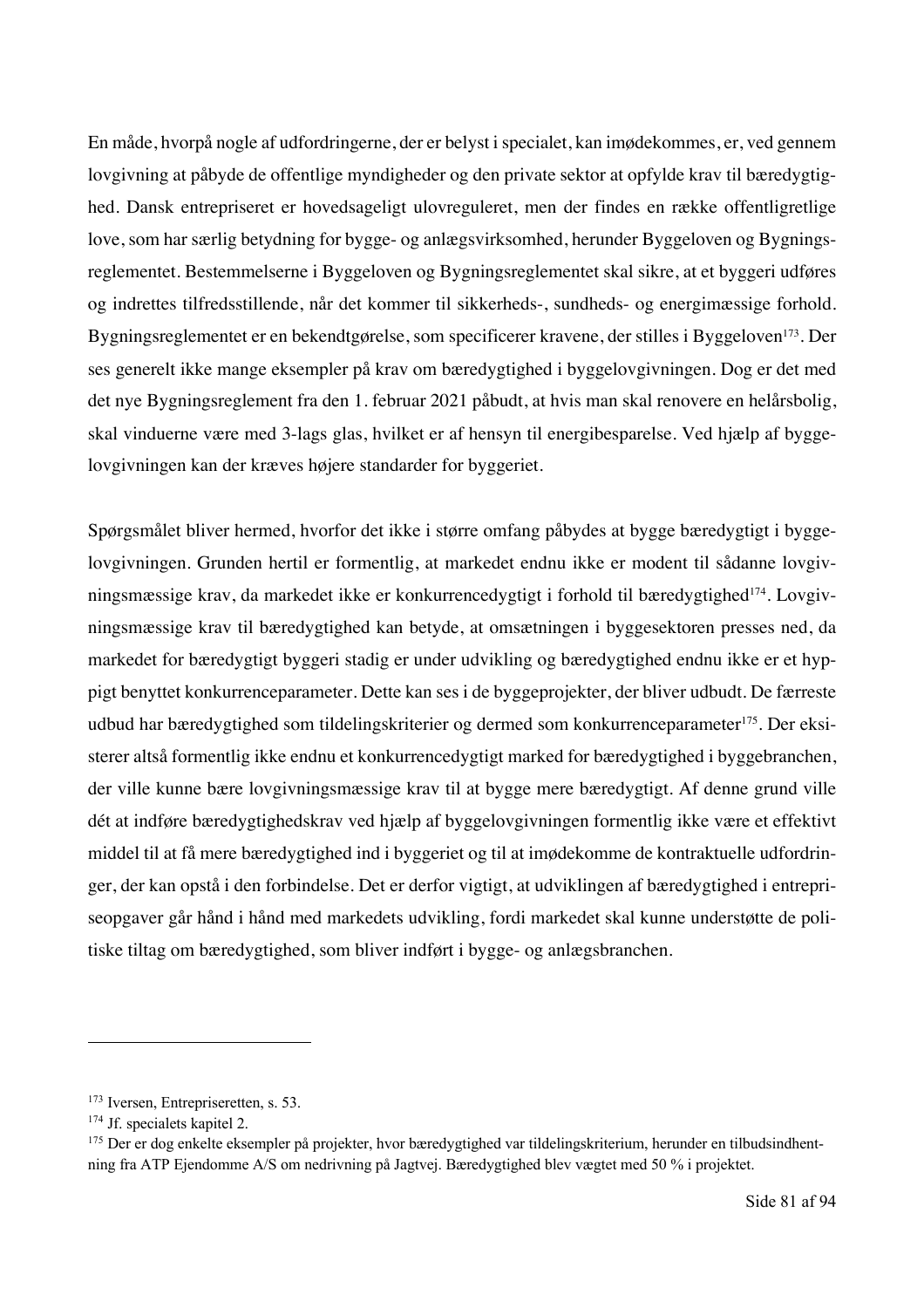En mulighed, hvormed lovgivningsmæssige tiltag eventuelt ville få en positiv effekt på det nuværende marked, kunne være, hvis der blev indført en ''gulerod'' for de bygherrer, som inddrager bæredygtighed i deres entreprisekontrakter. Et eksempel på en sådan gulerod kunne være, at der i lovgivningen stilles et krav om, at CO<sup>2</sup>-udslippet ved et nybyggeri skal reduceres, og hvis bygherrerne formår dette, vil de blive givet en skattemæssig fordel. På denne måde kunne de tiltag sat i lovgivningen udgøre et incitament for bygherrerne til at nå de pågældende krav, hvilket kunne medføre, at tiltagene ville få effekt i markedet.

En anden måde, hvormed man kan løse nogle af problemerne, som er belyst i specialet, er ved at udvikle standarder og fælles begreber. Manglen på fælles begreber og mål hæmmer udviklingen af bæredygtighed inden for byggeriet. Bygningsreglementet indeholder allerede i dag nogle krav, som knytter sig til elementer af bæredygtighed, men de er ikke tilstrækkelige til at definere et bæredygtigt byggeri som helhed176. Frem for at påbyde folk at bygge bæredygtigt gennem lovgivning, hvilket muligvis vil have en negativ effekt på omsætningen i byggebranchen på nuværende tidspunkt, er det muligt, at udviklingen af standarder om bæredygtighed kan medvirke til at løse nogle af de kontraktuelle udfordringer. Udviklingen af en stærk bæredygtighedsstandard vil på sigt kunne implementeres i Bygningsreglementet og på den måde gøres obligatorisk for alle. For nylig er der introduceret en frivillig bæredygtighedsklasse<sup>177</sup>, som har til formål at fremme byggebranchens muligheder for at levere bæredygtige produkter og løsninger til byggeriet. Denne bæredygtighedsklasse kan muligvis bidrage til at sætte en standard for fremtidige krav i Bygningsreglementet. På den måde kan standarden i sidste ende gøres obligatorisk for alle. Der er et behov for klare definitioner af krav om bæredygtighed, og standardiseringer af bæredygtighedsløsninger kan bidrage til at skabe en løsning på dette.

<sup>&</sup>lt;sup>176</sup> Rapport: "Frivillig bæredygtighedsklasse i bygningsreglementet" af juni 2018 udarbejdet af byggebranchen og publiceret af INNObyg, s. 4.

<sup>&</sup>lt;sup>177</sup> www.baeredygtighedsklasse.dk.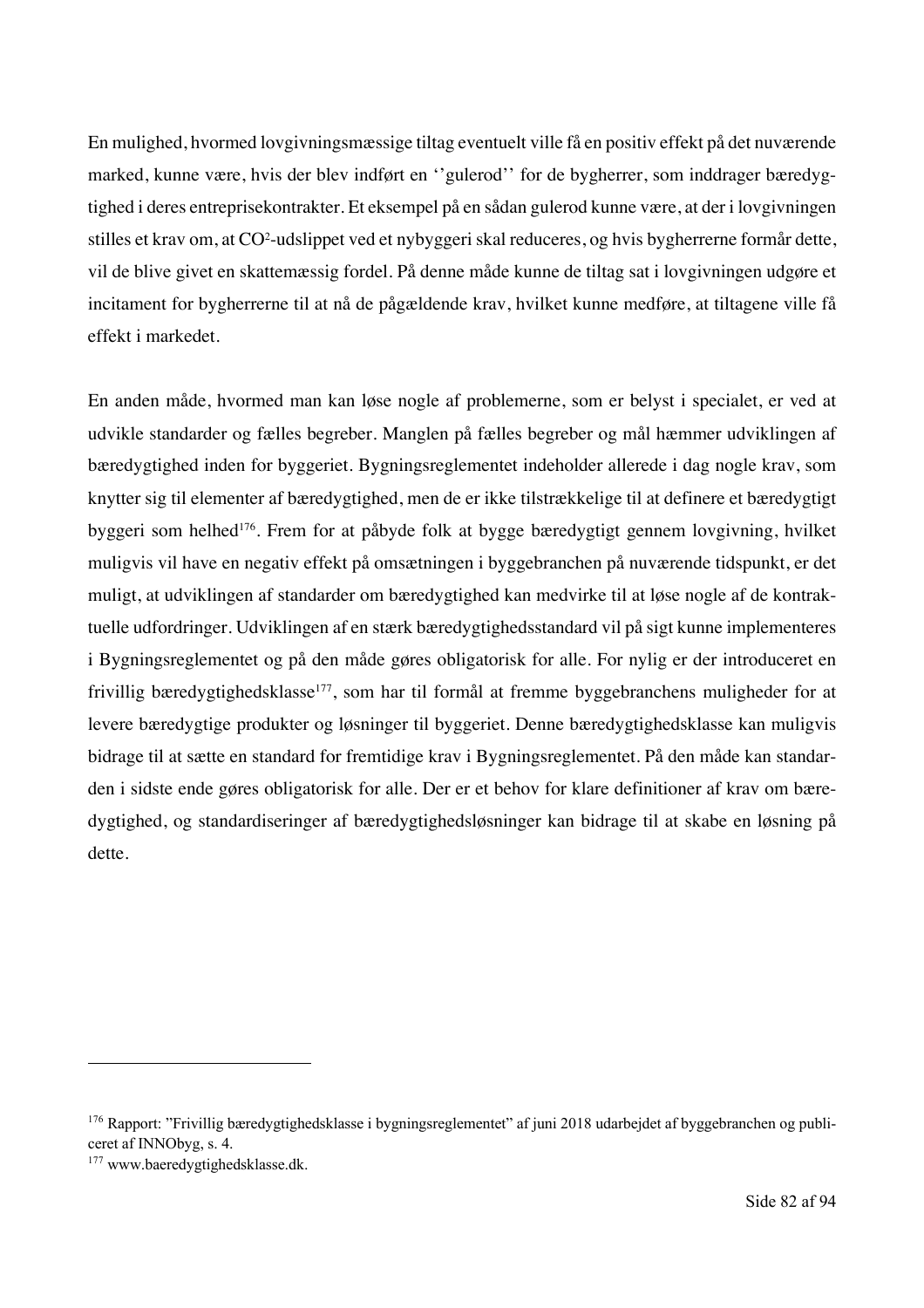#### **5.5 Ændring af kontraktsretten**

Foruden de kontraktuelle og regulatoriske løsninger, kunne noget tyde på, at en ændring af kontraktsretten vil kunne løse de udfordringer, der opstår ved det modsætningsforhold, der er mellem bæredygtighedsklausulernes generelle udformning og kontraktsrettens krav. Den klassiske kontraktsret er designet til at håndtere andre former for kontrakter end længerevarende kontrakter. Oprindeligt blev kontraktsretten udviklet til at håndtere enkelte kontrakter om køb og salg af handelsvarer, og der kan af den grund argumenteres for, at den konventionelle kontraktsret ikke er det bedste middel til at håndtere kontrakter, hvori bæredygtighed indgår<sup>178</sup>. Dette hænger sammen med, at det i længerevarende entreprisekontrakter ikke nødvendigvis er givet på tidspunktet for indgåelse af kontrakten, hvordan og i hvilken form, bæredygtighed skal indgå i projektet. Den måde at indgå aftaler på, der især er kendetegnende for moderne aftaler, herunder længerevarende kontrakter, har udfordret den klassiske kontraktsret, hvorfor der kan argumenteres for, at den klassiske kontraktsret ikke er "designet" til at håndtere sådanne kontrakter. Det kan på denne baggrund anføres, at der er et behov for en ændret og mere moderniseret kontraktsret.

Hvis aktørerne i branchen imidlertid formår at standardisere bæredygtighed, således at det bliver nemmere at vurdere, hvad der er ''sædvanligt'' i branchen, vil det muligvis ikke være nødvendigt med en ændring af den klassiske kontraktsret. Hvis bæredygtighed bliver standardiseret, bliver det nemmere at konkretisere bæredygtighedsklausulerne i entreprisekontrakterne, og derved udforme nogle klausuler, som opnår en tilstrækkelig bestemthed til både at være bindende og også målbare. Hvis dette formås, vil der ikke på samme måde eksistere et modsætningsforhold mellem bæredygtighedstiltag i entrepriseretlige kontrakter og de grundlæggende krav i kontrakstretten. Behovet for en ændring af den klassiske kontraktsret, som bedre håndterer kontrakter, hvori bæredygtighed indgår, vil dermed blive mindre.

<sup>178</sup> Hansen og Ulfbeck, Sustainability in an unsustainable Contract Law, s. 190.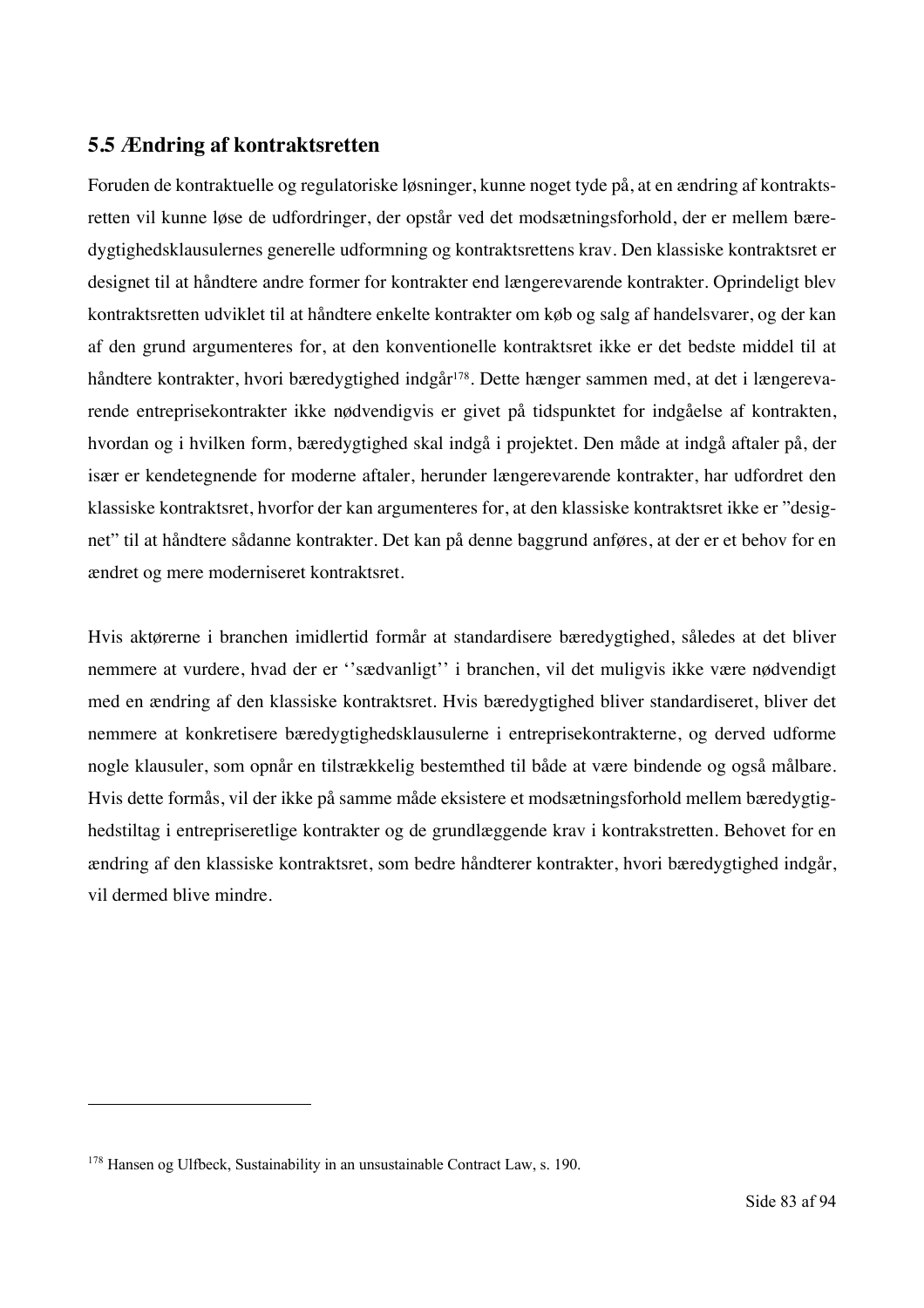## **Kapitel 6: Konklusion**

Overordnet set kan det konkluderes, at bæredygtighedsklausulerne udfordrer kravene i kontraktsretten, idet de ofte er vagt formulerede og ikke indeholder målbare kriterier for, hvornår der er tale om kontraktsmæssig opfyldelse. Det vage og udefinerbare i klausulerne optræder fra aftalens indgåelse til, at man gennemtvinger kravet, og den kontraktuelle forpligtelse er dermed en udfordring hele vejen igennem kontraktsforløbet.

Bæredygtighedsklausuler optræder ofte i standardvilkår, og som udgangspunkt udfordrer sådanne standardvilkår ikke de almindelige krav til vedtagelse af standardvilkår. Det kan derfor konkluderes, at der ikke vil foreligge særlige problemer i forhold til at anse standardvilkårene om bæredygtighed som vedtaget i entrepriseaftalen.

Det aftaleretlige krav om bestemthed er afgørende for, at en aftale kan anses som bindende. Det kan konkluderes, at bæredygtighedsklausulerne gennemgående udfordrer kravet om bestemthed. Dette gælder især de klausuler, der har mere karakter af at være hensigtserklæringer end egentlige kontraktuelle forpligtelser. Der kan ved disse klausuler stilles spørgsmålstegn ved, om de er tilstrækkeligt bestemte til at være bindende. Det kan konkluderes, at størstedelen af de indsamlede klausuler kan anses for bindende selvom, at klausulerne i større eller mindre omfang fremstår uklare og tvetydige.

Selvom en klausul opfylder kravet til bestemthed og dermed kan anses som bindende i aftaleretlig forstand, kan klausulen give anledning til tvivl med hensyn til, hvad den går ud på, og hvordan den skal forstås. I dette tilfælde kan aftaleretlige redskaber til fortolkning benyttes til at klarlægge det nærmere indhold i klausulen. Specialet inddrager og behandler den subjektive fortolkningsmetode, uklarhedsreglen og minimumsreglen, og det kan samlet konkluderes, at brugen af de inddragne fortolkningsmetoder til en vis grad kan benyttes til at fastlægge forpligtelserne i klausulerne. Derudover kan det konkluderes, at brugen af fortolkningsmetoderne vanskeliggøres af de kendetegn, der er ved entrepriseaftaler, herunder deres kompleksitet. Loyalitetsforpligtelsen, som er skærpet i entrepriseforhold, kan angive en retning til fortolkningen af uklare bæredygtighedskrav.

Det kan konkluderes, at for at kunne statuere misligholdelse i en entrepriseaftale, er det nødvendigt, at det kan udledes af kontrakten, hvornår en ydelse kan anses som kontraktmæssig. Ved misligholdelsesvurderingen tages der udgangspunkt i, hvad der er aftalt i kontrakten. Hvis ydelsen i kontrakten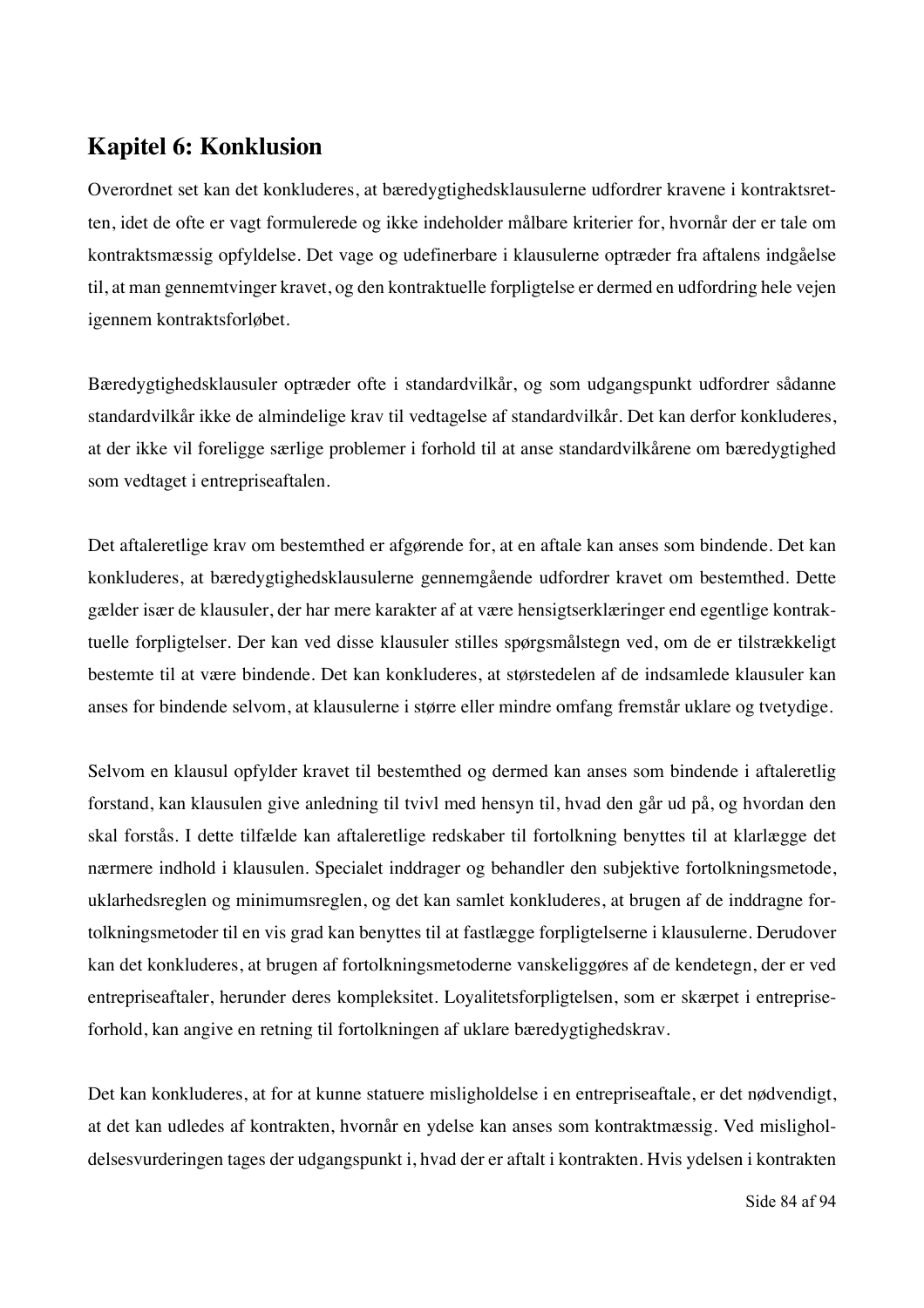er uklar eller tvetydig, falder man tilbage på, hvad der kan anses som 'sædvanligt' inden for det pågældende område. Det konkluderes, at det ikke er muligt at fastlægge, hvad der er 'sædvanligt' for bæredygtighed, hvorfor der kan opstå vanskeligheder i forhold til at konstatere, om der foreligger misligholdelse af kontrakten, såfremt kontraktskravet er upræcist. Klausulens formulering har dermed også betydning for bygherrens mulighed for at komme igennem med misligholdelsesbeføjelser.

Det kan konkluderes, at afhjælpning som udgangspunkt kan anses som den mest effektive misligholdelsesbeføjelse i forhold til mangler ved bæredygtighedsklausuler. Afhjælpningen kan blive forhindret af offergrænseprincippet, hvilket vil gøre beføjelsen om afhjælpning mindre effektiv i forhold til at imødekomme problemer ved ikke-kontraktmæssig opfyldelse af bæredygtighedsklausuler. Det kan konkluderes, at offergrænseprincippet nok ikke vil spille en særlig rolle i forhold til bæredygtighedsklausuler. Derudover kan det konkluderes, at en beføjelse om ophævelse i entreprisekontrakter, hvori der er opstillet bæredygtighedsklausuler, kan anses som mindre effektiv, da ophævelse oftest vil have vidtrækkende konsekvenser for entreprenøren og typisk også være omkostningstungt for bygherren. Det kan konkluderes, at bod kan anses som en effektiv beføjelse til at imødegå problemerne ved ikkekontraktmæssig opfyldelse af bæredygtighedsklausuler, såfremt det er klart angivet i kontrakten, hvornår og hvorfor entreprenøren pålægges en sanktion om betaling af bod.

Hvis der foreligger en mangel, og bygherren har krav på afhjælpning, kan bygherren få fastslået dette krav ved de civile domstole. Hvis entreprenøren derefter ikke opfylder sine forpligtelser efter kontrakten in natura, kan bygherren ved fogedrettens hjælp få udgifterne til udbedringen dækket af entreprenøren. Hvis den civile domstol ikke har foretaget værdiansættelsen, er det fogedretten, der skal foretage værdiansættelsen, hvilket kan udgøre et problem, da det er vanskeligt at kapitalisere mange af kravene om bæredygtighed grundet deres vage udformning. Det kan således konkluderes, at bæredygtighedsklausulernes udformning kan være en udfordring i forhold til at få fuldbyrdet et krav om opfyldelse af klausulen in natura.

Det kan overordnet konkluderes, at problemerne ved bæredygtighedsklausulernes udformning opstår allerede i forhold til kravene til aftalens bindende virkning og problemerne videreføres igennem hele kontraktsforløbet til, at kontraktskravet skal håndhæves.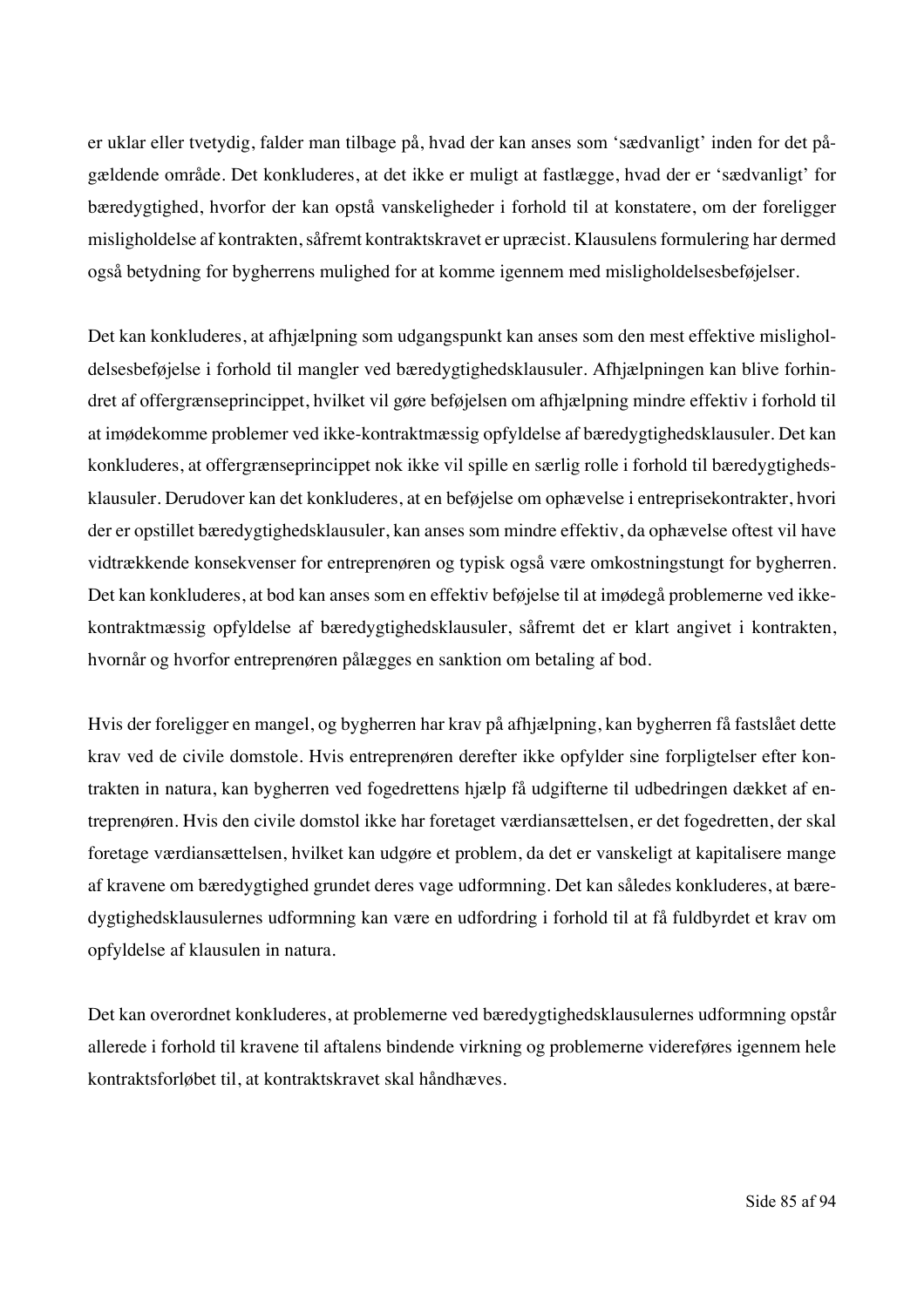Der er opstillet løsninger til de kontraktuelle udfordringer, som er behandlet undervejs i specialet. Løsningsmulighederne kan deles op i kontraktuelle løsninger og politiske og regulatoriske løsninger. For så vidt angår de kontraktuelle løsninger, kan det konkluderes, at der er et behov for at gøre brug af diverse praktiske og ordlydsmæssige tiltag, når en bæredygtighedsklausul skal udformes som en kontraktuel forpligtelse, således at klausulerne i mindre grad skaber udfordringer i forhold til de kontraktsretlige krav. For så vidt angår regulatoriske løsninger, kan det konkluderes, at lovgivningsmæssige krav om bæredygtighed ikke nødvendigvis vil have en positiv effekt i forhold til at få flere aktører til at bygge mere bæredygtigt. Dette skyldes, at markedet i byggebranchen endnu ikke er modent til, at der opstilles sådanne krav i lovgivningen. Det kan derudover konkluderes, at der er et behov for fælles begreber om bæredygtighed. En måde at udvikle disse begreber på, er ved at udvikle standarder. Det konkluderes, at løsninger i form af standarder vil bidrage til at skabe nogle fælles rammer om bæredygtighed, som kan imødekomme nogle af de problemer, der opstår, når bæredygtighed skal omsættes til kontraktuelle krav.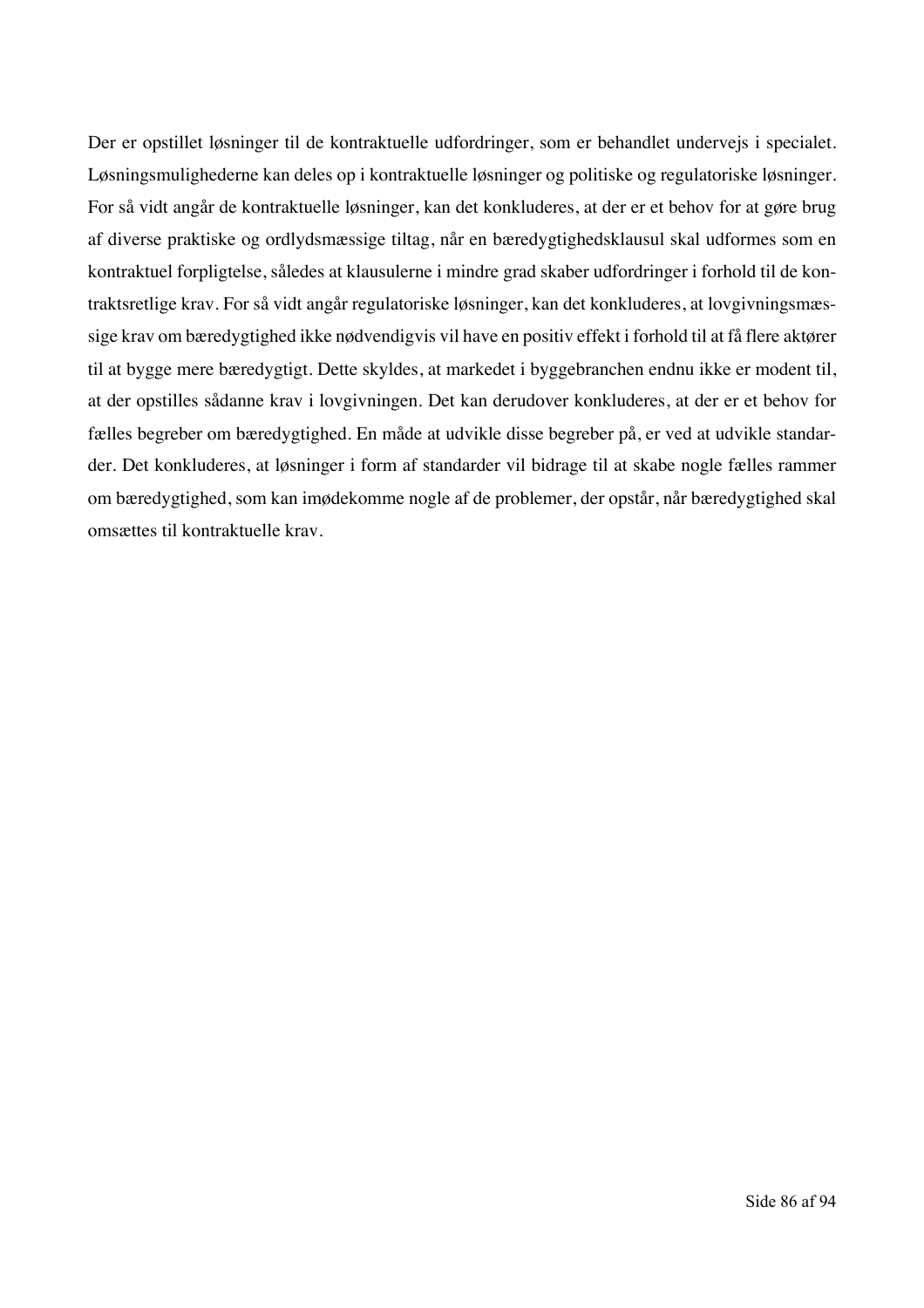# **Litteraturliste**

#### **Regelgrundlag**

- Bekendtgørelse om bygningsreglement (2018), BEK nr. 1399 af 12/12/2019 af Transport- og Boligministeriet
- Lov nr. 965 af 26.06.2020 Klimaloven
- Beslutningsforslag nr. B220, fremsat den 9. marts 2021 i Folketingstidende Tillæg A

## **Aftalevilkår og betænkninger**

- Almindelige Betingelser for arbejder og leverancer i bygge- og anlægsvirksomhed af 2018 (AB 18)
- Betænkning afgivet af AB-udvalget til revision af AB 92, ABR 89 og ABT 93, nr. 1570, Trafik- Bygge- og Boligstyrelsen, juni 2018

#### **Retspraksis**

Kendelser om fast ejendom: KfE 1982.76 VBA KfE 1995.106 VBA. KfE 1996.47 VBA KfE 2001s.27VBA

Ugeskrift for Retsvæsen: U 1972.50 H U 2002.199 V U 2002.1030 H U 2009.967 H U 2017.2272 V U 2016.3808 SH

Tidsskrift for Bolig- og Byggeret:

TBB 2001.413 TBB 2005.365 TBB 2006.611 TBB2007.355 TBB 2010.267 TBB 2014.47 V TBB 2018.795 V TBB 2019.369 TBB 2019.677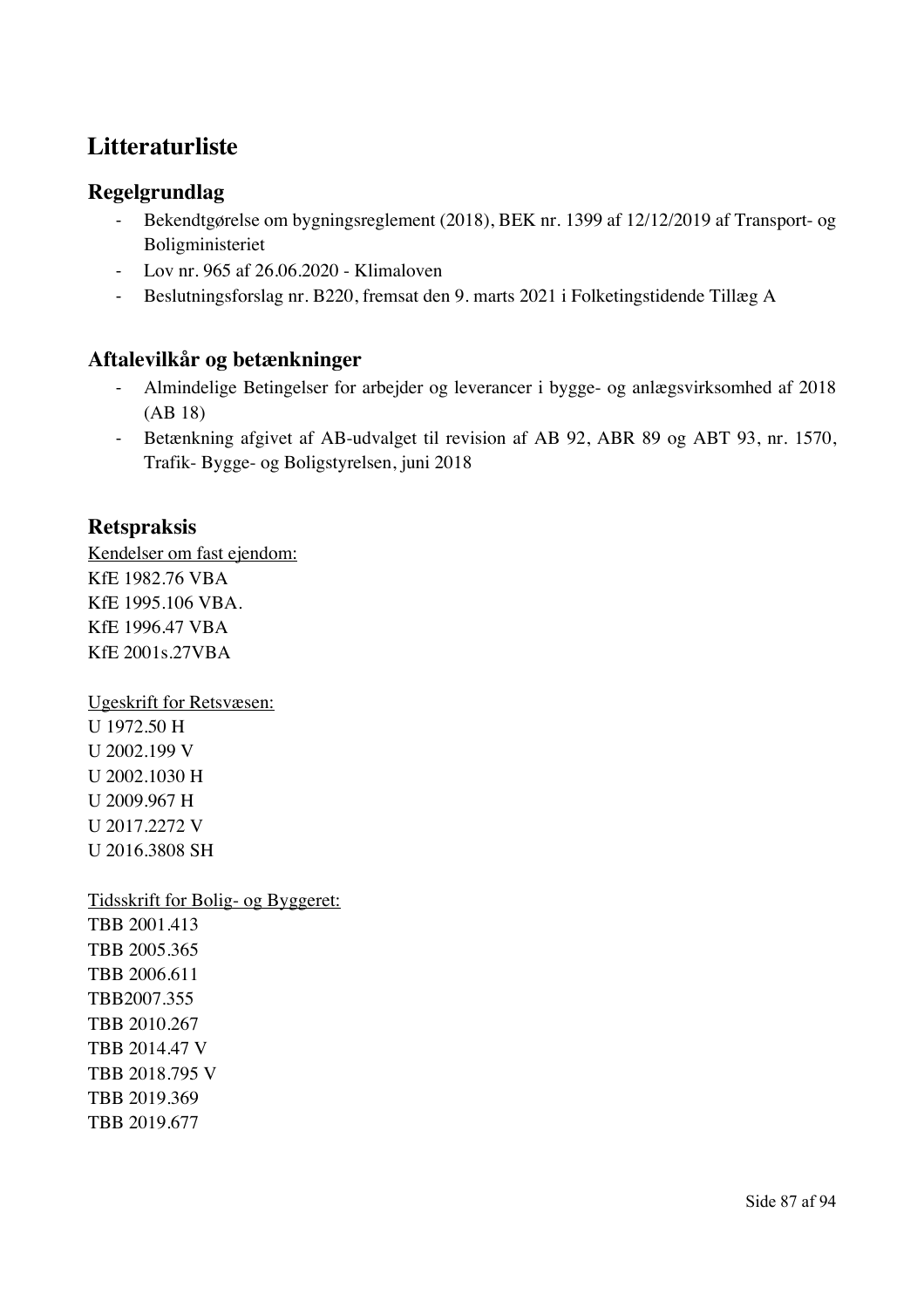#### Utrykt:

Østre Landsrets dom af 30. januar 2019, sagsnummer: BS-17987/2018-OLR

### **Litteratur**

- Blume, Peter, *Retssystemet og juridisk metode*, 3. udgave, Jurist- og Økonomforbundets forlag, 2016
- Buch, Anders Vestergaard, *Entrepriseretlige mangler – kravene til entreprenørens ydelse,* 1. udgave, Forlaget Thomson, 2007
- Bryde Andersen, Mads, *Grundlæggende aftaleret – Aftaleretten I,* 4. udgave, Gjellerup, 2013
- Gomard, Bernhard; Godsk Pedersen, Hans Viggo og Ørgaard, Anders, *Almindelig kontraktsret,* 5. udgave, Jurist- og Økonomforbundets forlag, 2015
- Gomard, Bernhard, *Fogedret*, 4. udgave, Jurist- og Økonomforbundets forlag, 1997
- Gomard Bernhard, *Obligationsret – 1. del*, 5. udgave, Jurist- og Økonomforbundets Forlag, 2016.
- Gomard, Bernhard, *Obligationsret – 2. del*, 4. udgave, Jurist- og Økonomforbundets Forlag, 2011.
- Hansen, Ole og Ulfbeck, Vibe, *Lærebog i aftaleret,* 1. udgave, Jurist- og Økonomforbundets Forlag, 2014.
- Hansen, Ole, *Det entrepriseretlige hjemmelsproblem,* 1. udgave, Jurist- og Økonomforbundets Forlag, 2008.
- Iversen, Torsten, *Entrepriseretten,* 1. udgave, Jurist- og Økonomforbundets forlag, 2016
- Jørgensen, Stig, *Kontraktsret,* 1. bind, Juristforbundets forlag, 1971
- Lynge Andersen, Lennart og Bo Madsen, Palle, *Aftaler og mellemmænd*, 5. udgave, Forlaget Thompson A/S, 2006
- Riis, Thomas og Trzaskowski, Jan m.fl., *Skriftlig jura - den juridiske fremstilling*, 1. udgave, Ex Tuto Publishing, 2013

## **Artikler**

- Ulfbeck, Vibe and Hansen, Ole, *Sustainability Clauses in an unsustainable Contract Law?,*  De Gruyter, European Review of Contract Law, 2020, Volume 16, Issue 1, s. 186-205
- Mitkidis, Katerina, *Sustainablity Clauses in International Supply Chain Contracts: Regulation, Enforceabilirt and Effects of Ethical Requirements,* Nordic Journal of Commercial Law, Issue 2014 #1, s. 3
- Hansen, Ole, *Formkrav og frister i entreprisekontrakter*, TBB2012.238

## **Vejledninger**

- Vejledning om den frivillige bæredygtighedsklasse, 2020, udarbejdet af Trafik-, Bygge- og Boligstyrelsen.